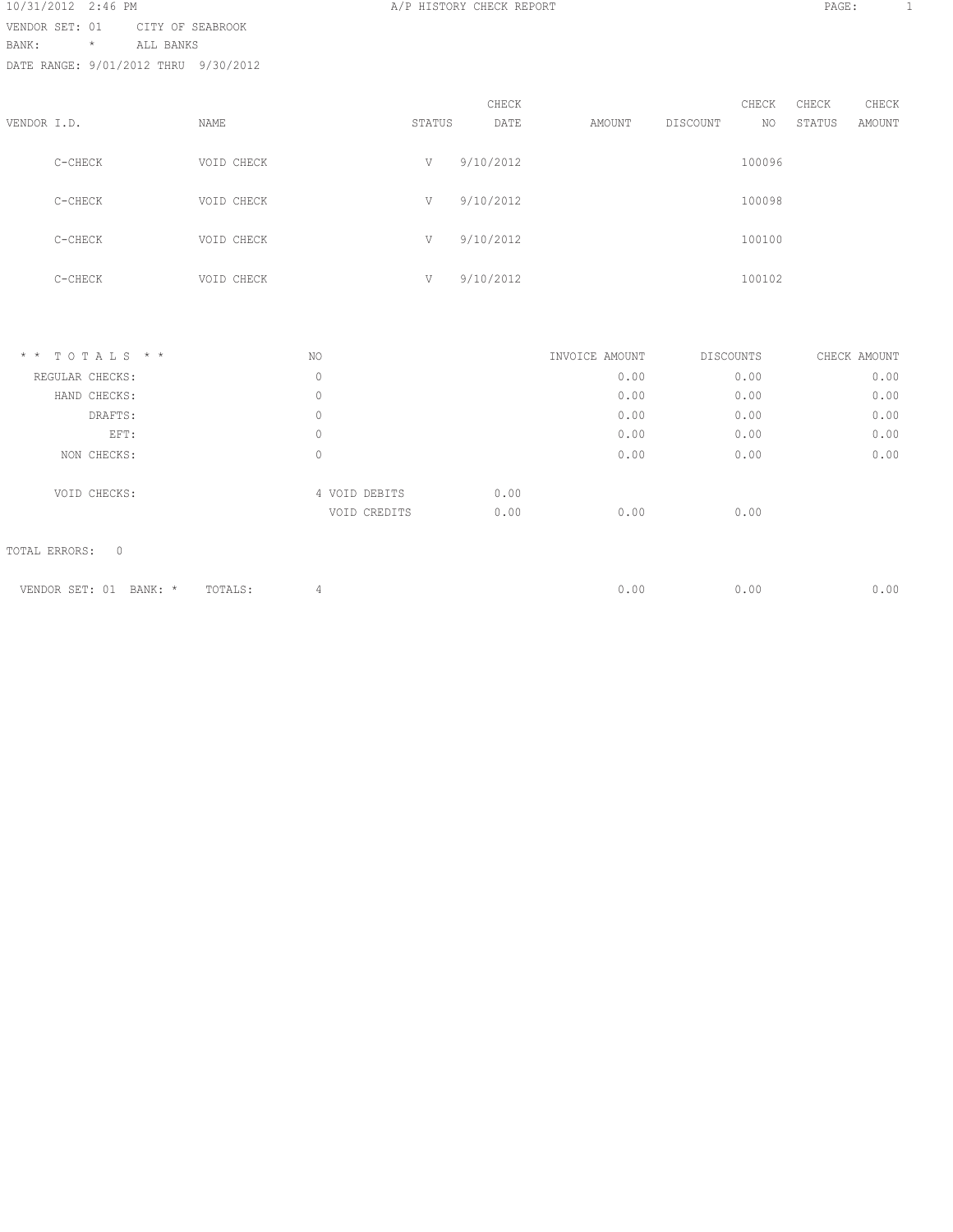| 10/31/2012 2:46 PM |         |                  |
|--------------------|---------|------------------|
| VENDOR SET: 99     |         | CITY OF SEABROOK |
| BANK:              | $\star$ | ALL BANKS        |

DATE RANGE: 9/01/2012 THRU 9/30/2012

|             |           |                                                                  |        | CHECK       |        |          | CHECK  | CHECK  | CHECK      |
|-------------|-----------|------------------------------------------------------------------|--------|-------------|--------|----------|--------|--------|------------|
| VENDOR I.D. |           | NAME                                                             | STATUS | DATE        | AMOUNT | DISCOUNT | NO.    | STATUS | AMOUNT     |
|             | $C-CHECK$ | VOID CHECK                                                       | V      | 9/12/2012   |        |          | 112612 |        |            |
|             | C-CHECK   | VOID CHECK                                                       | V      | 9/12/2012   |        |          | 112613 |        |            |
| 1463        | C-CHECK   | TEXAS DEPT OF STATE HEALTH SVC<br>TEXAS DEPT OF STATE HEALUNPOST |        | V 9/19/2012 |        |          | 112724 |        | 1,281.00CR |
|             | C-CHECK   | VOID CHECK                                                       | V      | 9/26/2012   |        |          | 112733 |        |            |
|             | C-CHECK   | VOID CHECK                                                       | V      | 9/26/2012   |        |          | 112734 |        |            |
|             | C-CHECK   | VOID CHECK                                                       | V      | 9/26/2012   |        |          | 112765 |        |            |
|             | C-CHECK   | VOID CHECK                                                       | V      | 9/26/2012   |        |          | 112806 |        |            |
|             | C-CHECK   | VOID CHECK                                                       | V      | 9/26/2012   |        |          | 112808 |        |            |

| $*$ * TOTALS * * | NO. |               |            | INVOICE AMOUNT | DISCOUNTS | CHECK AMOUNT |
|------------------|-----|---------------|------------|----------------|-----------|--------------|
| REGULAR CHECKS:  | 0   |               |            | 0.00           | 0.00      | 0.00         |
| HAND CHECKS:     | 0   |               |            | 0.00           | 0.00      | 0.00         |
| DRAFTS:          | 0   |               |            | 0.00           | 0.00      | 0.00         |
| EFT:             | 0   |               |            | 0.00           | 0.00      | 0.00         |
| NON CHECKS:      | 0   |               |            | 0.00           | 0.00      | 0.00         |
| VOID CHECKS:     |     | 8 VOID DEBITS | 0.00       |                |           |              |
|                  |     | VOID CREDITS  | 1,281.00CR | 1,281.00CR     | 0.00      |              |
|                  |     |               |            |                |           |              |

TOTAL ERRORS: 0

| VENDOR SET: 99 BANK: * TOTALS: |         |  | 0.00 | 0.00 | 0.00 |
|--------------------------------|---------|--|------|------|------|
| BANK: *                        | TOTALS: |  | 0.00 | 0.00 | 0.00 |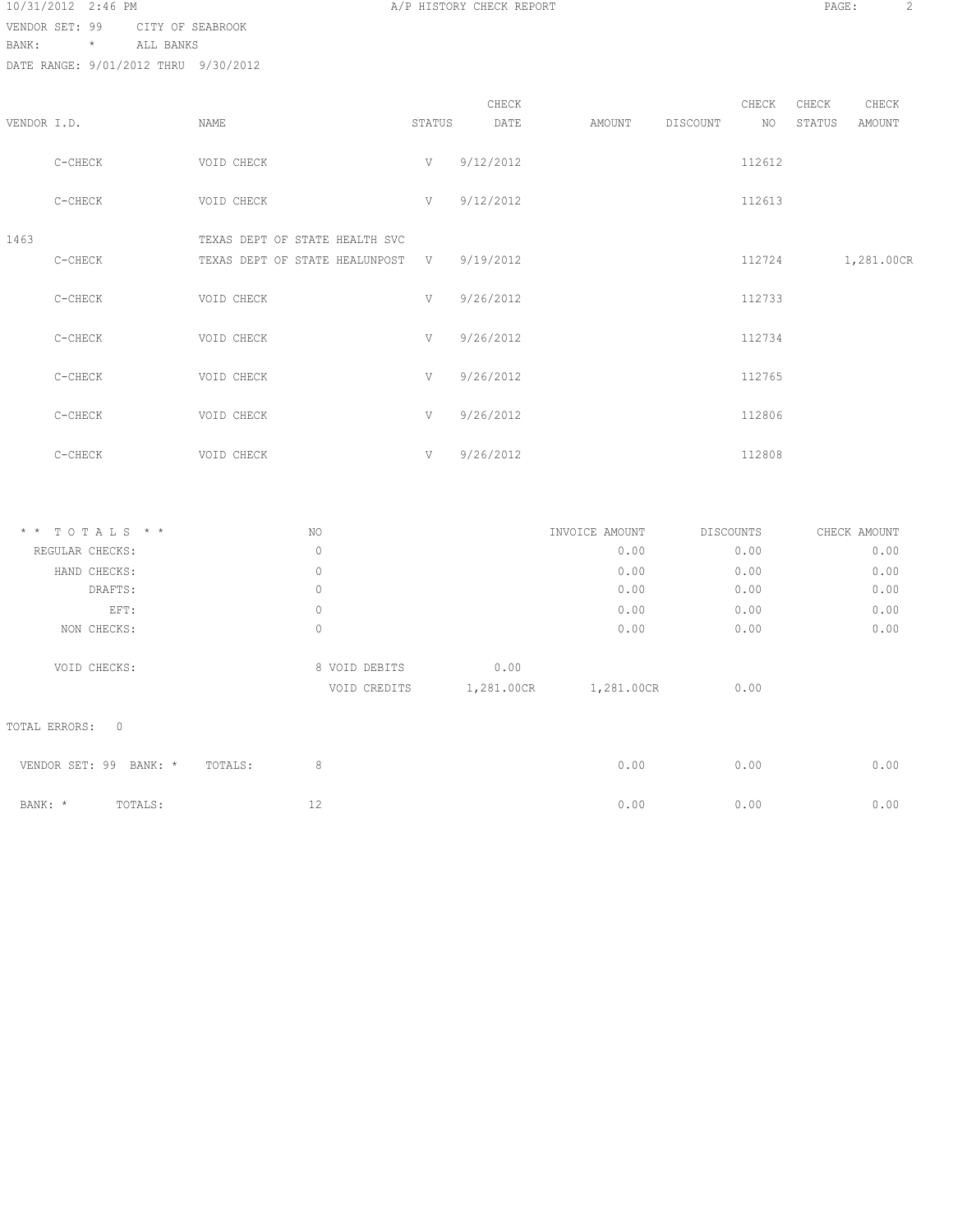|                |         | 10/31/2012 2:46 PM |                                                            |        | A/P HISTORY CHECK REPORT      |                                |          | PAGE:  | 3         |
|----------------|---------|--------------------|------------------------------------------------------------|--------|-------------------------------|--------------------------------|----------|--------|-----------|
| VENDOR SET: 70 |         |                    | CITY OF SEABROOK                                           |        |                               |                                |          |        |           |
| BANK:          |         | 70<br>SEDC 2       |                                                            |        |                               |                                |          |        |           |
|                |         |                    | DATE RANGE: 9/01/2012 THRU 9/30/2012                       |        |                               |                                |          |        |           |
|                |         |                    |                                                            |        |                               |                                |          |        |           |
|                |         |                    |                                                            |        | CHECK                         |                                | CHECK    | CHECK  | CHECK     |
| VENDOR I.D.    |         |                    | NAME                                                       | STATUS | DATE                          | AMOUNT DISCOUNT                | NO       | STATUS | AMOUNT    |
| 0023           |         |                    | BAY AREA HOUSTON                                           |        |                               |                                |          |        |           |
|                | I-22788 |                    | APR-JUN12 MEMBERSHIP                                       | R      | 9/26/2012                     |                                | 004336   |        |           |
|                |         | 70 707-5227        | PROF FEES-CONSULTANT                                       |        | APR-JUN12 MEMBERSHIP 5,000.00 |                                |          |        | 5,000.00  |
|                |         |                    |                                                            |        |                               | *** VENDOR TOTALS ***          | 1 CHECKS |        | 5,000.00  |
|                |         |                    |                                                            |        |                               |                                |          |        |           |
| 0127           |         |                    | CIVICPLUS                                                  |        |                               |                                |          |        |           |
|                |         | I-101704           | SITE SETUP FEE                                             | R      | 9/26/2012                     |                                | 004337   |        |           |
|                |         | 70 707-5030        | RENTALS & SERVICE AGREEMENTS SITE SETUP FEE 8,722.00       |        |                               |                                |          |        | 8,722.00  |
|                |         |                    |                                                            |        |                               | *** VENDOR TOTALS *** 1 CHECKS |          |        | 8,722.00  |
| 0060           |         |                    | ECONOMIC ALLIANCE HOUSTON PORT                             |        |                               |                                |          |        |           |
|                |         | $I-2881$           | MARITIME OUTLOOK CONFERENCE                                | R      | 9/05/2012                     |                                | 004329   |        |           |
|                |         | 70 707-5300        | TRAINING & CONFERENCE                                      |        | MARITIME OUTLOOK CON          | 100.00                         |          |        | 100.00    |
|                |         |                    |                                                            |        |                               | *** VENDOR TOTALS ***          | 1 CHECKS |        | 100.00    |
|                |         |                    |                                                            |        |                               |                                |          |        |           |
| 0128           |         |                    | HOUSTON ECONOMICS CLUB                                     |        |                               |                                |          |        |           |
|                |         | I-201209046256     | MEMBERSHIP DUES & CONFERENCE R                             |        | 9/05/2012                     |                                | 004330   |        |           |
|                |         | 70 707-5227        | PROF FEES-CONSULTANT                                       |        | MEMBERSHIP DUES & CO          | 25.00                          |          |        |           |
|                |         | 70 707-5300        | TRAINING & CONFERENCE                                      |        | MEMBERSHIP DUES & CO          | 15.00                          |          |        | 40.00     |
|                |         |                    |                                                            |        |                               | *** VENDOR TOTALS ***          | 1 CHECKS |        | 40.00     |
| 0124           |         |                    | RIVERON CORP                                               |        |                               |                                |          |        |           |
|                |         | I-201209186335     | AUG12 THE POINT<br>R                                       |        | 9/19/2012                     |                                | 004332   |        |           |
|                |         | 70 707-5227        | PROF FEES-CONSULTANT AUG12 THE POINT 3,500.00              |        |                               |                                |          |        | 3,500.00  |
|                |         |                    |                                                            |        |                               |                                |          |        |           |
| 0124           |         |                    | RIVERON CORP                                               |        |                               |                                |          |        |           |
|                |         | I-201209206339     | JUNE12 THE POINT                                           | R      | 9/20/2012                     |                                | 004334   |        |           |
|                |         | 70 707-5227        | PROF FEES-CONSULTANT                                       |        | JUNE12 THE POINT              | 3,500.00                       |          |        | 3,500.00  |
|                |         |                    |                                                            |        |                               |                                |          |        |           |
| 0124           |         |                    | RIVERON CORP                                               |        |                               |                                |          |        |           |
|                |         | I-201209206340     | JULY12 THE POINT                                           |        | R 9/20/2012                   |                                | 004335   |        |           |
|                |         |                    | 70 707-5227 PROF FEES-CONSULTANT JULY12 THE POINT 3,500.00 |        |                               |                                |          |        | 3,500.00  |
|                |         |                    |                                                            |        |                               | *** VENDOR TOTALS ***          | 3 CHECKS |        | 10,500.00 |
|                |         |                    |                                                            |        |                               |                                |          |        |           |

| NO       |                  | INVOICE AMOUNT                | DISCOUNTS | CHECK AMOUNT |
|----------|------------------|-------------------------------|-----------|--------------|
|          |                  | 0.00                          | 0.00      | 24,362.00    |
| 0        |                  | 0.00                          | 0.00      | 0.00         |
| 0        |                  | 0.00                          | 0.00      | 0.00         |
| 0        |                  | 0.00                          | 0.00      | 0.00         |
| $\Omega$ |                  | 0.00                          | 0.00      | 0.00         |
|          |                  |                               |           |              |
|          | 0.00             |                               |           |              |
|          | 0.00             | 0.00                          | 0.00      |              |
|          | $*$ * TOTALS * * | 0 VOID DEBITS<br>VOID CREDITS |           |              |

TOTAL ERRORS: 0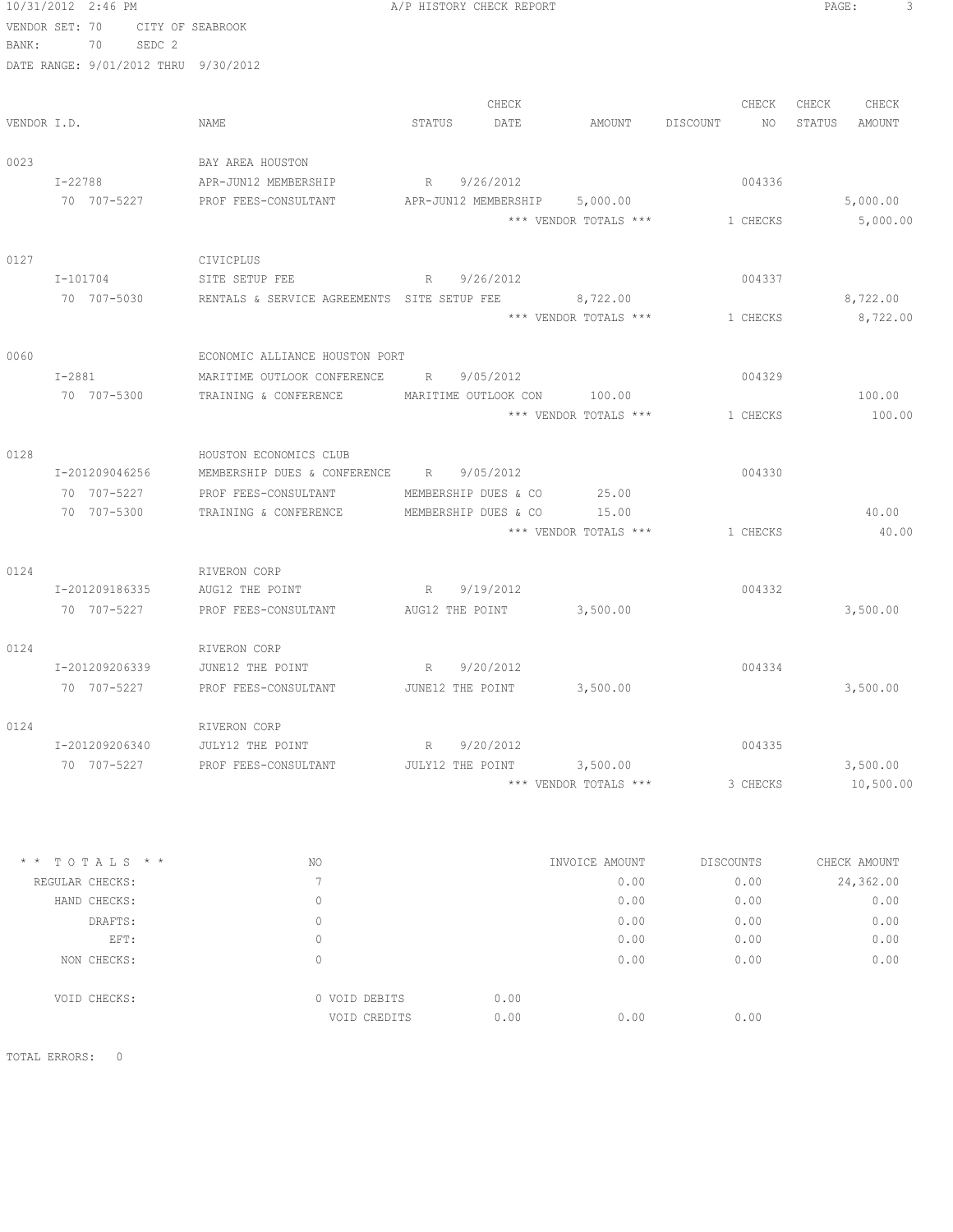10/31/2012 2:46 PM **A/P HISTORY CHECK REPORT PAGE:** 4 VENDOR SET: 70 CITY OF SEABROOK BANK: 70 SEDC 2 DATE RANGE: 9/01/2012 THRU 9/30/2012

|                         | G/L ACCOUNT    | <b>NAME</b>                  | AMOUNT      |      |           |
|-------------------------|----------------|------------------------------|-------------|------|-----------|
|                         |                |                              |             |      |           |
|                         | 707-5030<br>70 | RENTALS & SERVICE AGREEMENTS | 8,722.00    |      |           |
|                         | 707-5227<br>70 | PROF FEES-CONSULTANT         | 15,525.00   |      |           |
|                         | 707-5300<br>70 | TRAINING & CONFERENCE        | 115.00      |      |           |
|                         |                | *** FUND TOTAL ***           | 24,362.00   |      |           |
| VENDOR SET: 70 BANK: 70 | TOTALS:        |                              | 24,362.00   | 0.00 | 24,362.00 |
| BANK: 70<br>TOTALS:     |                | $\overline{\phantom{0}}$     | 24,362.00CR | 0.00 | 24,362.00 |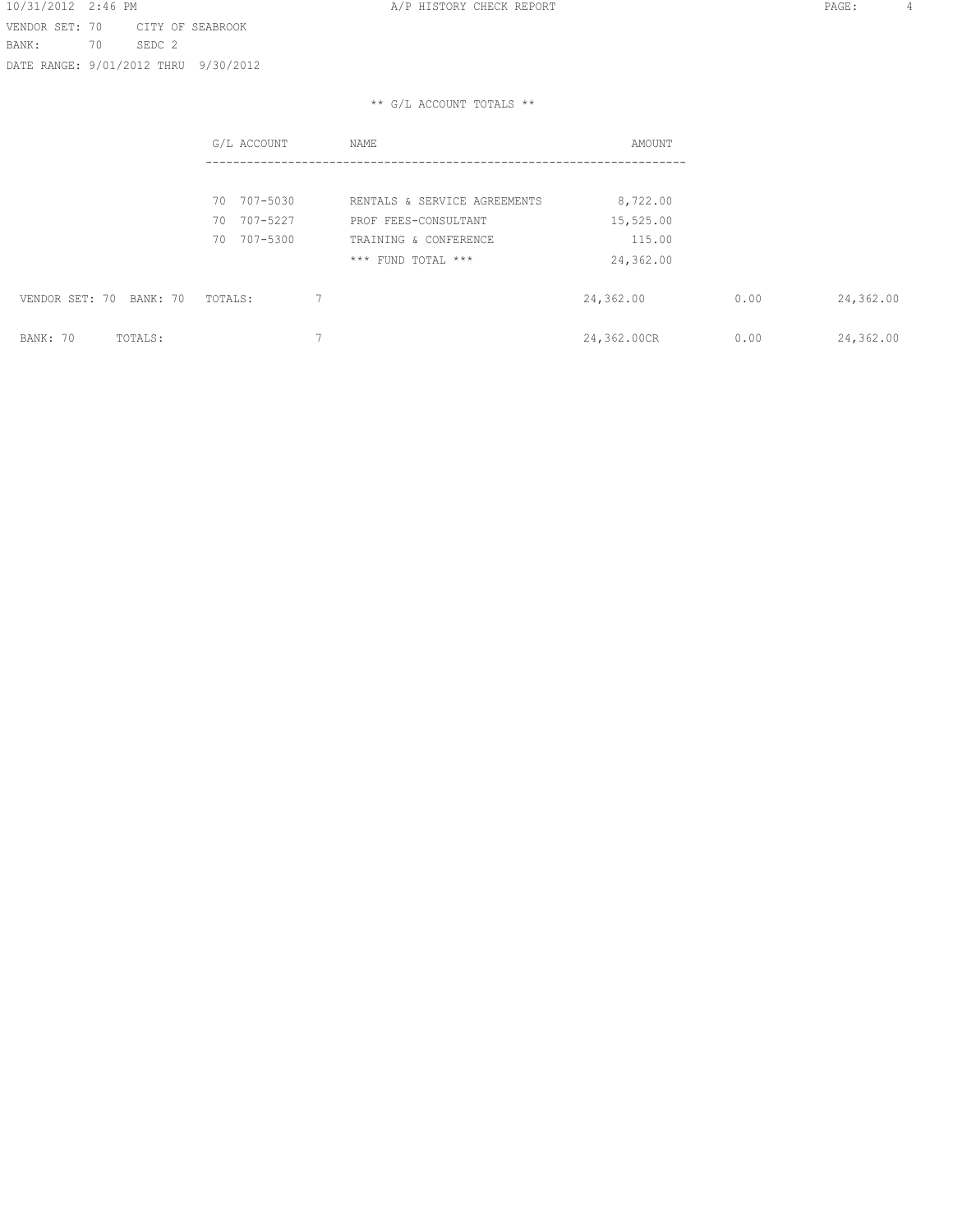| 10/31/2012 2:46 PM                   |                             |               | A/P HISTORY CHECK REPORT |           |                                  |                | PAGE:<br>5       |
|--------------------------------------|-----------------------------|---------------|--------------------------|-----------|----------------------------------|----------------|------------------|
| VENDOR SET: 72<br>CITY OF SEABROOK   |                             |               |                          |           |                                  |                |                  |
| 72<br>EDA<br>BANK:                   |                             |               |                          |           |                                  |                |                  |
| DATE RANGE: 9/01/2012 THRU 9/30/2012 |                             |               |                          |           |                                  |                |                  |
|                                      |                             |               |                          | CHECK     |                                  | CHECK          | CHECK<br>CHECK   |
| VENDOR I.D.                          | NAME                        |               | STATUS                   | DATE      | AMOUNT                           | DISCOUNT<br>NO | STATUS<br>AMOUNT |
|                                      |                             |               |                          |           |                                  |                |                  |
| 0003                                 | TJ&T ENTERPRISES INC.       |               |                          |           |                                  |                |                  |
| I-201209126300                       | WATERFRONT DR UTILITY RELOC |               | R                        | 9/12/2012 |                                  | 004331         |                  |
| 72 720-6116                          | STREET IMPROVEMENT-POINT    |               | WATERFRONT DR UTILIT     |           | 74,955.00                        |                |                  |
| 72 072-1005                          | A/P RETAINAGE               |               | WATERFRONT DR UTILIT     |           | 3,747.75CR                       |                | 71,207.25        |
| 0003                                 | TJ&T ENTERPRISES INC.       |               |                          |           |                                  |                |                  |
| I-201209186337                       | 2ND ESTIMATE WATERFRONT     |               | R                        | 9/19/2012 |                                  | 004333         |                  |
| 72 720-6116                          | STREET IMPROVEMENT-POINT    |               | 2ND ESTIMATE WATERFR     |           | 206,408.35                       |                |                  |
| 72 072-1005                          | A/P RETAINAGE               |               |                          |           | 2ND ESTIMATE WATERFR 10,320.42CR |                | 196,087.93       |
|                                      |                             |               |                          |           | *** VENDOR TOTALS ***            | 2 CHECKS       | 267, 295.18      |
|                                      |                             |               |                          |           |                                  |                |                  |
| $*$ * TOTALS * *                     | NO.                         |               |                          |           | INVOICE AMOUNT                   | DISCOUNTS      | CHECK AMOUNT     |
| REGULAR CHECKS:                      |                             | 2             |                          |           | 0.00                             | 0.00           | 267, 295.18      |
| HAND CHECKS:                         |                             | $\circ$       |                          |           | 0.00                             | 0.00           | 0.00             |
| DRAFTS:                              |                             | $\circ$       |                          |           | 0.00                             | 0.00           | 0.00             |
| EFT:                                 |                             | $\circ$       |                          |           | 0.00                             | 0.00           | 0.00             |
| NON CHECKS:                          |                             | $\circ$       |                          |           | 0.00                             | 0.00           | 0.00             |
| VOID CHECKS:                         |                             | 0 VOID DEBITS |                          | 0.00      |                                  |                |                  |
|                                      |                             | VOID CREDITS  |                          | 0.00      | 0.00                             | 0.00           |                  |
| TOTAL ERRORS:<br>$\overline{0}$      |                             |               |                          |           |                                  |                |                  |
|                                      |                             |               | ** G/L ACCOUNT TOTALS ** |           |                                  |                |                  |
|                                      | G/L ACCOUNT                 | NAME          |                          |           | AMOUNT                           |                |                  |
|                                      |                             |               |                          |           |                                  |                |                  |
|                                      | 72 072-1005                 | A/P RETAINAGE |                          |           | 14,068.17CR                      |                |                  |
|                                      | 72 720-6116                 |               | STREET IMPROVEMENT-POINT |           | 281, 363.35                      |                |                  |
|                                      |                             |               | *** FUND TOTAL ***       |           | 267,295.18                       |                |                  |
| VENDOR SET: 72 BANK: 72              | TOTALS:                     | 2             |                          |           | 267, 295.18                      | 0.00           | 267, 295.18      |

BANK: 72 TOTALS: 2 267,295.18CR 0.00 267,295.18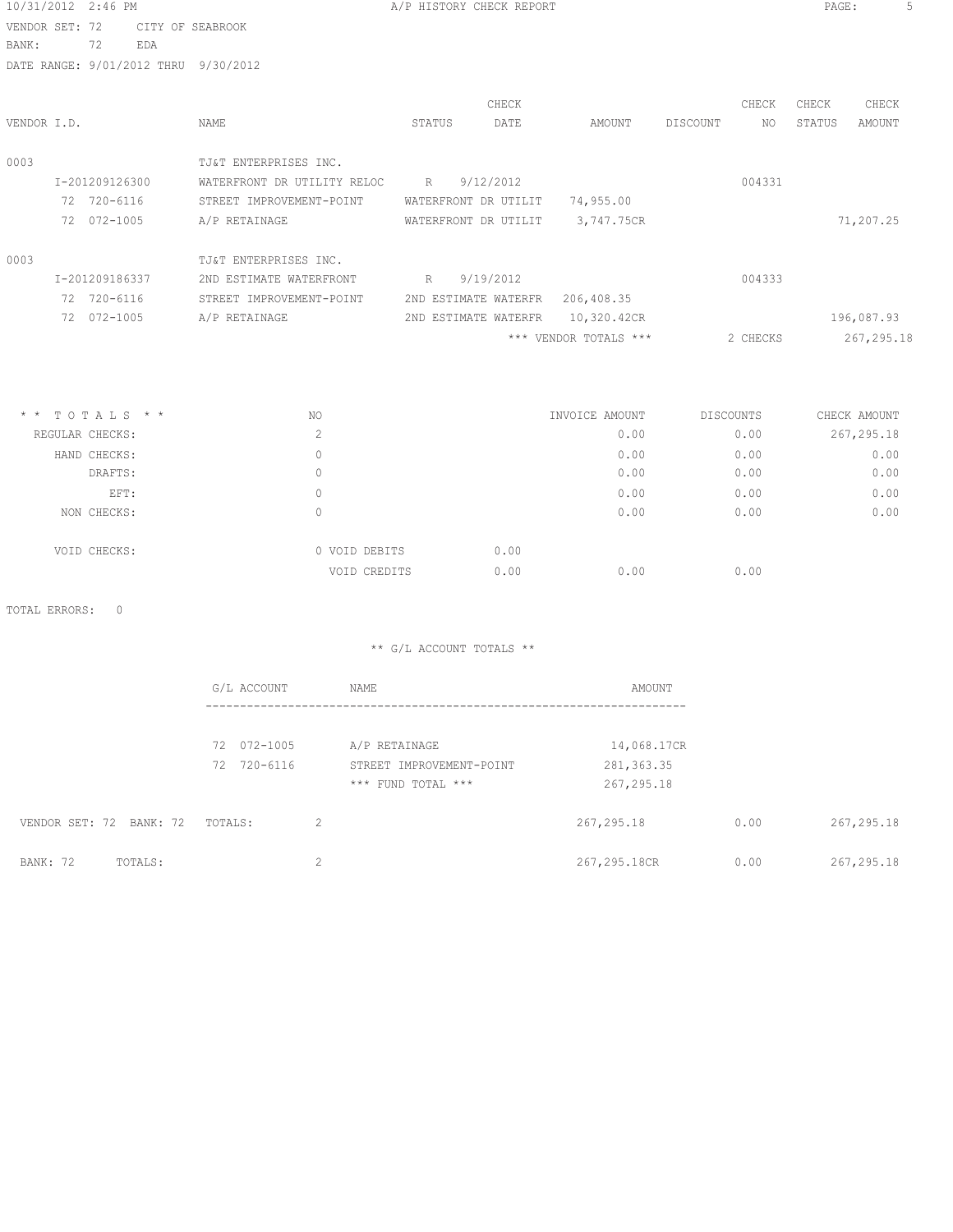VENDOR SET: 99 CITY OF SEABROOK BANK: AP ACCTS PAYABLE DISBURSEMEN DATE RANGE: 9/01/2012 THRU 9/30/2012 CHECK CHECK CHECK CHECK CHECK VENDOR I.D. NAME STATUS DATE AMOUNT DISCOUNT NO STATUS AMOUNT 1 SANTIAGO DELGADO UNPOST M-CHECK SANTIAGO DELGADO UNPOST V 9/27/2012 112297 900.00 1073 3M I-TP64853 FILM & SHEETING R 9/26/2012 112731 01 500-5150 MAINT-STREET SIGNS FILM & SHEETING 1,136.25 1,136.25 1,136.25 \*\*\* VENDOR TOTALS \*\*\* 1 CHECKS 1,136.25 1750 A & L AUTOMOTIVE I-201209046260 P23 TIRE REPAIR R 9/05/2012 112573 01 200-5110 MAINT-AUTOS & EQUIPMENT P23 TIRE REPAIR 12.00<br>1-9873 TIRE REPAIR REPAIR R 9/05/2012 I-9873 TIRE REPAIR R 9/05/2012 112573 01 200-5110 MAINT-AUTOS & EQUIPMENT TIRE REPAIR 10.00 I-9903 P24 OIL CHANGE R 9/05/2012 112573 01 200-5110 MAINT-AUTOS & EQUIPMENT P24 OIL CHANGE 26.00 48.00 1750 A & L AUTOMOTIVE I-201209116281 P12 TIRE PLUG R 9/12/2012 112605 01 200-5110 MAINT-AUTOS & EQUIPMENT P12 TIRE PLUG 10.00 I-9914 P12 REPAIR R 9/12/2012 R 9/12/2012 01 200-5110 MAINT-AUTOS & EQUIPMENT P12 REPAIR 120.22 I-9933 P12 & P16 REPAIRS R 9/12/2012<br>
01 200-5110 MAINT-AUTOS & EQUIPMENT P12 & P16 REPAIRS 254.00 MAINT-AUTOS & EQUIPMENT P12 & P16 REPAIRS 254.00 I-9944 P16 REPAIR R 9/12/2012 R 9/12/2012 01 200-5110 MAINT-AUTOS & EQUIPMENT P16 REPAIR 181.90 I-9960 P36 INSPECTION R 9/12/2012 112605 50 501-5110 MAINT - VEHICLES P36 INSPECTION 39.75 605.87 1750 A & L AUTOMOTIVE  $I-10004$  PI6 REPAIR R 9/26/2012 09 901-5110 MAINT-AUTOS & EQUIPMENT P16 REPAIR 162.00 I-10008 WINDOW SWITCH REPAIR R 9/26/2012 112732 09 901-5110 MAINT-AUTOS & EQUIPMENT WINDOW SWITCH REPAIR 200.00 I-10010 P30 REPAIR R 9/26/2012 112732 01 220-5110 MAINT-AUTOS & EQUIP P30 REPAIR 207.55  $I-10011$  P33 REPAIR R 9/26/2012 R 9/26/2012 01 220-5110 MAINT-AUTOS & EQUIP P33 REPAIR 58.50 I-10022 P20 OIL CHANGE R 9/26/2012 112732 01 220-5110 MAINT-AUTOS & EQUIP P20 OIL CHANGE 26.00 I-10024 P12 INSPECTION R 9/26/2012 112732 01 200-5110 MAINT-AUTOS & EQUIPMENT P12 INSPECTION 39.75 I-9932 REPAIR R 9/26/2012 112732 09 901-5110 MAINT-AUTOS & EQUIPMENT REPAIR 291.55 I-9973 DODGE PU OIL CHANGE R 9/26/2012 112732 01 210-5110 MAINT- AUTOS & EQUIP DODGE PU OIL CHANGE 119.74 I-9976 CHEVY PU REPAIR R 9/26/2012 112732 09 901-5110 MAINT-AUTOS & EQUIPMENT CHEVY PU REPAIR 745.40  $I-9977$  P4 ROAD SERVICE R R 9/26/2012

10/31/2012 2:46 PM A/P HISTORY CHECK REPORT PAGE: 6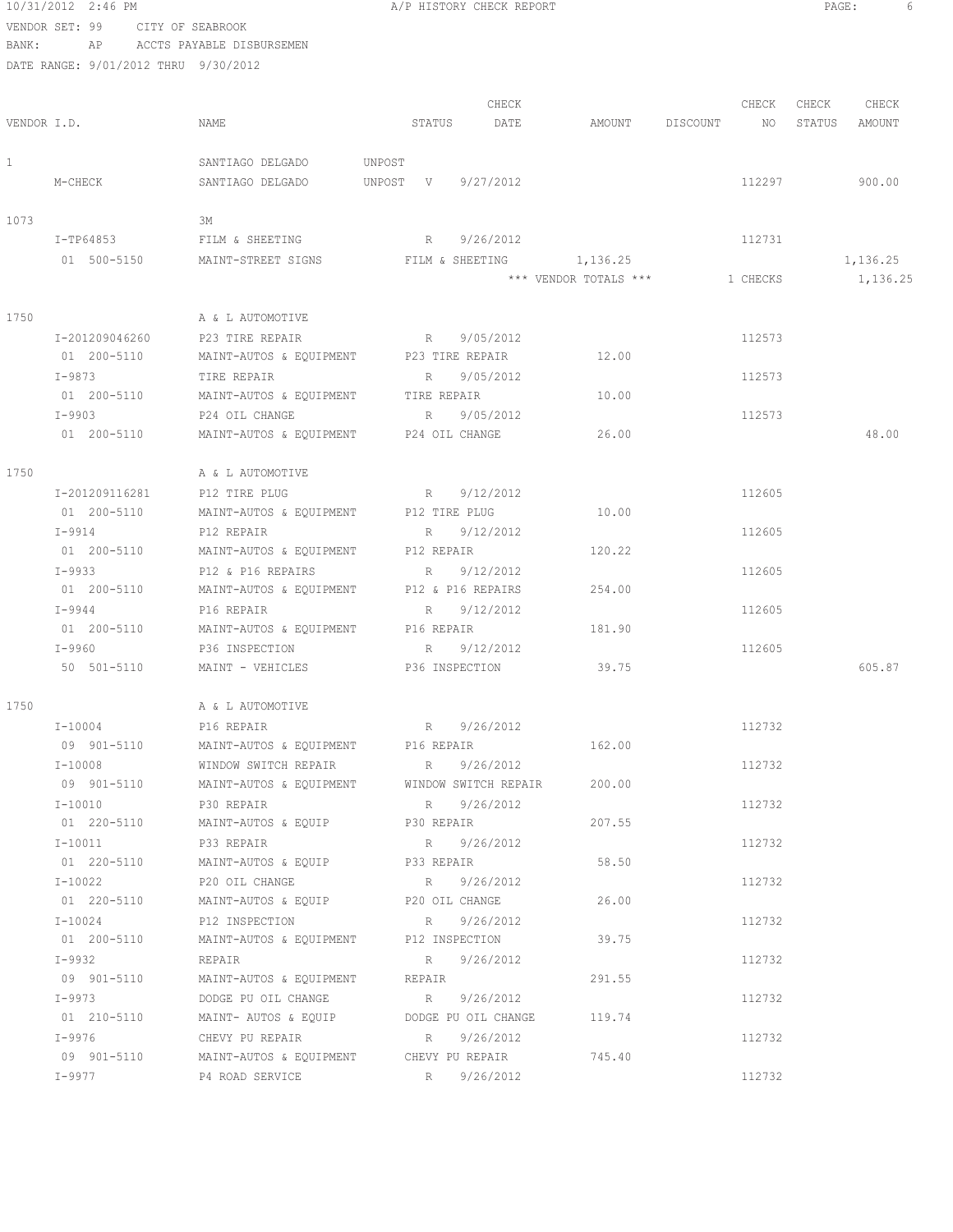#### 10/31/2012 2:46 PM **A/P HISTORY CHECK REPORT PAGE:** 7 VENDOR SET: 99 CITY OF SEABROOK BANK: AP ACCTS PAYABLE DISBURSEMEN

|             |                |                                                                    |               | CHECK                |                       |             | CHECK    | CHECK  | CHECK    |
|-------------|----------------|--------------------------------------------------------------------|---------------|----------------------|-----------------------|-------------|----------|--------|----------|
| VENDOR I.D. |                | NAME                                                               | STATUS        | DATE                 | AMOUNT                | DISCOUNT NO |          | STATUS | AMOUNT   |
| 1750        |                | CONT<br>A & L AUTOMOTIVE                                           |               |                      |                       |             |          |        |          |
|             | I-9977         | P4 ROAD SERVICE                                                    | R             | 9/26/2012            |                       |             | 112732   |        |          |
|             | 50 501-5110    | MAINT - VEHICLES<br>P4 ROAD SERVICE                                |               |                      | 30.00                 |             |          |        |          |
|             | I-9980         | P3 TIRE REPAIR                                                     | R             | 9/26/2012            |                       |             | 112732   |        |          |
|             | 01 200-5110    | MAINT-AUTOS & EQUIPMENT                                            |               | P3 TIRE REPAIR       | 10.00                 |             |          |        |          |
|             | $I - 9986$     | P3 MASTER CONTROL SWITCH                                           | R             | 9/26/2012            |                       |             | 112732   |        |          |
|             | 01 200-5110    | MAINT-AUTOS & EQUIPMENT P3 MASTER CONTROL SW                       |               |                      | 67.70                 |             |          |        |          |
|             | $I - 9997$     | SEQUOIA OIL CHANGE                                                 |               | R 9/26/2012          |                       |             | 112732   |        |          |
|             | 09 901-5110    | MAINT-AUTOS & EQUIPMENT                                            |               | SEQUOIA OIL CHANGE   | 44.00                 |             |          |        | 2,002.19 |
|             |                |                                                                    |               |                      | *** VENDOR TOTALS *** |             | 3 CHECKS |        | 2,656.06 |
| 0003        |                | AAA FLEXIBLE PIPE CLEANING CO                                      |               |                      |                       |             |          |        |          |
|             | I-201208159    | COMB UNIT RENTAL                                                   |               | R 9/26/2012          |                       |             | 112735   |        |          |
|             | 20 912-5459    | CLEAN TV/SEWER SYSTEM                                              |               | COMB UNIT RENTAL     | 4,664.00              |             |          |        |          |
|             | I-201208170    | COMB UNIT W/OPERATOR                                               | R             | 9/26/2012            |                       |             | 112735   |        |          |
|             | 20 912-5459    | CLEAN TV/SEWER SYSTEM                                              |               | COMB UNIT W/OPERATOR | 1,893.50              |             |          |        | 6,557.50 |
|             |                |                                                                    |               |                      | *** VENDOR TOTALS *** |             | 1 CHECKS |        | 6,557.50 |
|             |                |                                                                    |               |                      |                       |             |          |        |          |
| 0560        |                | ACT PIPE & SUPPLY INC                                              |               |                      |                       |             |          |        |          |
|             | I-698285       | CLAMPS                                                             | R             | 9/26/2012            |                       |             | 112736   |        |          |
|             | 20 902-5130    | MAINT-WATER SYSTEM MINOR                                           | CLAMPS        |                      | 209.70                |             |          |        | 209.70   |
|             |                |                                                                    |               |                      | *** VENDOR TOTALS *** |             | 1 CHECKS |        | 209.70   |
|             |                |                                                                    |               |                      |                       |             |          |        |          |
| 0005        |                | ADMIRAL LINEN & UNIFORM                                            |               |                      |                       |             |          |        |          |
|             | I-AU39161      | LINEN SERVICE                                                      |               | R 9/12/2012          |                       |             | 112606   |        |          |
|             | 50 501-5340    | DETENTION SUPPLIES                                                 |               | LINEN SERVICE        | 120.89                |             |          |        |          |
|             | I-AU48676      | LINEN SERVICE                                                      |               | R 9/12/2012          |                       |             | 112606   |        |          |
|             | 50 501-5340    | DETENTION SUPPLIES                                                 | LINEN SERVICE |                      | 132.62                |             |          |        |          |
|             | I-AU58157      | LINEN SERVICE                                                      |               | R 9/12/2012          |                       |             | 112606   |        |          |
|             | 50 501-5340    | DETENTION SUPPLIES                                                 | LINEN SERVICE |                      | 134.12                |             |          |        |          |
|             | I-AU67649      | LINEN SERVICE                                                      |               | R 9/12/2012          |                       |             | 112606   |        |          |
|             | 50 501-5340    | DETENTION SUPPLIES                                                 | LINEN SERVICE |                      | 120.89                |             |          |        | 508.52   |
|             |                |                                                                    |               |                      | *** VENDOR TOTALS *** |             | 1 CHECKS |        | 508.52   |
| 2053        |                | ADT SECURITY SERVICES INC                                          |               |                      |                       |             |          |        |          |
|             |                | I-201209046258 SEPT-DEC12 SERVICE R 9/05/2012                      |               |                      |                       |             | 112574   |        |          |
|             |                | 41 410-5030 RENTALS & SERVICE AGREEMENTS SEPT-DEC12 SERVICE 167.40 |               |                      |                       |             |          |        | 167.40   |
|             |                |                                                                    |               |                      | *** VENDOR TOTALS *** |             | 1 CHECKS |        | 167.40   |
|             |                |                                                                    |               |                      |                       |             |          |        |          |
| 2138        |                | AFTERMATH INC                                                      |               |                      |                       |             |          |        |          |
|             | I-201209046259 | P12 BIOHAZARD CLEANUP                                              |               | R 9/05/2012          |                       |             | 112575   |        |          |
|             | 01 200-5465    | MISC EXPENSE                                                       |               | P12 BIOHAZARD CLEANU | 245.00                |             |          |        | 245.00   |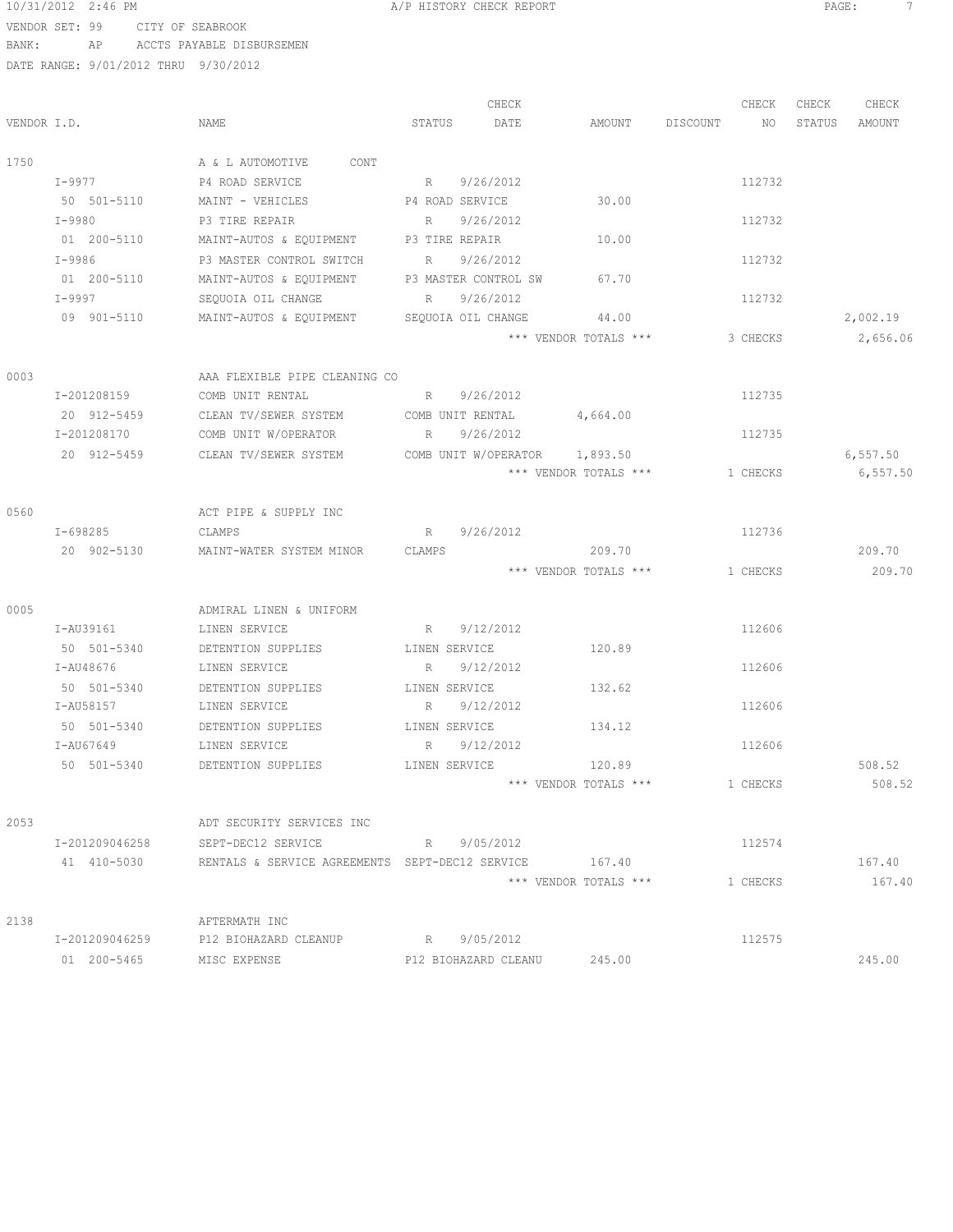|             | 10/31/2012 2:46 PM                   |                                                   | A/P HISTORY CHECK REPORT              |                       |                 | PAGE:<br>8       |
|-------------|--------------------------------------|---------------------------------------------------|---------------------------------------|-----------------------|-----------------|------------------|
|             | VENDOR SET: 99                       | CITY OF SEABROOK                                  |                                       |                       |                 |                  |
| BANK:       | AP                                   | ACCTS PAYABLE DISBURSEMEN                         |                                       |                       |                 |                  |
|             | DATE RANGE: 9/01/2012 THRU 9/30/2012 |                                                   |                                       |                       |                 |                  |
|             |                                      |                                                   |                                       |                       |                 |                  |
|             |                                      |                                                   | CHECK                                 |                       | CHECK           | CHECK<br>CHECK   |
| VENDOR I.D. |                                      | NAME                                              | STATUS<br>DATE                        | AMOUNT                | DISCOUNT<br>NO. | STATUS<br>AMOUNT |
|             |                                      |                                                   |                                       |                       |                 |                  |
| 2138        |                                      | AFTERMATH INC                                     |                                       |                       |                 |                  |
|             | I-JC20122012                         | HOLDING CELL CLEANING                             | R<br>9/26/2012                        |                       | 112737          |                  |
|             | 01 200-4005                          | SUPPLIES-POLICE OPERATION                         | HOLDING CELL CLEANIN                  | 245.00                |                 | 245.00           |
|             |                                      |                                                   |                                       | *** VENDOR TOTALS *** | 2 CHECKS        | 490.00           |
| 1500        |                                      | AIRGAS USA LLC                                    |                                       |                       |                 |                  |
|             | I-9008115536                         | OXYGEN                                            | 9/12/2012<br>$R_{\perp}$              |                       | 112607          |                  |
|             | 20 902-5280                          | CHEMICAL SUPPLIES                                 | OXYGEN                                | 13.95                 |                 | 13.95            |
|             |                                      |                                                   |                                       |                       |                 |                  |
| 1500        |                                      | AIRGAS USA LLC                                    |                                       |                       |                 |                  |
|             | I-9008439163                         | SUPPLIES                                          | 9/19/2012<br>$R_{\perp}$              |                       | 112685          |                  |
|             | 01 500-4400                          | MISC SUPPLIES                                     | <b>SUPPLIES</b>                       | 41.40                 |                 | 41.40            |
|             |                                      |                                                   |                                       | *** VENDOR TOTALS *** | 2 CHECKS        | 55.35            |
|             |                                      |                                                   |                                       |                       |                 |                  |
| 1185        |                                      | ALL AMERICAN POLY                                 |                                       |                       |                 |                  |
|             | I-179395                             | GARBAGE BAGS                                      | 9/26/2012<br>R                        |                       | 112738          |                  |
|             | 20 922-4080                          | PLASTIC BAGS                                      | GARBAGE BAGS                          | 4,415.00              |                 | 4,415.00         |
|             |                                      |                                                   |                                       | *** VENDOR TOTALS *** | 1 CHECKS        | 4,415.00         |
|             |                                      |                                                   |                                       |                       |                 |                  |
| 1230        |                                      | ALWAYS SAFETY & 1ST AID                           |                                       |                       |                 |                  |
|             | I-29900                              | GATORADE                                          | E 9/12/2012                           |                       | 999999          |                  |
|             | 01 400-4400                          | MISC SUPPLIES                                     | GATORADE                              | 52.50                 |                 |                  |
|             | 01 500-4400                          | MISC SUPPLIES                                     | GATORADE                              | 52.50                 |                 |                  |
|             | 20 902-4400                          | MISC SUPPLIES                                     | GATORADE                              | 52.50                 |                 |                  |
|             | 20 912-4400                          | MISC SUPPLIES                                     | GATORADE                              | 52.50                 |                 | 210.00           |
|             |                                      |                                                   |                                       | *** VENDOR TOTALS *** | 1 CHECKS        | 210.00           |
|             |                                      |                                                   |                                       |                       |                 |                  |
| 2067        |                                      | AMAZON                                            |                                       |                       |                 |                  |
|             | I-201209186319                       | AUG12 STATEMENT                                   | R 9/19/2012                           |                       | 112686          |                  |
|             | 01 100-4150                          | SMALL EQUIPMENT                                   | AUG12 STATEMENT                       | 5,498.03              |                 |                  |
|             | 79 790-4150                          | SMALL TOOLS & EQUIP                               | AUG12 STATEMENT                       | 438.43                |                 |                  |
|             | 01 103-4150                          | SMALL TOOLS & EQUIPMENT                           | AUG12 STATEMENT                       | 47.91                 |                 |                  |
|             | 01 700-4150                          | SMALL EQUIPMENT OR TOOLS                          | AUG12 STATEMENT                       | 2,060.43              |                 | 8,044.80         |
|             |                                      |                                                   |                                       | *** VENDOR TOTALS *** | 1 CHECKS        | 8,044.80         |
|             |                                      |                                                   |                                       |                       |                 |                  |
| 1845        |                                      | AMERICAN ELEVATOR INSPECTIONS                     |                                       |                       |                 |                  |
|             | I-20601                              | ANNUAL INSPECTION FEE                             | R 9/12/2012                           |                       | 112608          |                  |
|             | 01 107-5180                          | MAINT-BLDGS & GROUNDS ANNUAL INSPECTION FE 150.00 |                                       |                       |                 | 150.00           |
|             |                                      |                                                   |                                       | *** VENDOR TOTALS *** | 1 CHECKS        | 150.00           |
|             |                                      |                                                   |                                       |                       |                 |                  |
| 1611        |                                      | AMERICAN JANITORIAL SERVICES L                    |                                       |                       |                 |                  |
|             | I-20512<br>01 400-4400               | JANITORIAL SUPPLIES<br>MISC SUPPLIES              | 9/26/2012<br>R<br>JANITORIAL SUPPLIES | 154.50                | 112739          |                  |
|             | I-20526                              | JJANITORIAL SERVICE                               | R 9/26/2012                           |                       | 112739          |                  |
|             | 01 200-5175                          | JANITORIAL SERVICES                               | JJANITORIAL SERVICE                   | 875.00                |                 |                  |
|             | 01 107-5175                          | JANITORIAL SERVICES                               | JJANITORIAL SERVICE 850.00            |                       |                 | 1,879.50         |
|             |                                      |                                                   |                                       | *** VENDOR TOTALS *** | 1 CHECKS        | 1,879.50         |
|             |                                      |                                                   |                                       |                       |                 |                  |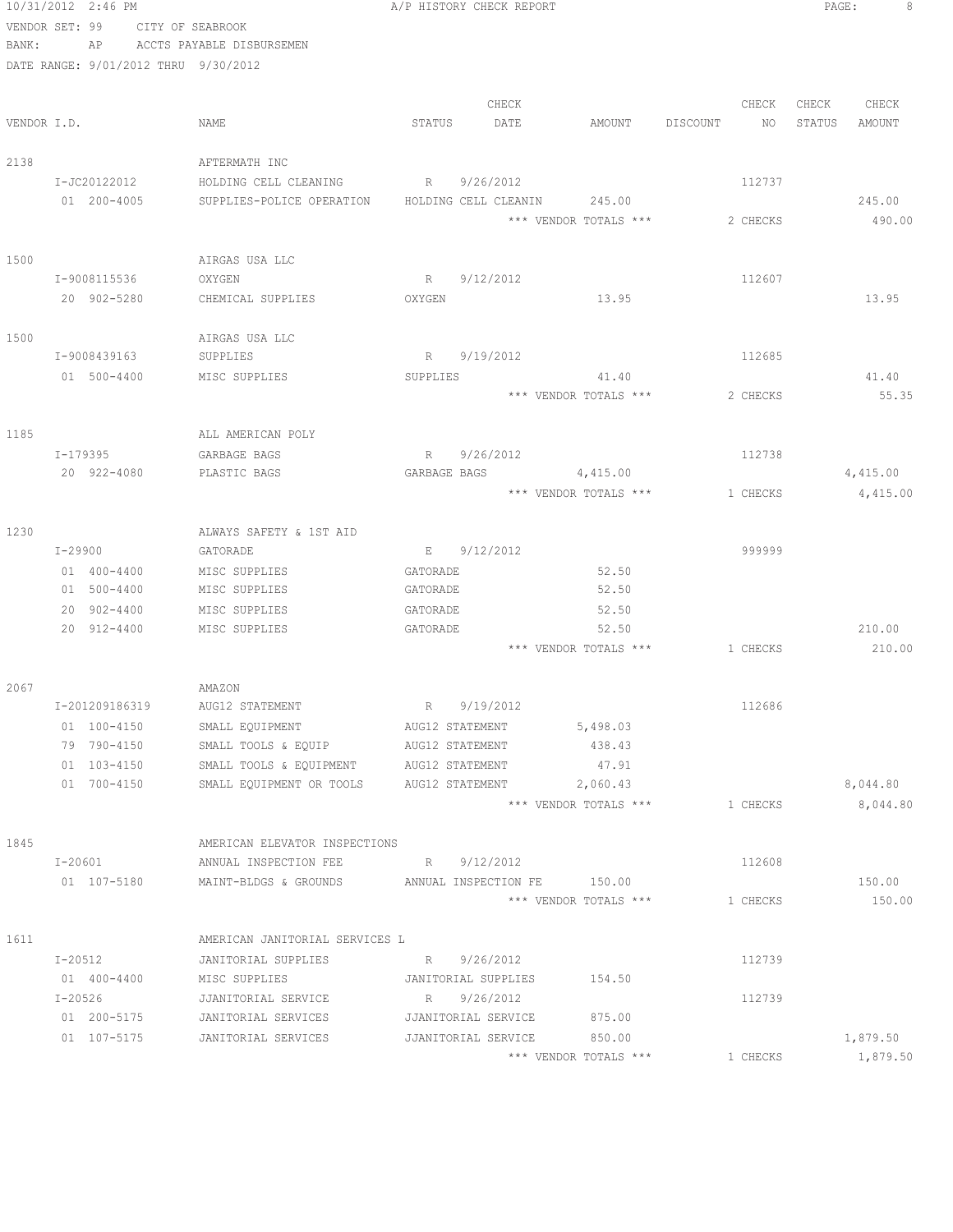|       | 10/31/2012 2:46 PM                   |                             | A/P HISTORY CHECK REPORT     |                       |          |          | PAGE:  |          |
|-------|--------------------------------------|-----------------------------|------------------------------|-----------------------|----------|----------|--------|----------|
|       | VENDOR SET: 99                       | CITY OF SEABROOK            |                              |                       |          |          |        |          |
| BANK: | AP                                   | ACCTS PAYABLE DISBURSEMEN   |                              |                       |          |          |        |          |
|       | DATE RANGE: 9/01/2012 THRU 9/30/2012 |                             |                              |                       |          |          |        |          |
|       |                                      |                             |                              |                       |          |          |        |          |
|       |                                      |                             | CHECK                        |                       |          | CHECK    | CHECK  | CHECK    |
|       | VENDOR I.D.                          | NAME                        | STATUS<br>DATE               | AMOUNT                | DISCOUNT | NO       | STATUS | AMOUNT   |
| 0836  |                                      | APOLLO TIRE & WHEEL         |                              |                       |          |          |        |          |
|       | $I - 6357$                           | TIRE MOUNT                  | R 9/05/2012                  |                       |          | 112576   |        |          |
|       | 01 500-5110                          | MAINT-AUTOS & EQUIP         | TIRE MOUNT                   | 10.00                 |          |          |        | 10.00    |
|       |                                      |                             |                              |                       |          |          |        |          |
| 0836  |                                      | APOLLO TIRE & WHEEL         |                              |                       |          |          |        |          |
|       | $I-6654$                             | PATCH                       | R<br>9/26/2012               |                       |          | 112740   |        |          |
|       | 20 912-5110                          | MAINT-AUTOS & EQUIPMENT     | PATCH                        | 15.00                 |          |          |        | 15.00    |
|       |                                      |                             |                              | *** VENDOR TOTALS *** |          | 2 CHECKS |        | 25.00    |
|       |                                      |                             |                              |                       |          |          |        |          |
| 0169  |                                      | ARC                         |                              |                       |          |          |        |          |
|       | I-23801987                           | PLOTTER LEASE               | R 9/05/2012                  |                       |          | 112577   |        |          |
|       | 01 600-5030                          | RENTALS & SERVICE AGRMTS    | PLOTTER LEASE                | 244.24                |          |          |        | 244.24   |
|       |                                      |                             |                              | *** VENDOR TOTALS *** |          | 1 CHECKS |        | 244.24   |
|       |                                      |                             |                              |                       |          |          |        |          |
| 0016  |                                      | ARMSTRONG WATER             |                              |                       |          |          |        |          |
|       | I-15098                              | ZINC ORTHOPHOSPHATE         | 9/12/2012<br>R               |                       |          | 112609   |        |          |
|       | 20 902-5280                          | CHEMICAL SUPPLIES           | ZINC ORTHOPHOSPHATE 1,420.00 |                       |          |          |        | 1,420.00 |
|       |                                      |                             |                              | *** VENDOR TOTALS *** |          | 1 CHECKS |        | 1,420.00 |
|       |                                      |                             |                              |                       |          |          |        |          |
| 1443  |                                      | AT&T                        |                              |                       |          |          |        |          |
|       | I-201209116280                       | TELEPHONE                   | R 9/12/2012                  |                       |          | 112610   |        |          |
|       | 41 410-5400                          | TELEPHONE                   | TELEPHONE                    | 67.41                 |          |          |        | 67.41    |
| 1443  |                                      | AT&T                        |                              |                       |          |          |        |          |
|       | I-201209256343                       | TELEPHONE                   | R 9/26/2012                  |                       |          | 112741   |        |          |
|       | 01 210-5400                          | TELEPHONE                   | TELEPHONE                    | 56.53                 |          |          |        |          |
|       | 20 902-5400                          | TELEPHONE                   | TELEPHONE                    | 41.67                 |          |          |        |          |
|       | 20 912-5400                          | TELEPHONE                   | TELEPHONE                    | 41.67                 |          |          |        |          |
|       | 01 500-5400                          | TELEPHONE                   | TELEPHONE                    | 41.67                 |          |          |        | 181.54   |
|       |                                      |                             |                              |                       |          |          |        |          |
| 1443  |                                      | AT&T                        |                              |                       |          |          |        |          |
|       | I-201209266367                       | TELEPHONE                   | R 9/26/2012                  |                       |          | 112742   |        |          |
|       | 01 107-5400                          | TELEPHONE                   | TELEPHONE                    | 92.30                 |          |          |        | 92.30    |
|       |                                      |                             |                              | *** VENDOR TOTALS *** |          | 3 CHECKS |        | 341.25   |
|       |                                      |                             |                              |                       |          |          |        |          |
| 0914  |                                      | AUTO ZONE COMMERCIAL        |                              |                       |          |          |        |          |
|       | C-1491608527                         | BATTERY                     | R 9/12/2012                  |                       |          | 112611   |        |          |
|       | 50 501-5110                          | MAINT - VEHICLES            | BATTERY                      | 109.95CR              |          |          |        |          |
|       | C-1491608531                         | BATTERY                     | R 9/12/2012                  |                       |          | 112611   |        |          |
|       | 50 501-5110                          | MAINT - VEHICLES            | BATTERY                      | 109.95CR              |          |          |        |          |
|       | C-1491613634                         | P21 BATTERY                 | R 9/12/2012                  |                       |          | 112611   |        |          |
|       | 50 501-5110                          | MAINT - VEHICLES            | P21 BATTERY                  | 109.95CR              |          |          |        |          |
|       | C-1491639249                         | P12 BATTERY                 | R 9/12/2012                  |                       |          | 112611   |        |          |
|       | 01 200-5110                          | MAINT-AUTOS & EQUIPMENT     | P12 BATTERY                  | 90.95CR               |          |          |        |          |
|       | I-1491607715                         | LONG LIFE BULB              | R 9/12/2012                  |                       |          | 112611   |        |          |
|       | 01 200-5110                          | MAINT-AUTOS & EQUIPMENT     | LONG LIFE BULB               | 5.81                  |          |          |        |          |
|       | I-1491608525                         | BATTERY                     | R 9/12/2012                  |                       |          | 112611   |        |          |
|       | 50 501-5110<br>I-1491608526          | MAINT - VEHICLES<br>BATTERY | BATTERY<br>R 9/12/2012       | 109.95                |          | 112611   |        |          |
|       |                                      |                             |                              |                       |          |          |        |          |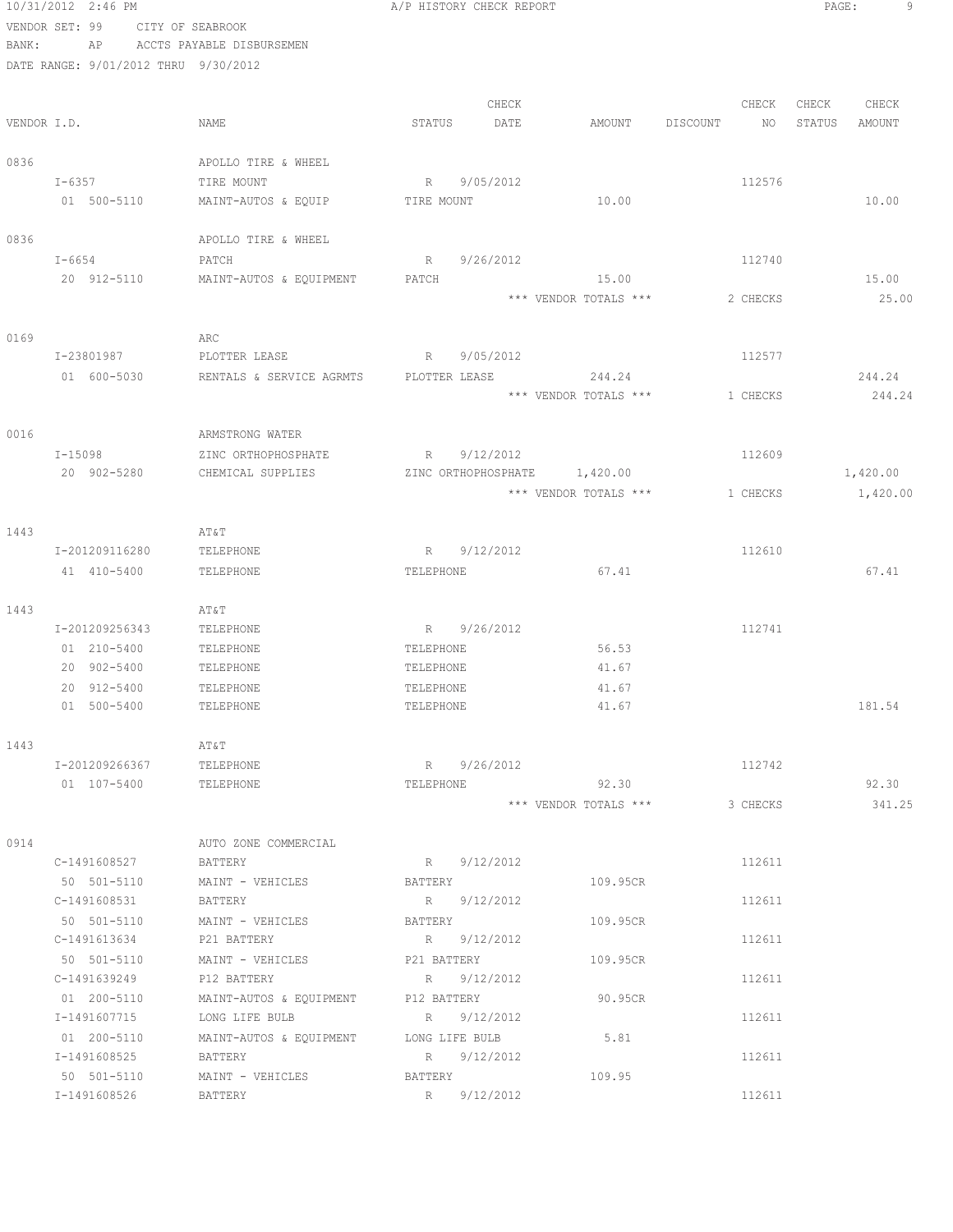| 10/31/2012 2:46 PM |                  | A/P HISTORY CHECK REPORT |  | PAGE |  |
|--------------------|------------------|--------------------------|--|------|--|
| VENDOR SET: 99     | CITY OF SEABROOK |                          |  |      |  |

|      |                         |                                              |              | CHECK       |                                  | CHECK    | CHECK | CHECK    |
|------|-------------------------|----------------------------------------------|--------------|-------------|----------------------------------|----------|-------|----------|
|      | VENDOR I.D.             | NAME                                         |              | STATUS DATE | AMOUNT DISCOUNT NO STATUS AMOUNT |          |       |          |
| 0914 |                         | AUTO ZONE COMMERCIAL CONT                    |              |             |                                  |          |       |          |
|      | I-1491608526            | BATTERY                                      | R 9/12/2012  |             |                                  | 112611   |       |          |
|      | 50 501-5110             | MAINT - VEHICLES BATTERY                     |              |             | 109.95                           |          |       |          |
|      | I-1491625099            | P1 HALOGEN BULB R 9/12/2012                  |              |             |                                  | 112611   |       |          |
|      | 01 200-5110             | MAINT-AUTOS & EQUIPMENT P1 HALOGEN BULB      |              |             | 14.99                            |          |       |          |
|      | I-1491639252            | P12 BATTERY                                  | R 9/12/2012  |             |                                  | 112611   |       |          |
|      | 01 200-5110             | MAINT-AUTOS & EQUIPMENT P12 BATTERY          |              |             | 109.95                           |          |       |          |
|      | I-1491642133            | P36 BATTERY                                  | R 9/12/2012  |             |                                  | 112611   |       |          |
|      | 50 501-5110             | MAINT - VEHICLES                             | P36 BATTERY  |             | 216.99                           |          |       |          |
|      | I-1491644212            | FUNNEL & OIL                                 | R 9/12/2012  |             |                                  | 112611   |       |          |
|      | 01 200-5465             | MISC EXPENSE                                 | FUNNEL & OIL |             | 6.58                             |          |       |          |
|      | I-1491644742            | FLOOR MAT                                    |              | R 9/12/2012 |                                  | 112611   |       |          |
|      | 09 901-5465             | MISC EXPENSE                                 | FLOOR MAT    |             | 42.98                            |          |       | 196.40   |
| 0914 |                         | AUTO ZONE COMMERCIAL                         |              |             |                                  |          |       |          |
|      | C-1491635744            | RETURNED LONG LIFE BULB R 9/26/2012          |              |             |                                  | 112743   |       |          |
|      | 01 200-5110             | MAINT-AUTOS & EQUIPMENT RETURNED LONG LIFE B |              |             | 5.81CR                           |          |       |          |
|      | I-1491635726            | LONG LIFE BULB                               |              | R 9/26/2012 |                                  | 112743   |       |          |
|      | 01 200-5110             | MAINT-AUTOS & EQUIPMENT LONG LIFE BULB       |              |             | 5.81                             |          |       |          |
|      | I-1491655583            | P23 RADAR MOUNT                              |              | R 9/26/2012 |                                  | 112743   |       |          |
|      | 01 200-5110             | MAINT-AUTOS & EQUIPMENT P23 RADAR MOUNT      |              |             | 7.98                             |          |       |          |
|      |                         |                                              |              |             |                                  |          |       |          |
|      | I-1491655989            | FLOOR MAT                                    |              | R 9/26/2012 |                                  | 112743   |       |          |
|      | 09 901-5110             | MAINT-AUTOS & EQUIPMENT FLOOR MAT            |              |             | 39.99                            |          |       | 47.97    |
|      |                         |                                              |              |             | *** VENDOR TOTALS ***            | 2 CHECKS |       | 244.37   |
| 1249 |                         | BARRETT'S HEATING & AIR                      |              |             |                                  |          |       |          |
|      | I-201209186320 AC PARTS |                                              |              | R 9/19/2012 |                                  | 112687   |       |          |
|      | 01 400-5180             | MAINT-BLDGS & GROUNDS AC PARTS               |              |             | 360.00                           |          |       | 360.00   |
|      |                         |                                              |              |             | *** VENDOR TOTALS ***            | 1 CHECKS |       | 360.00   |
| 1375 |                         | BAY AREA CVB                                 |              |             |                                  |          |       |          |
|      | I-632                   | ADVERTISING                                  |              | R 9/05/2012 |                                  | 112578   |       |          |
|      | 15 150-5010             | ADVERTISING                                  |              |             | ADVERTISING 2,700.00             |          |       | 2,700.00 |
|      |                         |                                              |              |             | *** VENDOR TOTALS *** 1 CHECKS   |          |       | 2,700.00 |
|      |                         |                                              |              |             |                                  |          |       |          |
| 1064 |                         | BAY AREA RENTALS INC                         |              |             |                                  |          |       |          |
|      | $I - 56812$             | CONCRETE                                     |              | R 9/05/2012 |                                  | 112579   |       |          |
|      | 01 500-5140             | MAINT STREETS                                | CONCRETE     |             | 257.90                           |          |       | 257.90   |
|      |                         |                                              |              |             |                                  |          |       |          |
| 1064 |                         | BAY AREA RENTALS INC                         |              |             |                                  |          |       |          |
|      |                         | I-56703 POPCORN MACHINE<br>R 9/12/2012       |              |             |                                  | 112614   |       |          |
|      | 01 400-5030             | RENTALS & SERVICE AGRMTS  POPCORN MACHINE    |              |             | 62.00                            |          |       |          |
|      | $I - 56855$             | CONCRETE                                     |              | R 9/12/2012 |                                  | 112614   |       |          |
|      | 01 500-5140             | MAINT STREETS                                | CONCRETE     |             | 416.85                           |          |       | 478.85   |
|      |                         |                                              |              |             | *** VENDOR TOTALS ***            | 2 CHECKS |       | 736.75   |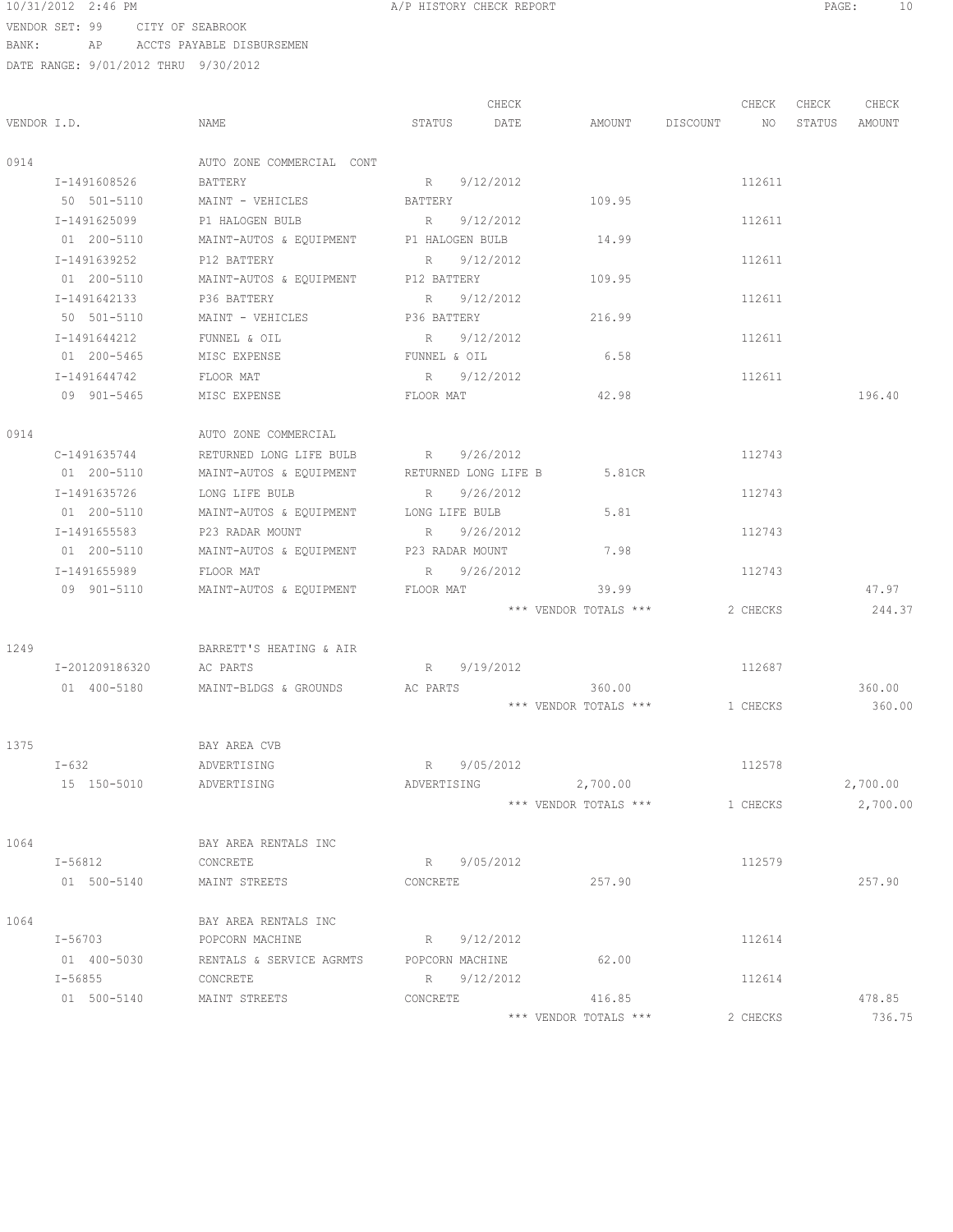|             | 10/31/2012 2:46 PM                   |                               | A/P HISTORY CHECK REPORT       |       |                                |          |                 | PAGE:  | 11        |
|-------------|--------------------------------------|-------------------------------|--------------------------------|-------|--------------------------------|----------|-----------------|--------|-----------|
|             | VENDOR SET: 99                       | CITY OF SEABROOK              |                                |       |                                |          |                 |        |           |
| BANK:       |                                      | AP ACCTS PAYABLE DISBURSEMEN  |                                |       |                                |          |                 |        |           |
|             | DATE RANGE: 9/01/2012 THRU 9/30/2012 |                               |                                |       |                                |          |                 |        |           |
|             |                                      |                               |                                |       |                                |          |                 |        |           |
|             |                                      |                               |                                | CHECK |                                |          | CHECK           | CHECK  | CHECK     |
| VENDOR I.D. |                                      | NAME                          | STATUS                         | DATE  | AMOUNT                         | DISCOUNT | NO <sub>1</sub> | STATUS | AMOUNT    |
|             |                                      |                               |                                |       |                                |          |                 |        |           |
| 0616        |                                      | BAYTOWN POLICE ACADEMY        |                                |       |                                |          |                 |        |           |
|             | I-201209256346                       | WOODS - SPANISH COURSE        | R 9/26/2012                    |       |                                |          | 112744          |        |           |
|             | 01 200-5300                          | TRAINING & CONFERENCE         | WOODS - SPANISH COUR 35.00     |       |                                |          |                 |        | 35.00     |
|             |                                      |                               |                                |       | *** VENDOR TOTALS *** 1 CHECKS |          |                 |        | 35.00     |
| 1701        |                                      | BAYTOWN SAND AND CLAY         |                                |       |                                |          |                 |        |           |
|             | I-38838                              | BANK SAND                     | 9/19/2012<br>R                 |       |                                |          | 112688          |        |           |
|             | 20 902-5130                          | MAINT-WATER SYSTEM MINOR      | BANK SAND                      |       | 360.00                         |          |                 |        | 360.00    |
|             |                                      |                               |                                |       | *** VENDOR TOTALS ***          | 1 CHECKS |                 |        | 360.00    |
|             |                                      |                               |                                |       |                                |          |                 |        |           |
| 0932        |                                      | DEANNA BELL                   |                                |       |                                |          |                 |        |           |
|             | I-201209256345                       | PETTY CASH REIMBURSEMENT      | R 9/26/2012                    |       |                                |          | 112745          |        |           |
|             | 01 200-4005                          | SUPPLIES-POLICE OPERATION     | PETTY CASH REIMBURSE           |       | 31.00                          |          |                 |        |           |
|             | 01 200-5300                          | TRAINING & CONFERENCE         | PETTY CASH REIMBURSE           |       | 18.00                          |          |                 |        |           |
|             | 01 200-5465                          | MISC EXPENSE                  | PETTY CASH REIMBURSE           |       | 30.81                          |          |                 |        | 79.81     |
|             |                                      |                               |                                |       | *** VENDOR TOTALS ***          |          | 1 CHECKS        |        | 79.81     |
|             |                                      |                               |                                |       |                                |          |                 |        |           |
| 2209        | I-0885053                            | BELNICK INC<br>FOLDING CHAIRS | R 9/26/2012                    |       |                                |          | 112746          |        |           |
|             | 01 400-4150                          | SMALL EQUIPMENT OR TOOLS      | FOLDING CHAIRS 2,966.25        |       |                                |          |                 |        | 2,966.25  |
|             |                                      |                               |                                |       | *** VENDOR TOTALS ***          | 1 CHECKS |                 |        | 2,966.25  |
|             |                                      |                               |                                |       |                                |          |                 |        |           |
| 2207        |                                      | BELT HARRIS PECHACEK LLP      |                                |       |                                |          |                 |        |           |
|             | $I - 15740$                          | INTERIM AUDIT SERVICES        | R 9/12/2012                    |       |                                |          | 112615          |        |           |
|             | 01 102-5200                          | PROF FEES- ACCTG              | INTERIM AUDIT SERVIC 15,158.00 |       |                                |          |                 |        | 15,158.00 |
|             |                                      |                               |                                |       | *** VENDOR TOTALS *** 1 CHECKS |          |                 |        | 15,158.00 |
|             |                                      |                               |                                |       |                                |          |                 |        |           |
| 1579        |                                      | JOYCE BICE                    |                                |       |                                |          |                 |        |           |
|             | I-201209256344                       | TRAVEL REIMBURSEMENT          | 9/26/2012<br>R                 |       |                                |          | 112747          |        |           |
|             | 01 102-5300                          | TRAINING & CONFERENCE         | TRAVEL REIMBURSEMENT           |       | 409.26                         |          |                 |        | 409.26    |
|             |                                      |                               |                                |       | *** VENDOR TOTALS ***          |          | 1 CHECKS        |        | 409.26    |
| 1220        |                                      | BIRCH COMMUNICATIONS INC      |                                |       |                                |          |                 |        |           |
|             | I-12584065                           | TELEPHONE                     | 9/12/2012<br>E                 |       |                                |          | 999999          |        |           |
|             | 01 107-5400                          | TELEPHONE                     | TELEPHONE                      |       | 13.48                          |          |                 |        |           |
|             | 01 200-5400                          | TELEPHONE                     | TELEPHONE                      |       | 13.47                          |          |                 |        |           |
|             | 01 400-5400                          | TELEPHONE                     | TELEPHONE                      |       | 205.81                         |          |                 |        |           |
|             | 01 106-5400                          | TELEPHONE                     | TELEPHONE                      |       | 625.07                         |          |                 |        |           |
|             | 01 210-5400                          | TELEPHONE                     | TELEPHONE                      |       | 191.69                         |          |                 |        |           |
|             | 902-5400<br>20                       | TELEPHONE                     | TELEPHONE                      |       | 22.03                          |          |                 |        |           |
|             | 20 912-5400                          | TELEPHONE                     | TELEPHONE                      |       | 66.09                          |          |                 |        | 1,137.64  |
|             |                                      |                               |                                |       | *** VENDOR TOTALS ***          |          | 1 CHECKS        |        | 1,137.64  |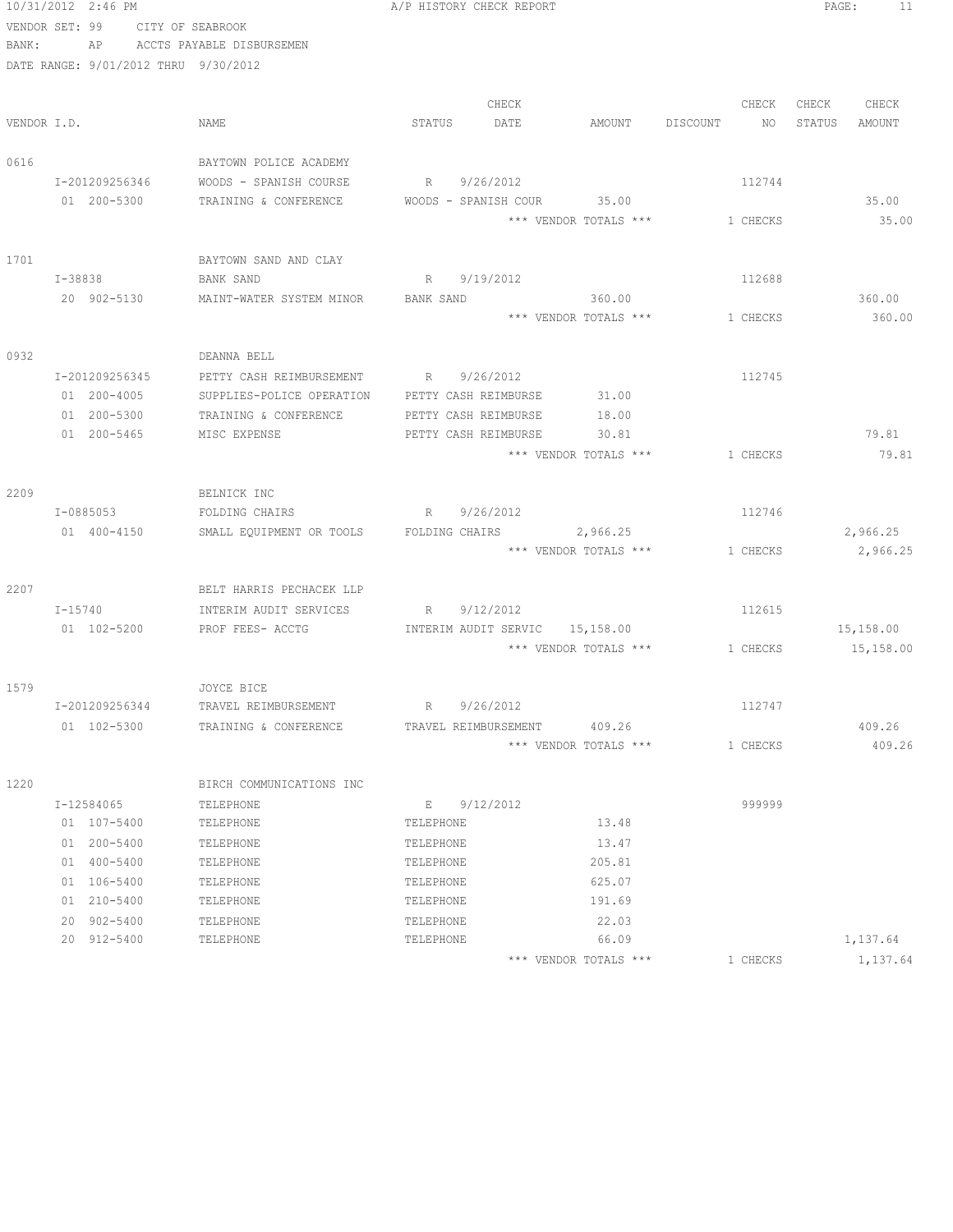|       | 10/31/2012 2:46 PM                   |                                                | A/P HISTORY CHECK REPORT |                       |                | PAGE:<br>12      |
|-------|--------------------------------------|------------------------------------------------|--------------------------|-----------------------|----------------|------------------|
|       | VENDOR SET: 99                       | CITY OF SEABROOK                               |                          |                       |                |                  |
| BANK: | AP                                   | ACCTS PAYABLE DISBURSEMEN                      |                          |                       |                |                  |
|       | DATE RANGE: 9/01/2012 THRU 9/30/2012 |                                                |                          |                       |                |                  |
|       |                                      |                                                |                          |                       |                |                  |
|       |                                      |                                                | CHECK                    |                       | CHECK          | CHECK<br>CHECK   |
|       | VENDOR I.D.                          | NAME                                           | STATUS<br>DATE           | AMOUNT                | DISCOUNT<br>NO | STATUS<br>AMOUNT |
|       |                                      |                                                |                          |                       |                |                  |
| 0043  |                                      | BOSONE, INC                                    |                          |                       |                |                  |
|       | I-62858                              | TOW P9                                         | 9/12/2012<br>E           |                       | 999999         |                  |
|       | 50 501-5465                          | MISC EXPENDITURES                              | TOW P9                   | 115.00                |                | 115.00           |
| 0043  |                                      | BOSONE, INC                                    |                          |                       |                |                  |
|       | I-59807                              | WRECKER SERVICE                                | 9/19/2012<br>E           |                       | 999999         |                  |
|       | 20 912-5110                          | MAINT-AUTOS & EQUIPMENT                        | WRECKER SERVICE          | 115.00                |                | 115.00           |
|       |                                      |                                                |                          | *** VENDOR TOTALS *** | 2 CHECKS       | 230.00           |
|       |                                      |                                                |                          |                       |                |                  |
| 1550  |                                      | BUSINESS CARD A/C                              |                          |                       |                |                  |
|       | I-201209046261                       | AUG12 STATEMENT                                | 9/05/2012<br>R           |                       | 112580         |                  |
|       | 01 400-5464                          | EVENTS                                         | AUG12 STATEMENT          | 51.75CR               |                |                  |
|       | 01 107-5295                          | SAFETY COMMITTEE                               | AUG12 STATEMENT          | 119.85                |                |                  |
|       | 20 912-5300                          | TRAINING CONFERENCE                            | AUG12 STATEMENT          | 698.40                |                |                  |
|       | 20 902-4040                          | GAS & OIL/CITY SUPPLY                          | AUG12 STATEMENT          | 30.00                 |                |                  |
|       | 20 902-5300                          | TRAINING & CONFERENCE                          | AUG12 STATEMENT          | 274.38                |                | 1,070.88         |
|       |                                      |                                                |                          | *** VENDOR TOTALS *** | 1 CHECKS       | 1,070.88         |
|       |                                      |                                                |                          |                       |                |                  |
| 1553  |                                      | BUSINESS CARD N/H                              |                          |                       |                |                  |
|       | I-201209046262                       | AUG12 STATEMENT                                | 9/05/2012<br>R           |                       | 112581         |                  |
|       | 01 200-5170                          | MAINT-RADIO EQUIPMENT                          | AUG12 STATEMENT          | 50.00                 |                |                  |
|       | 01 220-5465                          | MISC EXPENDITURES                              | AUG12 STATEMENT          | 141.75                |                |                  |
|       | 01 200-5465                          | MISC EXPENSE                                   | AUG12 STATEMENT          | 2.53                  |                | 194.28           |
|       |                                      |                                                |                          | *** VENDOR TOTALS *** | 1 CHECKS       | 194.28           |
| 1693  |                                      | BUSINESS CARD S/L                              |                          |                       |                |                  |
|       | I-201209276370                       | SEPT12 STATEMENT                               | 9/27/2012<br>R           |                       | 112848         |                  |
|       | 01 600-5310                          | UNIFORMS & LAUNDRY                             | SEPT12 STATEMENT         | 400.00                |                |                  |
|       | 01 600-5465                          | MISC EXPENDITURES                              | SEPT12 STATEMENT         | 364.67                |                |                  |
|       | 01 600-5240                          | CONTRACT SVCS-MOWING/DEMOLITIOSEPT12 STATEMENT |                          | 288.00                |                |                  |
|       | 01 107-5220                          | PROF FEES-LEGAL                                | SEPT12 STATEMENT         | 120.00                |                |                  |
|       | 01 600-4150                          | SMALL TOOLS & EQUIP                            | SEPT12 STATEMENT         | 600.00                |                | 1,772.67         |
|       |                                      |                                                |                          | *** VENDOR TOTALS *** | 1 CHECKS       | 1,772.67         |
|       |                                      |                                                |                          |                       |                |                  |
| 1053  |                                      | CENTERPOINT ENERGY                             |                          |                       |                |                  |
|       | I-201209126301                       | UTILITY                                        | R 9/12/2012              |                       | 112676         |                  |
|       | 01 107-5410                          | UTILITIES                                      | UTILITY                  | 10.13                 |                | 10.13            |
|       |                                      |                                                |                          |                       |                |                  |
| 1053  |                                      | CENTERPOINT ENERGY                             |                          |                       |                |                  |
|       | I-201209126302                       | UTILITY                                        | 9/12/2012<br>R           |                       | 112677         |                  |
|       | 01 107-5410                          | UTILITIES                                      | UTILITY                  | 23.78                 |                | 23.78            |
|       |                                      |                                                |                          |                       |                |                  |
| 1053  |                                      | CENTERPOINT ENERGY                             |                          |                       |                |                  |
|       | I-201209186322                       | UTILITY                                        | 9/19/2012<br>$R \sim$    |                       | 112691         |                  |
|       | 20 902-5410                          | UTILITIES                                      | UTILITY                  | 32.72                 |                | 32.72            |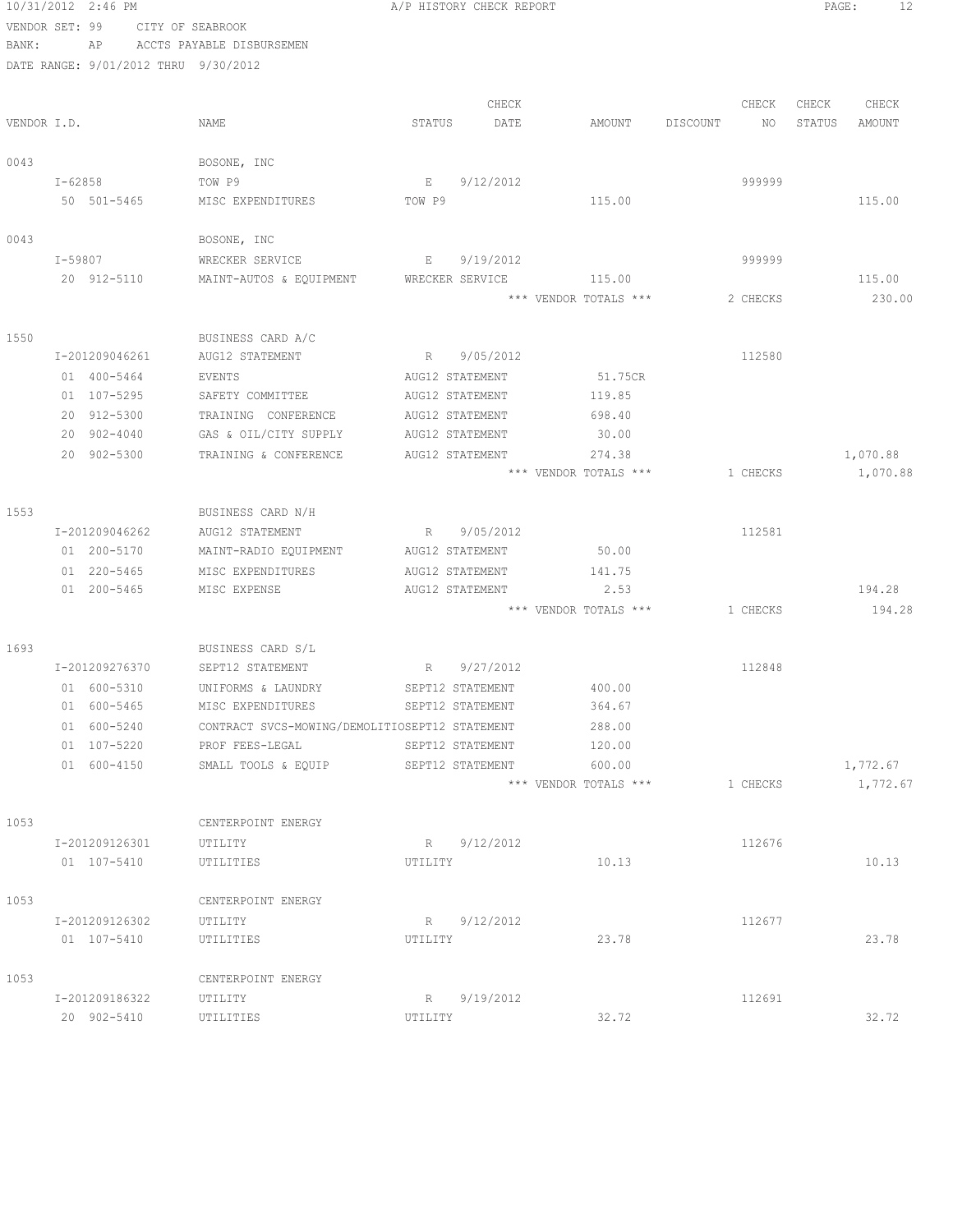|             | 10/31/2012 2:46 PM                   |                            |               | A/P HISTORY CHECK REPORT |                       |          |               | PAGE:<br>13 |
|-------------|--------------------------------------|----------------------------|---------------|--------------------------|-----------------------|----------|---------------|-------------|
|             | VENDOR SET: 99                       | CITY OF SEABROOK           |               |                          |                       |          |               |             |
| BANK:       | AP                                   | ACCTS PAYABLE DISBURSEMEN  |               |                          |                       |          |               |             |
|             | DATE RANGE: 9/01/2012 THRU 9/30/2012 |                            |               |                          |                       |          |               |             |
|             |                                      |                            |               |                          |                       |          |               |             |
|             |                                      |                            |               | CHECK                    |                       | CHECK    | CHECK         | CHECK       |
| VENDOR I.D. |                                      | NAME                       | STATUS        | DATE                     | AMOUNT                | DISCOUNT | NO.<br>STATUS | AMOUNT      |
| 1053        |                                      | CENTERPOINT ENERGY         |               |                          |                       |          |               |             |
|             | I-201209186323                       | UTILITY                    |               | R 9/19/2012              |                       | 112692   |               |             |
|             | 20 902-5410                          | UTILITIES                  | UTILITY       |                          | 37.47                 |          |               | 37.47       |
|             |                                      |                            |               |                          |                       |          |               |             |
| 1053        |                                      | CENTERPOINT ENERGY         |               |                          |                       |          |               |             |
|             | I-201209186324                       | UTILITY                    |               | R 9/19/2012              |                       | 112693   |               |             |
|             | 20 902-5410                          | UTILITIES                  | UTILITY       |                          | 51.39                 |          |               | 51.39       |
|             |                                      |                            |               |                          |                       |          |               |             |
| 1053        |                                      | CENTERPOINT ENERGY         |               |                          |                       |          |               |             |
|             | I-201209186325                       | UTILITY                    | R             | 9/19/2012                |                       | 112694   |               |             |
|             | 01 500-5410                          | UTILITIES                  | UTILITY       |                          | 7.69                  |          |               |             |
|             | 20 902-5410                          | UTILITIES                  | UTILITY       |                          | 7.69                  |          |               |             |
|             | 20 912-5410                          | UTILITIES                  | UTILITY       |                          | 7.68                  |          |               | 23.06       |
|             |                                      |                            |               |                          |                       |          |               |             |
| 1053        |                                      | CENTERPOINT ENERGY         |               |                          |                       |          |               |             |
|             | I-201209186326                       | UTILITY                    | R             | 9/19/2012                |                       | 112695   |               |             |
|             | 20 902-5410                          | UTILITIES                  | UTILITY       |                          | 16.59                 |          |               | 16.59       |
| 1053        |                                      | CENTERPOINT ENERGY         |               |                          |                       |          |               |             |
|             | I-201209256348                       | UTILITY                    |               | R 9/26/2012              |                       | 112748   |               |             |
|             | 01 400-5410                          | UTILITIES                  | UTILITY       |                          | 18.03                 |          |               | 18.03       |
|             |                                      |                            |               |                          |                       |          |               |             |
| 1053        |                                      | CENTERPOINT ENERGY         |               |                          |                       |          |               |             |
|             | I-201209256349                       | UTILITY                    |               | R 9/26/2012              |                       | 112749   |               |             |
|             | 01 400-5410                          | UTILITIES                  | UTILITY       |                          | 105.66                |          |               | 105.66      |
|             |                                      |                            |               |                          | *** VENDOR TOTALS *** | 9 CHECKS |               | 318.83      |
|             |                                      |                            |               |                          |                       |          |               |             |
| 2029        |                                      | CERTIFIED WIRING SOLUTIONS |               |                          |                       |          |               |             |
|             | I-120088                             | WIRING SERVICES            | E             | 9/26/2012                |                       | 999999   |               |             |
|             | 79 790-4150                          | SMALL TOOLS & EQUIP        |               | WIRING SERVICES          | 595.00                |          |               | 595.00      |
|             |                                      |                            |               |                          | *** VENDOR TOTALS *** | 1 CHECKS |               | 595.00      |
|             |                                      |                            |               |                          |                       |          |               |             |
| 1486        |                                      | CHILD SUPPORT, HARRIS      |               |                          |                       |          |               |             |
|             | I-CS3201209116279                    | CHILD SUPPORT              |               | $D \qquad 9/11/2012$     |                       | 000000   |               |             |
|             | 01 001-1032                          | OTHER PAYROLL DEDUCTIONS   | CHILD SUPPORT |                          | 300.00                |          |               | 300.00      |
| 1486        |                                      | CHILD SUPPORT, HARRIS      |               |                          |                       |          |               |             |
|             | I-CS3201209256341                    | CHILD SUPPORT              |               | $D$ 9/25/2012            |                       | 000000   |               |             |
|             | 01 001-1032                          | OTHER PAYROLL DEDUCTIONS   | CHILD SUPPORT |                          | 300.00                |          |               | 300.00      |
|             |                                      |                            |               |                          | *** VENDOR TOTALS *** | 2 CHECKS |               | 600.00      |
|             |                                      |                            |               |                          |                       |          |               |             |
| 0056        |                                      | CITY OF PASADENA-WTR DEPT  |               |                          |                       |          |               |             |
|             | I-201209116299                       | WATER                      | R             | 9/12/2012                |                       | 112616   |               |             |
|             | 20 902-5451                          | PASADENA WATER SUPPLY      | WATER         |                          | 47,008.74             |          |               | 47,008.74   |
|             |                                      |                            |               |                          |                       |          |               |             |

\*\*\* VENDOR TOTALS \*\*\* 1 CHECKS 47,008.74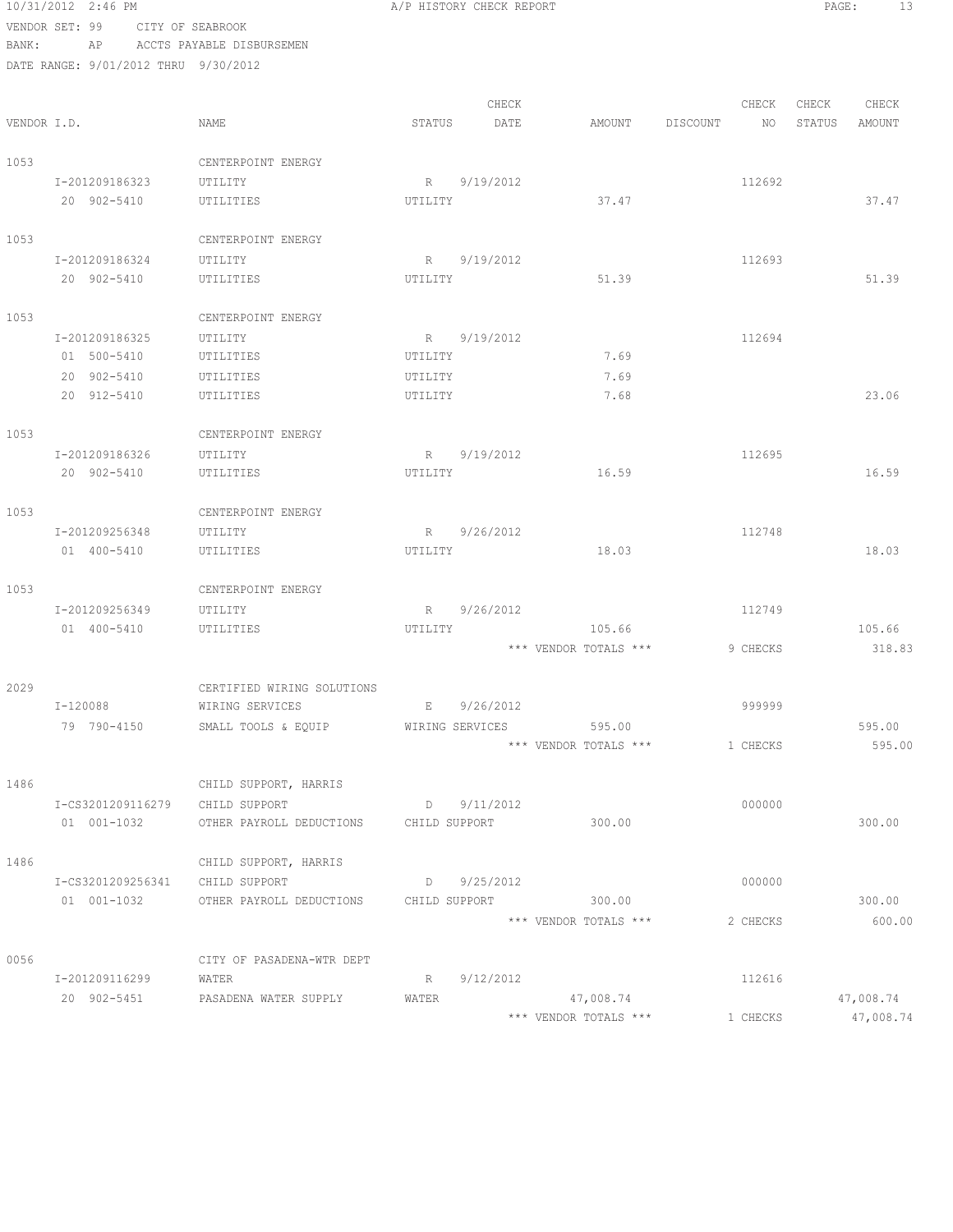| 10/31/2012 2:46 PM |            |                |             |                                                                    | A/P HISTORY CHECK REPORT |                      |      |                       |          |          | PAGE:  | 14        |
|--------------------|------------|----------------|-------------|--------------------------------------------------------------------|--------------------------|----------------------|------|-----------------------|----------|----------|--------|-----------|
| VENDOR SET: 99     |            |                |             | CITY OF SEABROOK                                                   |                          |                      |      |                       |          |          |        |           |
| BANK:              |            | AP             |             | ACCTS PAYABLE DISBURSEMEN                                          |                          |                      |      |                       |          |          |        |           |
|                    |            |                |             | DATE RANGE: 9/01/2012 THRU 9/30/2012                               |                          |                      |      |                       |          |          |        |           |
|                    |            |                |             |                                                                    |                          | CHECK                |      |                       |          | CHECK    | CHECK  | CHECK     |
| VENDOR I.D.        |            |                |             | NAME                                                               | STATUS                   |                      | DATE | AMOUNT                | DISCOUNT | NO       | STATUS | AMOUNT    |
| 0057               |            |                |             | CITY OF SEABROOK                                                   |                          |                      |      |                       |          |          |        |           |
|                    |            | I-201209046264 |             | WATER                                                              | R                        | 9/05/2012            |      |                       |          | 112582   |        |           |
|                    |            | 01 107-5410    |             | UTILITIES                                                          | WATER                    |                      |      | 619.14                |          |          |        |           |
|                    |            | 01 200-5410    |             | UTILITIES                                                          | WATER                    |                      |      | 9.68                  |          |          |        |           |
|                    |            | 01 400-5410    |             | UTILITIES                                                          | WATER                    |                      |      | 1,033.82              |          |          |        |           |
|                    |            | 41 410-5410    |             | UTILITIES                                                          | <b>WATER</b>             |                      |      | 606.48                |          |          |        |           |
|                    |            | 20 912-5410    |             | UTILITIES                                                          | <b>WATER</b>             |                      |      | 295.13                |          |          |        |           |
|                    |            | 01 500-5410    |             | UTILITIES                                                          | WATER                    |                      |      | 74.38                 |          |          |        | 2,638.63  |
| 0057               |            |                |             | CITY OF SEABROOK                                                   |                          |                      |      |                       |          |          |        |           |
|                    |            | I-201209116285 |             | DUMPSTERS                                                          | R                        | 9/12/2012            |      |                       |          | 112617   |        |           |
|                    |            | 01 107-5410    |             | UTILITIES                                                          | DUMPSTERS                |                      |      | 302.59                |          |          |        |           |
|                    |            | 01 400-5410    |             | UTILITIES                                                          | DUMPSTERS                |                      |      | 1,157.73              |          |          |        |           |
|                    |            | 01 500-5410    |             | UTILITIES                                                          | DUMPSTERS                |                      |      | 42.83                 |          |          |        |           |
|                    |            | 20 902-5410    |             | UTILITIES                                                          | DUMPSTERS                |                      |      | 42.83                 |          |          |        |           |
|                    |            | 20 912-5410    |             | UTILITIES                                                          | DUMPSTERS                |                      |      | 141.77                |          |          |        | 1,687.75  |
|                    |            |                |             |                                                                    |                          |                      |      | *** VENDOR TOTALS *** |          | 2 CHECKS |        | 4,326.38  |
|                    |            |                |             |                                                                    |                          |                      |      |                       |          |          |        |           |
| 2205               |            |                |             | CIVICPLUS                                                          |                          |                      |      |                       |          |          |        |           |
|                    |            | $I-101129$     |             | PREMIUM SITE SETUP                                                 | R                        | 9/05/2012            |      |                       |          | 112583   |        |           |
|                    |            | 15 150-5010    |             | ADVERTISING                                                        |                          | PREMIUM SITE SETUP   |      | 8,722.00              |          |          |        |           |
|                    | $I-101680$ |                |             | PREMIUM SITE SETUP FEE                                             | R                        | 9/05/2012            |      |                       |          | 112583   |        |           |
|                    |            | 01 107-5030    |             | RENTALS & SERVICE AGRMTS                                           |                          | PREMIUM SITE SETUP F |      | 8,722.00              |          |          |        | 17,444.00 |
|                    |            |                |             |                                                                    |                          |                      |      | *** VENDOR TOTALS *** |          | 1 CHECKS |        | 17,444.00 |
| 2214               |            |                |             | CLASSROOM ESSENTIALS ONLINE                                        |                          |                      |      |                       |          |          |        |           |
|                    |            | $I-8620$       |             | ROUND FOLDING TABLE                                                | R                        | 9/26/2012            |      |                       |          | 112751   |        |           |
|                    |            | 01 400-4150    |             | SMALL EQUIPMENT OR TOOLS                                           |                          | ROUND FOLDING TABLE  |      | 999.50                |          |          |        | 999.50    |
|                    |            |                |             |                                                                    |                          |                      |      | *** VENDOR TOTALS *** |          | 1 CHECKS |        | 999.50    |
| 1708               |            |                |             | CLEAR CREEK I.S.D. TAX OFFICE                                      |                          |                      |      |                       |          |          |        |           |
|                    |            |                | $I - CG009$ | CROSSING GUARD PROGRAM                                             | R 9/26/2012              |                      |      |                       |          | 112752   |        |           |
|                    |            |                |             | 07 701-5470 CHILD SAFETY EXPENSES CROSSING GUARD PROGR 3,143.60    |                          |                      |      |                       |          |          |        | 3,143.60  |
|                    |            |                |             |                                                                    |                          |                      |      | *** VENDOR TOTALS *** |          | 1 CHECKS |        | 3,143.60  |
| 0059               |            |                |             | CLEAR LAKE AREA CHAMBER                                            |                          |                      |      |                       |          |          |        |           |
|                    |            | I-25120        |             | CHAIRMANS BALL                                                     |                          | R 9/26/2012          |      |                       |          | 112753   |        |           |
|                    |            |                |             | 01 100-5465 MISC EXPENDITURES                                      | CHAIRMANS BALL           |                      |      | 190.00                |          |          |        | 190.00    |
|                    |            |                |             |                                                                    |                          |                      |      | *** VENDOR TOTALS *** |          | 1 CHECKS |        | 190.00    |
| 0060               |            |                |             | CLEAR LAKE EMERGENCY MED CORPS                                     |                          |                      |      |                       |          |          |        |           |
|                    |            |                |             | I-201209186306 SEPT12 AMBULANCE CONTRACT E 9/19/2012               |                          |                      |      |                       |          | 999999   |        |           |
|                    |            |                |             | 01 107-5230 CONTRACT-AMBULANCE SERV SEPT12 AMBULANCE CON 17,656.83 |                          |                      |      |                       |          |          |        | 17,656.83 |
|                    |            |                |             |                                                                    |                          |                      |      |                       |          |          |        |           |

\*\*\* VENDOR TOTALS \*\*\* 1 CHECKS 17,656.83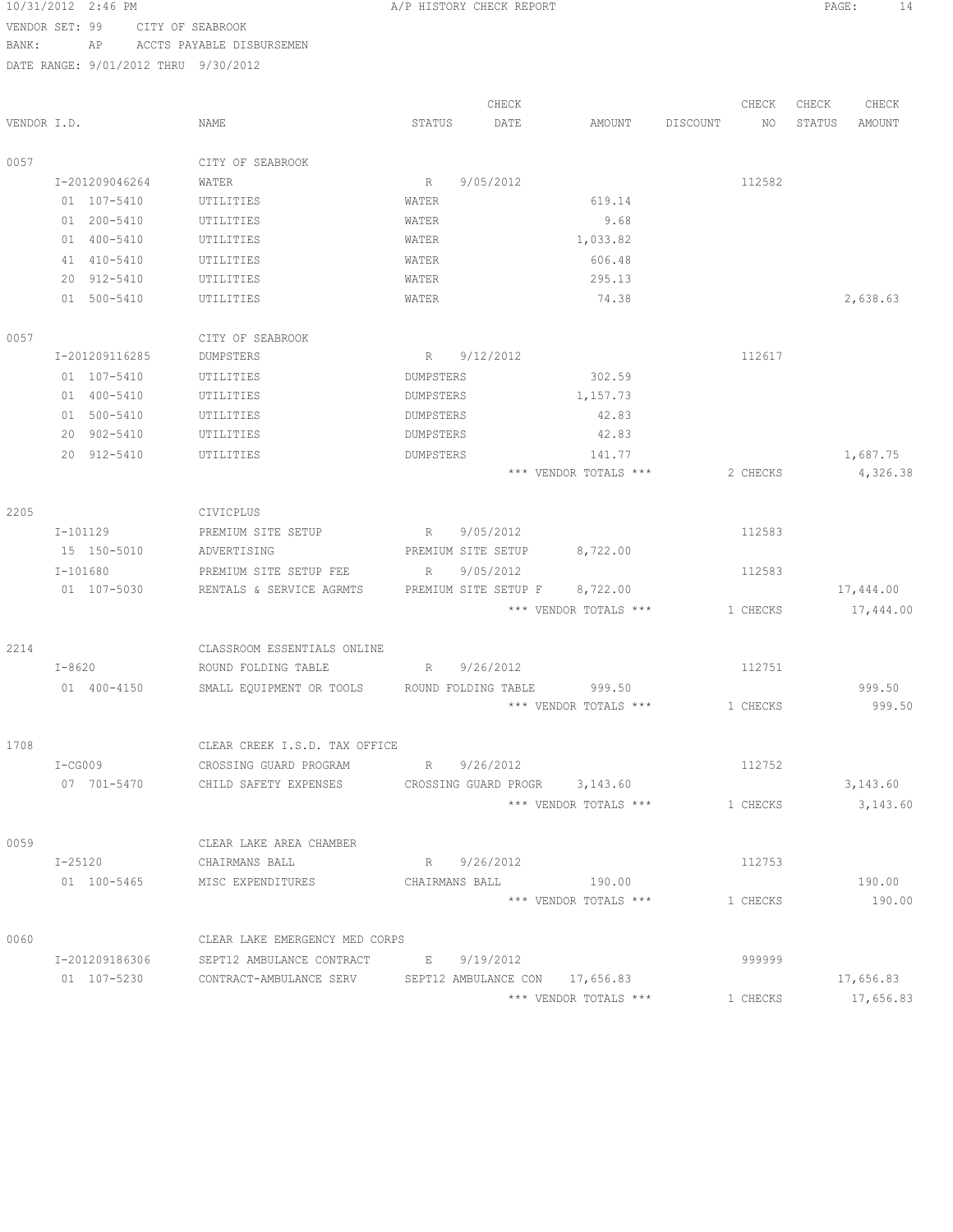```
10/31/2012 2:46 PM A/P HISTORY CHECK REPORT PAGE: 15
VENDOR SET: 99 CITY OF SEABROOK
BANK: AP ACCTS PAYABLE DISBURSEMEN
DATE RANGE: 9/01/2012 THRU 9/30/2012
                                      CHECK CHECK CHECK CHECK CHECK
VENDOR I.D. STATUS DATE STATUS DATE AMOUNT DISCOUNT NO STATUS AMOUNT
1898 CMRS/POC
   I-201209186307 POSTAGE RE 9/19/2012
    01 107-4011 POSTAGE POSTAGE 1,000.00 1,000.00
                                       *** VENDOR TOTALS *** 1 CHECKS 1,000.00
1293 COBB, FENDLEY & ASSOC INC.
   I-237749 ENGINEERING SERVICES R 9/12/2012 112618
   13 130-6070 LAND ACQUISITIONS ENGINEERING SERVICES 15,754.11 15,754.11 15,754.11
1293 COBB, FENDLEY & ASSOC INC.
   I-238090 ENGINEERING SERVICE R 9/12/2012 112678
    19 929-5215 PROF FEES-ENGINEERING ENGINEERING SERVICE 1,168.20 1,168.20
1293 COBB, FENDLEY & ASSOC INC.<br>1-238107 ENGINEERING SERVICE
               ENGINEERING SERVICE R 9/12/2012 112679
   01 500-5215 PROF FEES - ENGR ENGINEERING SERVICE 2,371.29 2,371.29
1293 COBB, FENDLEY & ASSOC INC.
   I-238108 ENGINEERING SERVICE R 9/12/2012 112680
    01 107-5215 PROF FEES-ENGINEERING ENGINEERING SERVICE 8,553.07 8,553.07
1293 COBB, FENDLEY & ASSOC INC.<br>
1-238111 ENGINEERING SERVICE
              ENGINEERING SERVICE R 9/12/2012 112681
    13 130-6070 LAND ACQUISITIONS ENGINEERING SERVICE 10,739.09 10,739.09
1293 COBB, FENDLEY & ASSOC INC.<br>I-238287 ENGINEERING SERVICE
              ENGINEERING SERVICE R 9/19/2012 112696
   01 500-5215 PROF FEES - ENGR ENGINEERING SERVICE 776.74 76.74
1293 COBB, FENDLEY & ASSOC INC.
   I-238288 ENGINEERING SERVICE R 9/19/2012 112697
    19 929-5215 PROF FEES-ENGINEERING ENGINEERING SERVICE 438.07 438.07
                                      *** VENDOR TOTALS *** 7 CHECKS 39,800.57
1588 COMCAST
    I-201209046263 CABLE SERVICE R 9/05/2012 112584
    20 912-5030 RENTALS & SERVICE AGRMTS CABLE SERVICE 76.64 76.64
1588 COMCAST
    I-201209046267 CABLE SERVICE R 9/05/2012 112585
    01 107-5030 RENTALS & SERVICE AGRMTS CABLE SERVICE 14.31 14.31 14.31
1588 COMCAST
    I-201209116282 CABLE SERVICE R 9/12/2012 112619
    01 200-5030 RENTALS & SERVICE AGRMTS CABLE SERVICE 234.38 234.38
```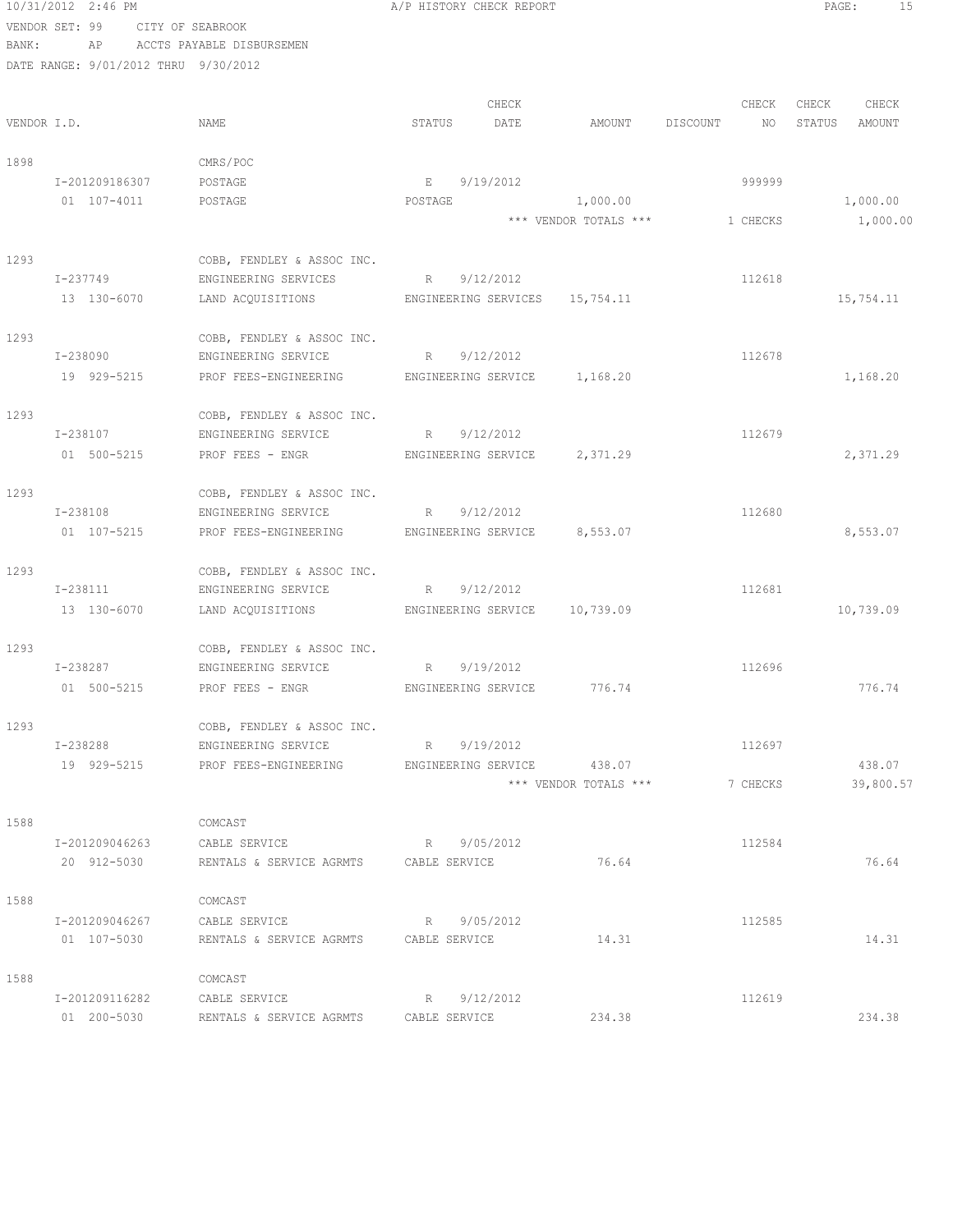10/31/2012 2:46 PM A/P HISTORY CHECK REPORT PAGE: 16 VENDOR SET: 99 CITY OF SEABROOK BANK: AP ACCTS PAYABLE DISBURSEMEN DATE RANGE: 9/01/2012 THRU 9/30/2012 CHECK CHECK CHECK CHECK VENDOR I.D. NAME STATUS DATE AMOUNT DISCOUNT NO STATUS AMOUNT 1588 COMCAST I-201209116283 CABLE SERVICE R 9/12/2012 112620 01 400-5030 RENTALS & SERVICE AGRMTS CABLE SERVICE 72.70 7400-5030 72.70 1588 COMCAST I-201209256347 CABLE SERVICE R 9/26/2012 112755 01 500-5030 RENTALS & SERVICE AGRMTS CABLE SERVICE 24.15 20 902-5030 RENTALS & SERVICE AGRMTS CABLE SERVICE 24.15 RENTALS & SERVICE AGRMTS CABLE SERVICE  $24.15$  24.15 72.45 1588 COMCAST I-201209256350 CABLE SERVICE R 9/26/2012 112756 01 200-5030 RENTALS & SERVICE AGRMTS CABLE SERVICE 247.02 247.02 1588 COMCAST I-201209256351 CABLE SERVICE R 9/26/2012 112757 01 200-5030 RENTALS & SERVICE AGRMTS CABLE SERVICE 234.38 234.38 \*\*\* VENDOR TOTALS \*\*\* 7 CHECKS 951.88 1961 CRS DATA I-104222 CIT114 RPT PKG R 9/05/2012 112586 01 107-5020 DUES & SUBSCRIPTIONS CIT114 RPT PKG 110.00 110.00 110.00 110.00 110.00 \*\*\* VENDOR TOTALS \*\*\* 1 CHECKS 0946 JAMES CURRIE I-201209116284 TRAINING LUNCH R 9/12/2012 112621 01 200-5300 TRAINING & CONFERENCE TRAINING LUNCH 36.00 \*\*\* VENDOR TOTALS \*\*\* 1 CHECKS 36.00 2156 D & W CONTRACTORS, INC. I-201209116286 PROGRESS PMT R 9/12/2012 112622 19 929-6080 WATER LINE IMPROVEMENTS PROGRESS PMT 40,498.27 19 019-1005 ACCTS PAYABLE/RETAINAGE PROGRESS PMT 2,024.91CR 01 500-6065 <br>
01 001-1005 <br>
01 001-1005 <br>
ACCTS PAYABLE/RETAINAGE PROGRESS PMT 7,517.89C ACCTS PAYABLE/RETAINAGE PROGRESS PMT 7,517.89CR 181,313.17 2156 D & W CONTRACTORS, INC. I-201209126305 PROGRESS PMT R 9/12/2012 112682 13 130-6051 STREET IMPROVEMENTS PROGRESS PMT 193,662.76 13 013-1005 RETAINAGE PROGRESS PMT 9,683.14CR 183,979.62 \*\*\* VENDOR TOTALS \*\*\* 2 CHECKS 365,292.79 2058 DAHILL I-944557 COPIER LEASE R 9/19/2012 112698 01 107-5030 RENTALS & SERVICE AGRMTS COPIER LEASE 141.70 141.70 141.70

\*\*\* VENDOR TOTALS \*\*\* 1 CHECKS 141.70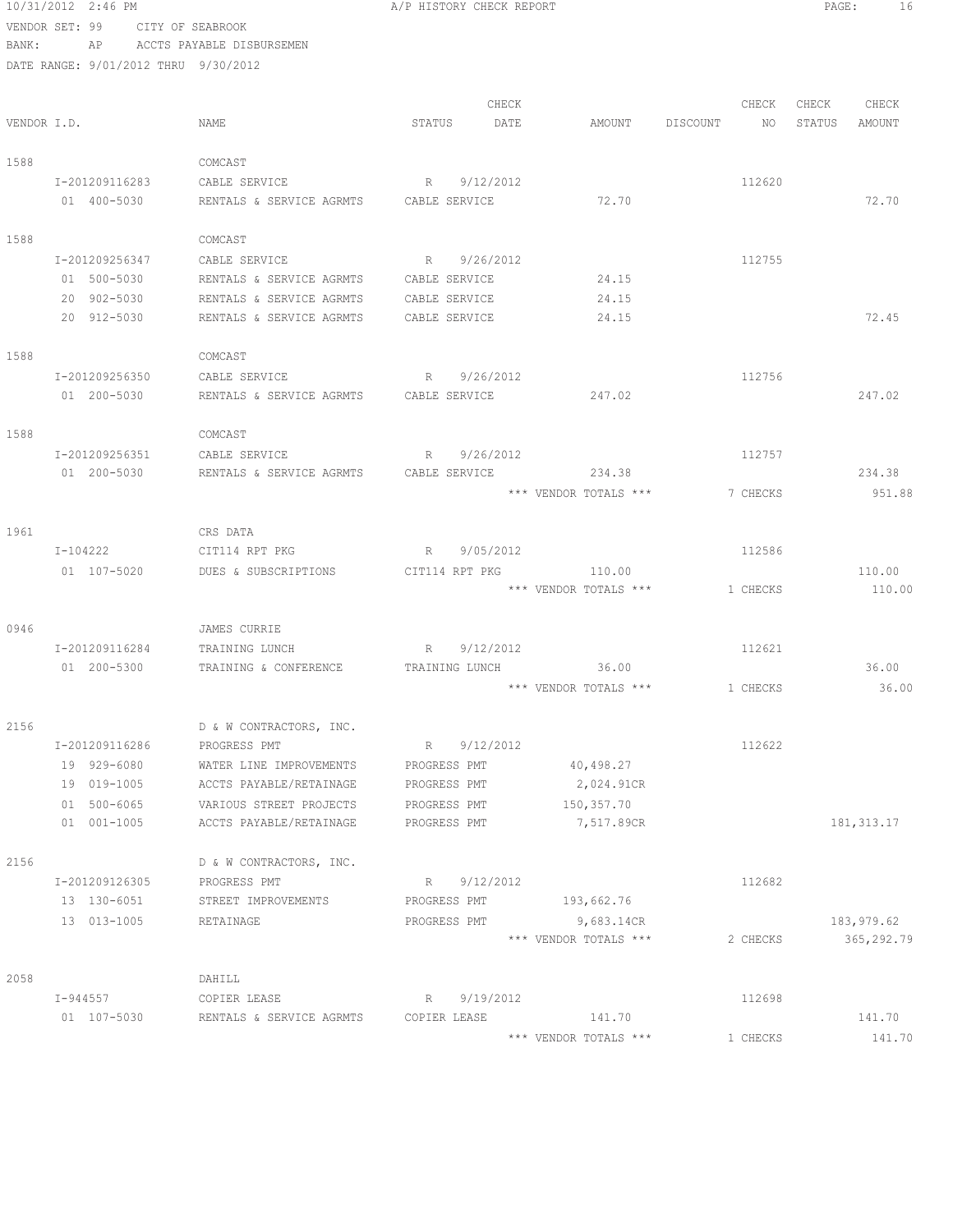|             | 10/31/2012 2:46 PM                   |                                                   | A/P HISTORY CHECK REPORT  |                       |                                | PAGE:<br>17      |
|-------------|--------------------------------------|---------------------------------------------------|---------------------------|-----------------------|--------------------------------|------------------|
|             | VENDOR SET: 99                       | CITY OF SEABROOK                                  |                           |                       |                                |                  |
| BANK:       |                                      | AP ACCTS PAYABLE DISBURSEMEN                      |                           |                       |                                |                  |
|             | DATE RANGE: 9/01/2012 THRU 9/30/2012 |                                                   |                           |                       |                                |                  |
|             |                                      |                                                   |                           |                       |                                |                  |
|             |                                      |                                                   | CHECK                     |                       | CHECK                          | CHECK CHECK      |
| VENDOR I.D. |                                      | NAME                                              | STATUS<br>DATE            | AMOUNT                | DISCOUNT NO                    | STATUS<br>AMOUNT |
|             |                                      |                                                   |                           |                       |                                |                  |
| 1276        |                                      | DASH                                              |                           |                       |                                |                  |
|             | I-INV0754783                         | EXAM GLOVES                                       | R 9/12/2012               |                       | 112623                         |                  |
|             | 01 210-4400                          | MISC SUPPLIES                                     | EXAM GLOVES               | 224.70                |                                | 224.70           |
|             |                                      |                                                   |                           | *** VENDOR TOTALS *** | 1 CHECKS                       | 224.70           |
| 1887        |                                      | DATA FLOW                                         |                           |                       |                                |                  |
|             | I-65891                              | OFFICE SUPPLIES                                   | R 9/26/2012               |                       | 112758                         |                  |
|             | 01 107-4010                          | OFFICE SUPPLIES                                   | OFFICE SUPPLIES           | 91.35                 |                                | 91.35            |
|             |                                      |                                                   |                           | *** VENDOR TOTALS *** | 1 CHECKS                       | 91.35            |
|             |                                      |                                                   |                           |                       |                                |                  |
| 2116        |                                      | DEPT OF INFORMATION RESOURCES                     |                           |                       |                                |                  |
|             | I-12120948N                          | TELEPHONE                                         | R 9/26/2012               |                       | 112759                         |                  |
|             | 01 200-5400                          | TELEPHONE                                         | TELEPHONE                 | 295.54                |                                | 295.54           |
|             |                                      |                                                   |                           | *** VENDOR TOTALS *** | 1 CHECKS                       | 295.54           |
|             |                                      |                                                   |                           |                       |                                |                  |
| 1602        |                                      | DIRECT ENERGY BUSINESS                            |                           |                       |                                |                  |
|             | I-122610015964000                    | UTILITY                                           | R 9/26/2012               |                       | 112760                         |                  |
|             | 01 107-5410                          | UTILITIES                                         | UTILITY                   | 4,690.57              |                                |                  |
|             | 01 107-5466                          | FIRE STATION EXPENSE                              | UTILITY                   | 1,983.86              |                                |                  |
|             | 01 400-5410                          | UTILITIES                                         | UTILITY                   | 2,250.17              |                                |                  |
|             | 01 500-5410                          | UTILITIES                                         | UTILITY                   | 261.48                |                                |                  |
|             | 01 210-5410<br>01 500-5411           | UTILITIES<br>UTILITIES - STREET LIGHTS            | UTILITY<br>UTILITY        | 316.10<br>14,603.16   |                                |                  |
|             | 01 200-5410                          | UTILITIES                                         | UTILITY                   | 205.12                |                                |                  |
|             | 20 912-5410                          | UTILITIES                                         | UTILITY                   | 10,740.32             |                                |                  |
|             | 20 902-5410                          | UTILITIES                                         | UTILITY                   | 2,650.13              |                                | 37,700.91        |
|             |                                      |                                                   |                           |                       | *** VENDOR TOTALS *** 1 CHECKS | 37,700.91        |
|             |                                      |                                                   |                           |                       |                                |                  |
| 1232        |                                      | DISA INC.                                         |                           |                       |                                |                  |
|             | I-533593                             | DRUG TESTING                                      | R 9/12/2012               |                       | 112624                         |                  |
|             | 01 107-3145                          | DRUG TESTING                                      | DRUG TESTING 49.50        |                       |                                | 49.50            |
|             |                                      |                                                   |                           | *** VENDOR TOTALS *** | 1 CHECKS                       | 49.50            |
|             |                                      |                                                   |                           |                       |                                |                  |
| 0068        |                                      | DXI INDUSTRIES, INC                               |                           |                       |                                |                  |
|             | I-DE050166812                        | CYLINDER DEMURRAGE                                | R 9/26/2012               |                       | 112761                         |                  |
|             | 20 902-5030                          | RENTALS & SERVICE AGRMTS CYLINDER DEMURRAGE 48.00 |                           |                       |                                | 48.00            |
|             |                                      |                                                   |                           | *** VENDOR TOTALS *** | 1 CHECKS                       | 48.00            |
| 0070        |                                      | EASTEX ENVIRONMENTAL LABORATOR                    |                           |                       |                                |                  |
|             | I-C1208254                           | LABORATORY SAMPLES                                | R 9/19/2012               |                       | 112701                         |                  |
|             |                                      | 20 912-5285 LABORATORY FEES                       | LABORATORY SAMPLES 820.00 |                       |                                | 820.00           |
|             |                                      |                                                   |                           | *** VENDOR TOTALS *** | 1 CHECKS                       | 820.00           |
|             |                                      |                                                   |                           |                       |                                |                  |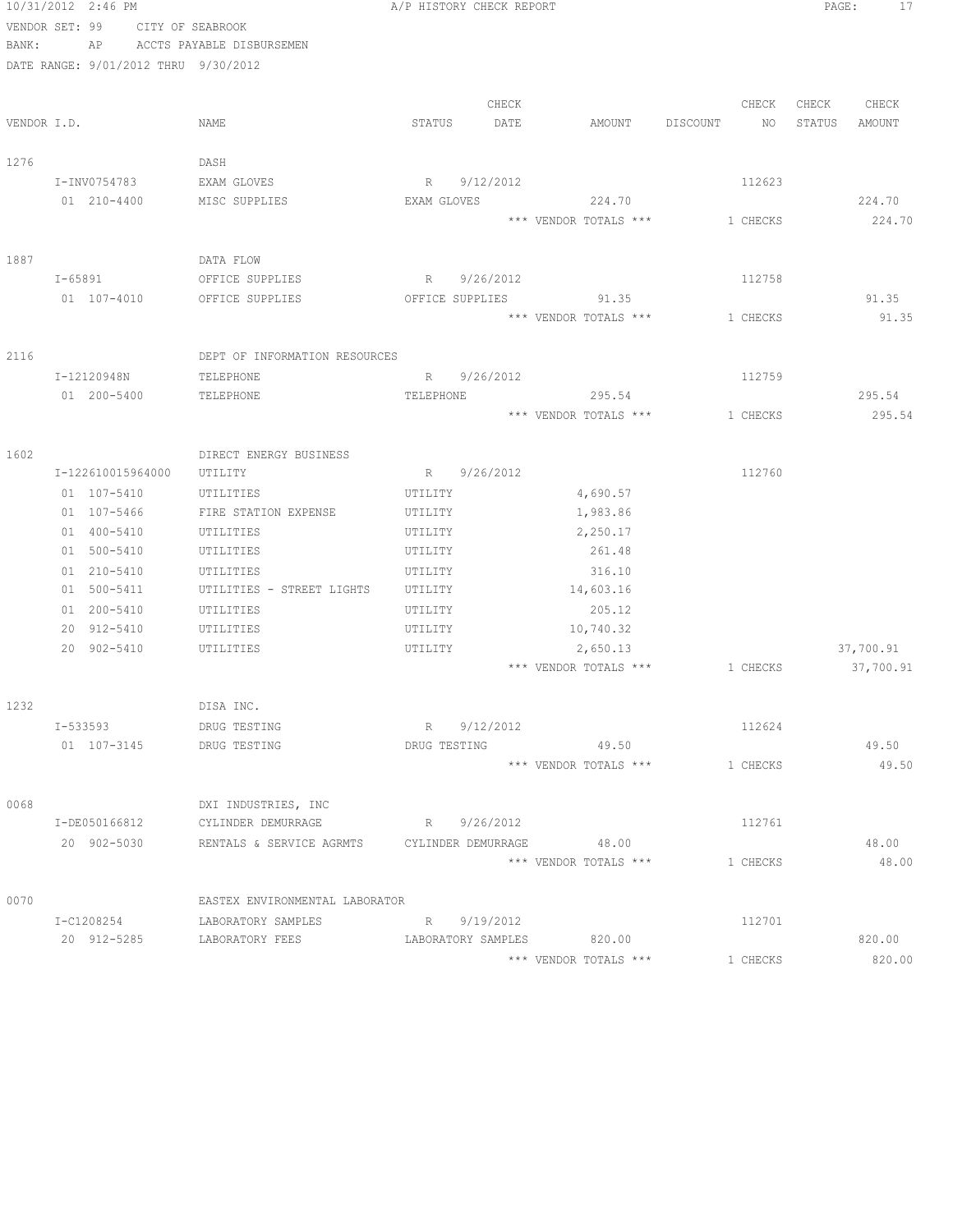|       | 10/31/2012 2:46 PM                   |                                                             | A/P HISTORY CHECK REPORT           |                       |                                | PAGE:<br>18      |
|-------|--------------------------------------|-------------------------------------------------------------|------------------------------------|-----------------------|--------------------------------|------------------|
|       | VENDOR SET: 99 CITY OF SEABROOK      |                                                             |                                    |                       |                                |                  |
| BANK: |                                      | AP ACCTS PAYABLE DISBURSEMEN                                |                                    |                       |                                |                  |
|       | DATE RANGE: 9/01/2012 THRU 9/30/2012 |                                                             |                                    |                       |                                |                  |
|       |                                      |                                                             |                                    |                       |                                |                  |
|       |                                      |                                                             | CHECK                              |                       | CHECK                          | CHECK<br>CHECK   |
|       | VENDOR I.D.                          | NAME                                                        | STATUS<br>DATE                     | AMOUNT DISCOUNT       | NO                             | STATUS<br>AMOUNT |
| 1143  |                                      | ENTERPRISE RENT-A-CAR                                       |                                    |                       |                                |                  |
|       | I-201209046265                       | AUTO LEASE                                                  | R 9/05/2012                        |                       | 112587                         |                  |
|       | 09 901-5030                          | RENTAL & SERVICE AGRMTS AUTO LEASE                          |                                    | 675.00                |                                | 675.00           |
|       |                                      |                                                             |                                    |                       |                                |                  |
| 1143  |                                      | ENTERPRISE RENT-A-CAR                                       |                                    |                       |                                |                  |
|       | I-02924956                           | DAMAGE REPAIRS                                              | R 9/12/2012                        |                       | 112625                         |                  |
|       | 09 901-5030                          | RENTAL & SERVICE AGRMTS                                     | DAMAGE REPAIRS                     | 235.00                |                                | 235.00           |
|       |                                      |                                                             |                                    | *** VENDOR TOTALS *** | 2 CHECKS                       | 910.00           |
|       |                                      |                                                             |                                    |                       |                                |                  |
| 0829  |                                      | EPO COMPUTERS ELECTRONICS                                   |                                    |                       |                                |                  |
|       | $I - 4739$<br>01 103-4150            | <b>BATTERIES</b><br>SMALL TOOLS & EQUIPMENT BATTERIES 66.75 | 9/05/2012<br>R                     |                       | 112588                         | 66.75            |
|       |                                      |                                                             |                                    |                       | *** VENDOR TOTALS *** 1 CHECKS | 66.75            |
|       |                                      |                                                             |                                    |                       |                                |                  |
| 0076  |                                      | FEDERAL EXPRESS CORP                                        |                                    |                       |                                |                  |
|       | I-202293394                          | POSTAGE                                                     | R 9/26/2012                        |                       | 112762                         |                  |
|       | 01 700-4011                          | POSTAGE                                                     | POSTAGE                            | 32.11                 |                                | 32.11            |
|       |                                      |                                                             |                                    | *** VENDOR TOTALS *** | 1 CHECKS                       | 32.11            |
|       |                                      |                                                             |                                    |                       |                                |                  |
| 0927  |                                      | FITCH SERVICES INC                                          |                                    |                       |                                |                  |
|       | I-10978                              | CHART HUB KIT                                               | R 9/26/2012                        |                       | 112763                         |                  |
|       | 20 912-5030                          | RENTALS & SERVICE AGRMTS                                    | CHART HUB KIT                      | 405.00                |                                |                  |
|       | I-10990                              | FLOWMETER CALIBRATION                                       | 9/26/2012<br>R                     |                       | 112763                         |                  |
|       | 20 912-5275                          | ELECTRICAL SERVICES FLOWMETER CALIBRATIO                    |                                    | 305.00                | *** VENDOR TOTALS *** 1 CHECKS | 710.00<br>710.00 |
|       |                                      |                                                             |                                    |                       |                                |                  |
| 0338  |                                      | FLUID METER SALES & SERVICE IN                              |                                    |                       |                                |                  |
|       | I-25659                              | METER REPAIR                                                | 9/12/2012<br>$E = 1$               |                       | 999999                         |                  |
|       | 20 902-6090                          | WATER SYSTEM/MAJOR                                          | METER REPAIR                       | 5,855.00              |                                | 5,855.00         |
|       |                                      |                                                             |                                    | *** VENDOR TOTALS *** | 1 CHECKS                       | 5,855.00         |
|       |                                      |                                                             |                                    |                       |                                |                  |
| 1769  |                                      | G & K SERVICES INC                                          |                                    |                       |                                |                  |
|       | I-1030140816                         | FLOOR MATS                                                  | E 9/12/2012                        |                       | 999999                         |                  |
|       | 01 107-5030                          | RENTALS & SERVICE AGRMTS                                    | FLOOR MATS                         | 177.10                |                                |                  |
|       | I-1030140817                         | UNIFORM SERVICE                                             | E<br>9/12/2012                     |                       | 999999                         |                  |
|       | 01 500-5310<br>20 902-5310           | UNIFORMS & LAUNDRY<br>UNIFORMS & LAUNDRY                    | UNIFORM SERVICE<br>UNIFORM SERVICE | 213.71<br>213.71      |                                |                  |
|       | 20 912-5310                          | UNIFORMS & LAUNDRY                                          | UNIFORM SERVICE                    | 213.71                |                                |                  |
|       | 01 400-5310                          | UNIFORMS & LAUNDRY                                          | UNIFORM SERVICE                    | 177.10                |                                | 995.33           |
|       |                                      |                                                             |                                    | *** VENDOR TOTALS *** | 1 CHECKS                       | 995.33           |
|       |                                      |                                                             |                                    |                       |                                |                  |
| 0082  |                                      | GALVESTON COUNTY HEALTH DISTRI                              |                                    |                       |                                |                  |
|       | I-3294                               | POTABLE WATER                                               | 9/12/2012<br>R                     |                       | 112626                         |                  |
|       | 20 902-5285                          | LABORATORY FEES                                             | POTABLE WATER                      | 165.00                |                                | 165.00           |
|       |                                      |                                                             |                                    | *** VENDOR TOTALS *** | 1 CHECKS                       | 165.00           |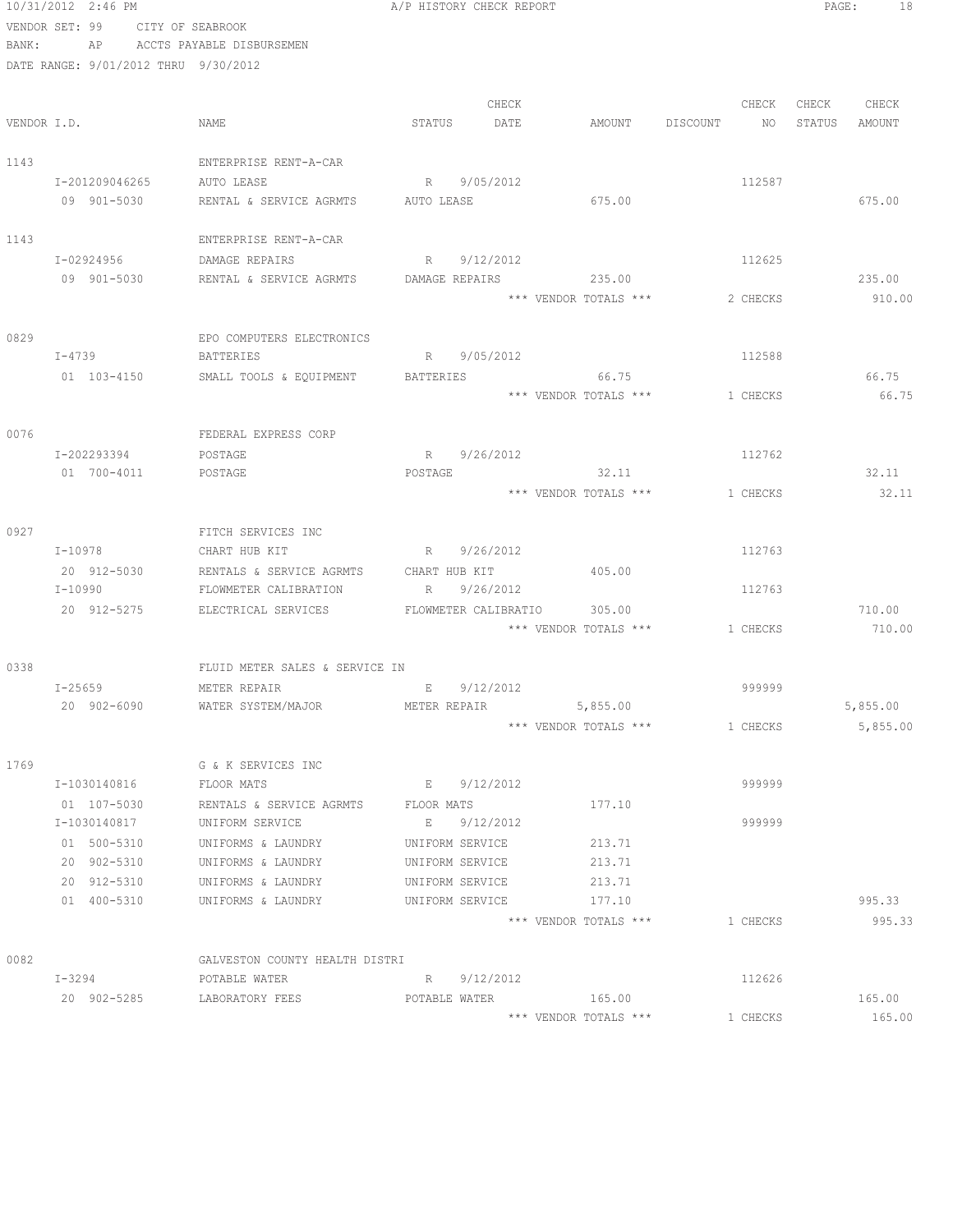#### 10/31/2012 2:46 PM A/P HISTORY CHECK REPORT PAGE: 19 VENDOR SET: 99 CITY OF SEABROOK BANK: AP ACCTS PAYABLE DISBURSEMEN

| VENDOR I.D. |                        | NAME                                                           | STATUS                   | CHECK<br>DATE | AMOUNT DISCOUNT       | CHECK<br>NO | CHECK<br>STATUS | CHECK<br>AMOUNT |
|-------------|------------------------|----------------------------------------------------------------|--------------------------|---------------|-----------------------|-------------|-----------------|-----------------|
| 2084        |                        | GATES IN MOTION INC                                            |                          |               |                       |             |                 |                 |
|             |                        |                                                                |                          |               |                       |             |                 |                 |
|             | I-37883<br>01 200-4005 | GATE MAINTENANCE<br>SUPPLIES-POLICE OPERATION GATE MAINTENANCE | R 9/26/2012              |               | 270.00                | 112764      |                 |                 |
|             | $I - 37884$            |                                                                | R 9/26/2012              |               |                       | 112764      |                 |                 |
|             | 01 500-5180            | GATE REPAIR<br>MAINT-BLDGS & GROUNDS                           | GATE REPAIR              |               | 67.50                 |             |                 |                 |
|             | 20 912-5180            | MAINT-BLDGS & GROUNDS                                          | GATE REPAIR              |               | 67.50                 |             |                 |                 |
|             | I-37885                | GATE MAINTENANCE                                               | R 9/26/2012              |               |                       | 112764      |                 |                 |
|             | 01 400-5180            | MAINT-BLDGS & GROUNDS                                          | GATE MAINTENANCE         |               | 135.00                |             |                 |                 |
|             | I-37892                | GATE REPAIR                                                    | R 9/26/2012              |               |                       | 112764      |                 |                 |
|             | 20 912-5275            | ELECTRICAL SERVICES                                            | GATE REPAIR              |               | 845.00                |             |                 |                 |
|             | I-37896                | GATE MAINTENANCE                                               | R 9/26/2012              |               |                       | 112764      |                 |                 |
|             | 01 500-5180            | MAINT-BLDGS & GROUNDS                                          | GATE MAINTENANCE         |               | 67.50                 |             |                 |                 |
|             | 20 912-5180            | MAINT-BLDGS & GROUNDS                                          | GATE MAINTENANCE         |               | 67.50                 |             |                 |                 |
|             | I-37897                | WHSE GATE REPAIR                                               | R 9/26/2012              |               |                       | 112764      |                 |                 |
|             | 20 912-5275            | ELECTRICAL SERVICES                                            | WHSE GATE REPAIR         |               | 350.00                |             |                 | 1,870.00        |
|             |                        |                                                                |                          |               | *** VENDOR TOTALS *** | 1 CHECKS    |                 | 1,870.00        |
|             |                        |                                                                |                          |               |                       |             |                 |                 |
| 2182        |                        | GCBS INC                                                       |                          |               |                       |             |                 |                 |
|             | I-18301                | <b>BULBS</b>                                                   | R 9/26/2012              |               |                       | 112766      |                 |                 |
|             | 01 400-5180            | MAINT-BLDGS & GROUNDS                                          | BULBS                    |               | 305.00                |             |                 | 305.00          |
|             |                        |                                                                |                          |               | *** VENDOR TOTALS *** | 1 CHECKS    |                 | 305.00          |
| 1520        |                        | GLOBALSTAR USA INC                                             |                          |               |                       |             |                 |                 |
|             | I-4117996              | TELEPHONE                                                      | 9/12/2012<br>$R \sim$    |               |                       | 112627      |                 |                 |
|             | 01 106-5400            | TELEPHONE                                                      | TELEPHONE                |               | 47.58                 |             |                 | 47.58           |
|             |                        |                                                                |                          |               | *** VENDOR TOTALS *** | 1 CHECKS    |                 | 47.58           |
|             |                        |                                                                |                          |               |                       |             |                 |                 |
| 1878        |                        | GOOD PROMOTIONS                                                |                          |               |                       |             |                 |                 |
|             | $I - 3613$             | STAMP                                                          | R 9/12/2012              |               |                       | 112628      |                 |                 |
|             | 01 700-4010            | OFFICE SUPPLIES                                                | STAMP                    |               | 32.49                 |             |                 | 32.49           |
|             |                        |                                                                |                          |               | *** VENDOR TOTALS *** | 1 CHECKS    |                 | 32.49           |
| 0833        |                        | GT DISTRIBUTORS, INC.                                          |                          |               |                       |             |                 |                 |
|             | I-INV0411526           | TASER DATAPORT                                                 | R 9/12/2012              |               |                       | 112629      |                 |                 |
|             | 01 200-4005            | SUPPLIES-POLICE OPERATION TASER DATAPORT 164.95                |                          |               |                       |             |                 | 164.95          |
|             |                        |                                                                |                          |               | *** VENDOR TOTALS *** | 1 CHECKS    |                 | 164.95          |
|             |                        |                                                                |                          |               |                       |             |                 |                 |
| 2218        |                        | GULF COAST COALITION OF CITIES                                 |                          |               |                       |             |                 |                 |
|             | I-SEABROOK2012         | 2012 ASSESSMENT                                                | R 9/26/2012              |               |                       | 112767      |                 |                 |
|             | 01 107-5020            | DUES & SUBSCRIPTIONS                                           | 2012 ASSESSMENT 1,831.80 |               |                       |             |                 | 1,831.80        |
|             |                        |                                                                |                          |               | *** VENDOR TOTALS *** | 1 CHECKS    |                 | 1,831.80        |
| 1540        |                        | GULF COAST GFOA                                                |                          |               |                       |             |                 |                 |
|             | I-201209186338         | LUNCHEON MEETING                                               | R 9/19/2012              |               |                       | 112703      |                 |                 |
|             | 01 102-5300            | TRAINING & CONFERENCE                                          | LUNCHEON MEETING         |               | 40.00                 |             |                 | 40.00           |
|             |                        |                                                                |                          |               | *** VENDOR TOTALS *** | 1 CHECKS    |                 | 40.00           |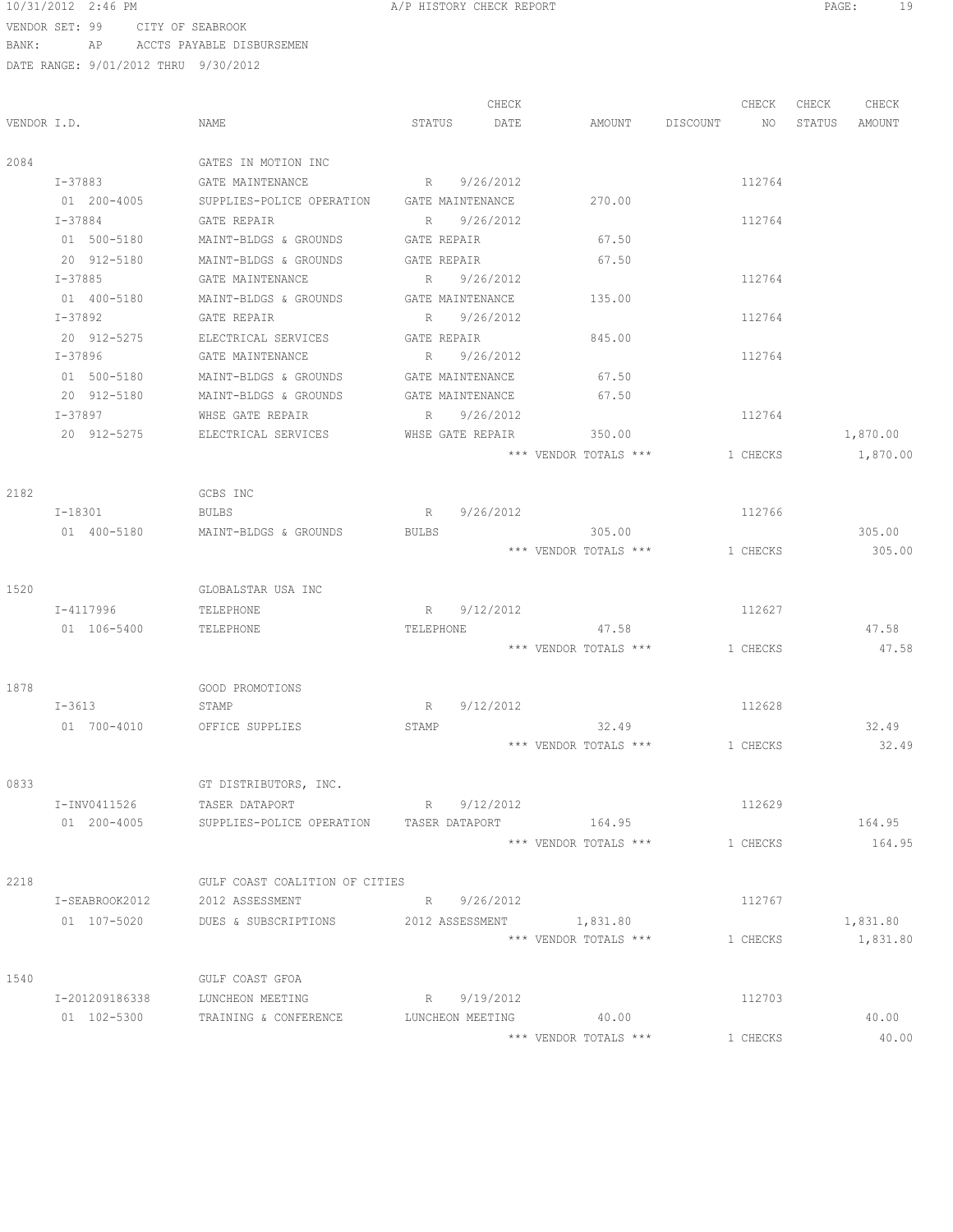|             | 10/31/2012 2:46 PM                   |                                                                          | A/P HISTORY CHECK REPORT      |                                   |          | PAGE:<br>20      |
|-------------|--------------------------------------|--------------------------------------------------------------------------|-------------------------------|-----------------------------------|----------|------------------|
|             | VENDOR SET: 99                       | CITY OF SEABROOK                                                         |                               |                                   |          |                  |
| BANK:       |                                      | AP ACCTS PAYABLE DISBURSEMEN                                             |                               |                                   |          |                  |
|             | DATE RANGE: 9/01/2012 THRU 9/30/2012 |                                                                          |                               |                                   |          |                  |
|             |                                      |                                                                          |                               |                                   |          |                  |
|             |                                      |                                                                          | CHECK                         |                                   | CHECK    | CHECK<br>CHECK   |
| VENDOR I.D. |                                      | NAME                                                                     | STATUS<br>DATE                | AMOUNT DISCOUNT                   | NO       | STATUS<br>AMOUNT |
|             |                                      |                                                                          |                               |                                   |          |                  |
| 0088        |                                      | GULF COAST WASTE DISPOSAL AUTH                                           |                               |                                   |          |                  |
|             | I-046888                             | MERCURY SAMPLES                                                          | 9/12/2012<br>$E = 1$          |                                   | 999999   |                  |
|             | 20 912-5285                          | LABORATORY FEES                                                          | MERCURY SAMPLES               | 281.00                            |          | 281.00           |
|             |                                      |                                                                          |                               | *** VENDOR TOTALS ***             | 1 CHECKS | 281.00           |
|             |                                      |                                                                          |                               |                                   |          |                  |
| 0092        |                                      | HAHN EQUIPMENT CO, INC                                                   |                               |                                   |          |                  |
|             | I-87996                              | ALTERNATOR                                                               | 9/19/2012<br>E                |                                   | 999999   |                  |
|             | 20 912-5120                          | MAINT-SEWER SYSTEM MINOR ALTERNATOR                                      |                               | 112.27                            |          | 112.27           |
|             |                                      |                                                                          |                               |                                   |          |                  |
| 0092        |                                      | HAHN EQUIPMENT CO, INC                                                   |                               |                                   |          |                  |
|             | $I - 88005$                          | PHASE MONITOR                                                            | E 9/26/2012                   |                                   | 999999   |                  |
|             | 20 912-5275                          | ELECTRICAL SERVICES PHASE MONITOR                                        |                               | 112.27                            |          |                  |
|             | I-88033                              | PHASE MONITOR                                                            | 9/26/2012<br>E                |                                   | 999999   |                  |
|             | 20 912-5275                          | ELECTRICAL SERVICES                                                      | PHASE MONITOR                 | 388.27                            |          |                  |
|             | $I - 88059$                          | PUMP REPAIR                                                              | 9/26/2012<br>E                |                                   | 999999   |                  |
|             | 20 912-6100                          | SEWER SYSTEM-REPAIR/MAINT                                                | PUMP REPAIR                   | 8,986.62<br>*** VENDOR TOTALS *** | 2 CHECKS | 9,487.16         |
|             |                                      |                                                                          |                               |                                   |          | 9,599.43         |
| 0666        |                                      | HARRIS CO APPRAISAL DIST                                                 |                               |                                   |          |                  |
|             | I-PSI12001625                        |                                                                          | R 9/19/2012                   |                                   | 112704   |                  |
|             | 01 107-5445                          | 4TH QTR ASSESSMENT<br>CENTRAL APPRAISAL FEE 4TH QTR ASSESSMENT 11,228.00 |                               |                                   |          | 11,228.00        |
|             |                                      |                                                                          |                               | *** VENDOR TOTALS ***             | 1 CHECKS | 11,228.00        |
|             |                                      |                                                                          |                               |                                   |          |                  |
| 2037        |                                      | HARRIS COUNTY AUDITOR                                                    |                               |                                   |          |                  |
|             | I-2012070000909                      | RADIO REPAIR                                                             | R<br>9/05/2012                |                                   | 112589   |                  |
|             | 01 200-5170                          | MAINT-RADIO EQUIPMENT RADIO REPAIR                                       |                               | 464.76                            |          | 464.76           |
|             |                                      |                                                                          |                               |                                   |          |                  |
| 2037        |                                      | HARRIS COUNTY AUDITOR                                                    |                               |                                   |          |                  |
|             | I-2012080000909                      | RADIO REPAIR                                                             | 9/26/2012<br>R                |                                   | 112768   |                  |
|             | 01 200-5170                          | MAINT-RADIO EQUIPMENT                                                    | RADIO REPAIR 1,065.82         |                                   |          | 1,065.82         |
|             |                                      |                                                                          |                               | *** VENDOR TOTALS ***             | 2 CHECKS | 1,530.58         |
|             |                                      |                                                                          |                               |                                   |          |                  |
| 2208        |                                      | HARRIS COUNTY                                                            |                               |                                   |          |                  |
|             | I-201209116287                       | INTER-LOCAL AGREEMENT MS4 R 9/12/2012                                    |                               |                                   | 112630   |                  |
|             | 01 500-5246                          | STORM WATER MANAGEMENT                                                   | INTER-LOCAL AGREEMEN 6,334.56 |                                   |          | 6,334.56         |
|             |                                      |                                                                          |                               | *** VENDOR TOTALS ***             | 1 CHECKS | 6,334.56         |
|             |                                      |                                                                          |                               |                                   |          |                  |
| 1192        |                                      | HARRIS COUNTY TREASURER                                                  |                               |                                   |          |                  |
|             | I-SETC000576                         | WARRANTS                                                                 | R 9/12/2012                   |                                   | 112631   |                  |
|             | 01 700-5431                          | WARRANT INFORMATION SERV                                                 | WARRANTS                      | 23.00                             |          | 23.00            |
|             |                                      |                                                                          |                               | *** VENDOR TOTALS ***             | 1 CHECKS | 23.00            |
|             |                                      |                                                                          |                               |                                   |          |                  |
| 1062        |                                      | HARRIS-GALVESTON                                                         |                               |                                   |          |                  |
|             | I-201209186328                       | PREMIT RENEWAL                                                           | 9/19/2012<br>$R_{\perp}$      |                                   | 112705   |                  |
|             | 20 902-5440                          | COASTAL SUBSIDENCE FEES                                                  | PREMIT RENEWAL                | 150.00                            |          | 150.00           |
|             |                                      |                                                                          |                               | *** VENDOR TOTALS ***             | 1 CHECKS | 150.00           |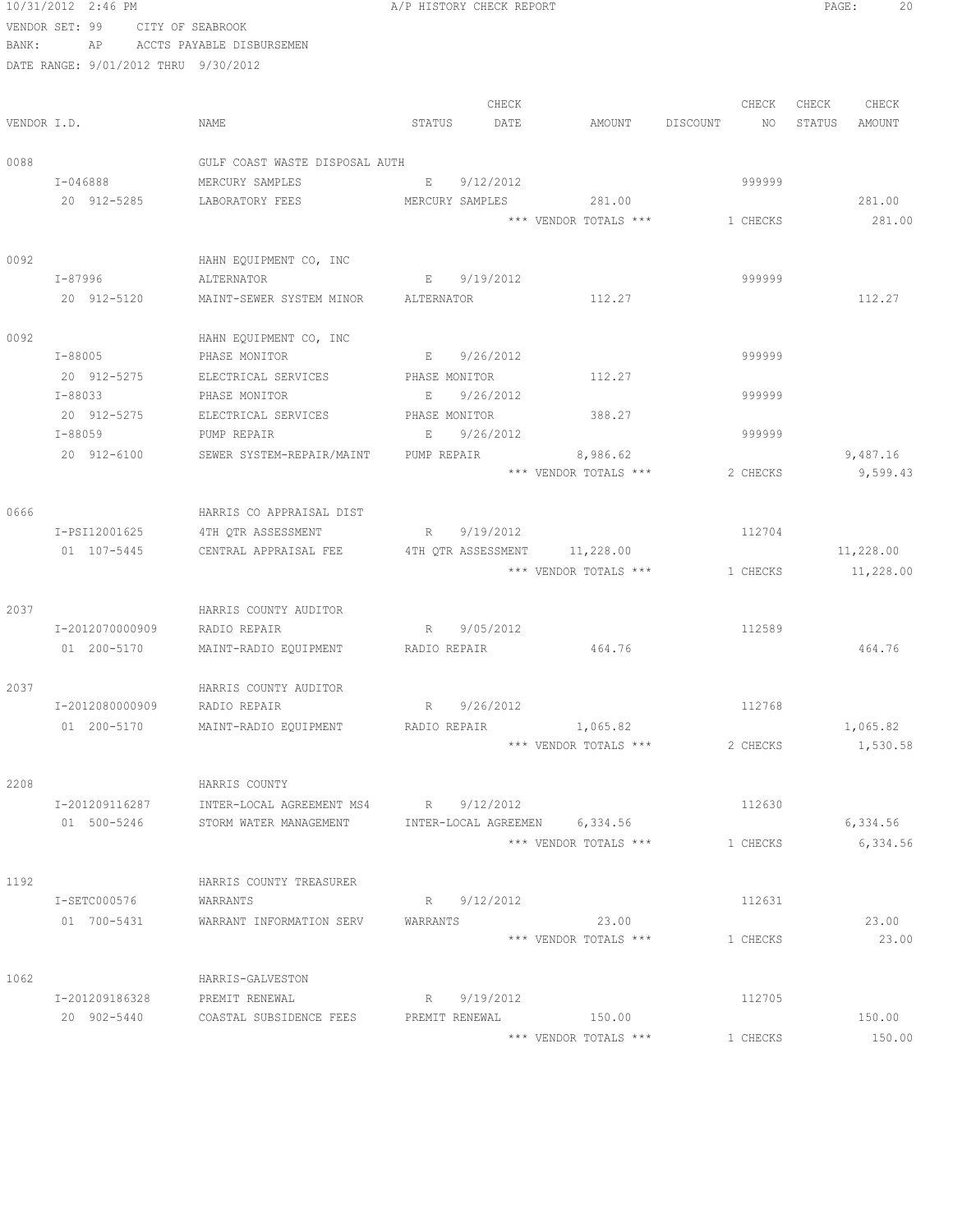|             | 10/31/2012 2:46 PM<br>VENDOR SET: 99<br>CITY OF SEABROOK |                                                                | A/P HISTORY CHECK REPORT |                                |                  | PAGE:<br>21      |
|-------------|----------------------------------------------------------|----------------------------------------------------------------|--------------------------|--------------------------------|------------------|------------------|
| BANK:       | AP                                                       | ACCTS PAYABLE DISBURSEMEN                                      |                          |                                |                  |                  |
|             | DATE RANGE: 9/01/2012 THRU 9/30/2012                     |                                                                |                          |                                |                  |                  |
|             |                                                          |                                                                | CHECK                    |                                | CHECK            | CHECK<br>CHECK   |
| VENDOR I.D. |                                                          | NAME                                                           | STATUS<br>DATE           | AMOUNT                         | DISCOUNT<br>NO – | STATUS<br>AMOUNT |
| 0170        |                                                          | RION N HART, PH.D.                                             |                          |                                |                  |                  |
|             | I-201209256366                                           | NEW HIRE TESTING                                               | R 9/26/2012              |                                | 112769           |                  |
|             | 01 200-3140                                              | PSYCHOLOGICAL SERVICES NEW HIRE TESTING                        |                          | 200.00                         |                  | 200.00           |
|             |                                                          |                                                                |                          | *** VENDOR TOTALS *** 1 CHECKS |                  | 200.00           |
| 2118        |                                                          | HCMCA                                                          |                          |                                |                  |                  |
|             | $I-561$                                                  | SISSY JOHNSON MEETING FEE R 9/05/2012                          |                          |                                | 112590           |                  |
|             | 01 100-3300                                              | MAYOR & COUNCIL FEES SISSY JOHNSON MEETIN 35.00                |                          |                                |                  | 35.00            |
|             |                                                          |                                                                |                          | *** VENDOR TOTALS *** 1 CHECKS |                  | 35.00            |
| 2216        |                                                          | HD SUPPLY FACILITIES MAINTENAN                                 |                          |                                |                  |                  |
|             | I-9117420341                                             | PORTABEL AQUATIC LIFT                                          | R 9/26/2012              |                                | 112770           |                  |
|             | 01 400-4150                                              | SMALL EQUIPMENT OR TOOLS PORTABEL AQUATIC LIF 6,647.29         |                          |                                |                  | 6,647.29         |
|             |                                                          |                                                                |                          | *** VENDOR TOTALS ***          | 1 CHECKS         | 6,647.29         |
| 1544        |                                                          | HD SUPPLY WATERWORKS, LTD                                      |                          |                                |                  |                  |
|             | I-5409793                                                | PIPE                                                           | E 9/26/2012              |                                | 999999           |                  |
|             | 20 902-5130                                              | MAINT-WATER SYSTEM MINOR                                       | PIPE                     | 2,198.08                       |                  | 2,198.08         |
|             |                                                          |                                                                |                          | *** VENDOR TOTALS *** 1 CHECKS |                  | 2,198.08         |
| 1277        |                                                          | HODGE PRODUCTS, INC.                                           |                          |                                |                  |                  |
|             | I-0296619IN                                              | LAMINATED STEEL PIN TUMBLER                                    | 9/12/2012<br>R           |                                | 112632           |                  |
|             | 20 912-5120                                              | MAINT-SEWER SYSTEM MINOR                                       |                          | LAMINATED STEEL PIN 97.48      |                  | 97.48            |
|             |                                                          |                                                                |                          | *** VENDOR TOTALS ***          | 1 CHECKS         | 97.48            |
| 0100        |                                                          | HOME DEPOT, THE                                                |                          |                                |                  |                  |
|             | I-201209116288                                           | AUG12 STATEMENT R 9/12/2012                                    |                          |                                | 112633           |                  |
|             | 01 400-5180                                              | MAINT-BLDGS & GROUNDS                                          | AUG12 STATEMENT          | 33.87                          |                  |                  |
|             | 01 400-4400                                              | MISC SUPPLIES                                                  | AUG12 STATEMENT          | 607.61                         |                  |                  |
|             | 01 400-4150                                              | SMALL EQUIPMENT OR TOOLS                                       | AUG12 STATEMENT          | 558.00                         |                  |                  |
|             | 01 400-4090                                              | POOL SUPPLIES                                                  | AUG12 STATEMENT          | 5.64                           |                  |                  |
|             | 01 400-4095                                              | NURSERY SUPPLIES                                               | AUG12 STATEMENT          | 34.02                          |                  |                  |
|             | 01 200-5465                                              | MISC EXPENSE                                                   | AUG12 STATEMENT          | 152.00                         |                  |                  |
|             | 01 400-5464                                              | EVENTS                                                         | AUG12 STATEMENT          | 21.88                          |                  |                  |
|             | 01 400-5165                                              | MAINT-RECREATION EQUIP                                         | AUG12 STATEMENT          | 17.82                          |                  | 1,430.84         |
|             |                                                          |                                                                |                          | *** VENDOR TOTALS ***          | 1 CHECKS         | 1,430.84         |
| 2174        |                                                          | HORTICARE LAWN MAINTENANCE                                     |                          |                                |                  |                  |
|             | $I-4329$                                                 | CAROTHERS LAWN MAINTENANCE R 9/05/2012                         |                          |                                | 112591           |                  |
|             |                                                          | 41 410-5240 CONTRACT SVCS-MOWING CAROTHERS LAWN MAINT 1,450.00 |                          |                                |                  | 1,450.00         |
|             |                                                          |                                                                |                          | *** VENDOR TOTALS ***          | 1 CHECKS         | 1,450.00         |
| 0864        |                                                          | HOUSTON COMMUNITY NEWSPAPERS                                   |                          |                                |                  |                  |
|             | I-1812520812                                             | ADVERTISING                                                    | R 9/05/2012              |                                | 112592           |                  |
|             | 01 107-5010                                              | ADVERTISING                                                    |                          | ADVERTISING 644.17             |                  | 644.17           |
|             |                                                          |                                                                |                          | *** VENDOR TOTALS ***          | 1 CHECKS         | 644.17           |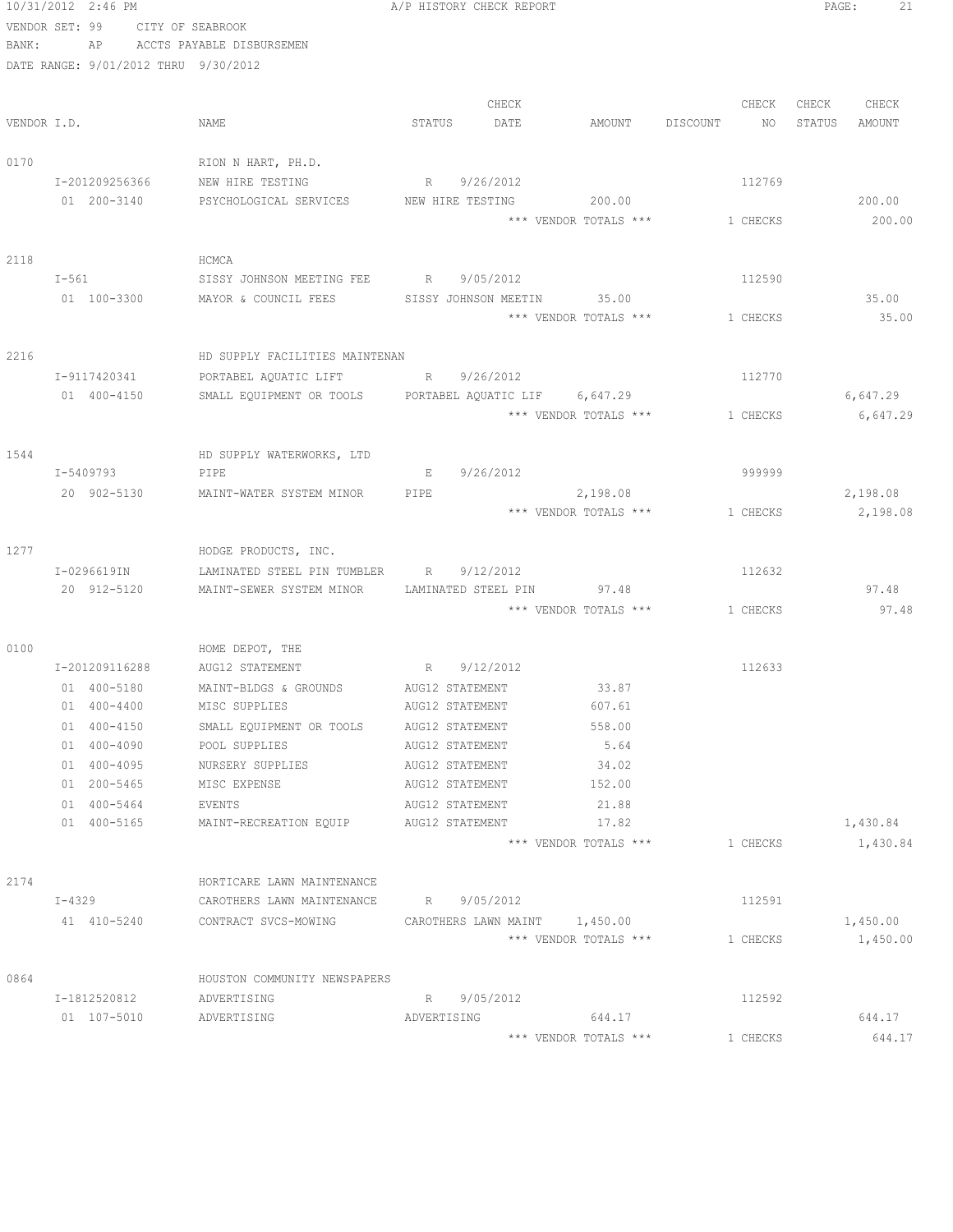|             | 10/31/2012 2:46 PM                   |                              | A/P HISTORY CHECK REPORT     |                       |                | 22<br>PAGE:      |
|-------------|--------------------------------------|------------------------------|------------------------------|-----------------------|----------------|------------------|
|             | VENDOR SET: 99<br>CITY OF SEABROOK   |                              |                              |                       |                |                  |
| BANK:       |                                      | AP ACCTS PAYABLE DISBURSEMEN |                              |                       |                |                  |
|             | DATE RANGE: 9/01/2012 THRU 9/30/2012 |                              |                              |                       |                |                  |
|             |                                      |                              |                              |                       |                |                  |
|             |                                      |                              | CHECK                        |                       | CHECK          | CHECK<br>CHECK   |
| VENDOR I.D. |                                      | NAME                         | STATUS<br>DATE               | AMOUNT                | DISCOUNT<br>NO | STATUS<br>AMOUNT |
|             |                                      |                              |                              |                       |                |                  |
| 0105        |                                      | ICMA RETIREMENT TRUST-457    |                              |                       |                |                  |
|             | I-ICM201209116279                    | EMPLOYEE DEDUCTIONS          | R 9/12/2012                  |                       | 112634         |                  |
|             | 01 001-1031                          | ICMA INSURANCE DEDUCTS       | EMPLOYEE DEDUCTIONS          | 2,979.52              |                | 2,979.52         |
|             |                                      |                              |                              |                       |                |                  |
| 0105        |                                      | ICMA RETIREMENT TRUST-457    |                              |                       |                |                  |
|             | I-ICM201209256341                    | EMPLOYEE DEDUCTIONS          | R 9/26/2012                  |                       | 112771         |                  |
|             | 01 001-1031                          | ICMA INSURANCE DEDUCTS       | EMPLOYEE DEDUCTIONS 2,894.52 |                       |                | 2,894.52         |
|             |                                      |                              |                              | *** VENDOR TOTALS *** | 2 CHECKS       | 5,874.04         |
|             |                                      |                              |                              |                       |                |                  |
| 0930        |                                      | IMAGENET CONSULTING LLC      |                              |                       |                |                  |
|             | I-CNIN008102LC                       | COPIER LEASE                 | 9/12/2012<br>R               |                       | 112635         |                  |
|             | 01 200-5030                          | RENTALS & SERVICE AGRMTS     | COPIER LEASE                 | 98.41                 |                | 98.41            |
|             |                                      |                              |                              | *** VENDOR TOTALS *** | 1 CHECKS       | 98.41            |
|             |                                      |                              |                              |                       |                |                  |
| 1267        |                                      | IMMEDIATE MEDICAL CARE, P.A. |                              |                       |                |                  |
|             | I-201209116289                       | DRUG TESTING                 | 9/12/2012<br>R               |                       | 112636         |                  |
|             | 01 107-3145                          | DRUG TESTING                 | DRUG TESTING                 | 590.00                |                | 590.00           |
|             |                                      |                              |                              | *** VENDOR TOTALS *** | 1 CHECKS       | 590.00           |
|             |                                      |                              |                              |                       |                |                  |
| 2186        |                                      | INDUSTRIAL AUDIO/VIDEO INC   |                              |                       |                |                  |
|             | I-174240                             | SUPPLIES & HARDWARE          | R 9/19/2012                  |                       | 112706         |                  |
|             | 38 380-5465                          | MISC EXPENSE                 | SUPPLIES & HARDWARE          | 607.00                |                | 607.00           |
|             |                                      |                              |                              | *** VENDOR TOTALS *** | 1 CHECKS       | 607.00           |
|             |                                      |                              |                              |                       |                |                  |
| 0109        |                                      | IRON MOUNTAIN                |                              |                       |                |                  |
|             | $I-FUC8098$                          | RECORDS RETENTION            | $E = -$<br>9/12/2012         |                       | 999999         |                  |
|             | 01 107-5030                          | RENTALS & SERVICE AGRMTS     | RECORDS RETENTION            | 390.14                |                |                  |
|             | $I-FUE1861$                          | RECORD DESTRUCTION           | 9/12/2012<br>E               |                       | 999999         |                  |
|             | 01 200-5030                          | RENTALS & SERVICE AGRMTS     | RECORD DESTRUCTION           | 60.64                 |                | 450.78           |
|             |                                      |                              |                              | *** VENDOR TOTALS *** | 1 CHECKS       | 450.78           |
|             |                                      |                              |                              |                       |                |                  |
| 0672        |                                      | JO/NEL ENTERPRISES           |                              |                       |                |                  |
|             | $I-9712$                             | CITY SHIRTS                  | R 9/12/2012                  |                       | 112637         |                  |
|             | 01 107-4010                          | OFFICE SUPPLIES              | CITY SHIRTS                  | 304.88                |                | 304.88           |
|             |                                      |                              |                              |                       |                |                  |
| 0672        |                                      | JO/NEL ENTERPRISES           |                              |                       |                |                  |
|             | I-82312                              | CITY LOGO CLOTHING           | R 9/19/2012                  |                       | 112707         |                  |
|             | 01 107-4010                          | OFFICE SUPPLIES              | CITY LOGO CLOTHING 1,230.39  |                       |                | 1,230.39         |
|             |                                      |                              |                              | *** VENDOR TOTALS *** | 2 CHECKS       | 1,535.27         |
|             |                                      |                              |                              |                       |                |                  |
| 2171        |                                      | GARY JOHNSON                 |                              |                       |                |                  |
|             | I-201209046269                       | TRAVEL REIMBURSEMENT         | R 9/05/2012                  |                       | 112593         |                  |
|             | 01 100-5300                          | TRAINING & CONFERENCE        | TRAVEL REIMBURSEMENT         | 9.00                  |                | 9.00             |
|             |                                      |                              |                              | *** VENDOR TOTALS *** | 1 CHECKS       | 9.00             |
|             |                                      |                              |                              |                       |                |                  |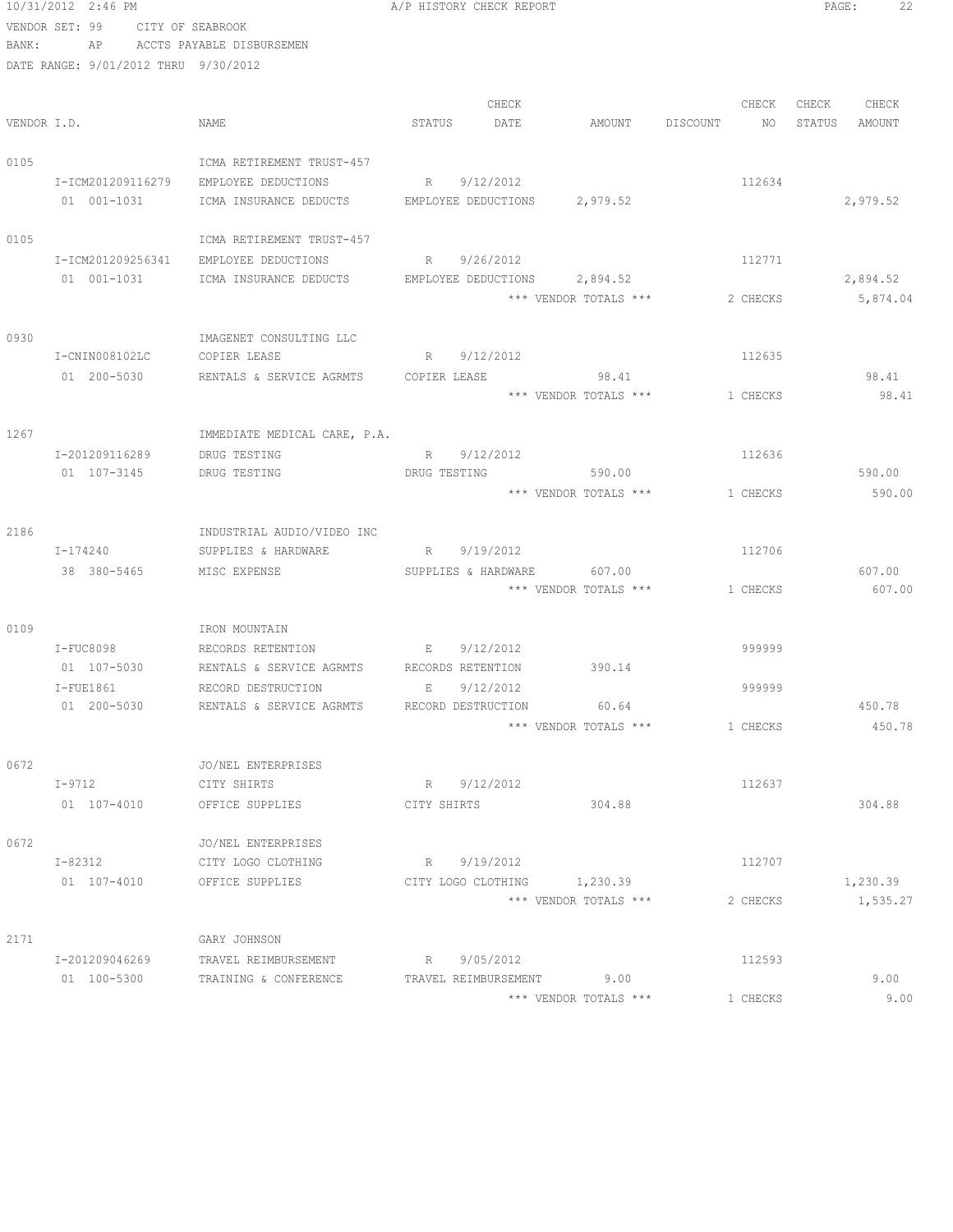#### 10/31/2012 2:46 PM A/P HISTORY CHECK REPORT PAGE: 23 VENDOR SET: 99 CITY OF SEABROOK

BANK: AP ACCTS PAYABLE DISBURSEMEN

|             |                |                                      |             | CHECK          |                         | CHECK              | CHECK  | CHECK     |
|-------------|----------------|--------------------------------------|-------------|----------------|-------------------------|--------------------|--------|-----------|
| VENDOR I.D. |                | NAME                                 | STATUS      | DATE           |                         | AMOUNT DISCOUNT NO | STATUS | AMOUNT    |
| 1586        |                | K & K TRACTOR SERVICE LLC            |             |                |                         |                    |        |           |
|             | I-2929         | MOWING                               | R           | 9/12/2012      |                         | 112638             |        |           |
|             | 01 600-5240    | CONTRACT SVCS-MOWING/DEMOLITIOMOWING |             |                | 150.00                  |                    |        |           |
|             | $I - 2930$     | MOWING                               | $R$ and $R$ | 9/12/2012      |                         | 112638             |        |           |
|             | 01 600-5240    | CONTRACT SVCS-MOWING/DEMOLITIOMOWING |             |                | 125.00                  |                    |        |           |
|             | $I - 2931$     | MOWING                               | R           | 9/12/2012      |                         | 112638             |        |           |
|             | 01 600-5240    | CONTRACT SVCS-MOWING/DEMOLITIOMOWING |             |                | 100.00                  |                    |        |           |
|             | I-2932         | MOWING                               | $R \sim$    | 9/12/2012      |                         | 112638             |        |           |
|             | 01 600-5240    | CONTRACT SVCS-MOWING/DEMOLITIOMOWING |             |                | 195.00                  |                    |        |           |
|             | $I-2933$       | MOWING                               | $R \sim$    | 9/12/2012      |                         | 112638             |        |           |
|             | 01 600-5240    | CONTRACT SVCS-MOWING/DEMOLITIOMOWING |             |                | 100.00                  |                    |        |           |
|             | $I-2934$       | MOWING                               | R           | 9/12/2012      |                         | 112638             |        |           |
|             | 01 600-5240    | CONTRACT SVCS-MOWING/DEMOLITIOMOWING |             |                | 150.00                  |                    |        | 820.00    |
|             |                |                                      |             |                | *** VENDOR TOTALS ***   | 1 CHECKS           |        | 820.00    |
| 1978        |                | KENDRICK OIL COMPANY INC             |             |                |                         |                    |        |           |
|             | I-516104       | FUEL                                 | R           | 9/12/2012      |                         | 112640             |        |           |
|             | 01 107-4050    | BULK PETROLEUM PURCHASES             | FUEL        |                | 6,047.37                |                    |        | 6,047.37  |
| 1978        |                | KENDRICK OIL COMPANY INC             |             |                |                         |                    |        |           |
|             | I-519070       | FUEL                                 | R           | 9/26/2012      |                         | 112772             |        |           |
|             | 01 107-4050    | BULK PETROLEUM PURCHASES             | FUEL        |                | 6,726.29                |                    |        | 6,726.29  |
|             |                |                                      |             |                | *** VENDOR TOTALS ***   | 2 CHECKS           |        | 12,773.66 |
|             |                |                                      |             |                |                         |                    |        |           |
| 0120        |                | KROGER'S                             |             |                |                         |                    |        |           |
|             | I-201209186308 | GROCERY SUPPLIES                     |             | E 9/19/2012    |                         | 999999             |        |           |
|             | 01 400-4400    | MISC SUPPLIES                        |             |                | GROCERY SUPPLIES 68.87  |                    |        |           |
|             | 01 106-5465    | MISC EXPENSE                         |             |                | GROCERY SUPPLIES 213.32 |                    |        | 282.19    |
|             |                |                                      |             |                | *** VENDOR TOTALS ***   | 1 CHECKS           |        | 282.19    |
| 2082        |                | SEAN LANDIS                          |             |                |                         |                    |        |           |
|             | I-201209256353 | TRAVEL ADVANCE                       |             | R 9/26/2012    |                         | 112773             |        |           |
|             | 01 001-0710    | PREPAID EXPENSE                      |             | TRAVEL ADVANCE | 284.00                  |                    |        | 284.00    |
|             |                |                                      |             |                | *** VENDOR TOTALS ***   | 1 CHECKS           |        | 284.00    |
| 0125        |                | LANSDOWNE-MOODY CO, INC              |             |                |                         |                    |        |           |
|             | I-IW72852      | PARTS                                | R           | 9/12/2012      |                         | 112641             |        |           |
|             | 01 400-4150    | SMALL EQUIPMENT OR TOOLS             | PARTS       |                | 275.65                  |                    |        |           |
|             | I-IW73236      | PARTS                                | R           | 9/12/2012      |                         | 112641             |        |           |
|             | 01 400-4150    | SMALL EQUIPMENT OR TOOLS             | PARTS       |                | 120.76                  |                    |        |           |
|             | I-IW73243      | PARTS                                | R           | 9/12/2012      |                         | 112641             |        |           |
|             | 01 400-4400    | MISC SUPPLIES                        | PARTS       |                | 459.94                  |                    |        | 856.35    |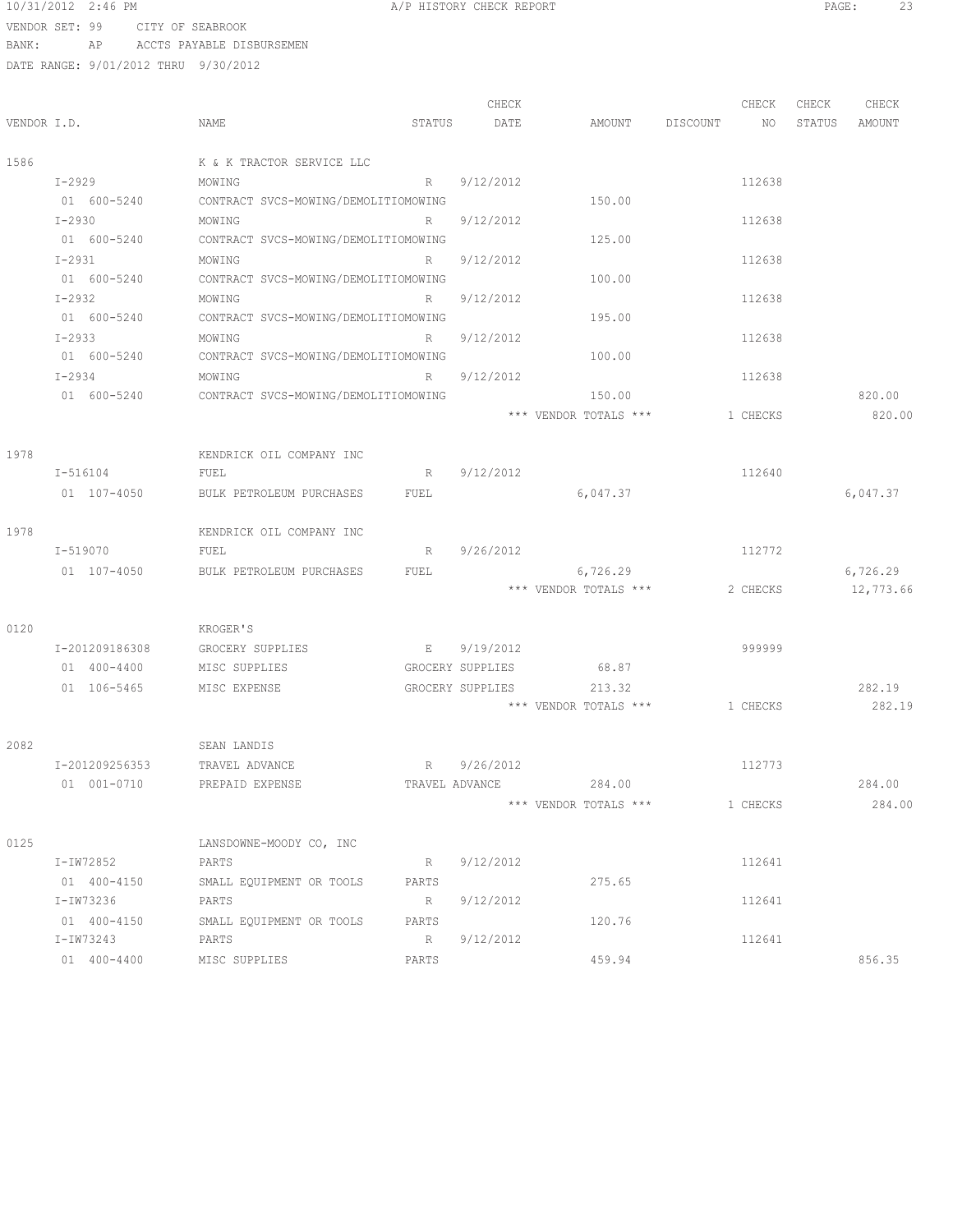10/31/2012 2:46 PM **A/P HISTORY CHECK REPORT** PAGE: 24 VENDOR SET: 99 CITY OF SEABROOK

BANK: AP ACCTS PAYABLE DISBURSEMEN

|             |                   |                                |             | CHECK              |                       |          | CHECK    | CHECK  | CHECK    |
|-------------|-------------------|--------------------------------|-------------|--------------------|-----------------------|----------|----------|--------|----------|
| VENDOR I.D. |                   | NAME                           | STATUS      | DATE               | AMOUNT                | DISCOUNT | NO       | STATUS | AMOUNT   |
| 0125        |                   | LANSDOWNE-MOODY CO, INC        |             |                    |                       |          |          |        |          |
|             | I-21330           | PARTS                          | R           | 9/19/2012          |                       |          | 112710   |        |          |
|             | 20 912-5110       | MAINT-AUTOS & EQUIPMENT        | PARTS       |                    | 114.14                |          |          |        |          |
|             | I-IW73586         | PARTS                          | R           | 9/19/2012          |                       |          | 112710   |        |          |
|             | 20 912-5110       | MAINT-AUTOS & EQUIPMENT        | PARTS       |                    | 190.32                |          |          |        | 304.46   |
| 0125        |                   | LANSDOWNE-MOODY CO, INC        |             |                    |                       |          |          |        |          |
|             | I-IW73566         | PARTS                          | R           | 9/26/2012          |                       |          | 112774   |        |          |
|             | 20 912-5110       | MAINT-AUTOS & EQUIPMENT        | PARTS       |                    | 89.32                 |          |          |        |          |
|             | I-IW73618         | PARTS                          | R           | 9/26/2012          |                       |          | 112774   |        |          |
|             | 20 912-5110       | MAINT-AUTOS & EQUIPMENT        | PARTS       |                    | 71.96                 |          |          |        | 161.28   |
|             |                   |                                |             |                    | *** VENDOR TOTALS *** |          | 3 CHECKS |        | 1,322.09 |
| 0417        |                   | LAPORTE TIRE CENTER, INC       |             |                    |                       |          |          |        |          |
|             | I-213241          | P42 REPAIRS                    | E           | 9/05/2012          |                       |          | 999999   |        |          |
|             | 09 901-5110       | MAINT-AUTOS & EQUIPMENT        | P42 REPAIRS |                    | 573.02                |          |          |        | 573.02   |
| 0417        |                   | LAPORTE TIRE CENTER, INC       |             |                    |                       |          |          |        |          |
|             | I-213469          | P44 REPAIR                     |             | E 9/26/2012        |                       |          | 999999   |        |          |
|             | 01 200-5110       | MAINT-AUTOS & EQUIPMENT        | P44 REPAIR  |                    | 589.68                |          |          |        | 589.68   |
|             |                   |                                |             |                    | *** VENDOR TOTALS *** |          | 2 CHECKS |        | 1,162.70 |
| 0812        |                   | JERRY LARSEN                   |             |                    |                       |          |          |        |          |
|             | I-201209186329    | REIMBURSEMENT                  | R           | 9/19/2012          |                       |          | 112711   |        |          |
|             | 20 902-5465       | MISC EXPENSE                   |             | REIMBURSEMENT      | 231.70                |          |          |        | 231.70   |
|             |                   |                                |             |                    | *** VENDOR TOTALS *** |          | 1 CHECKS |        | 231.70   |
| 2000        |                   | LEAGUE CITY OUTDOOR POWER EQUI |             |                    |                       |          |          |        |          |
|             | I-21245           | TOOLS                          | R           | 9/12/2012          |                       |          | 112643   |        |          |
|             | 01 500-5145       | MAINT-DRAINAGE                 | TOOLS       |                    | 114.51                |          |          |        | 114.51   |
|             |                   |                                |             |                    | *** VENDOR TOTALS *** |          | 1 CHECKS |        | 114.51   |
| 0980        |                   | LETCO GROUP, LLC               |             |                    |                       |          |          |        |          |
|             | I-1888543IN       | MULCH                          | R           | 9/05/2012          |                       |          | 112594   |        |          |
|             | 01 400-5180       | MAINT-BLDGS & GROUNDS          | MULCH       |                    | 35.30                 |          |          |        | 35.30    |
|             |                   |                                |             |                    | *** VENDOR TOTALS *** |          | 1 CHECKS |        | 35.30    |
| 1935        |                   | LEXISNEXIS RISK DATA MGMT INC  |             |                    |                       |          |          |        |          |
|             | I-129541120120831 | AUG12 CONTRACT FEE             |             | R 9/26/2012        |                       |          | 112775   |        |          |
|             | 50 501-5497       | C.I.D.                         |             | AUG12 CONTRACT FEE | 80.00                 |          |          |        | 80.00    |
|             |                   |                                |             |                    | *** VENDOR TOTALS *** |          | 1 CHECKS |        | 80.00    |
| 0783        |                   | LOGIX COMMUNICATIONS           |             |                    |                       |          |          |        |          |
|             | I-201209116292    | TELEPHONE                      |             | R 9/12/2012        |                       |          | 112644   |        |          |
|             | 01 107-5400       | TELEPHONE                      | TELEPHONE   |                    | 16.33                 |          |          |        | 16.33    |
|             |                   |                                |             |                    |                       |          |          |        |          |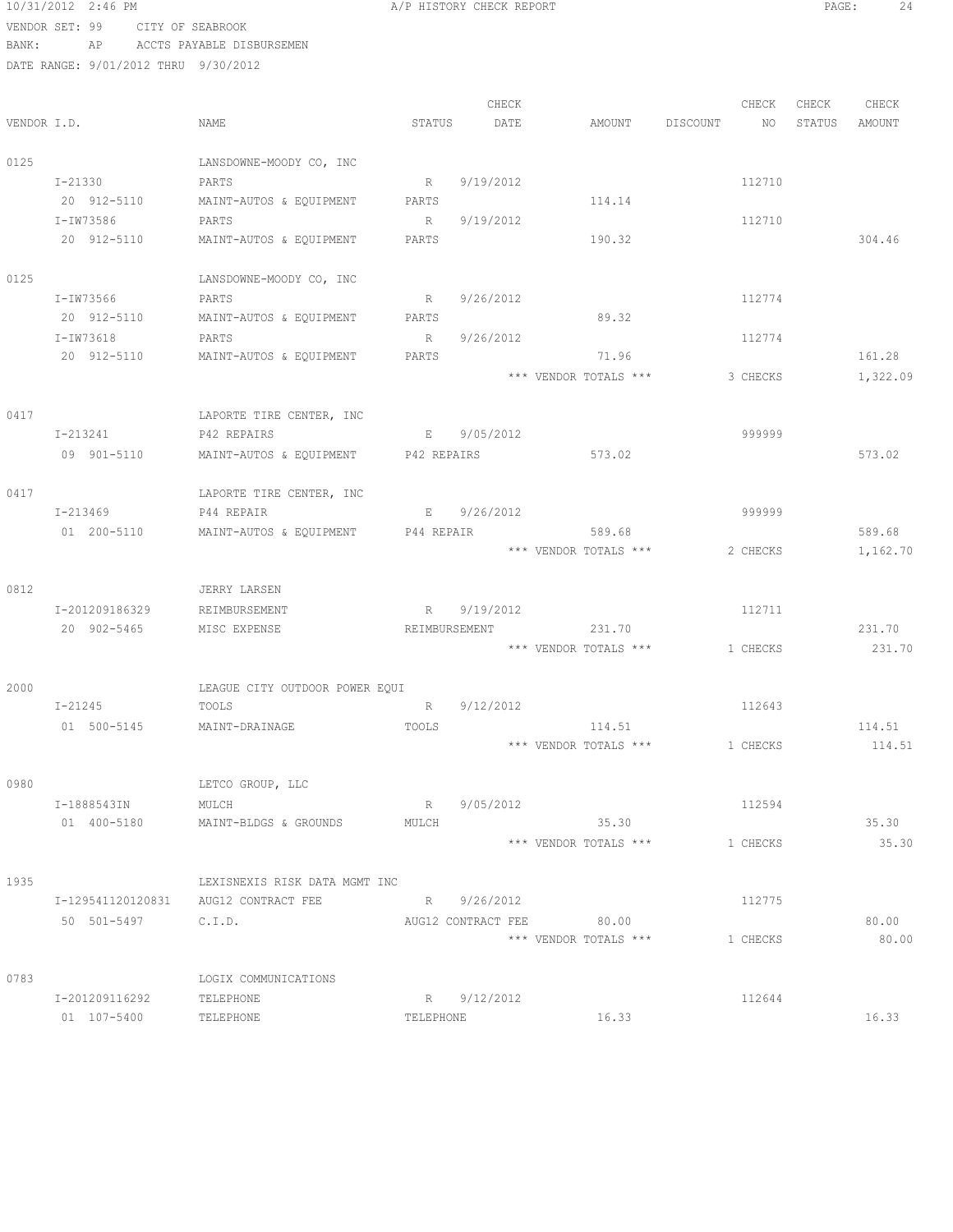|       | 10/31/2012 2:46 PM                   |                                                                   |             | A/P HISTORY CHECK REPORT |       |                                |  |          | PAGE:  | 25       |
|-------|--------------------------------------|-------------------------------------------------------------------|-------------|--------------------------|-------|--------------------------------|--|----------|--------|----------|
|       | VENDOR SET: 99                       | CITY OF SEABROOK                                                  |             |                          |       |                                |  |          |        |          |
| BANK: |                                      | AP ACCTS PAYABLE DISBURSEMEN                                      |             |                          |       |                                |  |          |        |          |
|       | DATE RANGE: 9/01/2012 THRU 9/30/2012 |                                                                   |             |                          |       |                                |  |          |        |          |
|       |                                      |                                                                   |             |                          |       |                                |  |          |        |          |
|       |                                      |                                                                   |             |                          | CHECK |                                |  | CHECK    | CHECK  | CHECK    |
|       | VENDOR I.D.                          | NAME                                                              | STATUS      |                          | DATE  | AMOUNT DISCOUNT NO             |  |          | STATUS | AMOUNT   |
|       |                                      |                                                                   |             |                          |       |                                |  |          |        |          |
| 0783  |                                      | LOGIX COMMUNICATIONS                                              |             |                          |       |                                |  |          |        |          |
|       | I-201209256354<br>01 107-5400        | TELEPHONE<br>TELEPHONE                                            | R           | 9/26/2012                |       | TELEPHONE 569.43               |  | 112776   |        | 569.43   |
|       |                                      |                                                                   |             |                          |       | *** VENDOR TOTALS *** 2 CHECKS |  |          |        | 585.76   |
|       |                                      |                                                                   |             |                          |       |                                |  |          |        |          |
| 0798  |                                      | MAILFINANCE                                                       |             |                          |       |                                |  |          |        |          |
|       | I-N3527497                           | POSTAGE METER LEASE                                               | $E = 1$     | 9/26/2012                |       |                                |  | 999999   |        |          |
|       | 01 107-5030                          | RENTALS & SERVICE AGRMTS  POSTAGE METER LEASE  396.73             |             |                          |       |                                |  |          |        | 396.73   |
|       |                                      |                                                                   |             |                          |       | *** VENDOR TOTALS ***          |  | 1 CHECKS |        | 396.73   |
|       |                                      |                                                                   |             |                          |       |                                |  |          |        |          |
| 1309  |                                      | MAINLAND CONCRETE, INC.                                           |             |                          |       |                                |  |          |        |          |
|       | $I - 56334$                          | CONCRETE                                                          |             | R 9/26/2012              |       |                                |  | 112777   |        |          |
|       | 01 500-5140                          | MAINT STREETS                                                     | CONCRETE    |                          |       | 668.00                         |  |          |        | 668.00   |
|       |                                      |                                                                   |             |                          |       | *** VENDOR TOTALS *** 1 CHECKS |  |          |        | 668.00   |
|       |                                      |                                                                   |             |                          |       |                                |  |          |        |          |
| 0954  |                                      | MARLIN LEASING CORP                                               |             |                          |       |                                |  |          |        |          |
|       | I-11159318                           | RICOH COPIER LEASE                                                | R 9/05/2012 |                          |       |                                |  | 112595   |        |          |
|       | 01 200-5030                          | RENTALS & SERVICE AGRMTS RICOH COPIER LEASE 231.88                |             |                          |       |                                |  |          |        | 231.88   |
|       |                                      |                                                                   |             |                          |       |                                |  |          |        |          |
| 0954  | I-11218812                           | MARLIN LEASING CORP<br>COPIER LEASE                               |             | R 9/26/2012              |       |                                |  | 112778   |        |          |
|       | 01 200-5030                          | RENTALS & SERVICE AGRMTS COPIER LEASE                             |             |                          |       | 231.88                         |  |          |        | 231.88   |
|       |                                      |                                                                   |             |                          |       | *** VENDOR TOTALS ***          |  | 2 CHECKS |        | 463.76   |
|       |                                      |                                                                   |             |                          |       |                                |  |          |        |          |
| 2145  |                                      | MEN IN BLACK PEST CONTROL INC                                     |             |                          |       |                                |  |          |        |          |
|       | $I-10016$                            | R 9/12/2012<br>PEST CONTROL                                       |             |                          |       |                                |  | 112645   |        |          |
|       | 20 902-5030                          | RENTALS & SERVICE AGRMTS PEST CONTROL 6 175.00                    |             |                          |       |                                |  |          |        |          |
|       | $I-10121$                            | PEST CONTROL R 9/12/2012                                          |             |                          |       |                                |  | 112645   |        |          |
|       |                                      | 41 410-5180 MAINT-BLDG AND GROUNDS PEST CONTROL                   |             |                          |       | 175.00                         |  |          |        | 350.00   |
|       |                                      |                                                                   |             |                          |       | *** VENDOR TOTALS ***          |  | 1 CHECKS |        | 350.00   |
|       |                                      |                                                                   |             |                          |       |                                |  |          |        |          |
| 2212  |                                      | MHHS SOUTHEAST HOSPITAL                                           |             |                          |       |                                |  |          |        |          |
|       | I-201209256357                       | AMBER STEVENS                                                     |             | R 9/26/2012              |       |                                |  | 112780   |        |          |
|       | 50 501-5497 C.I.D.                   |                                                                   |             |                          |       | AMBER STEVENS 661.00           |  |          |        | 661.00   |
|       |                                      |                                                                   |             |                          |       | *** VENDOR TOTALS *** 1 CHECKS |  |          |        | 661.00   |
|       |                                      |                                                                   |             |                          |       |                                |  |          |        |          |
| 0490  |                                      | MID-AMERICAN RESEARCH                                             |             |                          |       |                                |  |          |        |          |
|       | I-0478059IN                          | DEGREASER                                                         |             | E 9/26/2012              |       |                                |  | 999999   |        |          |
|       |                                      | 20 902-5280 CHEMICAL SUPPLIES DEGREASER 2,131.24                  |             |                          |       |                                |  |          |        | 2,131.24 |
|       |                                      |                                                                   |             |                          |       | *** VENDOR TOTALS ***          |  | 1 CHECKS |        | 2,131.24 |
| 2188  |                                      | LISA MILLER                                                       |             |                          |       |                                |  |          |        |          |
|       | I-201209256355                       | TELECOMMUNICATION TRAINING R 9/26/2012                            |             |                          |       |                                |  | 112781   |        |          |
|       |                                      | 01  200-5300  TRAINING & CONFERENCE  TELECOMMUNICATION TR  190.00 |             |                          |       |                                |  |          |        | 190.00   |
|       |                                      |                                                                   |             |                          |       | *** VENDOR TOTALS ***          |  | 1 CHECKS |        | 190.00   |
|       |                                      |                                                                   |             |                          |       |                                |  |          |        |          |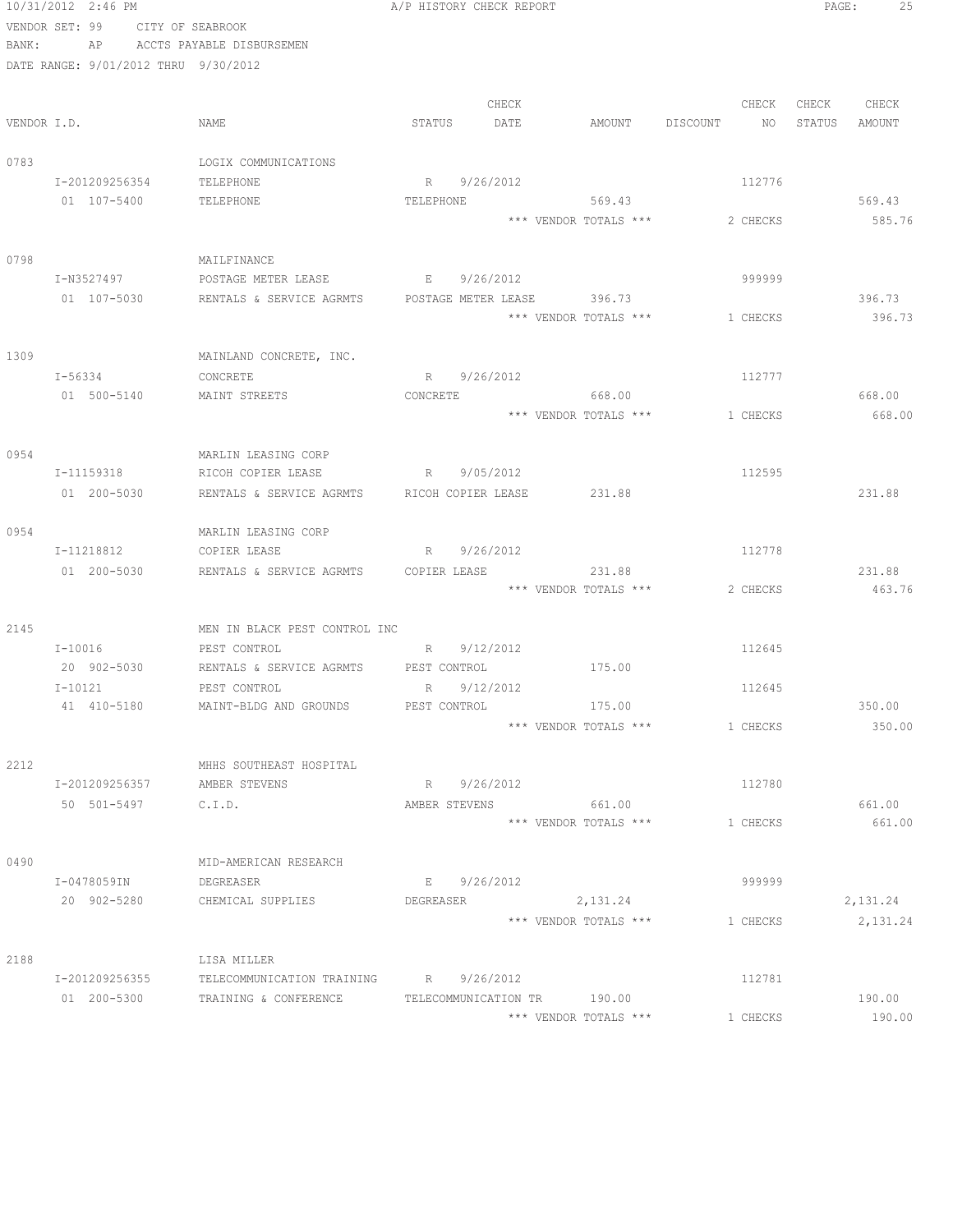|              | 10/31/2012 2:46 PM                   |                                 | A/P HISTORY CHECK REPORT                | PAGE:<br>26           |                |        |        |
|--------------|--------------------------------------|---------------------------------|-----------------------------------------|-----------------------|----------------|--------|--------|
|              | VENDOR SET: 99                       | CITY OF SEABROOK                |                                         |                       |                |        |        |
| BANK:        | AP                                   | ACCTS PAYABLE DISBURSEMEN       |                                         |                       |                |        |        |
|              | DATE RANGE: 9/01/2012 THRU 9/30/2012 |                                 |                                         |                       |                |        |        |
|              |                                      |                                 |                                         |                       |                |        |        |
|              |                                      |                                 | CHECK                                   |                       | CHECK          | CHECK  | CHECK  |
| VENDOR I.D.  |                                      | NAME                            | STATUS<br>DATE                          | AMOUNT                | DISCOUNT<br>NO | STATUS | AMOUNT |
|              |                                      |                                 |                                         |                       |                |        |        |
| 2187         |                                      | MICHAEL MINER                   |                                         |                       |                |        |        |
|              | I-201209256356                       | TELECOMMUNICATION TRAINING      | 9/26/2012<br>R                          |                       | 112782         |        |        |
|              | 01 200-5300                          | TRAINING & CONFERENCE           | TELECOMMUNICATION TR                    | 190.00                |                |        | 190.00 |
|              |                                      |                                 |                                         | *** VENDOR TOTALS *** | 1 CHECKS       |        | 190.00 |
|              |                                      |                                 |                                         |                       |                |        |        |
| 1            | I-201207316137                       | SANTIAGO DELGADO<br>REFUND      | V<br>8/01/2012                          |                       | 112297         |        | 900.00 |
|              |                                      |                                 |                                         |                       |                |        |        |
| $\mathbf{1}$ |                                      | KATHALEEN MOYER                 |                                         |                       |                |        |        |
|              | I-201209066278                       | REFUND                          | 9/12/2012<br>R                          |                       | 112639         |        |        |
|              | 01 001-1525                          | COMMUNITY HOUSE DEPOSITS        | KATHALEEN MOYER: REFU                   | 100.00                |                |        | 100.00 |
|              |                                      |                                 |                                         |                       |                |        |        |
| $\mathbf{1}$ |                                      | LARRY SMITH                     |                                         |                       |                |        |        |
|              | I-201209116291                       | CATERING                        | 9/12/2012<br>R                          |                       | 112642         |        |        |
|              | 20 902-5300                          | TRAINING & CONFERENCE           | LARRY SMITH: CATERING                   | 900.00                |                |        | 900.00 |
|              |                                      |                                 |                                         |                       |                |        |        |
| $\mathbf{1}$ |                                      | RUTH BURKE                      |                                         |                       |                |        |        |
|              | I-201209066277                       | REFUND                          | 9/12/2012<br>R                          |                       | 112652         |        |        |
|              | 01 001-1525                          | COMMUNITY HOUSE DEPOSITS        | RUTH BURKE: REFUND                      | 150.00                |                |        | 150.00 |
|              |                                      |                                 |                                         |                       |                |        |        |
| $\mathbf{1}$ |                                      | TEXAS CIVIL SERVICE REPORTER    |                                         |                       |                |        |        |
|              | I-201209066276                       | S                               | 9/12/2012<br>R                          |                       | 112663         |        |        |
|              | 01 200-5210                          | CIVIL SERVICE EXP               | TEXAS CIVIL SERVICE                     | 250.00                |                |        | 250.00 |
|              |                                      |                                 |                                         |                       |                |        |        |
| 1            | I-201209186321                       | BEVERLY COBURN                  |                                         |                       |                |        |        |
|              | 41 041-1525                          | REFUND<br>DEPOSITS - CAROTHER'S | 9/19/2012<br>R<br>BEVERLY COBURN: REFUN | 500.00                | 112689         |        | 500.00 |
|              |                                      |                                 |                                         |                       |                |        |        |
| $\mathbf{1}$ |                                      | CELIA FLEISCHMAN                |                                         |                       |                |        |        |
|              | I-201209186314                       | REFUND                          | 9/19/2012<br>R                          |                       | 112690         |        |        |
|              | 01 001-1011                          | BAIL BONDS PAYABLE              | CELIA FLEISCHMAN:REF                    | 10.00                 |                |        | 10.00  |
|              |                                      |                                 |                                         |                       |                |        |        |
| $\mathbf{1}$ |                                      | DEBRA MALONE                    |                                         |                       |                |        |        |
|              | I-201209186312                       | REFUND                          | 9/19/2012<br>R                          |                       | 112699         |        |        |
|              | 01 001-1011                          | BAIL BONDS PAYABLE              | DEBRA MALONE: REFUND                    | 93.00                 |                |        | 93.00  |
|              |                                      |                                 |                                         |                       |                |        |        |
| $\mathbf{1}$ |                                      | DEREK JAY ALLEN                 |                                         |                       |                |        |        |
|              | I-201209186315                       | REFUND                          | 9/19/2012<br>R                          |                       | 112700         |        |        |
|              | 01 001-1011                          | BAIL BONDS PAYABLE              | DEREK JAY ALLEN: REFU                   | 250.00                |                |        | 250.00 |
|              |                                      |                                 |                                         |                       |                |        |        |
| $\mathbf{1}$ |                                      | ELDA PEREZ                      |                                         |                       |                |        |        |
|              | I-201209186327                       | REFUND                          | 9/19/2012<br>R                          |                       | 112702         |        |        |
|              | 41 041-1525                          | DEPOSITS - CAROTHER'S           | ELDA PEREZ:REFUND                       | 500.00                |                |        | 500.00 |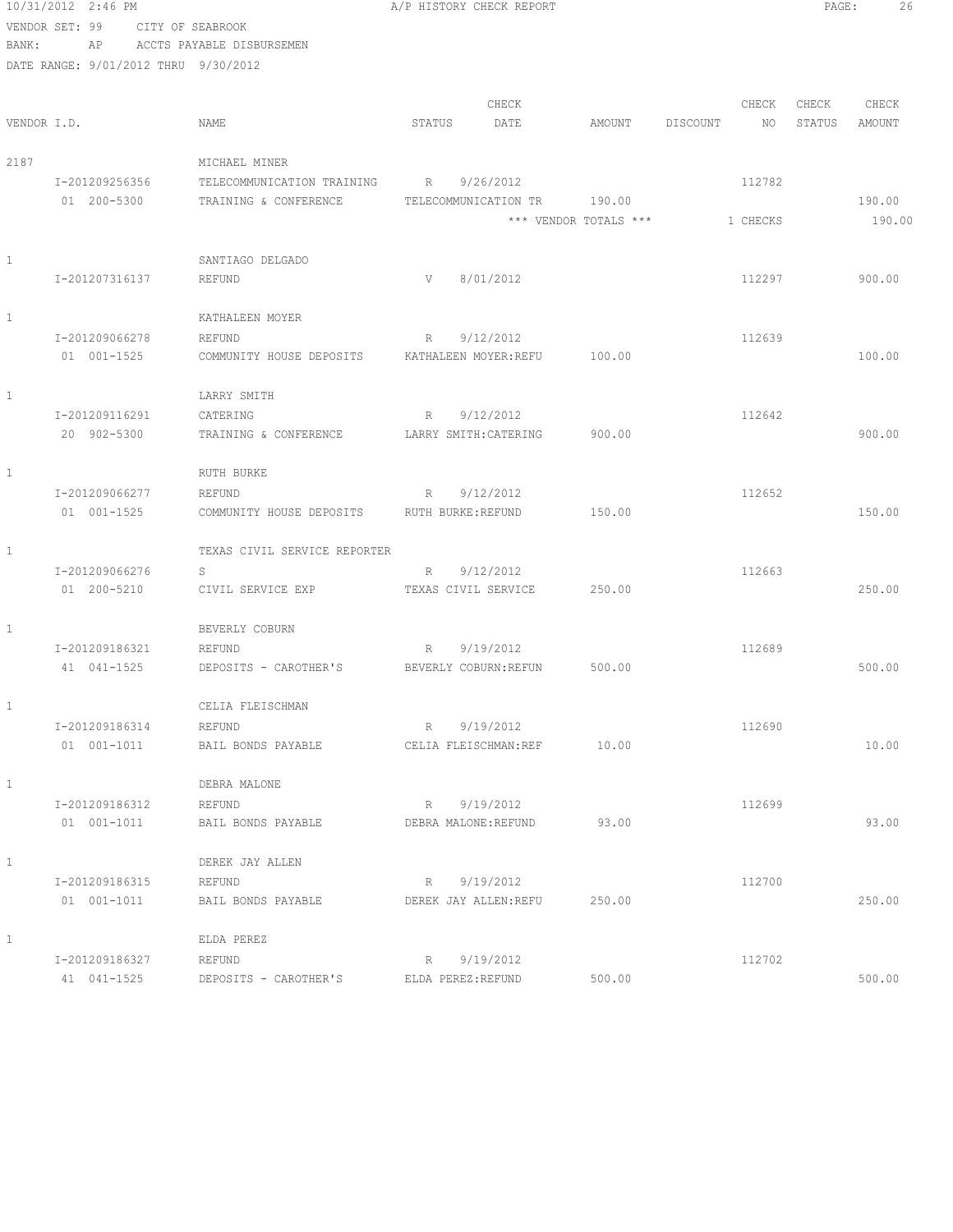10/31/2012 2:46 PM **A/P HISTORY CHECK REPORT PAGE:** 27 VENDOR SET: 99 CITY OF SEABROOK

| BANK:        |                                      | AP – AUCTS PAYABLE DISBURSEMEN |             |                             |        |          |        |        |        |
|--------------|--------------------------------------|--------------------------------|-------------|-----------------------------|--------|----------|--------|--------|--------|
|              | DATE RANGE: 9/01/2012 THRU 9/30/2012 |                                |             |                             |        |          |        |        |        |
|              |                                      |                                |             | CHECK                       |        |          | CHECK  | CHECK  | CHECK  |
| VENDOR I.D.  |                                      | NAME                           | STATUS      | DATE                        | AMOUNT | DISCOUNT | NO.    | STATUS | AMOUNT |
|              |                                      |                                |             |                             |        |          |        |        |        |
| $\mathbf{1}$ |                                      | JOSEPH HERBERT CARMICHAEL      |             |                             |        |          |        |        |        |
|              | I-201209186318                       | REF                            | $R_{\perp}$ | 9/19/2012                   |        |          | 112708 |        |        |
|              | 01 001-1011                          | BAIL BONDS PAYABLE             |             | JOSEPH HERBERT CARMI        | 100.90 |          |        |        | 100.90 |
|              |                                      |                                |             |                             |        |          |        |        |        |
| 1            |                                      | <b>JUAN SALMERON</b>           |             |                             |        |          |        |        |        |
|              | I-201209186313                       | REFUND                         | R           | 9/19/2012                   |        |          | 112709 |        |        |
|              | 01 001-1011                          | BAIL BONDS PAYABLE             |             | JUAN SALMERON: REFUND       | 906.10 |          |        |        | 906.10 |
| $\mathbf{1}$ |                                      | MARIO'S FLYING PIZZA           |             |                             |        |          |        |        |        |
|              | I-201209186333                       | LUNCHEON                       |             | R 9/19/2012                 |        |          | 112712 |        |        |
|              | 01 100-5465                          | MISC EXPENDITURES              |             | MARIO'S FLYING PIZZA        | 158.32 |          |        |        | 158.32 |
|              |                                      |                                |             |                             |        |          |        |        |        |
| 1            |                                      | MICHAEL POINTSETT              |             |                             |        |          |        |        |        |
|              | I-201209186311                       | REFUND                         | R           | 9/19/2012                   |        |          | 112713 |        |        |
|              | 01 001-1011                          | BAIL BONDS PAYABLE             |             | MICHAEL POINTSETT:RE        | 300.00 |          |        |        | 300.00 |
| $\mathbf{1}$ |                                      |                                |             |                             |        |          |        |        |        |
|              |                                      | RACHEL SUMNER                  |             |                             |        |          |        |        |        |
|              | I-201209186316                       | REFUND                         | R           | 9/19/2012                   |        |          | 112717 |        |        |
|              | 01 001-1011                          | BAIL BONDS PAYABLE             |             | RACHEL SUMNER: REFUND       | 565.00 |          |        |        | 565.00 |
| $\mathbf{1}$ |                                      | SILVIA VALDES                  |             |                             |        |          |        |        |        |
|              | I-201209186317                       | REFUND                         | R           | 9/19/2012                   |        |          | 112722 |        |        |
|              | 01 001-1011                          | BAIL BONDS PAYABLE             |             | SILVIA VALDES: REFUND       | 300.00 |          |        |        | 300.00 |
|              |                                      |                                |             |                             |        |          |        |        |        |
| 1            |                                      | TOUGHEST 10K                   |             |                             |        |          |        |        |        |
|              | I-201209186334                       | REFUND                         | R           | 9/19/2012                   |        |          | 112725 |        |        |
|              | 01 100-8640                          | LICENSES & PERMITS             |             | TOUGHEST 10K: REFUND        | 500.00 |          |        |        | 500.00 |
| 1            |                                      | CHERRIE MAREE TAGLE            |             |                             |        |          |        |        |        |
|              | I-201209256361                       | REFUND                         | R 9/26/2012 |                             |        |          | 112750 |        |        |
|              | 01 001-1011                          | BAIL BONDS PAYABLE             |             | CHERRIE MAREE TAGLE: 564.00 |        |          |        |        | 564.00 |
| $\mathbf{1}$ |                                      | COASTAL ANGLER MAGAZINE        |             |                             |        |          |        |        |        |
|              |                                      |                                |             |                             |        |          |        |        |        |
|              | $I - 1200$                           | AD                             |             | R 9/26/2012                 |        |          | 112754 |        |        |
|              | 15 150-5010                          | ADVERTISING                    |             | COASTAL ANGLER MAGAZ 498.00 |        |          |        |        | 498.00 |
| 1            |                                      | MAYGAN FONTENOT                |             |                             |        |          |        |        |        |
|              | I-201209256358                       | REFUND                         |             | R 9/26/2012                 |        |          | 112779 |        |        |
|              | 41 041-1525                          | DEPOSITS - CAROTHER'S          |             | MAYGAN FONTENOT:REFU        | 500.00 |          |        |        | 500.00 |
| $\mathbf{1}$ |                                      | NTTA                           |             |                             |        |          |        |        |        |
|              |                                      |                                |             |                             |        |          |        |        |        |
|              | I-28908559                           | TOLL FEES                      | R           | 9/26/2012                   |        |          | 112786 |        |        |

01 200-5465 MISC EXPENSE NTTA:TOLL FEES 46.25 46.25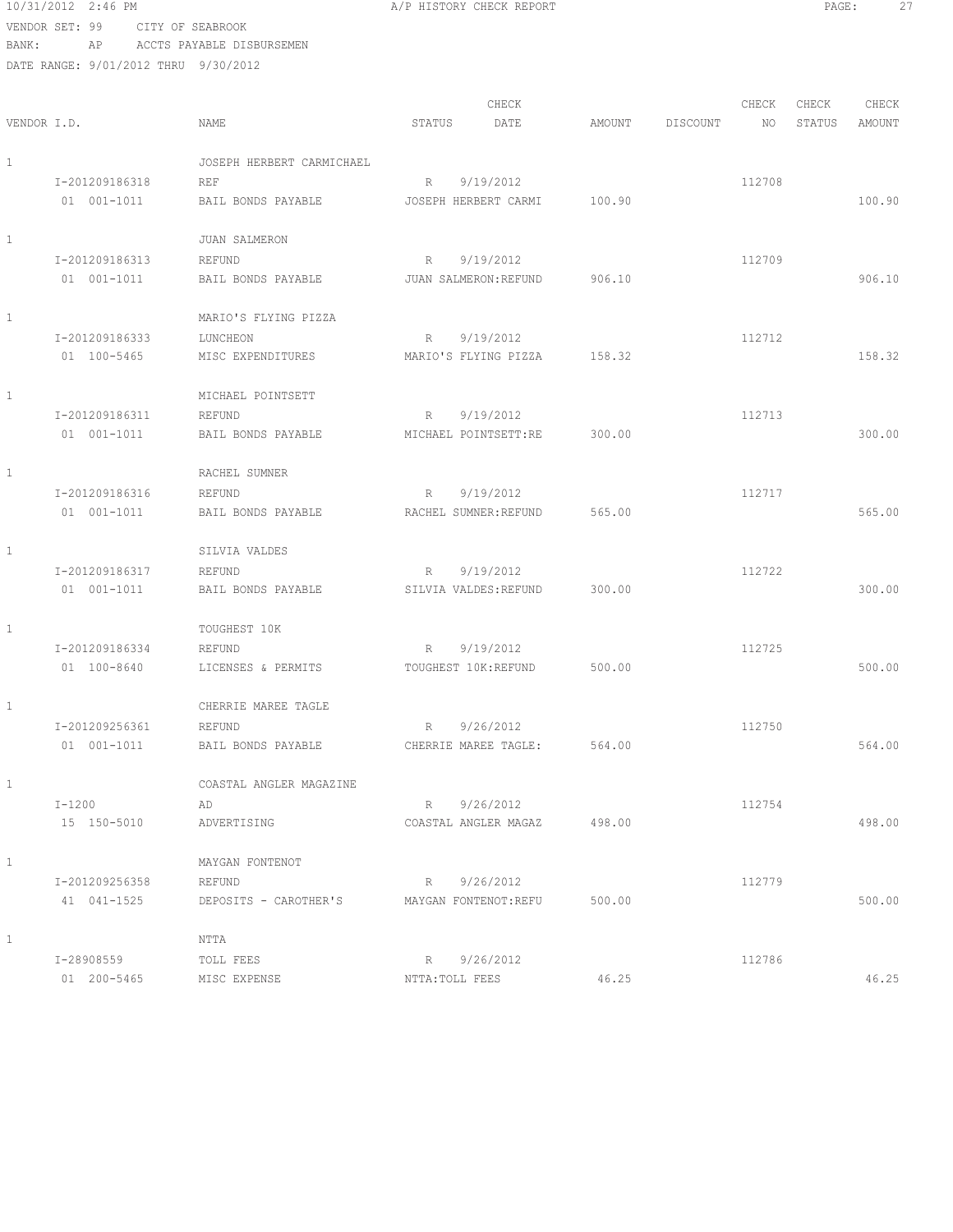|              | 10/31/2012 2:46 PM                   |                                                     | A/P HISTORY CHECK REPORT    |                                 |                                 | PAGE:<br>28      |
|--------------|--------------------------------------|-----------------------------------------------------|-----------------------------|---------------------------------|---------------------------------|------------------|
|              | VENDOR SET: 99<br>CITY OF SEABROOK   |                                                     |                             |                                 |                                 |                  |
| BANK:        | AP                                   | ACCTS PAYABLE DISBURSEMEN                           |                             |                                 |                                 |                  |
|              | DATE RANGE: 9/01/2012 THRU 9/30/2012 |                                                     |                             |                                 |                                 |                  |
|              |                                      |                                                     |                             |                                 |                                 |                  |
|              |                                      |                                                     | CHECK                       |                                 | CHECK                           | CHECK<br>CHECK   |
|              | VENDOR I.D.                          | NAME                                                | DATE<br>STATUS              | AMOUNT                          | DISCOUNT<br>NO                  | STATUS<br>AMOUNT |
|              |                                      |                                                     |                             |                                 |                                 |                  |
| $\mathbf{1}$ |                                      | TEXAS CIVIL SERVICE                                 |                             |                                 |                                 |                  |
|              | I-201209256364                       | TRAINING                                            | 9/26/2012<br>R              |                                 | 112804                          |                  |
|              | 01 200-5210                          | CIVIL SERVICE EXP TEXAS CIVIL SERVICE:              |                             | 9.30                            |                                 | 9.30             |
| $\mathbf{1}$ |                                      | WILLIAM MICHAEL GRIFFIN JR                          |                             |                                 |                                 |                  |
|              | I-201209256352                       | <b>REF</b>                                          | R 9/26/2012                 |                                 | 112814                          |                  |
|              | 01 001-1011                          | BAIL BONDS PAYABLE                                  | WILLIAM MICHAEL GRIF 564.00 |                                 |                                 | 564.00           |
|              |                                      |                                                     |                             |                                 |                                 |                  |
| 1            |                                      | STEPHEN BROWN                                       |                             |                                 |                                 |                  |
|              | I-201209276368                       | WEIGH MASTER                                        | 9/27/2012<br>R              |                                 | 112817                          |                  |
|              | 15 150-5464                          | SALTWATER DERBY EXPENSE                             | STEPHEN BROWN: WEIGH        | 300.00                          |                                 | 300.00           |
|              |                                      |                                                     |                             |                                 | *** VENDOR TOTALS *** 23 CHECKS | 8,064.87         |
|              |                                      |                                                     |                             |                                 |                                 |                  |
| 1459         |                                      | MONUMENT CHEVROLET                                  |                             |                                 |                                 |                  |
|              | I-281266                             | SIERRA REPAIR                                       | 9/26/2012<br>R              |                                 | 112783                          |                  |
|              | 09 901-5110                          | MAINT-AUTOS & EQUIPMENT SIERRA REPAIR               |                             | 528.09                          |                                 | 528.09           |
|              |                                      |                                                     |                             | *** VENDOR TOTALS ***           | 1 CHECKS                        | 528.09           |
|              |                                      |                                                     |                             |                                 |                                 |                  |
| 0234         |                                      | MUNICIPAL CODE CORPORATION                          |                             |                                 |                                 |                  |
|              | I-00221413                           | SUPPLEMENT NO 9                                     | 9/26/2012<br>R              |                                 | 112784                          |                  |
|              | 01 107-5190                          | CODIFICATION                                        | SUPPLEMENT NO 9 3,870.62    |                                 |                                 | 3,870.62         |
|              |                                      |                                                     |                             | *** VENDOR TOTALS ***           | 1 CHECKS                        | 3,870.62         |
|              |                                      |                                                     |                             |                                 |                                 |                  |
| 1201         | I-6604029081                         | BLUE TARP FINANCIAL                                 | 9/12/2012                   |                                 |                                 |                  |
|              |                                      | SPOT SPRAYER                                        | R                           |                                 | 112646                          |                  |
|              | 01 400-4150                          | SMALL EQUIPMENT OR TOOLS                            | SPOT SPRAYER                | 109.99<br>*** VENDOR TOTALS *** | 1 CHECKS                        | 109.99<br>109.99 |
|              |                                      |                                                     |                             |                                 |                                 |                  |
| 1474         |                                      | NTS MIKEDON LLC                                     |                             |                                 |                                 |                  |
|              | I-0215350                            | RED BLUFF DRAINAGE PROJECT R                        | 9/26/2012                   |                                 | 112785                          |                  |
|              | 01 107-5215                          | PROF FEES-ENGINEERING RED BLUFF DRAINAGE P 1,264.00 |                             |                                 |                                 | 1,264.00         |
|              |                                      |                                                     |                             | *** VENDOR TOTALS ***           | 1 CHECKS                        | 1,264.00         |
|              |                                      |                                                     |                             |                                 |                                 |                  |
| 0740         |                                      | O'REILLY AUTO PARTS                                 |                             |                                 |                                 |                  |
|              | I-201209046268                       | AUG12 STATEMENT                                     | R 9/05/2012                 |                                 | 112596                          |                  |
|              | 01 500-5110                          | MAINT-AUTOS & EQUIP                                 | AUG12 STATEMENT             | 546.68                          |                                 |                  |
|              | 01 400-5110                          | MAINT-AUTOS & EQUIPMENT                             | AUG12 STATEMENT             | 37.05                           |                                 |                  |
|              | 20 912-5110                          | MAINT-AUTOS & EQUIPMENT                             | AUG12 STATEMENT             | 207.40                          |                                 |                  |
|              | 01 200-5110                          | MAINT-AUTOS & EQUIPMENT                             | AUG12 STATEMENT             | 82.73                           |                                 |                  |
|              | 20 902-5110                          | MAINT-AUTOS & EQUIPMENT                             | AUG12 STATEMENT             | 39.62                           |                                 | 913.48           |
|              |                                      |                                                     |                             | *** VENDOR TOTALS ***           | 1 CHECKS                        | 913.48           |
|              |                                      |                                                     |                             |                                 |                                 |                  |
| 0147         |                                      | OFFICE DEPOT CARD PLAN                              |                             |                                 |                                 |                  |
|              | I-2918818                            | AUG12 STATEMENT                                     | R 9/12/2012                 |                                 | 112647                          |                  |
|              | 01 200-4010                          | OFFICE SUPPLIES                                     | AUG12 STATEMENT             | 741.04                          |                                 |                  |
|              | 41 410-4400                          | MISC SUPPLIES                                       | AUG12 STATEMENT             | 22.99                           |                                 |                  |
|              | 01 220-4010                          | OFFICE SUPPLIES                                     | AUG12 STATEMENT             | 48.99                           |                                 | 813.02           |
|              |                                      |                                                     |                             | *** VENDOR TOTALS ***           | 1 CHECKS                        | 813.02           |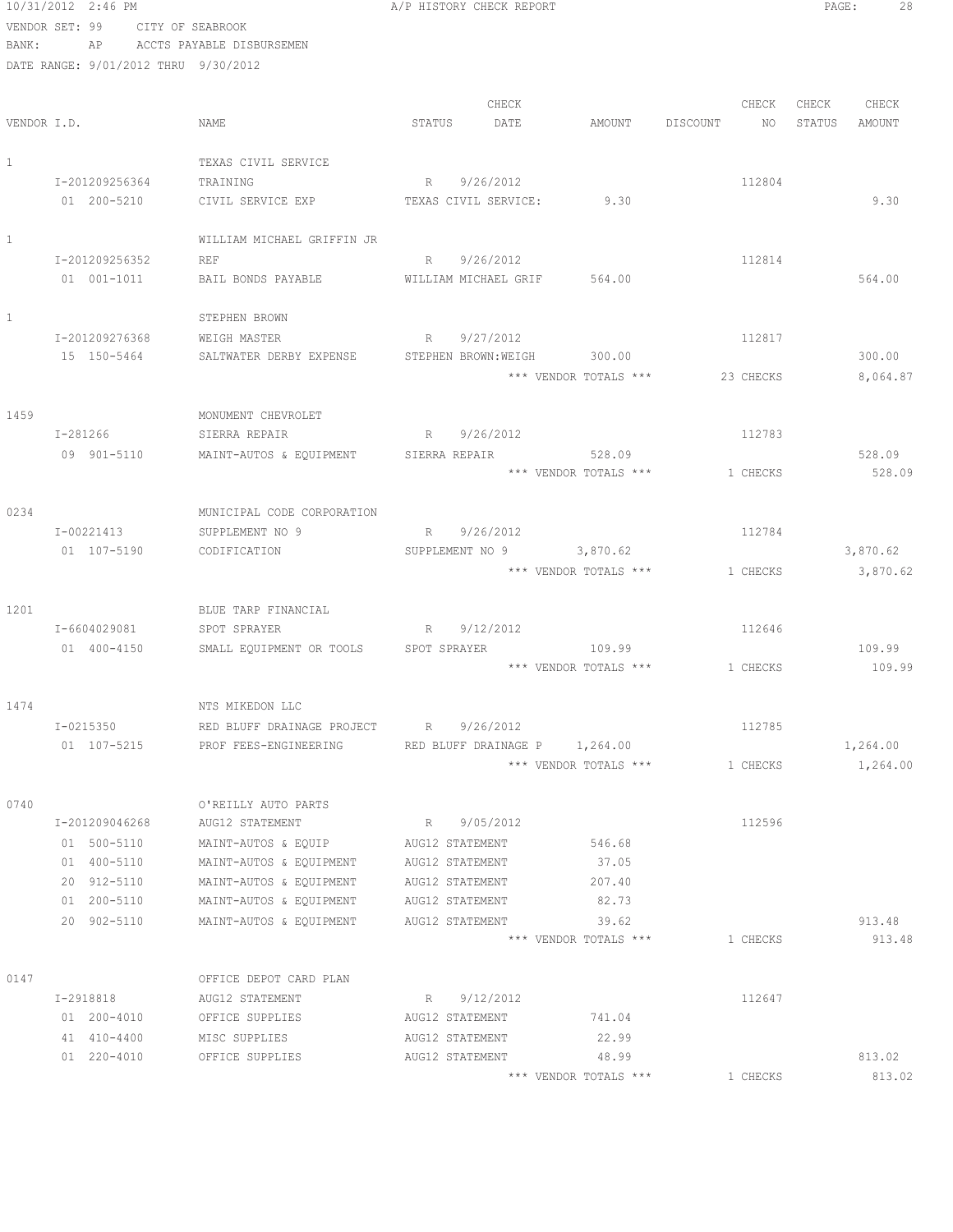|             | 10/31/2012 2:46 PM         |                                      |                                                  |                   | A/P HISTORY CHECK REPORT   |                       |          |          | PAGE:  | 29       |
|-------------|----------------------------|--------------------------------------|--------------------------------------------------|-------------------|----------------------------|-----------------------|----------|----------|--------|----------|
|             | VENDOR SET: 99             |                                      | CITY OF SEABROOK                                 |                   |                            |                       |          |          |        |          |
| BANK:       | AP                         |                                      | ACCTS PAYABLE DISBURSEMEN                        |                   |                            |                       |          |          |        |          |
|             |                            | DATE RANGE: 9/01/2012 THRU 9/30/2012 |                                                  |                   |                            |                       |          |          |        |          |
|             |                            |                                      |                                                  |                   |                            |                       |          |          |        |          |
|             |                            |                                      |                                                  |                   | CHECK                      |                       |          | CHECK    | CHECK  | CHECK    |
| VENDOR I.D. |                            |                                      | NAME                                             | STATUS            | DATE                       | AMOUNT                | DISCOUNT | NO       | STATUS | AMOUNT   |
|             |                            |                                      | OFFICE OF AG CHILD S UNIT                        |                   |                            |                       |          |          |        |          |
| 1196        |                            |                                      | CHILD SUPPORT                                    |                   |                            |                       |          |          |        |          |
|             | 01 001-1032                | I-RA 201209116279                    | OTHER PAYROLL DEDUCTIONS                         | $D \qquad \qquad$ | 9/11/2012<br>CHILD SUPPORT | 138.46                |          | 000000   |        | 138.46   |
|             |                            |                                      |                                                  |                   |                            |                       |          |          |        |          |
| 1196        |                            |                                      | OFFICE OF AG CHILD S UNIT                        |                   |                            |                       |          |          |        |          |
|             |                            | I-RA 201209256341                    | CHILD SUPPORT                                    | $D \qquad \qquad$ | 9/25/2012                  |                       |          | 000000   |        |          |
|             | 01 001-1032                |                                      | OTHER PAYROLL DEDUCTIONS                         |                   | CHILD SUPPORT              | 138.46                |          |          |        | 138.46   |
|             |                            |                                      |                                                  |                   |                            | *** VENDOR TOTALS *** |          | 2 CHECKS |        | 276.92   |
|             |                            |                                      |                                                  |                   |                            |                       |          |          |        |          |
| 1289        |                            |                                      | OZARKA                                           |                   |                            |                       |          |          |        |          |
|             |                            | I-02I0121950364                      | WATER                                            | $R_{\perp}$       | 9/26/2012                  |                       |          | 112787   |        |          |
|             | 01 107-5465                |                                      | MISC EXPENSE                                     | WATER             |                            | 59.72                 |          |          |        | 59.72    |
|             |                            |                                      |                                                  |                   |                            |                       |          |          |        |          |
| 1289        |                            | I-12I0115909111                      | OZARKA<br>WATER                                  | $R_{\perp}$       | 9/26/2012                  |                       |          | 112788   |        |          |
|             | 01 200-5465                |                                      | MISC EXPENSE                                     | WATER             |                            | 77.08                 |          |          |        | 77.08    |
|             |                            |                                      |                                                  |                   |                            | *** VENDOR TOTALS *** |          | 2 CHECKS |        | 136.80   |
|             |                            |                                      |                                                  |                   |                            |                       |          |          |        |          |
| 2059        |                            |                                      | PERFECT WEDDING GUIDE                            |                   |                            |                       |          |          |        |          |
|             | I-24394                    |                                      | ADVERTISING                                      | $R_{\perp}$       | 9/26/2012                  |                       |          | 112789   |        |          |
|             | 41 410-5010                |                                      | ADVERTISING                                      | ADVERTISING       |                            | 107.00                |          |          |        | 107.00   |
|             |                            |                                      |                                                  |                   |                            | *** VENDOR TOTALS *** |          | 1 CHECKS |        | 107.00   |
|             |                            |                                      |                                                  |                   |                            |                       |          |          |        |          |
| 2210        |                            |                                      | PIERCE GOODWIN ALEXANDER & LIN                   |                   |                            |                       |          |          |        |          |
|             | I-10033218                 |                                      | PROFESSIONAL SERVICE                             | R                 | 9/19/2012                  |                       |          | 112714   |        |          |
|             | 01 107-5215                |                                      | PROF FEES-ENGINEERING                            |                   | PROFESSIONAL SERVICE       | 2,000.00              |          |          |        | 2,000.00 |
|             |                            |                                      |                                                  |                   |                            | *** VENDOR TOTALS *** |          | 1 CHECKS |        | 2,000.00 |
| 1560        |                            |                                      | PIERCE HOUSTON VIDEO & GRAPHIC                   |                   |                            |                       |          |          |        |          |
|             | I-201209046271             |                                      | WEBSITE MAINTENANCE                              | $R \sim$          | 9/05/2012                  |                       |          | 112597   |        |          |
|             |                            | 15 150-5030                          | RENTALS & SERVICE AGREEMENTS WEBSITE MAINTENANCE |                   |                            | 500.00                |          |          |        | 500.00   |
|             |                            |                                      |                                                  |                   |                            | *** VENDOR TOTALS *** |          | 1 CHECKS |        | 500.00   |
|             |                            |                                      |                                                  |                   |                            |                       |          |          |        |          |
| 0155        |                            |                                      | PITNEY BOWES                                     |                   |                            |                       |          |          |        |          |
|             | I-5502003710               |                                      | POSTAGE SUPPLIES                                 |                   | R 9/12/2012                |                       |          | 112648   |        |          |
|             | 01 200-4011                |                                      | POSTAGE                                          |                   | POSTAGE SUPPLIES           | 52.00                 |          |          |        | 52.00    |
|             |                            |                                      |                                                  |                   |                            | *** VENDOR TOTALS *** |          | 1 CHECKS |        | 52.00    |
|             |                            |                                      |                                                  |                   |                            |                       |          |          |        |          |
| 1537        |                            |                                      | POOLSURE                                         |                   |                            |                       |          |          |        |          |
|             | I-1412939463               |                                      | BLEACH                                           |                   | R 9/12/2012                |                       |          | 112649   |        |          |
|             | 01 400-5160                |                                      | MAINT-POOL & GROUNDS                             | BLEACH            |                            | 322.00                |          |          |        |          |
|             | $I - 46809$<br>20 912-5280 |                                      | BLEACH<br>CHEMICAL SUPPLIES                      | BLEACH            | R 9/12/2012                | 2,536.44              |          | 112649   |        |          |
|             | I-49072                    |                                      | BLEACH                                           |                   | R 9/12/2012                |                       |          | 112649   |        |          |
|             | 01 400-5160                |                                      | MAINT-POOL & GROUNDS                             | BLEACH            |                            | 460.00                |          |          |        | 3,318.44 |
|             |                            |                                      |                                                  |                   |                            |                       |          |          |        |          |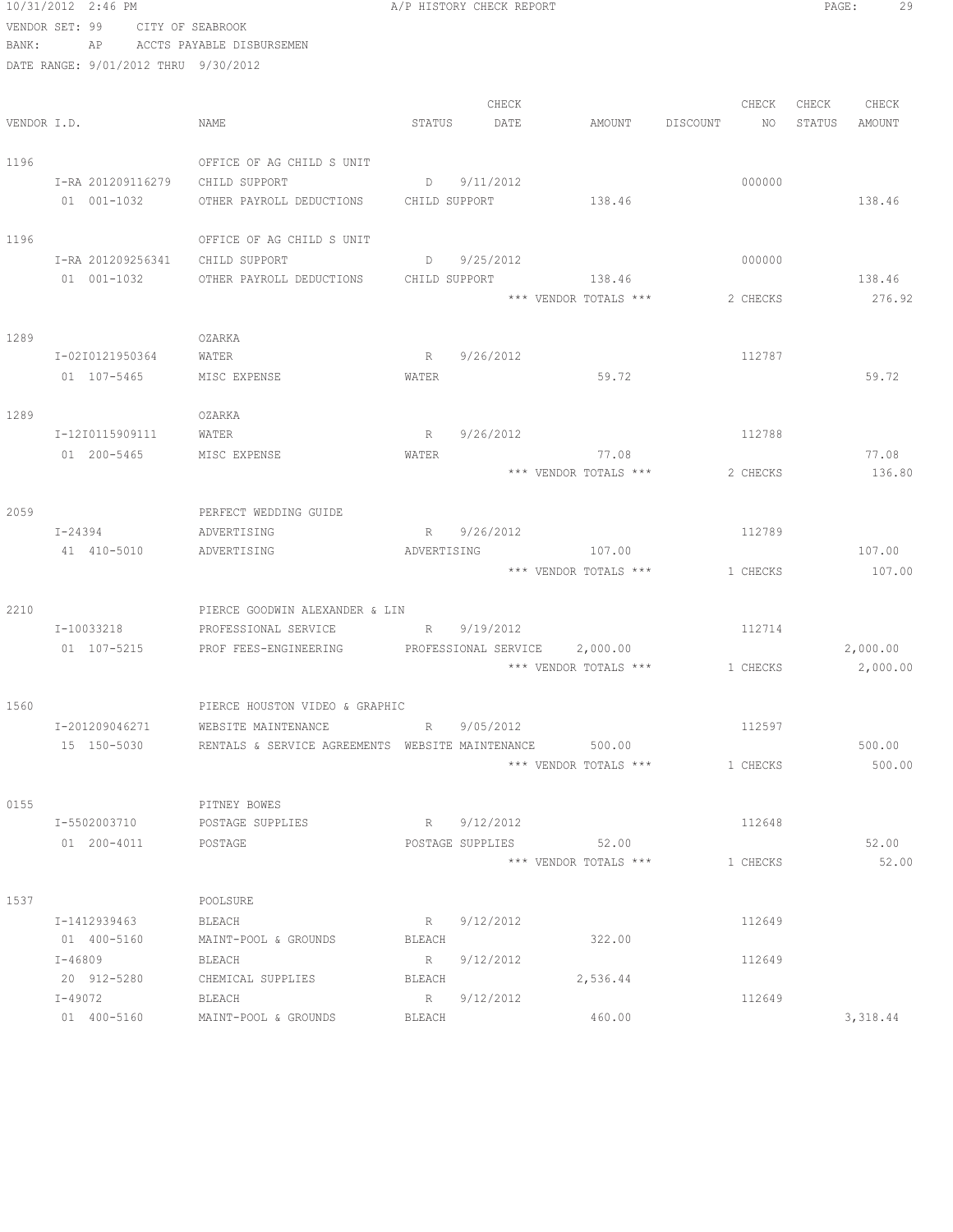|             | 10/31/2012 2:46 PM                   |                             |               | A/P HISTORY CHECK REPORT |                              |          |          |        | PAGE:<br>30 |
|-------------|--------------------------------------|-----------------------------|---------------|--------------------------|------------------------------|----------|----------|--------|-------------|
|             | VENDOR SET: 99                       | CITY OF SEABROOK            |               |                          |                              |          |          |        |             |
| BANK:       | AP                                   | ACCTS PAYABLE DISBURSEMEN   |               |                          |                              |          |          |        |             |
|             | DATE RANGE: 9/01/2012 THRU 9/30/2012 |                             |               |                          |                              |          |          |        |             |
|             |                                      |                             |               | CHECK                    |                              |          | CHECK    | CHECK  | CHECK       |
| VENDOR I.D. |                                      | NAME                        | STATUS        | DATE                     | AMOUNT                       | DISCOUNT | NO       | STATUS | AMOUNT      |
| 1537        |                                      | POOLSURE                    |               |                          |                              |          |          |        |             |
|             | I-1412939462                         | BLEACH                      | R             | 9/19/2012                |                              |          | 112715   |        |             |
|             | 20 912-5280                          | CHEMICAL SUPPLIES           | BLEACH        |                          | 3,036.00                     |          |          |        | 3,036.00    |
| 1537        |                                      | POOLSURE                    |               |                          |                              |          |          |        |             |
|             | I-1412940009                         | BLEACH                      |               | R 9/26/2012              |                              |          | 112790   |        |             |
|             | 01 400-5160                          | MAINT-POOL & GROUNDS        | BLEACH        |                          | 230.00                       |          |          |        | 230.00      |
|             |                                      |                             |               |                          | *** VENDOR TOTALS ***        |          | 3 CHECKS |        | 6,584.44    |
| 0156        |                                      | POSTMASTER SEABROOK         |               |                          |                              |          |          |        |             |
|             | I-201209186330                       | POSTAGE                     |               | R 9/19/2012              |                              |          | 112716   |        |             |
|             | 20 905-4011                          | POSTAGE                     | POSTAGE       |                          | 1,200.00                     |          |          |        | 1,200.00    |
|             |                                      |                             |               |                          | *** VENDOR TOTALS ***        |          | 1 CHECKS |        | 1,200.00    |
| 0536        |                                      | PRESTO BUSINESS CARDS INC   |               |                          |                              |          |          |        |             |
|             | I-207745                             | LLORENTE BUSINESS CARDS     |               | R 9/12/2012              |                              |          | 112650   |        |             |
|             | $01 107 - 4010$                      | OFFICE SUPPLIES             |               |                          | LLORENTE BUSINESS CA 16.38   |          |          |        | 16.38       |
|             |                                      |                             |               |                          | *** VENDOR TOTALS ***        |          | 1 CHECKS |        | 16.38       |
| 0162        |                                      | PUMP & POWER EQUIP CO       |               |                          |                              |          |          |        |             |
|             | I-20039651                           | GREASE SEAL ASSEMBLY        |               | R 9/12/2012              |                              |          | 112651   |        |             |
|             | 20 912-5120                          | MAINT-SEWER SYSTEM MINOR    |               | GREASE SEAL ASSEMBLY     | 239.61                       |          |          |        | 239.61      |
|             |                                      |                             |               |                          | *** VENDOR TOTALS ***        |          | 1 CHECKS |        | 239.61      |
| 2206        |                                      | RED HAWK                    |               |                          |                              |          |          |        |             |
|             | I-7060390312                         | SECURITY CAMERAS            | R             | 9/05/2012                |                              |          | 112598   |        |             |
|             | 38 380-5465                          | MISC EXPENSE                |               |                          | SECURITY CAMERAS 5,202.42    |          |          |        | 5,202.42    |
|             |                                      |                             |               |                          | *** VENDOR TOTALS ***        | 1 CHECKS |          |        | 5,202.42    |
| 2196        |                                      | M J REED & CO INC           |               |                          |                              |          |          |        |             |
|             | I-121821                             | TRANSMISSION REPAIR         |               | R 9/26/2012              |                              |          | 112791   |        |             |
|             | 09 901-5110                          | MAINT-AUTOS & EOUIPMENT     |               |                          | TRANSMISSION REPAIR 3,450.00 |          |          |        | 3,450.00    |
|             |                                      |                             |               |                          | *** VENDOR TOTALS ***        |          | 1 CHECKS |        | 3,450.00    |
| 1101        |                                      | ROSS BANKS MAY CRON & CAVIN |               |                          |                              |          |          |        |             |
|             | I-201209186331                       | ATTORNEY FEES               |               | R 9/19/2012              |                              |          | 112718   |        |             |
|             | 01 107-5220                          | PROF FEES-LEGAL             | ATTORNEY FEES |                          | 9,952.49                     |          |          |        | 9,952.49    |
|             |                                      |                             |               |                          | *** VENDOR TOTALS ***        |          | 1 CHECKS |        | 9,952.49    |
| 1857        |                                      | STEPHEN M RUTHSTROM         |               |                          |                              |          |          |        |             |
|             | I-201209046257                       | FIRE INSPECTOR FEES         |               | E 9/05/2012              |                              |          | 999999   |        |             |
|             | 01 600-3015                          | CONTRACT LABOR              |               | FIRE INSPECTOR FEES      | 280.00                       |          |          |        | 280.00      |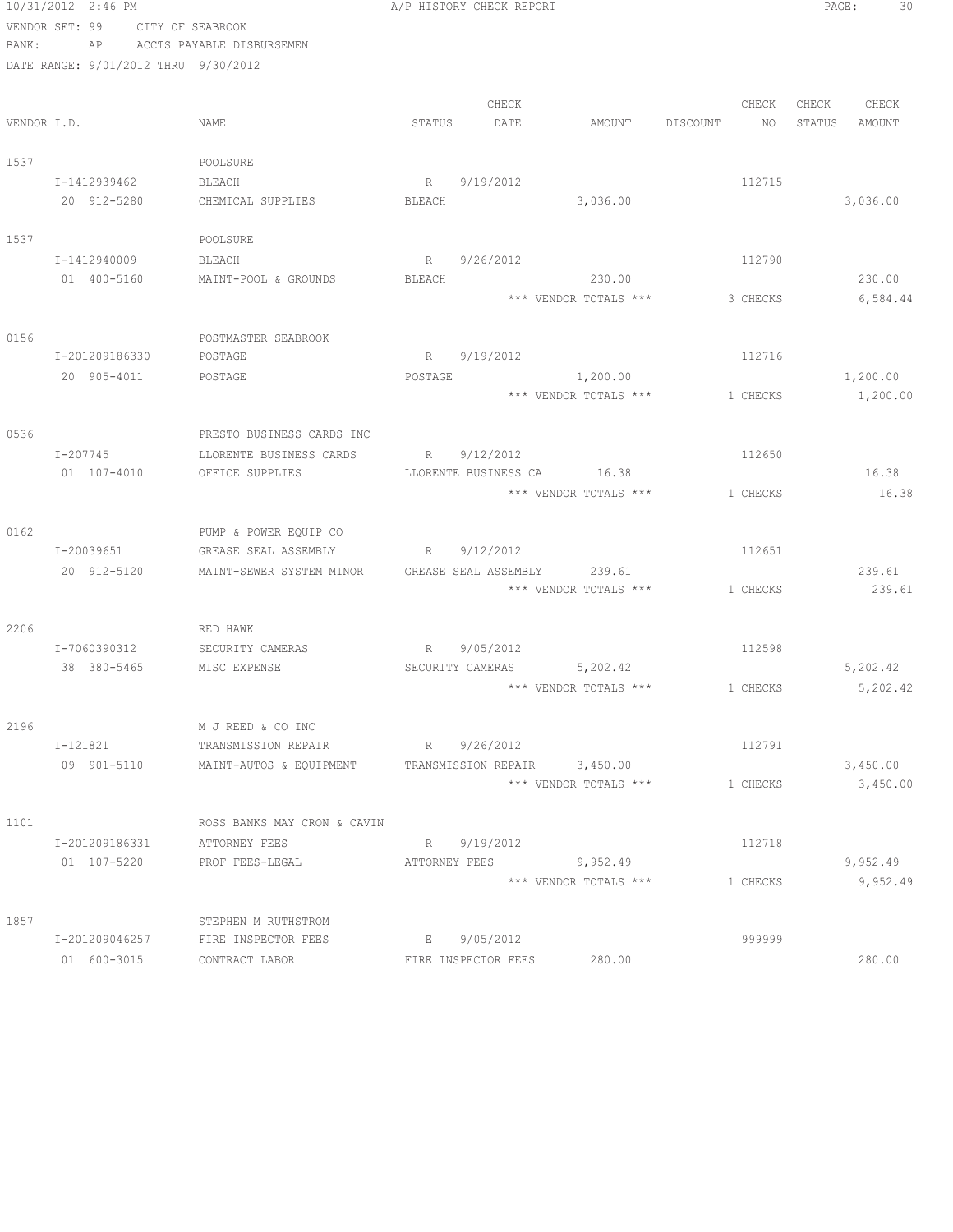10/31/2012 2:46 PM A/P HISTORY CHECK REPORT PAGE: 31 VENDOR SET: 99 CITY OF SEABROOK BANK: AP ACCTS PAYABLE DISBURSEMEN DATE RANGE: 9/01/2012 THRU 9/30/2012 CHECK CHECK CHECK CHECK CHECK VENDOR I.D. STATUS DATE STATUS DATE AMOUNT DISCOUNT NO STATUS AMOUNT 1857 STEPHEN M RIITHSTROM I-201209116293 FIRE INSPECTOR FEES E 9/12/2012 999999 01 600-3015 CONTRACT LABOR FIRE INSPECTOR FEES 280.00 280.00 1857 STEPHEN M RUTHSTROM I-201209186309 FIRE INSPECTOR FEES E 9/19/2012 999999 01 600-3015 CONTRACT LABOR FIRE INSPECTOR FEES 280.00 280.00 1857 STEPHEN M RUTHSTROM I-201209256342 FIRE INSPECTOR FEES E 9/26/2012 999999 01 600-3015 CONTRACT LABOR FIRE INSPECTOR FEES 280.00 280.00 \*\*\* VENDOR TOTALS \*\*\* 4 CHECKS 1,120.00 1761 ELAINE SALLES I-201209256359 PETTY CASH REIMBURSEMENT R 9/26/2012 112792 01 100-5300 TRAINING & CONFERENCE PETTY CASH REIMBURSE 24.00 01 100-5465 MISC EXPENDITURES PETTY CASH REIMBURSE 3.49 01 102-5300 TRAINING & CONFERENCE PETTY CASH REIMBURSE 62.47<br>01 102-5465 MISC EXPENSE PETTY CASH REIMBURSE 7.98 01 102-5465 MISC EXPENSE PETTY CASH REIMBURSE 7.98 01 107-3900 MERIT AWARDS PETTY CASH REIMBURSE 100.00<br>01 107-5465 MISC EXPENSE PETTY CASH REIMBURSE 19.98 MISC EXPENSE PETTY CASH REIMBURSE 19.98 01 500-5300 TRAINING & CONFERENCE PETTY CASH REIMBURSE 21.30 01 600-5240 CONTRACT SVCS-MOWING/DEMOLITIOPETTY CASH REIMBURSE 36.41<br>20 902-5300 TRAINING & CONFERENCE PETTY CASH REIMBURSE 47.60 TRAINING & CONFERENCE PETTY CASH REIMBURSE 47.60 41 410-5465 MISC EXPENDITURES PETTY CASH REIMBURSE 11.57 1761 ELAINE SALLES I-201209276369 FISHING TOURNAMENT AWARDS R 9/27/2012 112816 15 150-5464 SALTWATER DERBY EXPENSE FISHING TOURNAMENT A 1,100.00 1,100.00 \*\*\* VENDOR TOTALS \*\*\* 2 CHECKS 1,434.80 0227 SAM'S CLUB/GECRB I-201209126303 AUG12 STATEMENT R 9/12/2012 112683 01 400-4400 MISC SUPPLIES AUG12 STATEMENT 370.97<br>50 501-5340 DETENTION SUPPLIES AUG12 STATEMENT 92.82 50 501-5340 DETENTION SUPPLIES AUG12 STATEMENT 92.82 463.79 \*\*\* VENDOR TOTALS \*\*\* 1 CHECKS 463.79 1083 VICTOR O SCHINNERER & CO INC I-R110103469 SALLES PREMIUM R 9/05/2012 112599

01 107-5330 INSURANCE-MISC SALLES PREMIUM 200.00

I-R110103470 GIBBS PREMIUM R 9/05/2012<br>
01 107-5330 INSURANCE-MISC GIBBS PREMIUM 200.00

01 107-5330 INSURANCE-MISC GIBBS PREMIUM 200.00 400.00

\*\*\* VENDOR TOTALS \*\*\* 1 CHECKS 400.00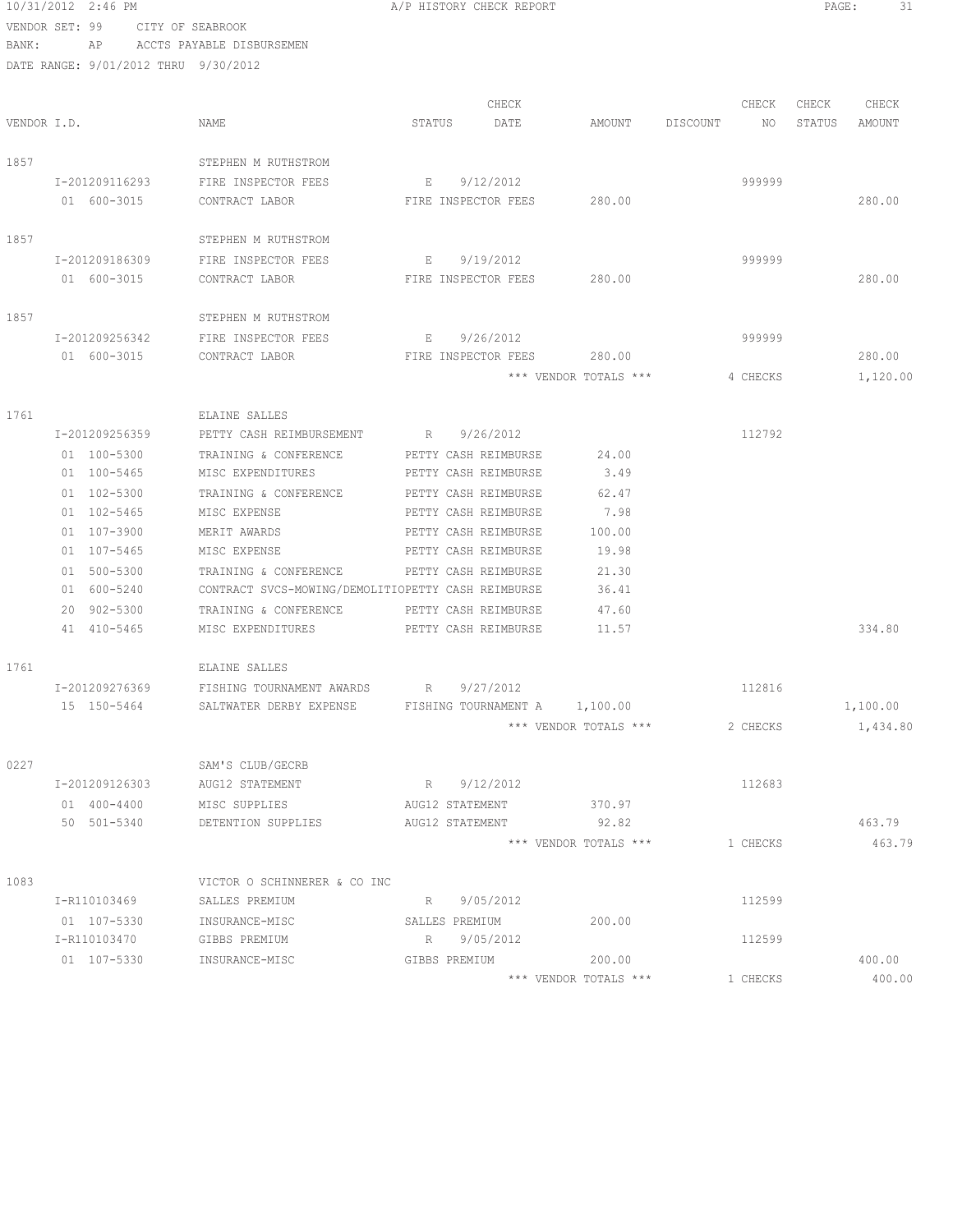|             | 10/31/2012 2:46 PM                   |                                                     | A/P HISTORY CHECK REPORT |                       |                                | PAGE:<br>32      |
|-------------|--------------------------------------|-----------------------------------------------------|--------------------------|-----------------------|--------------------------------|------------------|
|             | VENDOR SET: 99 CITY OF SEABROOK      |                                                     |                          |                       |                                |                  |
| BANK:       | AP                                   | ACCTS PAYABLE DISBURSEMEN                           |                          |                       |                                |                  |
|             | DATE RANGE: 9/01/2012 THRU 9/30/2012 |                                                     |                          |                       |                                |                  |
|             |                                      |                                                     |                          |                       |                                |                  |
|             |                                      |                                                     | CHECK                    |                       | CHECK                          | CHECK<br>CHECK   |
| VENDOR I.D. |                                      | NAME                                                | STATUS<br>DATE           | AMOUNT                | DISCOUNT<br>NO                 | STATUS<br>AMOUNT |
|             |                                      |                                                     |                          |                       |                                |                  |
| 1088        |                                      | SEABROOK LUBE EXPRESS                               |                          |                       |                                |                  |
|             | I-E19217409                          | VEHICLE INSPECTION                                  | 9/26/2012<br>$R \sim$    |                       | 112793                         |                  |
|             | 01 500-5110                          | MAINT-AUTOS & EQUIP                                 | VEHICLE INSPECTION       | 34.75                 |                                | 34.75            |
|             |                                      |                                                     |                          | *** VENDOR TOTALS *** | 1 CHECKS                       | 34.75            |
|             |                                      |                                                     |                          |                       |                                |                  |
| 0438        |                                      | SEABROOK POLICE ASSOC.                              |                          |                       |                                |                  |
|             | I-SPA201209116279                    | EMPLOYEE DEDUCTIONS                                 | R 9/12/2012              |                       | 112653                         |                  |
|             | 01 001-1032                          | OTHER PAYROLL DEDUCTIONS EMPLOYEE DEDUCTIONS 227.00 |                          |                       |                                | 227.00           |
|             |                                      |                                                     |                          |                       |                                |                  |
| 0438        |                                      | SEABROOK POLICE ASSOC.                              |                          |                       |                                |                  |
|             | I-SPA201209256341                    | EMPLOYEE DEDUCTIONS                                 | R 9/26/2012              |                       | 112794                         |                  |
|             | 01 001-1032                          | OTHER PAYROLL DEDUCTIONS                            | EMPLOYEE DEDUCTIONS      | 227.00                |                                | 227.00           |
|             |                                      |                                                     |                          | *** VENDOR TOTALS *** | 2 CHECKS                       | 454.00           |
| 0180        |                                      | SEABROOK VOL. FIRE DEPT                             |                          |                       |                                |                  |
|             | I-201209186310                       | SEPT12 CONTRACT SERVICES                            | R<br>9/19/2012           |                       | 112719                         |                  |
|             | 01 107-5235                          | CONTRACT-FIRE DEPT                                  | SEPT12 CONTRACT SERV     | 58,908.00             |                                |                  |
|             | 01 100-8605                          | DISPATCH & ANIMAL CONTROL                           | SEPT12 CONTRACT SERV     | 833.33CR              |                                |                  |
|             | 01 100-8606                          | LEASE OF FIRE STATION                               | SEPT12 CONTRACT SERV     | 27,734.58CR           |                                |                  |
|             | 01 107-5466                          | FIRE STATION EXPENSE                                | SEPT12 CONTRACT SERV     | 3,118.54CR            |                                | 27, 221.55       |
|             |                                      |                                                     |                          | *** VENDOR TOTALS *** | 1 CHECKS                       | 27, 221.55       |
|             |                                      |                                                     |                          |                       |                                |                  |
| 0493        |                                      | SEASIDE GALLERY                                     |                          |                       |                                |                  |
|             | I-4993                               | COUNCIL PHOTO                                       | 9/19/2012<br>R           |                       | 112720                         |                  |
|             | 01 100-5465                          | MISC EXPENDITURES                                   | COUNCIL PHOTO            | 376.97                |                                | 376.97           |
|             |                                      |                                                     |                          |                       | *** VENDOR TOTALS *** 1 CHECKS | 376.97           |
|             |                                      |                                                     |                          |                       |                                |                  |
| 1775        |                                      | SEVERN TRENT ENVIRONMENTAL SER                      |                          |                       |                                |                  |
|             | I-CSB0812OP123021                    | METER READING                                       | 9/12/2012<br>R           |                       | 112654                         |                  |
|             | 20 902-5216                          | PROF FEES - METER READING                           | METER READING            | 2,507.05              |                                | 2,507.05         |
|             |                                      |                                                     |                          | *** VENDOR TOTALS *** | 1 CHECKS                       | 2,507.05         |
|             |                                      |                                                     |                          |                       |                                |                  |
| 0183        |                                      | SHERWIN WILLIAMS                                    |                          |                       |                                |                  |
|             | I-11879                              | PAINT SUPPLIES                                      | R 9/19/2012              |                       | 112721                         |                  |
|             | 01 400-4400                          | MISC SUPPLIES                                       | PAINT SUPPLIES           | 10.06                 |                                |                  |
|             | $I - 71208$                          | PAINT SUPPLIES                                      | R 9/19/2012              |                       | 112721                         |                  |
|             | $01 400 - 4400$                      | MISC SUPPLIES                                       | PAINT SUPPLIES           | 28.56                 |                                | 38.62            |
|             |                                      |                                                     |                          |                       |                                |                  |
| 0183        |                                      | SHERWIN WILLIAMS                                    |                          |                       |                                |                  |
|             | I-73428                              | PAINT SUPPLIES                                      | R 9/26/2012              |                       | 112795                         |                  |
|             | 01 400-4400                          | MISC SUPPLIES                                       | PAINT SUPPLIES           | 61.61                 |                                | 61.61            |
|             |                                      |                                                     |                          | *** VENDOR TOTALS *** | 2 CHECKS                       | 100.23           |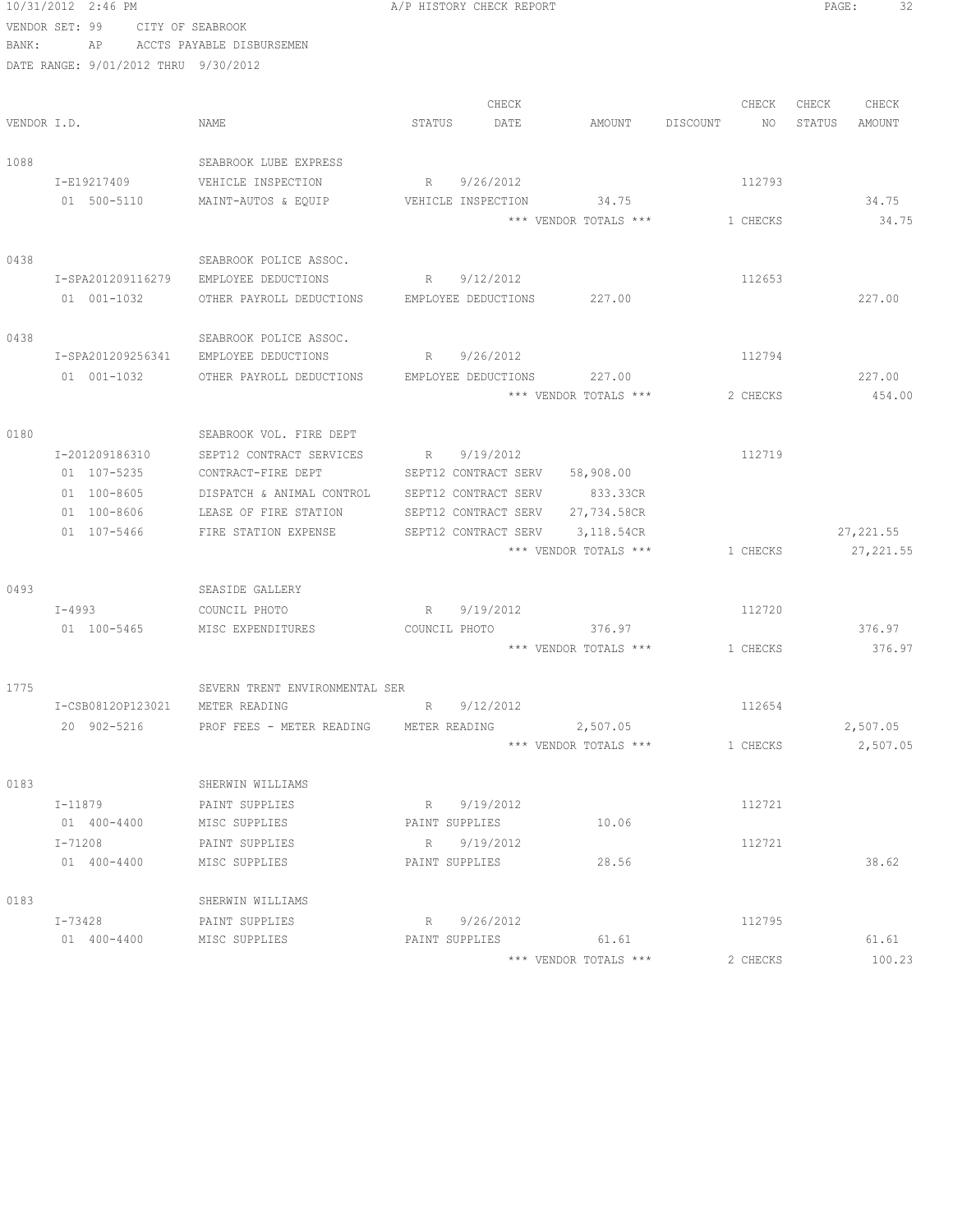|             | 10/31/2012 2:46 PM                   |                                            |           | A/P HISTORY CHECK REPORT |                       |                                | PAGE:<br>33      |
|-------------|--------------------------------------|--------------------------------------------|-----------|--------------------------|-----------------------|--------------------------------|------------------|
|             | VENDOR SET: 99<br>CITY OF SEABROOK   |                                            |           |                          |                       |                                |                  |
| BANK:       | AP                                   | ACCTS PAYABLE DISBURSEMEN                  |           |                          |                       |                                |                  |
|             | DATE RANGE: 9/01/2012 THRU 9/30/2012 |                                            |           |                          |                       |                                |                  |
|             |                                      |                                            |           | CHECK                    |                       | CHECK                          | CHECK<br>CHECK   |
| VENDOR I.D. |                                      | NAME                                       | STATUS    | DATE                     | AMOUNT                | DISCOUNT<br>NO                 | STATUS<br>AMOUNT |
|             |                                      |                                            |           |                          |                       |                                |                  |
| 1115        |                                      | SHI GOVERNMENT SOLUTIONS                   |           |                          |                       |                                |                  |
|             | I-GB00064930                         | PARTS                                      | $R \sim$  | 9/26/2012                |                       | 112796                         |                  |
|             | 01 103-4150                          | SMALL TOOLS & EQUIPMENT                    | PARTS     |                          | 1,754.00              |                                | 1,754.00         |
|             |                                      |                                            |           |                          |                       | *** VENDOR TOTALS *** 1 CHECKS | 1,754.00         |
| 0843        |                                      | SIGN QUICK                                 |           |                          |                       |                                |                  |
|             | $I - 28410$                          | SIGN                                       | R         | 9/26/2012                |                       | 112797                         |                  |
|             | 01 400-5464                          | EVENTS                                     | SIGN      |                          | 75.00                 |                                | 75.00            |
|             |                                      |                                            |           |                          | *** VENDOR TOTALS *** | 1 CHECKS                       | 75.00            |
|             |                                      |                                            |           |                          |                       |                                |                  |
| 1364        |                                      | <b>JASON SMITH</b>                         |           |                          |                       |                                |                  |
|             | I-201209116294                       | SEMINAR                                    |           | R 9/12/2012              |                       | 112655                         |                  |
|             | 01 200-5300                          | TRAINING & CONFERENCE                      | SEMINAR   |                          | 198.00                |                                |                  |
|             | I-201209116295                       | RECERT TRAINING LUNCH                      |           | R 9/12/2012              |                       | 112655                         |                  |
|             | 01 200-5300                          | TRAINING & CONFERENCE                      |           | RECERT TRAINING LUNC     | 36.00                 |                                | 234.00           |
| 1364        |                                      | JASON SMITH                                |           |                          |                       |                                |                  |
|             | I-201209256360                       | TRAINING EXPENSES                          |           | R 9/26/2012              |                       | 112798                         |                  |
|             | 01 200-4030                          | GAS & OIL/OUTSIDE SUPPLY TRAINING EXPENSES |           |                          | 60.00                 |                                | 60.00            |
|             |                                      |                                            |           |                          | *** VENDOR TOTALS *** | 2 CHECKS                       | 294.00           |
|             |                                      |                                            |           |                          |                       |                                |                  |
| 0193        |                                      | SPACE CITY RECORD STORAGE                  |           |                          |                       |                                |                  |
|             | I-0067166                            | RECORD RETENTION                           |           | R 9/12/2012              |                       | 112656                         |                  |
|             | 01 700-5030                          | RENTALS & SERVICE AGRMTS RECORD RETENTION  |           |                          | 229.83                |                                | 229.83           |
|             |                                      |                                            |           |                          | *** VENDOR TOTALS *** | 1 CHECKS                       | 229.83           |
| 0794        |                                      | SPRINT                                     |           |                          |                       |                                |                  |
|             | I-588280319129                       | TELEPHONE                                  |           | R 9/12/2012              |                       | 112657                         |                  |
|             | 01 200-5400                          | TELEPHONE                                  | TELEPHONE |                          | 81.44                 |                                | 81.44            |
|             |                                      |                                            |           |                          | *** VENDOR TOTALS *** | 1 CHECKS                       | 81.44            |
| 0194        |                                      | STANDARD STEEL SUPPLY INC                  |           |                          |                       |                                |                  |
|             | I-526191                             | BBQ PITS                                   |           | R 9/12/2012              |                       | 112658                         |                  |
|             | 01 400-4400                          | MISC SUPPLIES                              | BBO PITS  |                          | 1,250.48              |                                | 1,250.48         |
|             |                                      |                                            |           |                          | *** VENDOR TOTALS *** | 1 CHECKS                       | 1,250.48         |
|             |                                      |                                            |           |                          |                       |                                |                  |
| 1681        | I-114512212                          | STAPLES ADVANTAGE<br>OFFICE SUPPLIES       |           | R 9/05/2012              |                       | 112600                         |                  |
|             | 01 107-4010                          | OFFICE SUPPLIES                            |           | OFFICE SUPPLIES          | 130.71                |                                | 130.71           |
|             |                                      |                                            |           |                          |                       |                                |                  |
| 1681        |                                      | STAPLES ADVANTAGE                          |           |                          |                       |                                |                  |
|             | I-114512199                          | OFFICE SUPPLIES                            |           | R 9/12/2012              |                       | 112659                         |                  |
|             | 01 400-4400                          | MISC SUPPLIES                              |           | OFFICE SUPPLIES          | 107.57                |                                |                  |
|             | I-114574194                          | OFFICE SUPPLIES                            |           | R 9/12/2012              |                       | 112659                         |                  |
|             | 01 107-4010                          | OFFICE SUPPLIES                            |           | OFFICE SUPPLIES          | 457.48                |                                | 565.05           |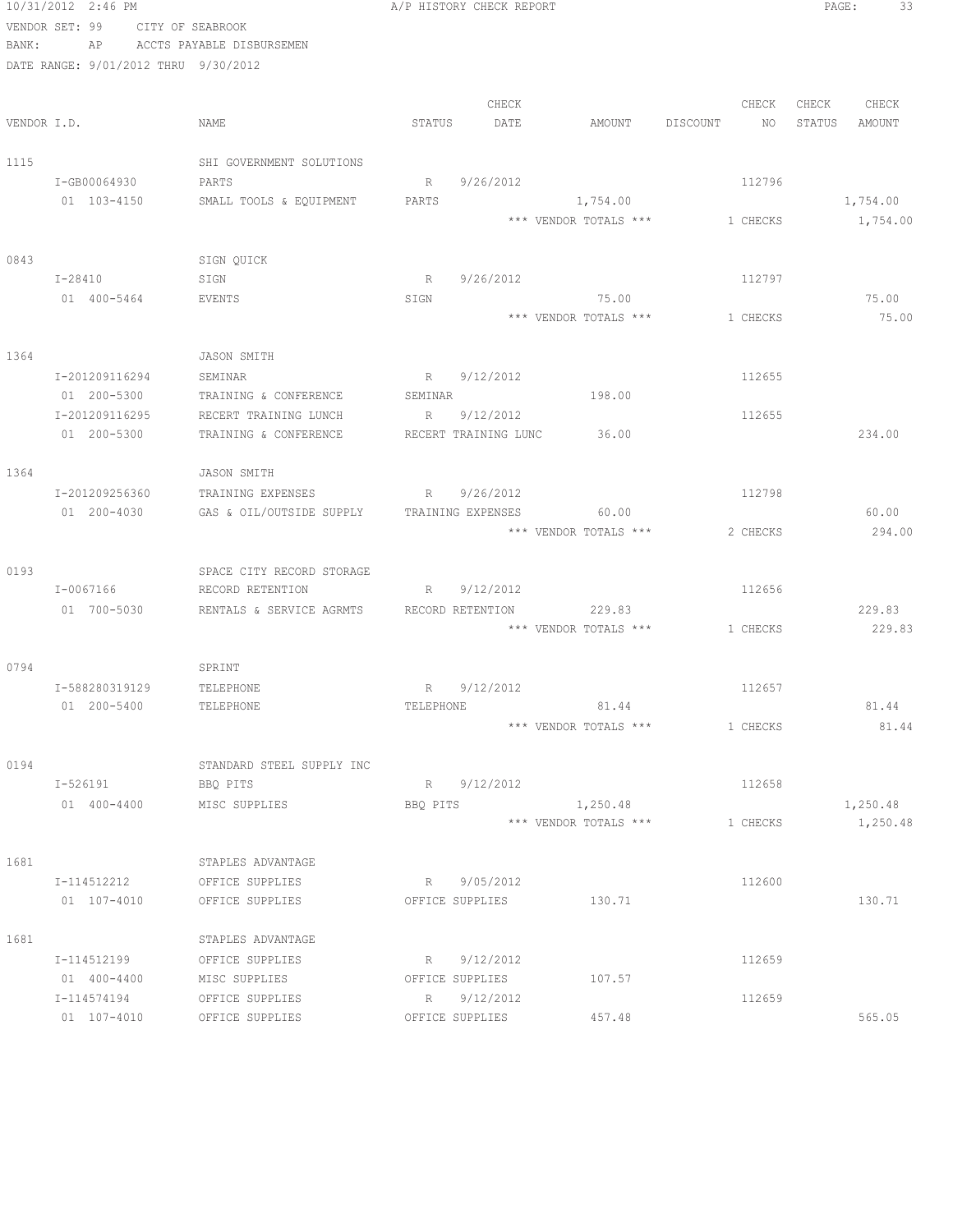|       | 10/31/2012 2:46 PM                   |                                      | A/P HISTORY CHECK REPORT | PAGE:<br>34 |                                |             |                      |
|-------|--------------------------------------|--------------------------------------|--------------------------|-------------|--------------------------------|-------------|----------------------|
|       | VENDOR SET: 99                       | CITY OF SEABROOK                     |                          |             |                                |             |                      |
| BANK: |                                      | AP ACCTS PAYABLE DISBURSEMEN         |                          |             |                                |             |                      |
|       | DATE RANGE: 9/01/2012 THRU 9/30/2012 |                                      |                          |             |                                |             |                      |
|       |                                      |                                      |                          |             |                                |             |                      |
|       |                                      |                                      |                          | CHECK       |                                | CHECK       | CHECK<br>CHECK       |
|       | VENDOR I.D.                          | NAME                                 | STATUS                   | DATE        | AMOUNT                         | DISCOUNT NO | STATUS<br>AMOUNT     |
|       |                                      |                                      |                          |             |                                |             |                      |
| 1681  |                                      | STAPLES ADVANTAGE                    |                          |             |                                |             |                      |
|       | I-114628152                          | OFFICE SUPPLIES                      | R 9/19/2012              |             |                                | 112723      |                      |
|       | 01 107-4010                          | OFFICE SUPPLIES                      |                          |             | OFFICE SUPPLIES 116.50         |             | 116.50               |
|       |                                      |                                      |                          |             | *** VENDOR TOTALS ***          | 3 CHECKS    | 812.26               |
|       |                                      |                                      |                          |             |                                |             |                      |
| 2121  |                                      | STAR TOYOTA/SCION                    |                          |             |                                |             |                      |
|       | I-384586                             | VEHICLE MAINTENANCE                  | R 9/26/2012              |             |                                | 112799      |                      |
|       | 09 901-5110                          | MAINT-AUTOS & EQUIPMENT              |                          |             | VEHICLE MAINTENANCE 492.68     |             | 492.68               |
|       |                                      |                                      |                          |             | *** VENDOR TOTALS ***          | 1 CHECKS    | 492.68               |
|       |                                      |                                      |                          |             |                                |             |                      |
| 1461  |                                      | EARL G STURROCK                      |                          |             |                                |             |                      |
|       | I-1210427811                         | POLYGRAPH EXAM                       | R 9/26/2012              |             |                                | 112800      |                      |
|       | 01 200-3140                          | PSYCHOLOGICAL SERVICES               |                          |             | POLYGRAPH EXAM 250.00          |             | 250.00               |
|       |                                      |                                      |                          |             | *** VENDOR TOTALS ***          | 1 CHECKS    | 250.00               |
|       |                                      |                                      |                          |             |                                |             |                      |
| 0323  |                                      | SUPER SAVE FOOD STORE                |                          |             |                                |             |                      |
|       | I-201209046266                       | FUEL                                 | R 9/05/2012              |             |                                | 112601      |                      |
|       | 01 200-4030<br>I-201209046270        | GAS & OIL/OUTSIDE SUPPLY<br>GASOLINE | FUEL<br>R 9/05/2012      |             | 973.40                         | 112601      |                      |
|       | 20 902-4040                          |                                      |                          |             | 83.95                          |             |                      |
|       |                                      | GAS & OIL/CITY SUPPLY                | GASOLINE                 |             | *** VENDOR TOTALS ***          | 1 CHECKS    | 1,057.35<br>1,057.35 |
|       |                                      |                                      |                          |             |                                |             |                      |
| 2197  |                                      | SURVEILLANCE VIDEO.COM               |                          |             |                                |             |                      |
|       | I-SI208336                           | DVR                                  | R                        | 9/12/2012   |                                | 112660      |                      |
|       | 79 790-6030                          | OFFICE EQUIPMENT                     | <b>DVR</b>               |             | 256.75                         |             | 256.75               |
|       |                                      |                                      |                          |             | *** VENDOR TOTALS *** 1 CHECKS |             | 256.75               |
|       |                                      |                                      |                          |             |                                |             |                      |
| 0931  |                                      | SWS COMMUNICATIONS                   |                          |             |                                |             |                      |
|       | I-33820                              | ANTENNA                              | R 9/12/2012              |             |                                | 112661      |                      |
|       | 20 902-5275                          | ELECTRICAL SERVICES                  | ANTENNA                  |             | 99.00                          |             | 99.00                |
|       |                                      |                                      |                          |             | *** VENDOR TOTALS ***          | 1 CHECKS    | 99.00                |
|       |                                      |                                      |                          |             |                                |             |                      |
| 0989  |                                      | SYNECO SYSTEMS, INC.                 |                          |             |                                |             |                      |
|       | $I - 8754$                           | PERSNICKETY                          | R 9/26/2012              |             |                                | 112801      |                      |
|       | 20 912-5280                          | CHEMICAL SUPPLIES                    | PERSNICKETY              |             | 830.80                         |             | 830.80               |
|       |                                      |                                      |                          |             | *** VENDOR TOTALS ***          | 1 CHECKS    | 830.80               |
|       |                                      |                                      |                          |             |                                |             |                      |
| 2015  |                                      | SYSCO HOUSTON, INC.                  |                          |             |                                |             |                      |
|       | I-208170568                          | SUPPLIES                             | R 9/26/2012              |             |                                | 112802      |                      |
|       | 01 400-4400                          | MISC SUPPLIES                        | SUPPLIES                 |             | 1,412.81                       |             | 1,412.81             |
|       |                                      |                                      |                          |             | *** VENDOR TOTALS ***          | 1 CHECKS    | 1,412.81             |
|       |                                      |                                      |                          |             |                                |             |                      |
| 1068  |                                      | TCEQ                                 |                          |             |                                |             |                      |
|       | I-201209256363                       | B TEST                               | R 9/26/2012              |             |                                | 112803      |                      |
|       | 20 912-5300                          | TRAINING CONFERENCE                  | B TEST                   |             | 111.00                         |             | 111.00               |
|       |                                      |                                      |                          |             | *** VENDOR TOTALS ***          | 1 CHECKS    | 111.00               |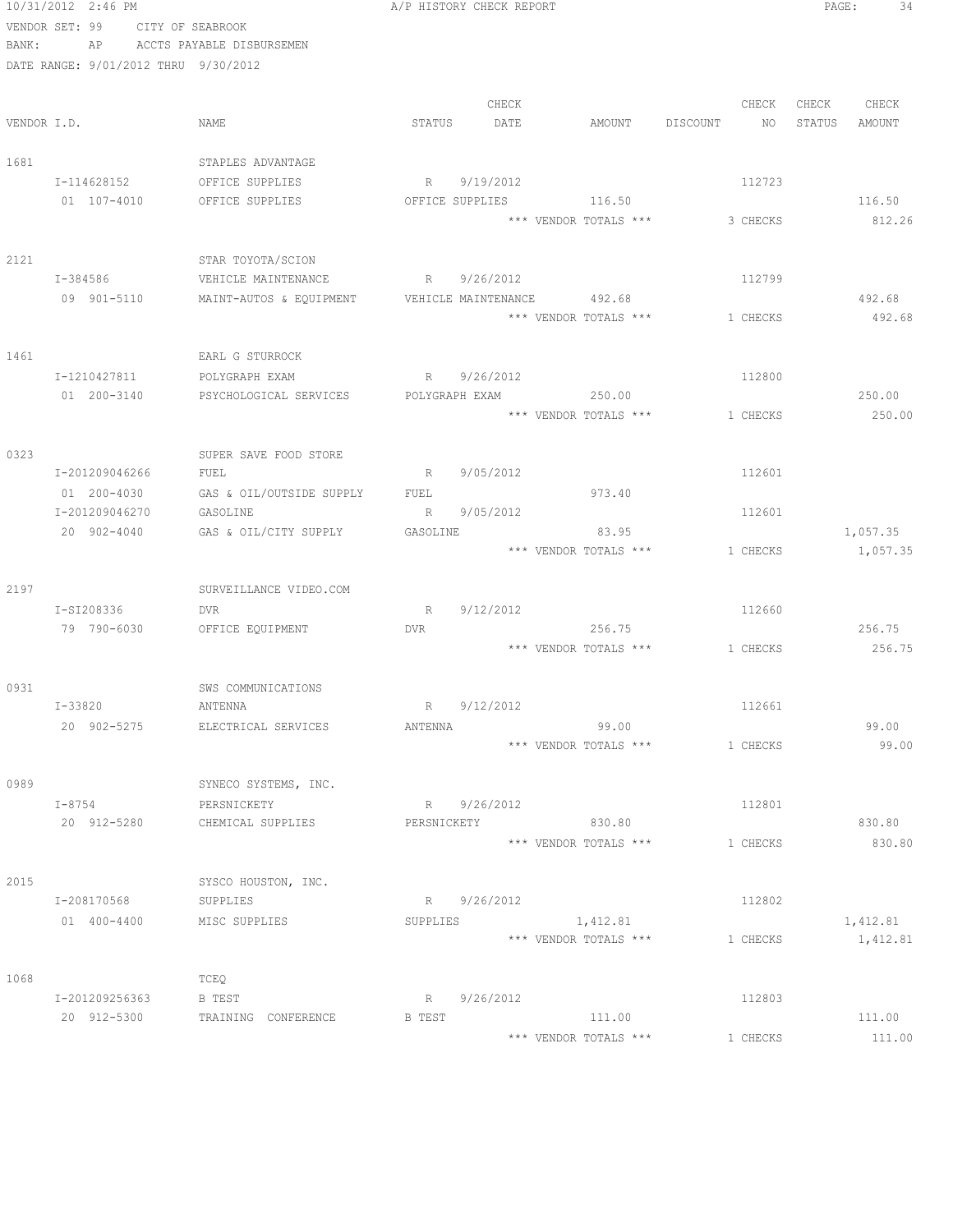|                |        | 10/31/2012 2:46 PM                   |                                | A/P HISTORY CHECK REPORT                     |               |                                |          |             | PAGE:           | 35               |  |
|----------------|--------|--------------------------------------|--------------------------------|----------------------------------------------|---------------|--------------------------------|----------|-------------|-----------------|------------------|--|
| VENDOR SET: 99 |        |                                      | CITY OF SEABROOK               |                                              |               |                                |          |             |                 |                  |  |
| BANK:          |        | AP                                   | ACCTS PAYABLE DISBURSEMEN      |                                              |               |                                |          |             |                 |                  |  |
|                |        | DATE RANGE: 9/01/2012 THRU 9/30/2012 |                                |                                              |               |                                |          |             |                 |                  |  |
|                |        |                                      |                                |                                              |               |                                |          |             |                 |                  |  |
| VENDOR I.D.    |        |                                      | NAME                           | STATUS                                       | CHECK<br>DATE | AMOUNT                         | DISCOUNT | CHECK<br>NO | CHECK<br>STATUS | CHECK<br>AMOUNT  |  |
|                |        |                                      |                                |                                              |               |                                |          |             |                 |                  |  |
| 1227           |        |                                      | TEKPLAN SOLUTIONS TEXAS        |                                              |               |                                |          |             |                 |                  |  |
|                | I-3739 |                                      | INSTALL UV LIGHTS              | E                                            | 9/26/2012     |                                |          | 999999      |                 |                  |  |
|                |        | 01 107-5180                          | MAINT-BLDGS & GROUNDS          | INSTALL UV LIGHTS                            |               | 3,771.00                       |          |             |                 | 3,771.00         |  |
|                |        |                                      |                                |                                              |               | *** VENDOR TOTALS ***          |          | 1 CHECKS    |                 | 3,771.00         |  |
|                |        |                                      |                                |                                              |               |                                |          |             |                 |                  |  |
| 0038           |        |                                      | TERMINIX INTERNATIONAL         |                                              |               |                                |          |             |                 |                  |  |
|                |        | I-317766383                          | PEST CONTROL                   | R                                            | 9/12/2012     |                                |          | 112662      |                 |                  |  |
|                |        | 01 210-5180                          | MAINT-BLDGS & GROUNDS          | PEST CONTROL                                 |               | 52.00                          |          |             |                 |                  |  |
|                |        | 01 200-5180                          | MAINT-BLDGS & GROUNDS          | PEST CONTROL                                 |               | 49.00                          |          |             |                 |                  |  |
|                |        | 01 107-5180                          | MAINT-BLDGS & GROUNDS          | PEST CONTROL                                 |               | 42.00<br>*** VENDOR TOTALS *** |          | 1 CHECKS    |                 | 143.00<br>143.00 |  |
|                |        |                                      |                                |                                              |               |                                |          |             |                 |                  |  |
| 1463           |        |                                      | TEXAS DEPT OF STATE HEALTH SVC |                                              |               |                                |          |             |                 |                  |  |
|                |        | I-201209186332                       | WATER SAMPLES                  | V                                            | 9/19/2012     |                                |          | 112724      |                 | 1,281.00         |  |
|                |        |                                      |                                |                                              |               |                                |          |             |                 |                  |  |
| 0200           |        |                                      | TEXAS MUNICIPAL                |                                              |               |                                |          |             |                 |                  |  |
|                |        | I-TMR201209116279                    | CITY & EMPLOYEE PORTIONS       | R                                            | 9/26/2012     |                                |          | 112805      |                 |                  |  |
|                |        | 01 001-1028                          | RETIREMENT PAYABLE             | CITY & EMPLOYEE PORT                         |               | 14,260.32                      |          |             |                 |                  |  |
|                |        | 01 100-3110                          | RETIREMENT                     | CITY & EMPLOYEE PORT                         |               | 1,062.97                       |          |             |                 |                  |  |
|                |        | 01 102-3110                          | RETIREMENT                     | CITY & EMPLOYEE PORT                         |               | 4,852.06                       |          |             |                 |                  |  |
|                |        | 01 103-3110                          | RETIREMENT                     | CITY & EMPLOYEE PORT                         |               | 734.30                         |          |             |                 |                  |  |
|                |        | 01 106-3110                          | RETIREMENT                     | CITY & EMPLOYEE PORT                         |               | 464.73                         |          |             |                 |                  |  |
|                |        | 01 200-3110                          | RETIREMENT                     | CITY & EMPLOYEE PORT                         |               | 14,818.83                      |          |             |                 |                  |  |
|                |        | 01 210-3110                          | RETIREMENT                     | CITY & EMPLOYEE PORT                         |               | 480.18                         |          |             |                 |                  |  |
|                |        | 01 220-3110                          | RETIREMENT                     | CITY & EMPLOYEE PORT                         |               | 1,066.84                       |          |             |                 |                  |  |
|                |        | 01 400-3110<br>01 500-3110           | RETIREMENT<br>RETIREMENT       | CITY & EMPLOYEE PORT<br>CITY & EMPLOYEE PORT |               | 1,605.36                       |          |             |                 |                  |  |
|                |        | 01 600-3110                          | RETIREMENT                     | CITY & EMPLOYEE PORT                         |               | 3,447.41<br>1,962.29           |          |             |                 |                  |  |
|                | 01     | 700-3110                             | RETIREMENT                     | CITY & EMPLOYEE PORT                         |               | 1,169.83                       |          |             |                 |                  |  |
|                |        | 15 150-3110                          | RETIREMENT                     | CITY & EMPLOYEE PORT                         |               | 252.87                         |          |             |                 |                  |  |
|                | 20     | 902-3110                             | RETIREMENT                     | CITY & EMPLOYEE PORT                         |               | 2,407.07                       |          |             |                 |                  |  |
|                | 20     | $905 - 3110$                         | RETIREMENT                     | CITY & EMPLOYEE PORT                         |               | 848.53                         |          |             |                 |                  |  |
|                | 20     | 912-3110                             | RETIREMENT                     | CITY & EMPLOYEE PORT                         |               | 2,081.81                       |          |             |                 |                  |  |
|                |        | 50 501-3110                          | RETIREMENT                     | CITY & EMPLOYEE PORT                         |               | 3,223.70                       |          |             |                 | 54,739.10        |  |
|                |        |                                      |                                |                                              |               |                                |          |             |                 |                  |  |
| 0200           |        |                                      | TEXAS MUNICIPAL                |                                              |               |                                |          |             |                 |                  |  |
|                |        | I-TMR201209256341                    | CITY & EMPLOYEE PORTIONS       | $R_{\rm max}$                                | 9/26/2012     |                                |          | 112807      |                 |                  |  |
|                |        | 01 001-1028<br>01 100-3110           | RETIREMENT PAYABLE             | CITY & EMPLOYEE PORT                         |               | 13,999.01                      |          |             |                 |                  |  |
|                |        |                                      | RETIREMENT                     | CITY & EMPLOYEE PORT                         |               | 1,043.25                       |          |             |                 |                  |  |
|                |        | 01 102-3110<br>01 103-3110           | RETIREMENT<br>RETIREMENT       | CITY & EMPLOYEE PORT<br>CITY & EMPLOYEE PORT |               | 4,828.57<br>734.30             |          |             |                 |                  |  |
|                |        | 01 106-3110                          | RETIREMENT                     | CITY & EMPLOYEE PORT                         |               | 464.73                         |          |             |                 |                  |  |
|                |        | 01 200-3110                          | RETIREMENT                     | CITY & EMPLOYEE PORT                         |               | 14,090.17                      |          |             |                 |                  |  |
|                |        | 01 210-3110                          | RETIREMENT                     | CITY & EMPLOYEE PORT                         |               | 471.07                         |          |             |                 |                  |  |
|                |        | 01 220-3110                          | RETIREMENT                     | CITY & EMPLOYEE PORT                         |               | 1,067.34                       |          |             |                 |                  |  |
|                |        | 01 400-3110                          | RETIREMENT                     | CITY & EMPLOYEE PORT                         |               | 1,580.42                       |          |             |                 |                  |  |
|                |        | 01 500-3110                          | RETIREMENT                     | CITY & EMPLOYEE PORT                         |               | 3,455.60                       |          |             |                 |                  |  |
|                |        | 01 600-3110                          | RETIREMENT                     | CITY & EMPLOYEE PORT                         |               | 1,937.88                       |          |             |                 |                  |  |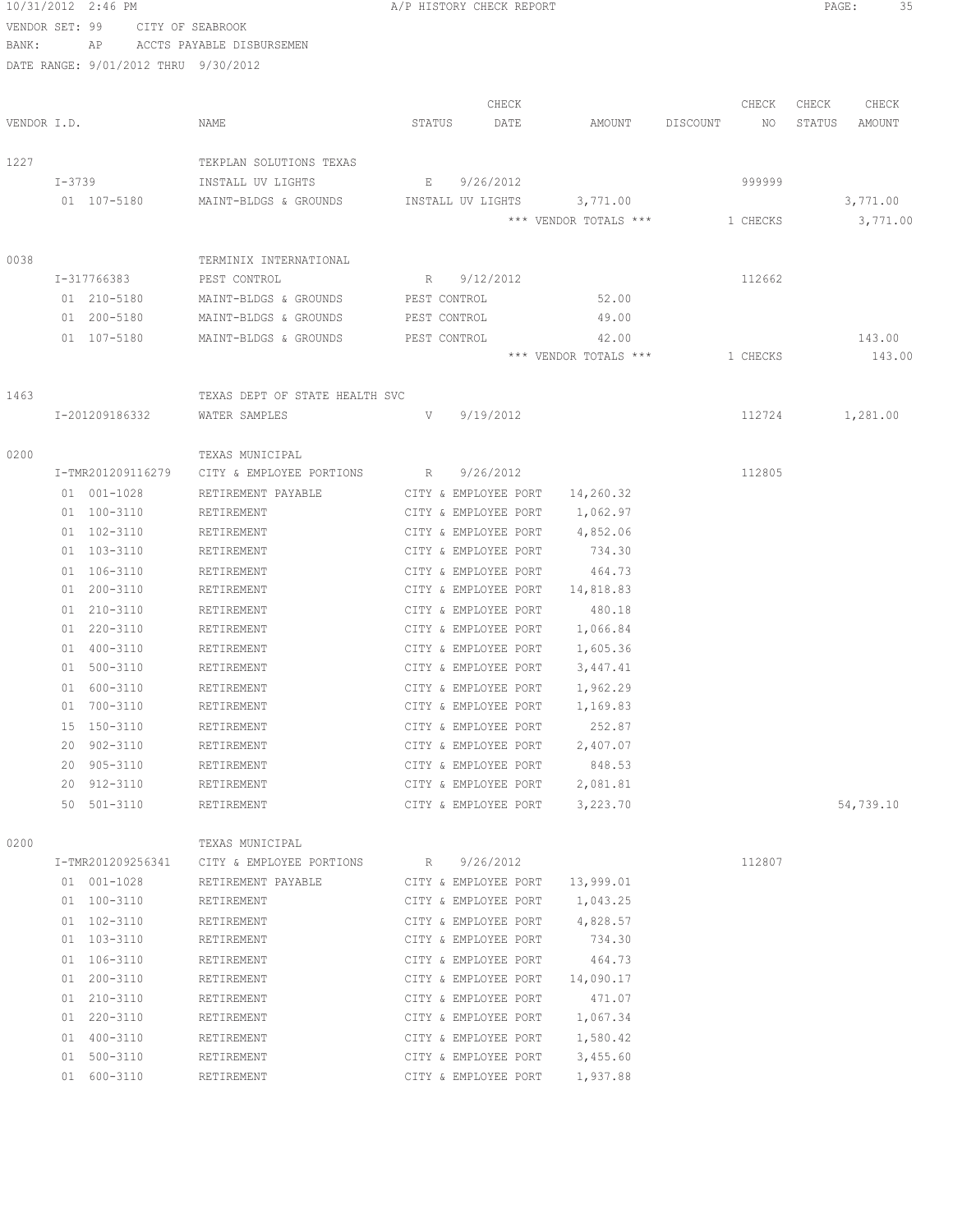|                | 10/31/2012 2:46 PM                   |                                               | A/P HISTORY CHECK REPORT |                       |                | PAGE:<br>36       |
|----------------|--------------------------------------|-----------------------------------------------|--------------------------|-----------------------|----------------|-------------------|
| VENDOR SET: 99 | CITY OF SEABROOK                     |                                               |                          |                       |                |                   |
| BANK:          | AP                                   | ACCTS PAYABLE DISBURSEMEN                     |                          |                       |                |                   |
|                | DATE RANGE: 9/01/2012 THRU 9/30/2012 |                                               |                          |                       |                |                   |
|                |                                      |                                               | CHECK                    |                       | CHECK          | CHECK<br>CHECK    |
| VENDOR I.D.    |                                      | NAME                                          | DATE<br>STATUS           | AMOUNT                | DISCOUNT<br>NO | STATUS<br>AMOUNT  |
|                |                                      |                                               |                          |                       |                |                   |
| 0200           |                                      | TEXAS MUNICIPAL<br>CONT                       |                          |                       |                |                   |
|                | I-TMR201209256341                    | CITY & EMPLOYEE PORTIONS                      | R 9/26/2012              |                       | 112807         |                   |
|                | 01 700-3110                          | RETIREMENT                                    | CITY & EMPLOYEE PORT     | 1,173.22              |                |                   |
|                | 15 150-3110                          | RETIREMENT                                    | CITY & EMPLOYEE PORT     | 252.87                |                |                   |
|                | 20 902-3110                          | RETIREMENT                                    | CITY & EMPLOYEE PORT     | 2,595.78              |                |                   |
|                | 20 905-3110                          | RETIREMENT                                    | CITY & EMPLOYEE PORT     | 831.69                |                |                   |
|                | 20 912-3110                          | RETIREMENT                                    | CITY & EMPLOYEE PORT     | 2,023.15              |                |                   |
|                | 50 501-3110                          | RETIREMENT                                    | CITY & EMPLOYEE PORT     | 3,187.19              |                | 53,736.24         |
|                |                                      |                                               |                          | *** VENDOR TOTALS *** | 2 CHECKS       | 108,475.34        |
| 0160           |                                      | TML INTERGOV'L RISK POOL                      |                          |                       |                |                   |
|                | I-201209046272                       | CONTRACT 7019                                 | 9/05/2012<br>R           |                       | 112602         |                   |
|                | 01 107-5330                          | INSURANCE-MISC                                | CONTRACT 7019            | 4,069.40              |                | 4,069.40          |
|                |                                      |                                               |                          | *** VENDOR TOTALS *** | 1 CHECKS       | 4,069.40          |
|                |                                      |                                               |                          |                       |                |                   |
| 2089           |                                      |                                               |                          |                       |                |                   |
|                | I-201209126304                       | REFUND                                        | 9/12/2012<br>R           |                       | 112684         |                   |
|                | 01 100-7100                          | SALES TAX                                     | REFUND                   |                       |                |                   |
|                | 01 001-0507                          | DUE FROM SEDC II                              | REFUND                   |                       |                |                   |
|                |                                      |                                               |                          | *** VENDOR TOTALS *** | 1 CHECKS       |                   |
| 0804           |                                      | RENE TREVINO                                  |                          |                       |                |                   |
|                | I-201209116296                       | TRAINING LUNCHES                              | 9/12/2012<br>R           |                       | 112664         |                   |
|                | 20 912-5300                          | TRAINING CONFERENCE                           | TRAINING LUNCHES         | 106.50                |                | 106.50            |
|                |                                      |                                               |                          | *** VENDOR TOTALS *** | 1 CHECKS       | 106.50            |
|                |                                      |                                               |                          |                       |                |                   |
| 1799           | I-201209256362                       | TRIPLE H CARPORT & PATIO COVER<br>POOL AWNING | R 9/26/2012              |                       | 112809         |                   |
|                |                                      | 01 400-5180 MAINT-BLDGS & GROUNDS             | POOL AWNING              | 1,345.00              |                | 1,345.00          |
|                |                                      |                                               |                          | *** VENDOR TOTALS *** |                | 1 CHECKS 1,345.00 |
|                |                                      |                                               |                          |                       |                |                   |
| 0748           |                                      | TX CHILD SUPPORT DISBURSE                     |                          |                       |                |                   |
|                | I-CRB201209116279 CHILD SUPPORT      |                                               | $D \qquad 9/11/2012$     |                       | 000000         |                   |
|                | 01  001-1032                         | OTHER PAYROLL DEDUCTIONS CHILD SUPPORT        |                          | 276.92                |                |                   |
|                | I-CS4201209116279                    | CHILD SUPPORT                                 | D 9/11/2012              |                       | 000000         |                   |
|                | 01 001-1032                          | OTHER PAYROLL DEDUCTIONS                      | CHILD SUPPORT            | 219.23                |                |                   |
|                | I-CS5201209116279                    | CHILD SUPPORT                                 | D 9/11/2012              |                       | 000000         |                   |
|                | 01 001-1032                          | OTHER PAYROLL DEDUCTIONS                      | CHILD SUPPORT            | 309.69                |                |                   |
|                | I-CS6201209116279                    | CHILD SUPPORT                                 | D 9/11/2012              |                       | 000000         |                   |
|                | 01 001-1032                          | OTHER PAYROLL DEDUCTIONS                      | CHILD SUPPORT            | 166.15                |                | 971.99            |
| 0748           |                                      | TX CHILD SUPPORT DISBURSE                     |                          |                       |                |                   |
|                | I-CRB201209256341                    | CHILD SUPPORT                                 | D 9/25/2012              |                       | 000000         |                   |
|                | 01 001-1032                          | OTHER PAYROLL DEDUCTIONS                      | CHILD SUPPORT            | 276.92                |                |                   |
|                | I-CS4201209256341                    | CHILD SUPPORT                                 | D<br>9/25/2012           |                       | 000000         |                   |
|                | 01 001-1032                          | OTHER PAYROLL DEDUCTIONS                      | CHILD SUPPORT            | 219.23                |                |                   |
|                | I-CS5201209256341                    | CHILD SUPPORT                                 | D 9/25/2012              |                       | 000000         |                   |
|                | 01 001-1032                          | OTHER PAYROLL DEDUCTIONS                      | CHILD SUPPORT            | 309.69                |                |                   |

I-CS6201209256341 CHILD SUPPORT D 9/25/2012 000000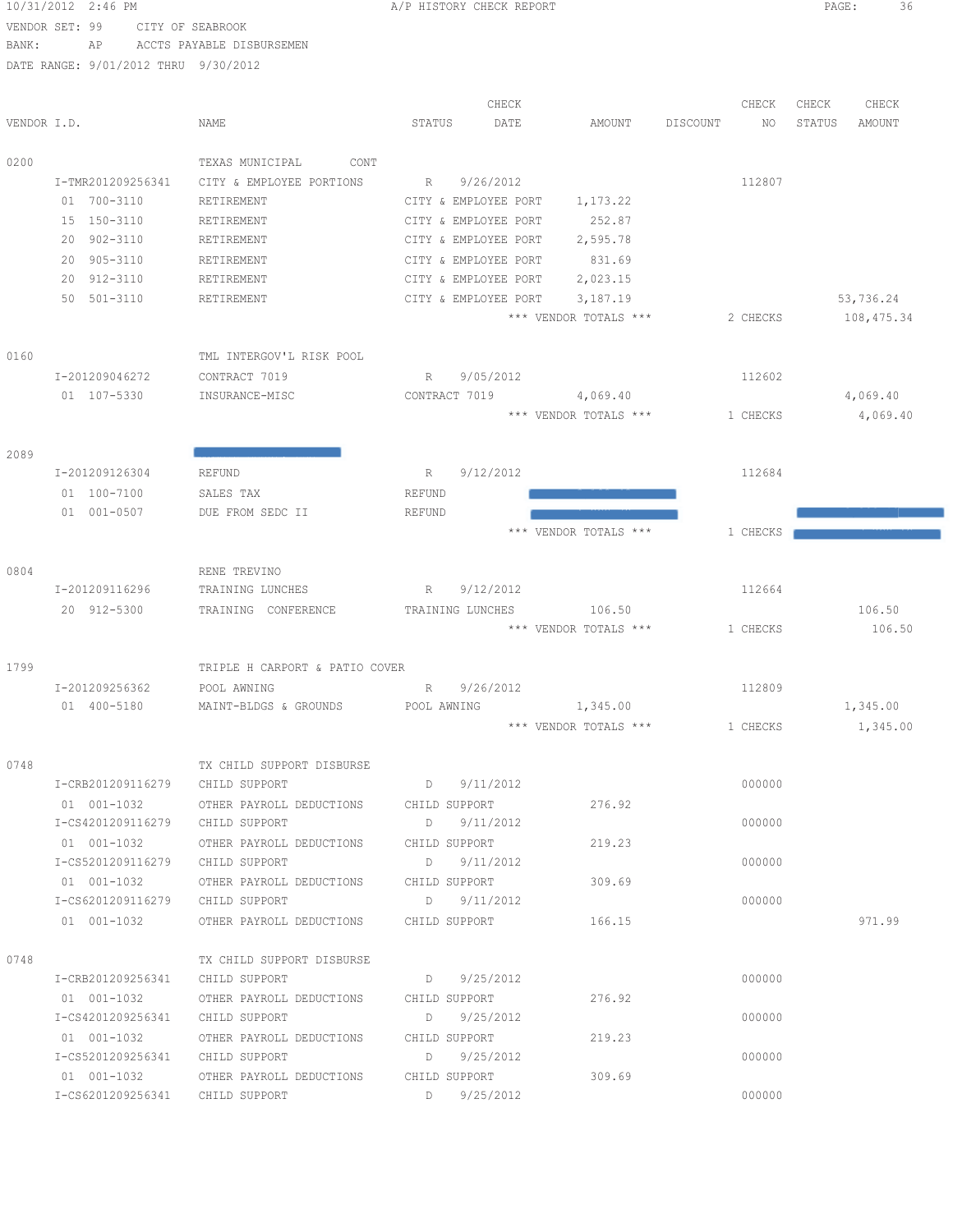|       | 10/31/2012 2:46 PM                   |                                               | A/P HISTORY CHECK REPORT   |           |                       |                 | PAGE:<br>37   |
|-------|--------------------------------------|-----------------------------------------------|----------------------------|-----------|-----------------------|-----------------|---------------|
|       | VENDOR SET: 99 CITY OF SEABROOK      |                                               |                            |           |                       |                 |               |
| BANK: |                                      | AP ACCTS PAYABLE DISBURSEMEN                  |                            |           |                       |                 |               |
|       | DATE RANGE: 9/01/2012 THRU 9/30/2012 |                                               |                            |           |                       |                 |               |
|       |                                      |                                               |                            | CHECK     |                       | CHECK           | CHECK CHECK   |
|       | VENDOR I.D.                          | NAME                                          | STATUS                     | DATE      | AMOUNT DISCOUNT       | NO <sub>1</sub> | STATUS AMOUNT |
| 0748  |                                      | TX CHILD SUPPORT DISBUCONT                    |                            |           |                       |                 |               |
|       | I-CS6201209256341                    | CHILD SUPPORT                                 | D 9/25/2012                |           |                       | 000000          |               |
|       | 01 001-1032                          | OTHER PAYROLL DEDUCTIONS CHILD SUPPORT 166.15 |                            |           |                       |                 | 971.99        |
|       |                                      |                                               |                            |           | *** VENDOR TOTALS *** | 2 CHECKS        | 1,943.98      |
| 1628  |                                      | TX CHILD SUPPORT DISBURSEMENT                 |                            |           |                       |                 |               |
|       | I-CS2201209116279 CHILD SUPPORT      |                                               | D 9/11/2012                |           |                       | 000000          |               |
|       | 01 001-1032                          | OTHER PAYROLL DEDUCTIONS CHILD SUPPORT 293.06 |                            |           |                       |                 | 293.06        |
| 1628  |                                      | TX CHILD SUPPORT DISBURSEMENT                 |                            |           |                       |                 |               |
|       | I-CS2201209256341 CHILD SUPPORT      |                                               | $D = 9/25/2012$            |           |                       | 000000          |               |
|       | 01  001-1032                         | OTHER PAYROLL DEDUCTIONS CHILD SUPPORT 293.06 |                            |           |                       |                 | 293.06        |
|       |                                      |                                               |                            |           | *** VENDOR TOTALS *** | 2 CHECKS        | 586.12        |
| 0217  |                                      | TX MUNICIPAL POLICE ASSN                      |                            |           |                       |                 |               |
|       |                                      | I-TPA201209116279 EMPLOYEE DEDUCTIONS         | R 9/12/2012                |           |                       | 112665          |               |
|       | 01 001-1032                          | OTHER PAYROLL DEDUCTIONS                      | EMPLOYEE DEDUCTIONS 387.60 |           |                       |                 | 387.60        |
| 0217  |                                      | TX MUNICIPAL POLICE ASSN                      |                            |           |                       |                 |               |
|       | I-TPA201209256341                    | EMPLOYEE DEDUCTIONS                           | R 9/26/2012                |           |                       | 112810          |               |
|       | 01 001-1032                          | OTHER PAYROLL DEDUCTIONS                      | EMPLOYEE DEDUCTIONS        |           | 387.60                |                 | 387.60        |
|       |                                      |                                               |                            |           | *** VENDOR TOTALS *** | 2 CHECKS        | 775.20        |
| 1426  |                                      | TYLER TECHNOLOGIES - INCODE DI                |                            |           |                       |                 |               |
|       | I-02550559                           | TCM SYSTEM                                    | R 9/12/2012                |           |                       | 112666          |               |
|       | 01 107-4150                          | SMALL EQUIPMENT TCM SYSTEM 2,562.50           |                            |           |                       |                 | 2,562.50      |
| 1426  |                                      | TYLER TECHNOLOGIES - INCODE DI                |                            |           |                       |                 |               |
|       | I-02550655                           | LICENSE FEE                                   | R 9/12/2012                |           |                       | 112667          |               |
|       | 03 301-6031                          | SOFTWARE >\$5000                              | LICENSE FEE                |           | 10,260.00             |                 |               |
|       | 01 107-4150                          | SMALL EQUIPMENT                               | LICENSE FEE                |           | 2,383.20              |                 | 12,643.20     |
| 1426  |                                      | TYLER TECHNOLOGIES - INCODE DI                |                            |           |                       |                 |               |
|       | I-02550656                           | LICENSE FEE                                   | R 9/12/2012                |           |                       | 112668          |               |
|       | 01 107-4150                          | SMALL EQUIPMENT                               | LICENSE FEE                |           | 5,722.55              |                 | 5,722.55      |
| 1426  |                                      | TYLER TECHNOLOGIES - INCODE DI                |                            |           |                       |                 |               |
|       | I-02550698                           | MAINTENANCE FEE                               | R                          | 9/19/2012 |                       | 112726          |               |
|       | 01 107-4150                          | SMALL EQUIPMENT                               | MAINTENANCE FEE            |           | 4,300.00              |                 | 4,300.00      |
| 1426  |                                      | TYLER TECHNOLOGIES - INCODE DI                |                            |           |                       |                 |               |
|       | I-02550943                           | SUPPORT                                       | R 9/19/2012                |           |                       | 112727          |               |
|       | 01 107-4150                          | SMALL EQUIPMENT                               | SUPPORT                    |           | 1,767.14              |                 | 1,767.14      |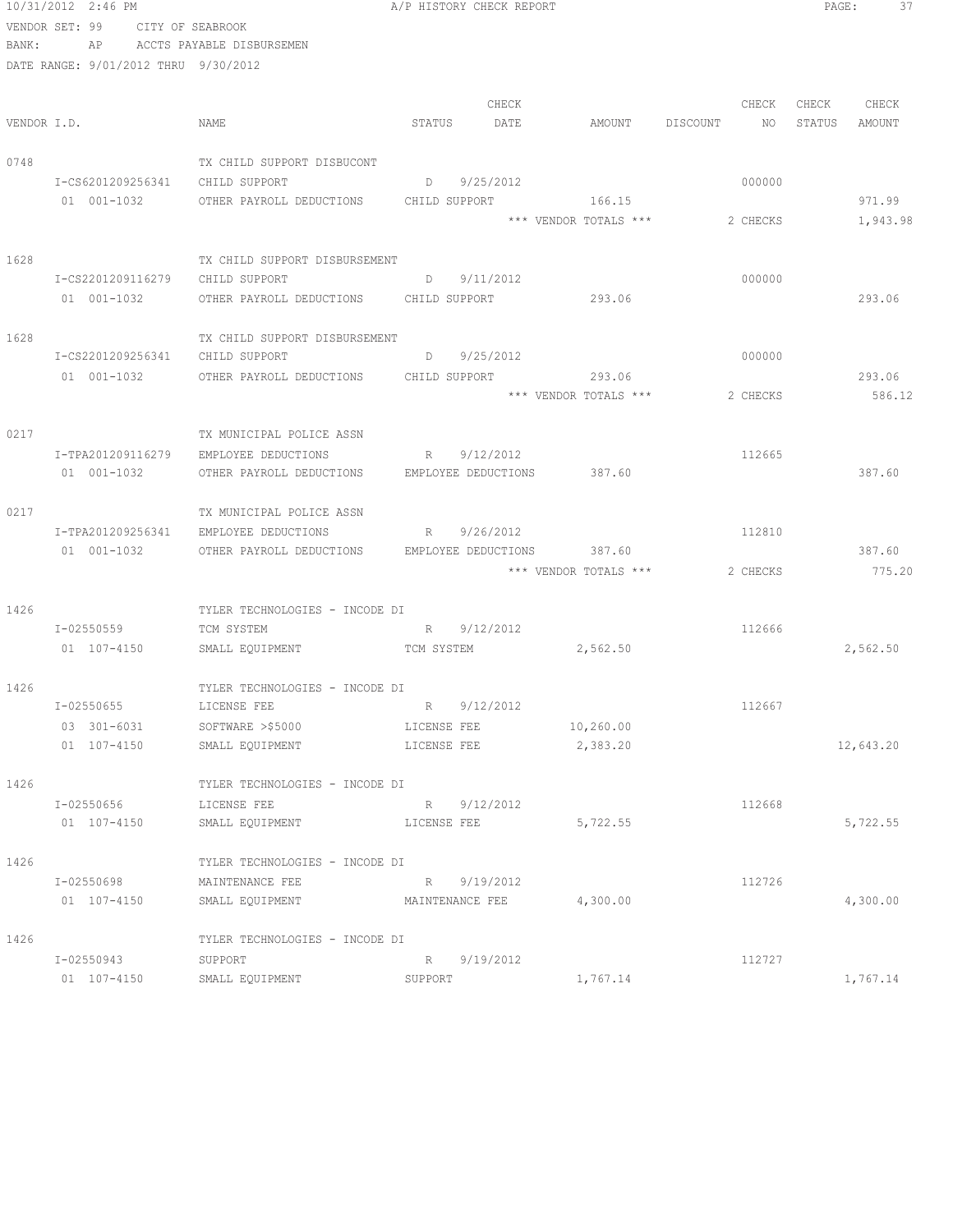|      | 10/31/2012 2:46 PM                   |                                                     |             | A/P HISTORY CHECK REPORT |                                |          |       | PAGE:<br>38   |
|------|--------------------------------------|-----------------------------------------------------|-------------|--------------------------|--------------------------------|----------|-------|---------------|
|      | VENDOR SET: 99 CITY OF SEABROOK      |                                                     |             |                          |                                |          |       |               |
|      |                                      | BANK: AP ACCTS PAYABLE DISBURSEMEN                  |             |                          |                                |          |       |               |
|      | DATE RANGE: 9/01/2012 THRU 9/30/2012 |                                                     |             |                          |                                |          |       |               |
|      |                                      |                                                     |             |                          |                                |          |       |               |
|      |                                      |                                                     |             | CHECK                    |                                | CHECK    | CHECK | CHECK         |
|      | VENDOR I.D.                          | NAME                                                | STATUS      | DATE                     | AMOUNT DISCOUNT                | NO       |       | STATUS AMOUNT |
| 1426 |                                      | TYLER TECHNOLOGIES - INCODE DI                      |             |                          |                                |          |       |               |
|      | I-02551817                           | UTILITY MONTHLY FEE                                 | R 9/19/2012 |                          |                                | 112728   |       |               |
|      | 20 905-5030                          | RENTALS & SERVICE AGRMTS UTILITY MONTHLY FEE 190.00 |             |                          |                                |          |       | 190.00        |
|      |                                      |                                                     |             |                          |                                |          |       |               |
| 1426 |                                      | TYLER TECHNOLOGIES - INCODE DI                      |             |                          |                                |          |       |               |
|      | I-02551818                           | COURT MONTHLY FEE                                   |             | R 9/19/2012              |                                | 112729   |       |               |
|      | 01 700-5030                          | RENTALS & SERVICE AGRMTS COURT MONTHLY FEE          |             |                          | 150.00                         |          |       | 150.00        |
|      |                                      |                                                     |             |                          | *** VENDOR TOTALS *** 7 CHECKS |          |       | 27,335.39     |
|      |                                      |                                                     |             |                          |                                |          |       |               |
| 2044 |                                      | U S BANK EQUIPMENT FINANCE INC                      |             |                          |                                |          |       |               |
|      | I-211716469                          | COPIER LEASE                                        |             | R 9/19/2012              |                                | 112730   |       |               |
|      | 01 107-5030                          | RENTALS & SERVICE AGRMTS COPIER LEASE 677.84        |             |                          |                                |          |       | 677.84        |
|      |                                      |                                                     |             |                          | *** VENDOR TOTALS *** 1 CHECKS |          |       | 677.84        |
| 1979 |                                      | UNUM LIFE INSURANCE                                 |             |                          |                                |          |       |               |
|      | I-201209116297                       | AUG12 PREMIUM                                       |             | R 9/12/2012              |                                | 112669   |       |               |
|      | 01 001-1038                          | CIGNA INSURANCE PAYABLE                             |             |                          | AUG12 PREMIUM 750.64           |          |       | 750.64        |
|      |                                      |                                                     |             |                          | *** VENDOR TOTALS ***          | 1 CHECKS |       | 750.64        |
|      |                                      |                                                     |             |                          |                                |          |       |               |
| 0776 |                                      | USA BLUEBOOK C# 312524                              |             |                          |                                |          |       |               |
|      | I-745562                             | CHEMICAL FEED                                       |             | E 9/12/2012              |                                | 999999   |       |               |
|      | 20 902-5280                          | CHEMICAL SUPPLIES                                   |             |                          | CHEMICAL FEED 498.35           |          |       | 498.35        |
|      |                                      |                                                     |             |                          | *** VENDOR TOTALS *** 1 CHECKS |          |       | 498.35        |
|      |                                      |                                                     |             |                          |                                |          |       |               |
| 1574 |                                      | USA MOBILITY                                        |             |                          |                                |          |       |               |
|      | I-V7884838H PAGER                    |                                                     | R           | 9/05/2012                |                                | 112603   |       |               |
|      | 01 210-5400                          | TELEPHONE                                           | PAGER       |                          | 17.05                          |          |       | 17.05         |
| 1574 |                                      |                                                     |             |                          |                                |          |       |               |
|      | I-V7884838I                          | USA MOBILITY<br>PAGER                               | $R_{\perp}$ | 9/26/2012                |                                | 112811   |       |               |
|      | 01 210-5400                          | TELEPHONE                                           | PAGER       |                          | 17.05                          |          |       | 17.05         |
|      |                                      |                                                     |             |                          | *** VENDOR TOTALS ***          | 2 CHECKS |       | 34.10         |
|      |                                      |                                                     |             |                          |                                |          |       |               |
| 2213 |                                      | UTMB AT GALVESTON                                   |             |                          |                                |          |       |               |
|      | I-201209256365                       | BRITNEY HOBGOOD                                     |             | R 9/26/2012              |                                | 112812   |       |               |
|      | 50 501-5497                          | C.I.D.                                              |             | BRITNEY HOBGOOD          | 85.68                          |          |       | 85.68         |
|      |                                      |                                                     |             |                          | *** VENDOR TOTALS ***          | 1 CHECKS |       | 85.68         |
|      |                                      |                                                     |             |                          |                                |          |       |               |
| 0919 |                                      | VERIZON WIRELESS                                    |             |                          |                                |          |       |               |
|      | I-6774763755                         | TELEPHONE                                           |             | R 9/05/2012              |                                | 112604   |       |               |
|      | 01 200-5400                          | TELEPHONE                                           | TELEPHONE   |                          | 436.28                         |          |       | 436.28        |
| 0919 |                                      | VERIZON WIRELESS                                    |             |                          |                                |          |       |               |
|      | I-6777579697                         | TELEPHONE                                           |             | R 9/12/2012              |                                | 112670   |       |               |
|      | 01 200-5400                          | TELEPHONE                                           | TELEPHONE   |                          | 801.87                         |          |       | 801.87        |
|      |                                      |                                                     |             |                          |                                |          |       |               |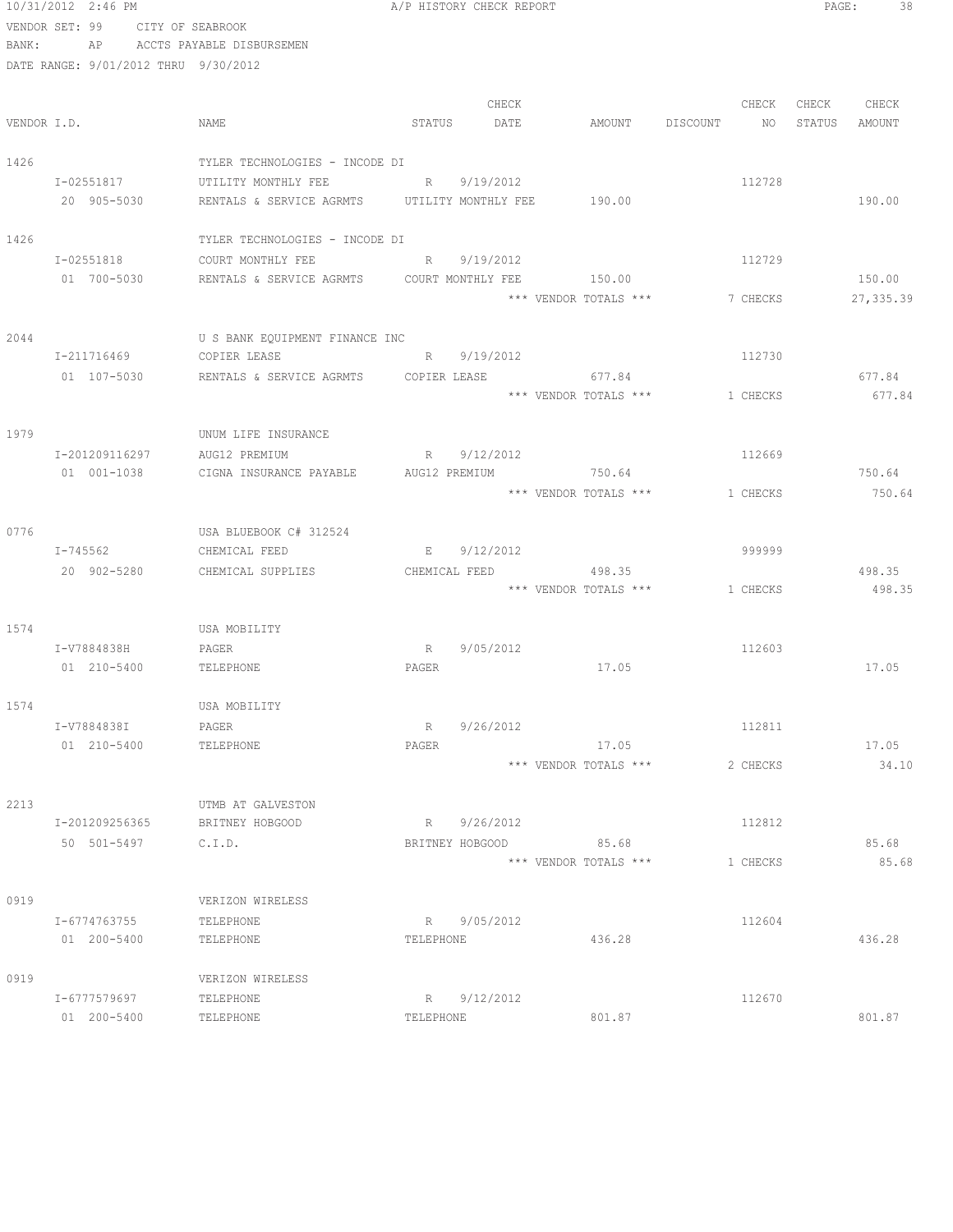|                |    | 10/31/2012 2:46 PM |                                         |             | A/P HISTORY CHECK REPORT |                       |          |          | PAGE:  | 39       |
|----------------|----|--------------------|-----------------------------------------|-------------|--------------------------|-----------------------|----------|----------|--------|----------|
| VENDOR SET: 99 |    |                    | CITY OF SEABROOK                        |             |                          |                       |          |          |        |          |
| BANK:          |    | AP                 | ACCTS PAYABLE DISBURSEMEN               |             |                          |                       |          |          |        |          |
|                |    |                    | DATE RANGE: 9/01/2012 THRU 9/30/2012    |             |                          |                       |          |          |        |          |
|                |    |                    |                                         |             |                          |                       |          |          |        |          |
|                |    |                    |                                         |             | CHECK                    |                       |          | CHECK    | CHECK  | CHECK    |
| VENDOR I.D.    |    |                    | NAME                                    | STATUS      | DATE                     | AMOUNT                | DISCOUNT | NO       | STATUS | AMOUNT   |
|                |    |                    |                                         |             |                          |                       |          |          |        |          |
| 0919           |    |                    | VERIZON WIRELESS                        |             |                          |                       |          |          |        |          |
|                |    | I-6779932085       | TELEPHONE                               | R           | 9/12/2012                |                       |          | 112671   |        |          |
|                |    | 01 106-5405        | PHONE NETWORK NOTIFICATION SYSTELEPHONE |             |                          | 20.65                 |          |          |        | 20.65    |
| 0919           |    |                    | VERIZON WIRELESS                        |             |                          |                       |          |          |        |          |
|                |    | I-6779950391       | TELEPHONE                               | R           | 9/12/2012                |                       |          | 112672   |        |          |
|                |    | 01 106-5405        | PHONE NETWORK NOTIFICATION SYSTELEPHONE |             |                          | 37.99                 |          |          |        | 37.99    |
|                |    |                    |                                         |             |                          |                       |          |          |        |          |
| 0919           |    |                    | VERIZON WIRELESS                        |             |                          |                       |          |          |        |          |
|                |    | I-6781169157       | TELEPHONE                               | $R_{\perp}$ | 9/12/2012                |                       |          | 112673   |        |          |
|                |    | 79 790-5115        | MAINT-OFFICE EQUIPMENT                  | TELEPHONE   |                          | 49.99                 |          |          |        | 49.99    |
|                |    |                    |                                         |             |                          |                       |          |          |        |          |
| 0919           |    |                    | VERIZON WIRELESS                        |             |                          |                       |          |          |        |          |
|                |    | I-6781169156       | TELEPHONE                               | $R_{\perp}$ | 9/26/2012                |                       |          | 112813   |        |          |
|                |    | 01 200-5400        | TELEPHONE                               | TELEPHONE   |                          | 147.65                |          |          |        | 147.65   |
|                |    |                    |                                         |             |                          | *** VENDOR TOTALS *** |          | 6 CHECKS |        | 1,494.43 |
|                |    |                    |                                         |             |                          |                       |          |          |        |          |
| 0031           |    | I-T3 201209116279  | WACHOVIA BANK<br>FICA TAXES             | D           | 9/11/2012                |                       |          | 000000   |        |          |
|                |    | 01 001-1025        | FICA TAX PAYABLE                        | FICA TAXES  |                          | 8,532.66              |          |          |        |          |
|                |    | 01 100-3100        | FICA TAXES                              | FICA TAXES  |                          | 327.54                |          |          |        |          |
|                |    | 01 102-3100        | FICA TAXES                              | FICA TAXES  |                          | 1,444.80              |          |          |        |          |
|                |    | 01 103-3100        | FICA TAXES                              | FICA TAXES  |                          | 211.73                |          |          |        |          |
|                |    | 01 106-3100        | FICA TAXES                              | FICA TAXES  |                          | 141.60                |          |          |        |          |
|                |    | 01 200-3100        | FICA TAXES                              | FICA TAXES  |                          | 4,453.06              |          |          |        |          |
|                |    | 01 210-3100        | PAYROLL TAX                             | FICA TAXES  |                          | 148.09                |          |          |        |          |
|                |    | 01 220-3100        | FICA TAXES                              | FICA TAXES  |                          | 321.17                |          |          |        |          |
|                |    | 01 400-3100        | FICA TAXES                              | FICA TAXES  |                          | 598.41                |          |          |        |          |
|                |    | 01 500-3100        | PAYROLL TAX                             | FICA TAXES  |                          | 1,039.40              |          |          |        |          |
|                | 01 | 600-3100           | PAYROLL TAX                             | FICA TAXES  |                          | 583.41                |          |          |        |          |
|                | 01 | 700-3100           | FICA TAXES                              | FICA TAXES  |                          | 278.66                |          |          |        |          |
|                |    | 15 150-3100        | FICA                                    | FICA TAXES  |                          | 125.97                |          |          |        |          |
|                |    | 20 902-3100        | FICA TAXES                              | FICA TAXES  |                          | 695.97                |          |          |        |          |
|                |    | 20 905-3100        | FICA TAXES                              | FICA TAXES  |                          | 255.57                |          |          |        |          |
|                |    | 20 912-3100        | FICA TAXES                              | FICA TAXES  |                          | 613.47                |          |          |        |          |
|                | 50 | 501-3100           | FICA TAXES                              | FICA TAXES  |                          | 963.43                |          |          |        |          |
|                |    | 77 770-3100        | FICA                                    | FICA TAXES  |                          | 393.54                |          |          |        |          |
|                |    | I-T4 201209116279  | MEDICARE WH                             |             | $D$ 9/11/2012            |                       |          | 000000   |        |          |
|                |    | 01 001-1025        | FICA TAX PAYABLE                        | MEDICARE WH |                          | 2,945.82              |          |          |        |          |
|                |    | 01 100-3100        | FICA TAXES                              | MEDICARE WH |                          | 76.60                 |          |          |        |          |
|                |    | 01 102-3100        | FICA TAXES                              | MEDICARE WH |                          | 337.90                |          |          |        |          |
|                |    | 01 103-3100        | FICA TAXES                              | MEDICARE WH |                          | 49.52                 |          |          |        |          |
|                |    | 01 106-3100        | FICA TAXES                              | MEDICARE WH |                          | 33.12                 |          |          |        |          |
|                |    | 01 200-3100        | FICA TAXES                              | MEDICARE WH |                          | 1,041.44              |          |          |        |          |
|                |    | 01 210-3100        | PAYROLL TAX                             | MEDICARE WH |                          | 34.63                 |          |          |        |          |
|                |    | 01 220-3100        | FICA TAXES                              | MEDICARE WH |                          | 75.12                 |          |          |        |          |
|                |    | 01 400-3100        | FICA TAXES                              | MEDICARE WH |                          | 139.96                |          |          |        |          |
|                |    | 01 500-3100        | PAYROLL TAX                             | MEDICARE WH |                          | 243.10                |          |          |        |          |
|                |    |                    |                                         |             |                          |                       |          |          |        |          |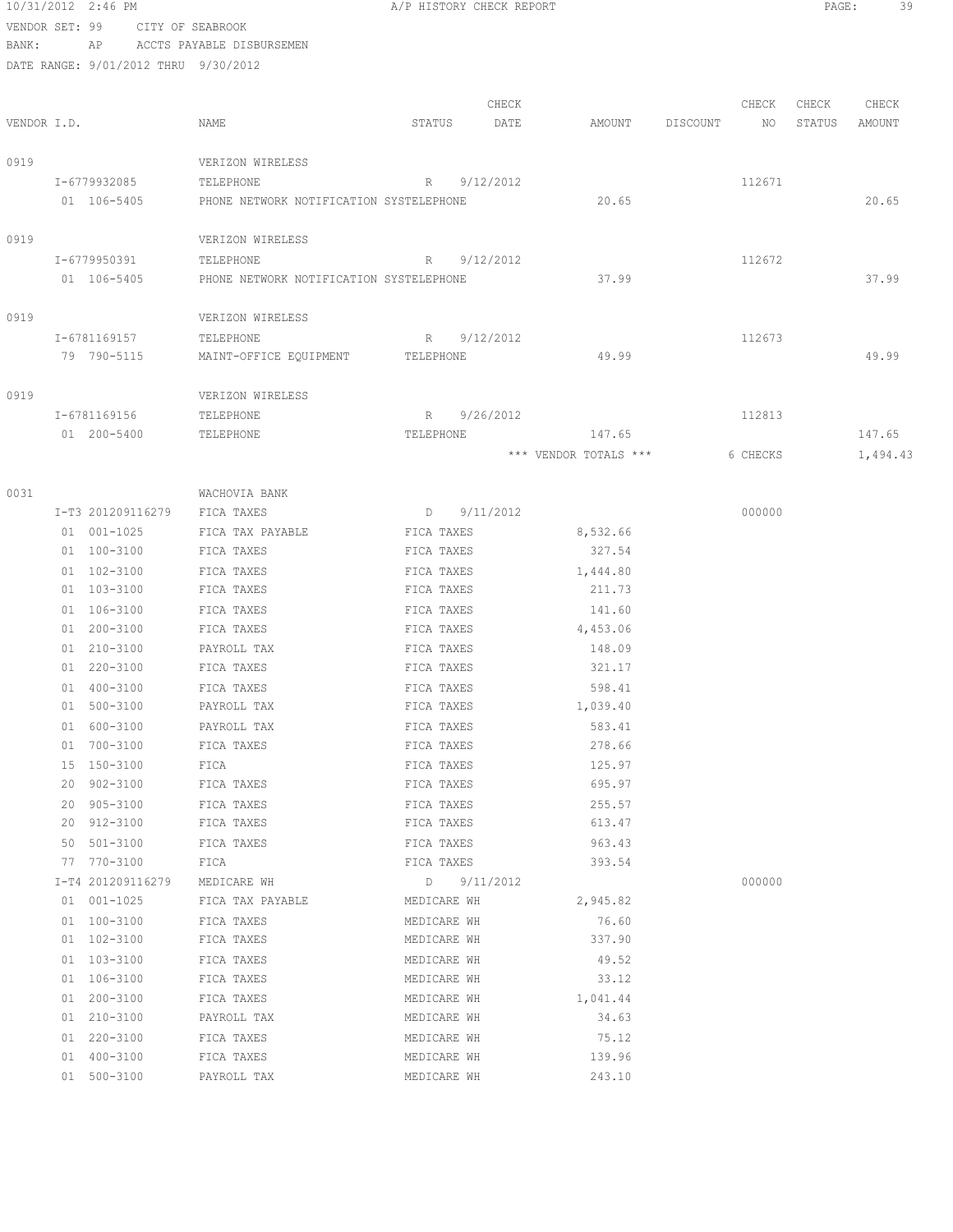## 10/31/2012 2:46 PM A/P HISTORY CHECK REPORT PAGE: 40 VENDOR SET: 99 CITY OF SEABROOK

BANK: AP ACCTS PAYABLE DISBURSEMEN

DATE RANGE: 9/01/2012 THRU 9/30/2012

CHECK CHECK CHECK CHECK CHECK

| VENDOR I.D. |          |                   | NAME                        | STATUS DATE                |                       | AMOUNT DISCOUNT NO STATUS |          | AMOUNT    |
|-------------|----------|-------------------|-----------------------------|----------------------------|-----------------------|---------------------------|----------|-----------|
| 0031        |          |                   | WACHOVIA BANK CONT          |                            |                       |                           |          |           |
|             |          | I-T4 201209116279 | MEDICARE WH                 | $D \qquad 9/11/2012$       |                       |                           | 000000   |           |
|             |          | 01 600-3100       | PAYROLL TAX                 | MEDICARE WH                | 136.43                |                           |          |           |
|             |          | 01 700-3100       | FICA TAXES                  | MEDICARE WH                | 65.20                 |                           |          |           |
|             |          | 15 150-3100       | FICA                        | MEDICARE WH                | 29.46                 |                           |          |           |
|             |          | 20 902-3100       | FICA TAXES                  | MEDICARE WH                | 162.75                |                           |          |           |
|             |          | 20 905-3100       | FICA TAXES                  | MEDICARE WH                | 59.77                 |                           |          |           |
|             |          | 20 912-3100       | FICA TAXES                  | MEDICARE WH                | 143.47                |                           |          |           |
|             |          | 50 501-3100       | FICA TAXES                  | MEDICARE WH                | 225.33                |                           |          |           |
|             |          | 77 770-3100       | FICA                        | MEDICARE WH                | 92.02                 |                           |          | 27,020.12 |
| 0031        |          |                   | WACHOVIA BANK               |                            |                       |                           |          |           |
|             |          | I-T3 201209256341 | FICA TAXES                  | D 9/25/2012                |                       |                           | 000000   |           |
|             |          | 01 001-1025       | FICA TAX PAYABLE FICA TAXES |                            | 8,505.33              |                           |          |           |
|             |          | 01 100-3100       | FICA TAXES                  | FICA TAXES                 | 321.38                |                           |          |           |
|             |          | $01 102 - 3100$   | FICA TAXES                  | FICA TAXES                 | 1,437.46              |                           |          |           |
|             |          | 01 103-3100       | FICA TAXES                  | FICA TAXES                 | 211.73                |                           |          |           |
|             |          | 01 106-3100       | FICA TAXES                  | FICA TAXES                 | 141.60                |                           |          |           |
|             |          | 01 200-3100       | FICA TAXES                  | FICA TAXES                 | 4,225.87              |                           |          |           |
|             |          | 01 210-3100       | PAYROLL TAX                 | FICA TAXES                 | 145.24                |                           |          |           |
|             |          | 01 220-3100       | FICA TAXES                  | FICA TAXES                 | 321.13                |                           |          |           |
|             |          | 01 400-3100       | FICA TAXES                  | FICA TAXES                 | 577.75                |                           |          |           |
|             |          | 01 500-3100       | PAYROLL TAX                 | FICA TAXES                 | 1,041.95              |                           |          |           |
|             |          | 01 600-3100       | PAYROLL TAX                 | FICA TAXES                 | 575.79                |                           |          |           |
|             |          | 01 700-3100       | FICA TAXES                  | FICA TAXES                 | 877.91                |                           |          |           |
|             |          | 15 150-3100       | FICA                        | FICA TAXES                 | 124.66                |                           |          |           |
|             |          | 20 902-3100       | FICA TAXES                  | FICA TAXES                 | 754.85                |                           |          |           |
|             |          | 20 905-3100       | FICA TAXES                  | FICA TAXES                 | 250.32                |                           |          |           |
|             |          | 20 912-3100       | FICA TAXES                  | FICA TAXES                 | 595.81                |                           |          |           |
|             |          | 50 501-3100       | FICA TAXES                  | FICA TAXES                 | 952.04                |                           |          |           |
|             |          | I-T4 201209256341 | MEDICARE WH                 | $D$ 9/25/2012              |                       |                           | 000000   |           |
|             |          | $01 001 - 1025$   | FICA TAX PAYABLE            | MEDICARE WH                | 2,936.40              |                           |          |           |
|             |          | 01 100-3100       | FICA TAXES                  | MEDICARE WH                | 75.16                 |                           |          |           |
|             |          | 01 102-3100       | FICA TAXES                  | MEDICARE WH                | 336.18                |                           |          |           |
|             |          | $01 103 - 3100$   | FICA TAXES                  | MEDICARE WH                | 49.52                 |                           |          |           |
|             |          | 01 106-3100       | FICA TAXES                  | MEDICARE WH                | 33.12                 |                           |          |           |
|             |          | 01 200-3100       | FICA TAXES                  | MEDICARE WH                | 988.32                |                           |          |           |
|             |          | 01 210-3100       | PAYROLL TAX                 | MEDICARE WH                | 33.96                 |                           |          |           |
|             | 01       | 220-3100          | FICA TAXES                  | MEDICARE WH                | 75.11                 |                           |          |           |
|             |          | 400-3100          |                             |                            | 135.14                |                           |          |           |
|             | 01<br>01 | $500 - 3100$      | FICA TAXES                  | MEDICARE WH<br>MEDICARE WH | 243.70                |                           |          |           |
|             |          |                   | PAYROLL TAX                 |                            |                       |                           |          |           |
|             | 01       | 600-3100          | PAYROLL TAX                 | MEDICARE WH                | 134.65                |                           |          |           |
|             | 01       | 700-3100          | FICA TAXES                  | MEDICARE WH                | 205.32                |                           |          |           |
|             | 15       | 150-3100          | FICA                        | MEDICARE WH                | 29.16                 |                           |          |           |
|             | 20       | $902 - 3100$      | FICA TAXES                  | MEDICARE WH                | 176.53                |                           |          |           |
|             | 20       | 905-3100          | FICA TAXES                  | MEDICARE WH                | 58.54                 |                           |          |           |
|             | 20       | 912-3100          | FICA TAXES                  | MEDICARE WH                | 139.34                |                           |          |           |
|             |          | 50 501-3100       | FICA TAXES                  | MEDICARE WH                | 222.65                |                           |          | 26,933.62 |
|             |          |                   |                             |                            | *** VENDOR TOTALS *** |                           | 2 CHECKS | 53,953.74 |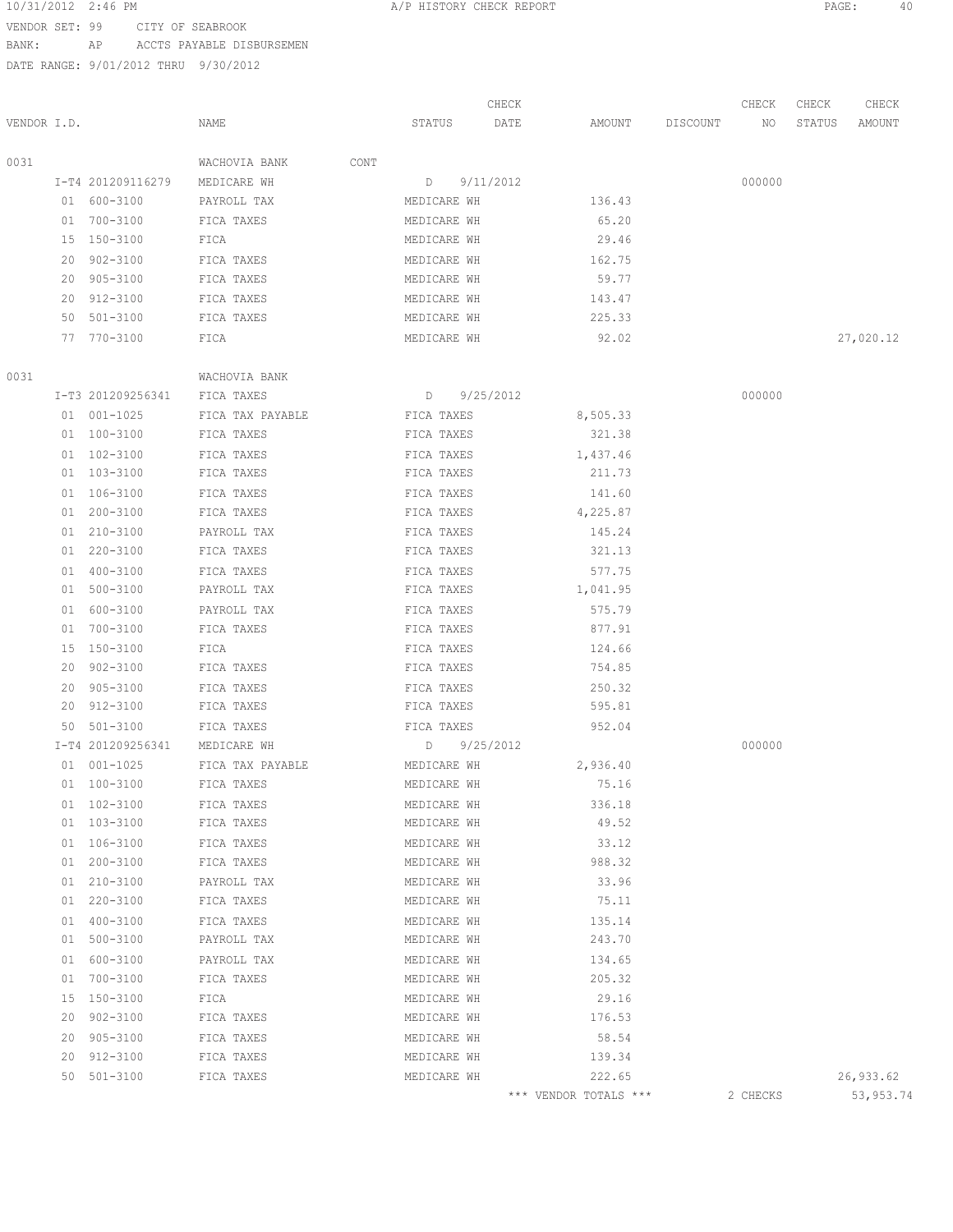| 10/31/2012 2:46 PM                   |                                              |                   | A/P HISTORY CHECK REPORT |                             |                | PAGE:<br>41      |
|--------------------------------------|----------------------------------------------|-------------------|--------------------------|-----------------------------|----------------|------------------|
| VENDOR SET: 99                       | CITY OF SEABROOK                             |                   |                          |                             |                |                  |
| BANK:<br>AP                          | ACCTS PAYABLE DISBURSEMEN                    |                   |                          |                             |                |                  |
| DATE RANGE: 9/01/2012 THRU 9/30/2012 |                                              |                   |                          |                             |                |                  |
|                                      |                                              |                   |                          |                             |                |                  |
|                                      |                                              |                   | CHECK                    |                             | CHECK          | CHECK<br>CHECK   |
| VENDOR I.D.                          | NAME                                         | STATUS            | DATE                     | AMOUNT                      | DISCOUNT<br>NO | STATUS<br>AMOUNT |
| 0032                                 | WACHOVIA BANK                                |                   |                          |                             |                |                  |
| I-T1 201209116279                    | WITHHOLDING TAXES                            | $D \qquad \qquad$ | 9/11/2012                |                             | 000000         |                  |
| 01 001-1020                          | WITHHOLDING PAYABLE                          | WITHHOLDING TAXES |                          | 23,530.59                   |                | 23,530.59        |
|                                      |                                              |                   |                          |                             |                |                  |
| 0032                                 | WACHOVIA BANK                                |                   |                          |                             |                |                  |
| I-T1 201209256341                    | WITHHOLDING TAXES                            | $D \qquad \qquad$ | 9/25/2012                |                             | 000000         |                  |
| 01 001-1020                          | WITHHOLDING PAYABLE                          |                   |                          | WITHHOLDING TAXES 23,443.85 |                | 23,443.85        |
|                                      |                                              |                   |                          | *** VENDOR TOTALS ***       | 2 CHECKS       | 46,974.44        |
|                                      |                                              |                   |                          |                             |                |                  |
| 0035                                 | WASTE MANAGEMENT OF TEXAS INC                |                   |                          |                             |                |                  |
| I-201209116298                       | DUMPSTER CHARGES                             | R                 | 9/12/2012                |                             | 112674         |                  |
| 20 922-5479                          | COMMERCIAL SANIT SERVICE                     | DUMPSTER CHARGES  |                          | 48,943.77                   |                |                  |
| 20 922-7210                          | FRANCHISE FEES                               | DUMPSTER CHARGES  |                          | 17,410.02CR                 |                |                  |
| 20 922-9535                          | SANITATION BILLING FEES                      | DUMPSTER CHARGES  |                          | 9,285.33CR                  |                |                  |
| 20 922-5469                          | RESIDENTIAL SANIT SERVICE                    | DUMPSTER CHARGES  |                          | 67, 123.01                  |                |                  |
| 20 922-5467                          | RECYCLING CHARGES                            | DUMPSTER CHARGES  |                          | 5,942.75                    |                | 95, 314.18       |
|                                      |                                              |                   |                          | *** VENDOR TOTALS ***       | 1 CHECKS       | 95, 314.18       |
| 1658                                 | WEIGHING TECHNOLOGIES INC.                   |                   |                          |                             |                |                  |
| $I - 68155$                          | SCALE CALIBRATION                            | R                 | 9/12/2012                |                             | 112675         |                  |
| 01 220-4150                          | SMALL TOOLS & EQUIPMENT SCALE CALIBRATION    |                   |                          | 200.00                      |                |                  |
| $I - 68163$                          | SCALE CERTIFICATIONS                         | $R_{\perp}$       | 9/12/2012                |                             | 112675         |                  |
| 01 220-4150                          | SMALL TOOLS & EQUIPMENT SCALE CERTIFICATIONS |                   |                          | 200.00                      |                | 400.00           |
|                                      |                                              |                   |                          | *** VENDOR TOTALS ***       | 1 CHECKS       | 400.00           |
|                                      |                                              |                   |                          |                             |                |                  |
| 2105                                 | WRIGHT EXPRESS FSC                           |                   |                          |                             |                |                  |
| I-30649755                           | FUEL                                         | R                 | 9/26/2012                |                             | 112815         |                  |
| 01 200-4030                          | GAS & OIL/OUTSIDE SUPPLY                     | FUEL              |                          | 601.63                      |                | 601.63           |
|                                      |                                              |                   |                          | *** VENDOR TOTALS ***       | 1 CHECKS       | 601.63           |
|                                      |                                              |                   |                          |                             |                |                  |
|                                      |                                              |                   |                          |                             |                |                  |
| $* * TOTALS **$                      | NO.                                          |                   |                          | INVOICE AMOUNT              | DISCOUNTS      | CHECK AMOUNT     |
| REGULAR CHECKS:                      | 238                                          |                   |                          | 0.00                        | 0.00           | 968,725.11       |
| HAND CHECKS:                         | $\circ$                                      |                   |                          | 0.00                        | 0.00           | 0.00             |
| DRAFTS:                              | 12                                           |                   |                          | 0.00                        | 0.00           | 104,335.20       |
| EFT:                                 | 25                                           |                   |                          | 0.00                        | 0.00           | 49,571.30        |
| NON CHECKS:                          | $\circ$                                      |                   |                          | 0.00                        | 0.00           | 0.00             |
|                                      |                                              |                   |                          |                             |                |                  |
| VOID CHECKS:                         | 2 VOID DEBITS                                |                   | 0.00                     |                             |                |                  |
|                                      |                                              | VOID CREDITS      | 900.00                   | 900.00                      | 0.00           |                  |

TOTAL ERRORS: 0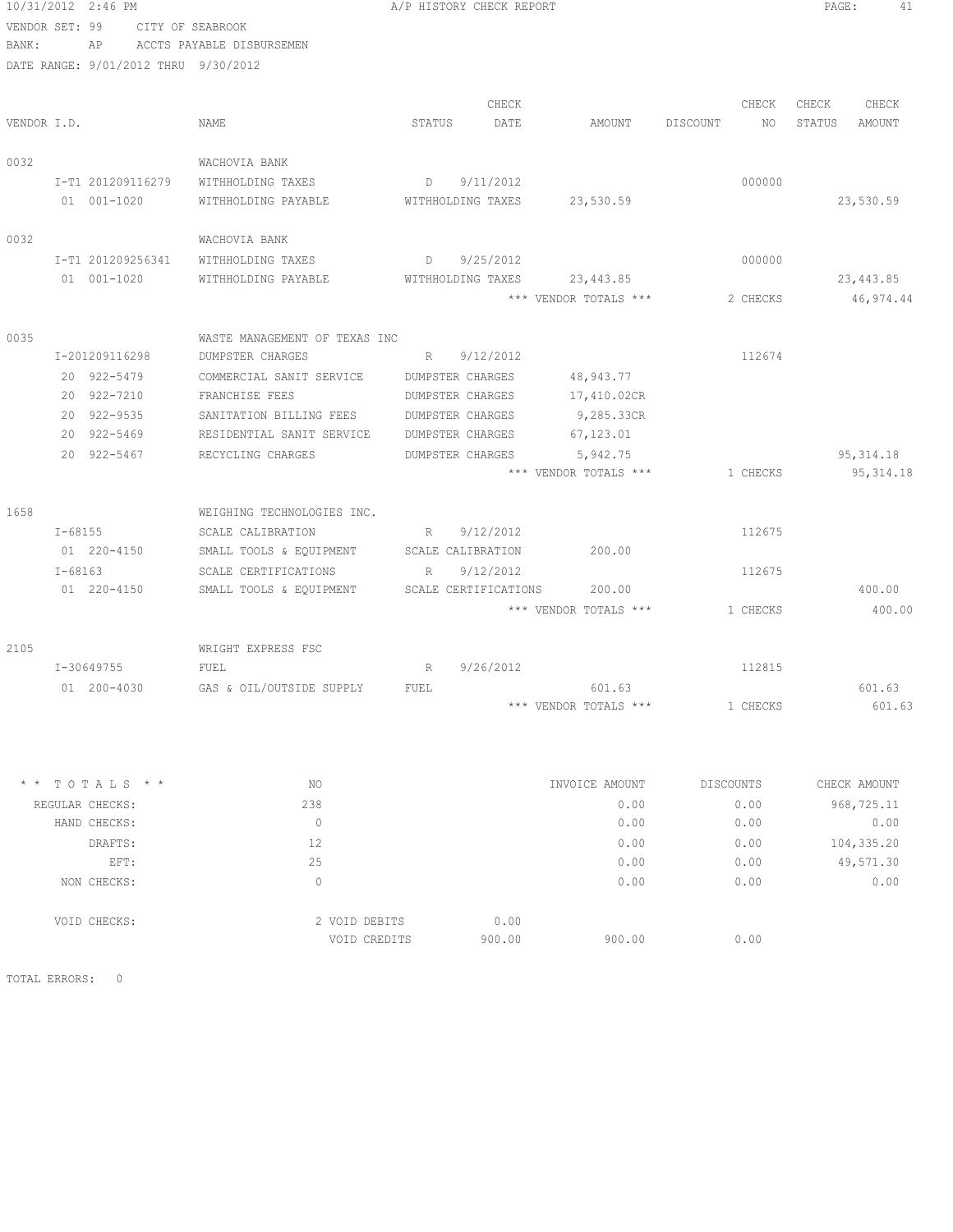DATE RANGE: 9/01/2012 THRU 9/30/2012

|    | G/L ACCOUNT  | NAME                           | AMOUNT      |
|----|--------------|--------------------------------|-------------|
|    |              |                                |             |
|    |              | 01 001-0507 DUE FROM SEDC II   | 1,099.70    |
| 01 | $001 - 0710$ | PREPAID EXPENSE                | 284.00      |
| 01 | $001 - 1005$ | ACCTS PAYABLE/RETAINAGE        | 7,517.89CR  |
|    |              | BAIL BONDS PAYABLE             |             |
| 01 | $001 - 1011$ |                                | 3,653.00    |
| 01 | $001 - 1020$ | WITHHOLDING PAYABLE            | 46,974.44   |
| 01 | $001 - 1025$ | FICA TAX PAYABLE               | 22,920.21   |
| 01 | $001 - 1028$ | RETIREMENT PAYABLE             | 28, 259. 33 |
| 01 | $001 - 1031$ | <b>TCMA INSURANCE DEDUCTS</b>  | 5,874.04    |
| 01 | $001 - 1032$ | OTHER PAYROLL DEDUCTIONS       | 4,636.22    |
| 01 | 001-1038     | CIGNA INSURANCE PAYABLE        | 750.64      |
| 01 | 001-1525     | COMMUNITY HOUSE DEPOSITS       | 250.00      |
| 01 | 100-3100     | FICA TAXES                     | 800.68      |
| 01 | 100-3110     | RETIREMENT                     | 2,106.22    |
| 01 | 100-3300     | MAYOR & COUNCIL FEES           | 35.00       |
| 01 |              | 100-4150 SMALL EQUIPMENT       | 5,498.03    |
| 01 | 100-5300     | TRAINING & CONFERENCE          | 33.00       |
| 01 | $100 - 5465$ | MISC EXPENDITURES              | 728.78      |
| 01 | 100-7100     | SALES TAX                      | 2,199.40    |
| 01 | 100-8605     | DISPATCH & ANIMAL CONTROL      | 833.33CR    |
| 01 | 100-8606     | LEASE OF FIRE STATION          | 27,734.58CR |
| 01 | $100 - 8640$ | LICENSES & PERMITS             | 500.00      |
| 01 | $102 - 3100$ | FICA TAXES                     | 3,556.34    |
| 01 | 102-3110     | RETIREMENT                     | 9,680.63    |
| 01 | 102-5200     | PROF FEES- ACCTG               | 15,158.00   |
| 01 | 102-5300     | TRAINING & CONFERENCE          | 511.73      |
| 01 | $102 - 5465$ | MISC EXPENSE                   | 7.98        |
| 01 | 103-3100     | FICA TAXES                     | 522.50      |
| 01 | 103-3110     | RETIREMENT                     | 1,468.60    |
| 01 | 103-4150     | SMALL TOOLS & EQUIPMENT        | 1,868.66    |
| 01 | 106-3100     | FICA TAXES                     | 349.44      |
| 01 | 106-3110     | RETIREMENT                     | 929.46      |
| 01 | 106-5400     | TELEPHONE                      | 672.65      |
| 01 | 106-5405     | PHONE NETWORK NOTIFICATION SYS | 58.64       |
| 01 | 106-5465     | MISC EXPENSE                   | 213.32      |
| 01 | $107 - 3145$ | DRUG TESTING                   | 639.50      |
| 01 | 107-3900     | MERIT AWARDS                   | 100.00      |
| 01 | 107-4010     | OFFICE SUPPLIES                | 2,347.69    |
| 01 | 107-4011     | POSTAGE                        | 1,000.00    |
| 01 | $107 - 4050$ | BULK PETROLEUM PURCHASES       | 12,773.66   |
| 01 | $107 - 4150$ | SMALL EQUIPMENT                | 16,735.39   |
| 01 | 107-5010     | ADVERTISING                    | 644.17      |
| 01 | 107-5020     | DUES & SUBSCRIPTIONS           | 1,941.80    |
| 01 | 107-5030     | RENTALS & SERVICE AGRMTS       | 10,519.82   |
| 01 | 107-5175     | JANITORIAL SERVICES            | 850.00      |
| 01 | 107-5180     | MAINT-BLDGS & GROUNDS          | 3,963.00    |
| 01 | 107-5190     | CODIFICATION                   | 3,870.62    |
|    |              |                                |             |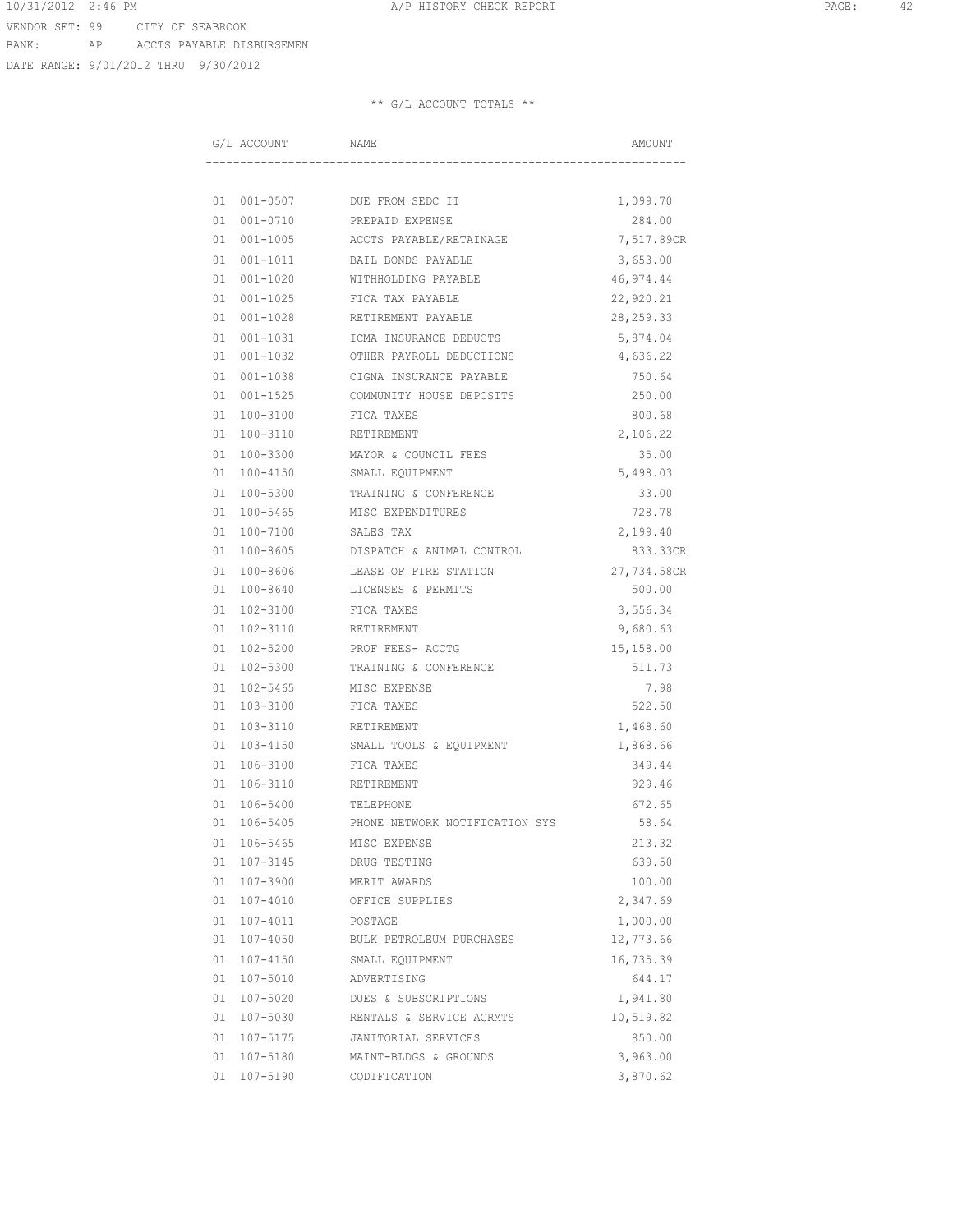DATE RANGE: 9/01/2012 THRU 9/30/2012

|    | G/L ACCOUNT  | NAME                              | AMOUNT     |
|----|--------------|-----------------------------------|------------|
|    |              |                                   |            |
|    |              |                                   |            |
|    |              | 01 107-5215 PROF FEES-ENGINEERING | 11,817.07  |
| 01 | 107-5220     | PROF FEES-LEGAL                   | 10,072.49  |
| 01 | 107-5230     | CONTRACT-AMBULANCE SERV           | 17,656.83  |
| 01 | $107 - 5235$ | CONTRACT-FIRE DEPT                | 58,908.00  |
| 01 | 107-5295     | SAFETY COMMITTEE                  | 119.85     |
| 01 | 107-5330     | INSURANCE-MISC                    | 4,469.40   |
| 01 | 107-5400     | TELEPHONE                         | 691.54     |
| 01 | $107 - 5410$ | <b>UTTLITTES</b>                  | 5,646.21   |
| 01 | $107 - 5445$ | CENTRAL APPRAISAL FEE             | 11,228.00  |
| 01 | $107 - 5465$ | MISC EXPENSE                      | 79.70      |
| 01 | 107-5466     | FIRE STATION EXPENSE              | 1,134.68CR |
| 01 | 200-3100     | FICA TAXES                        | 10,708.69  |
| 01 | 200-3110     | RETIREMENT                        | 28,909.00  |
| 01 | $200 - 3140$ | PSYCHOLOGICAL SERVICES            | 450.00     |
| 01 | $200 - 4005$ | SUPPLIES-POLICE OPERATION         | 710.95     |
| 01 | $200 - 4010$ | OFFICE SUPPLIES                   | 741.04     |
| 01 | $200 - 4011$ | POSTAGE                           | 52.00      |
| 01 | $200 - 4030$ | GAS & OIL/OUTSIDE SUPPLY          | 1,635.03   |
| 01 | 200-5030     | RENTALS & SERVICE AGRMTS          | 1,338.59   |
| 01 | $200 - 5110$ | MAINT-AUTOS & EQUIPMENT           | 1,451.76   |
| 01 | 200-5170     | MAINT-RADIO EQUIPMENT             | 1,580.58   |
| 01 | $200 - 5175$ | JANITORIAL SERVICES               | 875.00     |
| 01 | 200-5180     | MAINT-BLDGS & GROUNDS             | 49.00      |
| 01 | 200-5210     | CIVIL SERVICE EXP                 | 259.30     |
| 01 | $200 - 5300$ | TRAINING & CONFERENCE             | 703.00     |
| 01 | $200 - 5400$ | TELEPHONE                         | 1,776.25   |
| 01 | $200 - 5410$ | UTILITIES                         | 214.80     |
| 01 | $200 - 5465$ | MISC EXPENSE                      | 560.25     |
| 01 | $210 - 3100$ | PAYROLL TAX                       | 361.92     |
| 01 | $210 - 3110$ | RETIREMENT                        | 951.25     |
| 01 | $210 - 4400$ | MISC SUPPLIES                     | 224.70     |
| 01 |              | 210-5110 MAINT- AUTOS & EQUIP     | 119.74     |
| 01 | $210 - 5180$ | MAINT-BLDGS & GROUNDS             | 52.00      |
| 01 | $210 - 5400$ | TELEPHONE                         | 282.32     |
| 01 | 210-5410     | UTILITIES                         | 316.10     |
| 01 | $220 - 3100$ | FICA TAXES                        | 792.53     |
| 01 | 220-3110     | RETIREMENT                        | 2,134.18   |
| 01 | $220 - 4010$ | OFFICE SUPPLIES                   | 48.99      |
| 01 | $220 - 4150$ | SMALL TOOLS & EQUIPMENT           | 400.00     |
| 01 | 220-5110     | MAINT-AUTOS & EQUIP               | 292.05     |
| 01 | $220 - 5465$ | MISC EXPENDITURES                 | 141.75     |
| 01 | 400-3100     | FICA TAXES                        | 1,451.26   |
| 01 | 400-3110     | RETIREMENT                        | 3,185.78   |
| 01 | 400-4090     | POOL SUPPLIES                     | 5.64       |
| 01 | 400-4095     | NURSERY SUPPLIES                  | 34.02      |
| 01 | $400 - 4150$ | SMALL EQUIPMENT OR TOOLS          | 11,677.44  |
|    |              |                                   |            |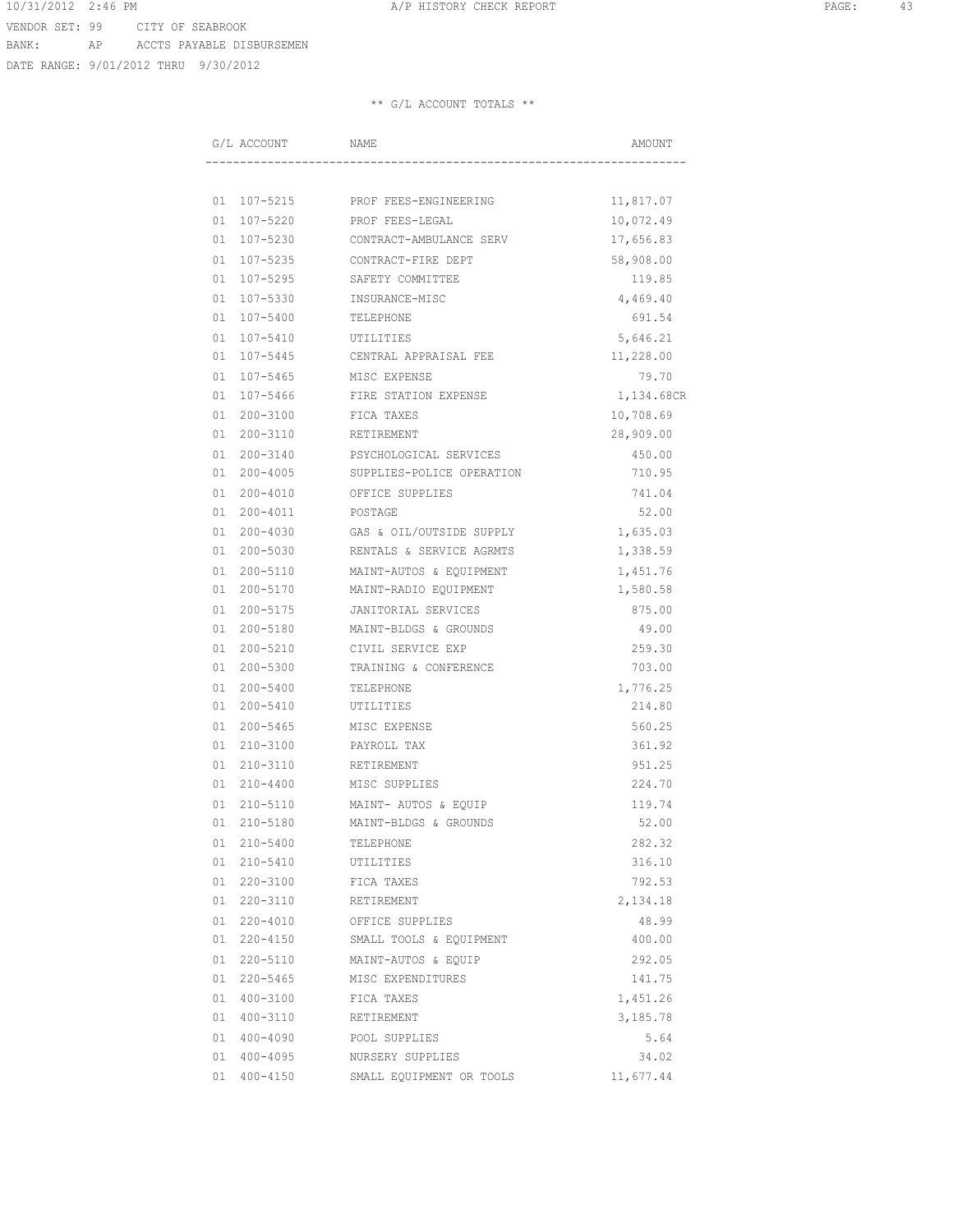DATE RANGE: 9/01/2012 THRU 9/30/2012

|    | G/L ACCOUNT  | NAME                              | AMOUNT      |  |  |
|----|--------------|-----------------------------------|-------------|--|--|
|    |              |                                   |             |  |  |
|    |              | 01 400-4400 MISC SUPPLIES         | 4,585.48    |  |  |
| 01 |              | 400-5030 RENTALS & SERVICE AGRMTS | 134.70      |  |  |
| 01 | 400-5110     | MAINT-AUTOS & EQUIPMENT           | 37.05       |  |  |
| 01 | 400-5160     | MAINT-POOL & GROUNDS              | 1,012.00    |  |  |
| 01 | 400-5165     | MAINT-RECREATION EQUIP            | 17.82       |  |  |
| 01 | 400-5180     | MAINT-BLDGS & GROUNDS             | 2, 214.17   |  |  |
| 01 | $400 - 5310$ | UNIFORMS & LAUNDRY                | 177.10      |  |  |
| 01 | 400-5400     | TELEPHONE                         | 205.81      |  |  |
| 01 | 400-5410     | UTILITIES                         | 4,565.41    |  |  |
| 01 | $400 - 5464$ | EVENTS                            | 45.13       |  |  |
| 01 | 500-3100     | PAYROLL TAX                       | 2,568.15    |  |  |
| 01 | $500 - 3110$ | RETIREMENT                        | 6,903.01    |  |  |
| 01 | 500-4400     | MISC SUPPLIES                     | 93.90       |  |  |
| 01 |              | 500-5030 RENTALS & SERVICE AGRMTS | 24.15       |  |  |
| 01 |              | 500-5110 MAINT-AUTOS & EQUIP      | 591.43      |  |  |
| 01 | 500-5140     | MAINT STREETS                     | 1,342.75    |  |  |
| 01 | 500-5145     | MAINT-DRAINAGE                    | 114.51      |  |  |
| 01 | 500-5150     | MAINT-STREET SIGNS                | 1,136.25    |  |  |
| 01 | 500-5180     | MAINT-BLDGS & GROUNDS             | 135.00      |  |  |
| 01 | $500 - 5215$ | PROF FEES - ENGR                  | 3,148.03    |  |  |
| 01 | $500 - 5246$ | STORM WATER MANAGEMENT            | 6,334.56    |  |  |
| 01 | $500 - 5300$ | TRAINING & CONFERENCE             | 21.30       |  |  |
| 01 | 500-5310     | UNIFORMS & LAUNDRY                | 213.71      |  |  |
| 01 | $500 - 5400$ | TELEPHONE                         | 41.67       |  |  |
| 01 | $500 - 5410$ | UTILITIES                         | 386.38      |  |  |
| 01 | $500 - 5411$ | UTILITIES - STREET LIGHTS         | 14,603.16   |  |  |
| 01 | 500-6065     | VARIOUS STREET PROJECTS           | 150, 357.70 |  |  |
| 01 | 600-3015     | CONTRACT LABOR                    | 1,120.00    |  |  |
| 01 | 600-3100     | PAYROLL TAX                       | 1,430.28    |  |  |
| 01 | 600-3110     | RETIREMENT                        | 3,900.17    |  |  |
| 01 | 600-4150     | SMALL TOOLS & EQUIP               | 600.00      |  |  |
| 01 | 600-5030     | RENTALS & SERVICE AGRMTS          | 244.24      |  |  |
| 01 | 600-5240     | CONTRACT SVCS-MOWING/DEMOLITIO    | 1,144.41    |  |  |
| 01 | 600-5310     | UNIFORMS & LAUNDRY                | 400.00      |  |  |
| 01 | 600-5465     | MISC EXPENDITURES                 | 364.67      |  |  |
| 01 | 700-3100     | FICA TAXES                        | 1,427.09    |  |  |
| 01 | 700-3110     | RETIREMENT                        | 2,343.05    |  |  |
| 01 | $700 - 4010$ | OFFICE SUPPLIES                   | 32.49       |  |  |
| 01 | $700 - 4011$ | POSTAGE                           | 32.11       |  |  |
| 01 | $700 - 4150$ | SMALL EQUIPMENT OR TOOLS          | 2,060.43    |  |  |
| 01 | 700-5030     | RENTALS & SERVICE AGRMTS          | 379.83      |  |  |
| 01 | 700-5431     | WARRANT INFORMATION SERV          | 23.00       |  |  |
|    |              | *** FUND TOTAL ***                | 591, 453.91 |  |  |
| 03 | $301 - 6031$ | SOFTWARE >\$5000                  | 10,260.00   |  |  |
|    |              | *** FUND TOTAL ***                | 10,260.00   |  |  |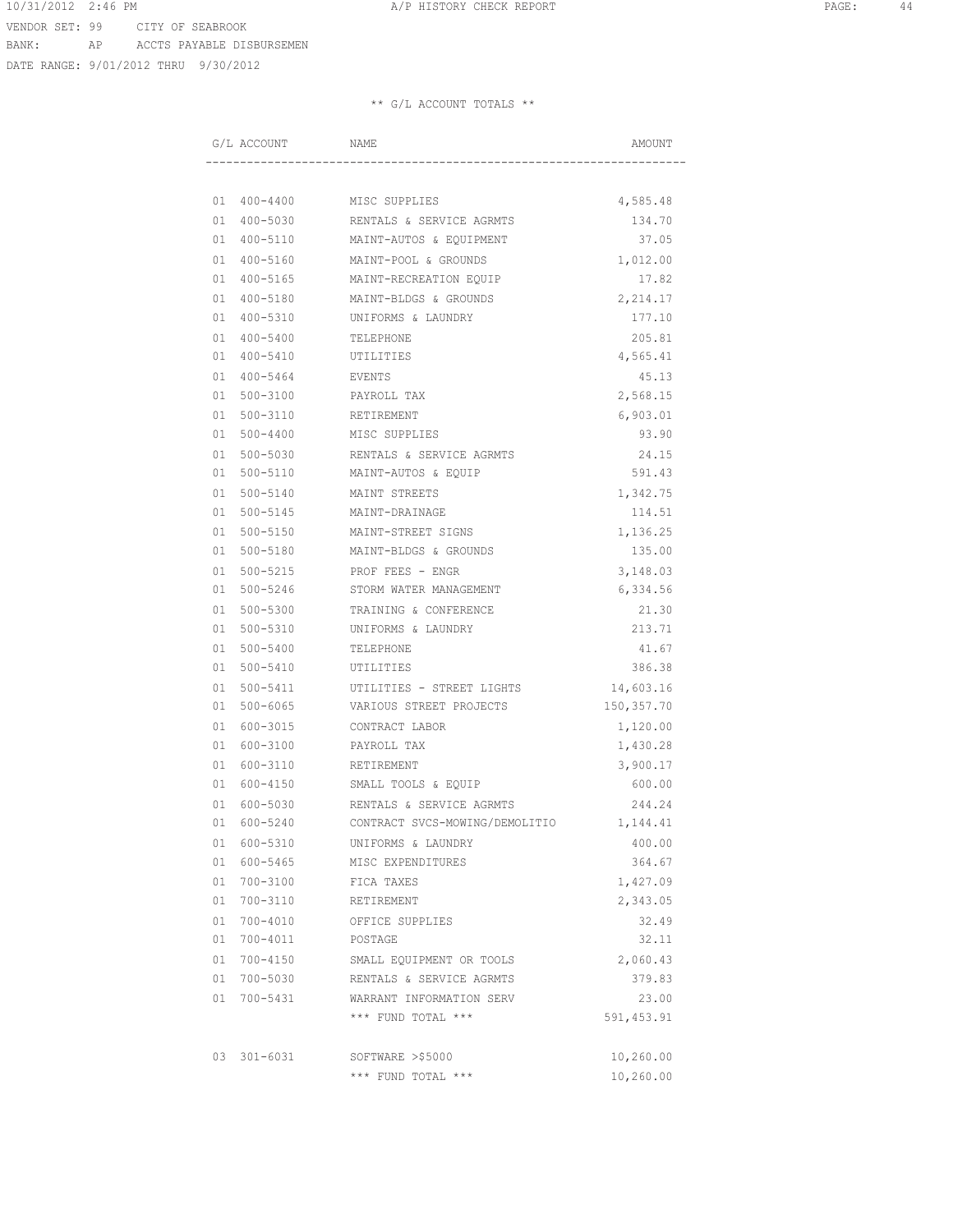DATE RANGE: 9/01/2012 THRU 9/30/2012

|    | G/L ACCOUNT  | NAME                         | AMOUNT      |
|----|--------------|------------------------------|-------------|
|    |              |                              |             |
| 07 | 701-5470     | CHILD SAFETY EXPENSES        | 3,143.60    |
|    |              | *** FUND TOTAL ***           | 3,143.60    |
|    |              |                              |             |
| 09 | 901-5030     | RENTAL & SERVICE AGRMTS      | 910.00      |
| 09 | 901-5110     | MAINT-AUTOS & EQUIPMENT      | 6,526.73    |
| 09 | $901 - 5465$ | MISC EXPENSE                 | 42.98       |
|    |              | *** FUND TOTAL ***           | 7,479.71    |
| 13 | 013-1005     | RETAINAGE                    | 9,683.14CR  |
| 13 | 130-6051     | STREET IMPROVEMENTS          | 193,662.76  |
| 13 | 130-6070     | LAND ACQUISITIONS            | 26,493.20   |
|    |              | *** FUND TOTAL ***           | 210, 472.82 |
| 15 | 150-3100     | FICA                         | 309.25      |
| 15 | 150-3110     | RETIREMENT                   | 505.74      |
| 15 | 150-5010     | ADVERTISING                  | 11,920.00   |
| 15 | 150-5030     | RENTALS & SERVICE AGREEMENTS | 500.00      |
| 15 | 150-5464     | SALTWATER DERBY EXPENSE      | 1,400.00    |
|    |              | *** FUND TOTAL ***           | 14,634.99   |
|    |              |                              |             |
| 19 | 019-1005     | ACCTS PAYABLE/RETAINAGE      | 2,024.91CR  |
| 19 | 929-5215     | PROF FEES-ENGINEERING        | 1,606.27    |
| 19 | 929-6080     | WATER LINE IMPROVEMENTS      | 40,498.27   |
|    |              | *** FUND TOTAL ***           | 40,079.63   |
| 20 | 902-3100     | FICA TAXES                   | 1,790.10    |
| 20 | 902-3110     | RETIREMENT                   | 5,002.85    |
| 20 | $902 - 4040$ | GAS & OIL/CITY SUPPLY        | 113.95      |
| 20 | $902 - 4400$ | MISC SUPPLIES                | 52.50       |
| 20 | 902-5030     | RENTALS & SERVICE AGRMTS     | 247.15      |
| 20 | 902-5110     | MAINT-AUTOS & EQUIPMENT      | 39.62       |
| 20 | 902-5130     | MAINT-WATER SYSTEM MINOR     | 2,767.78    |
| 20 | $902 - 5216$ | PROF FEES - METER READING    | 2,507.05    |
| 20 | $902 - 5275$ | ELECTRICAL SERVICES          | 99.00       |
| 20 | $902 - 5280$ | CHEMICAL SUPPLIES            | 4,063.54    |
| 20 | $902 - 5285$ | LABORATORY FEES              | 165.00      |
| 20 | 902-5300     | TRAINING & CONFERENCE        | 1,221.98    |
| 20 | 902-5310     | UNIFORMS & LAUNDRY           | 213.71      |
| 20 | 902-5400     | TELEPHONE                    | 63.70       |
| 20 | 902-5410     | UTILITIES                    | 2,838.82    |
| 20 | $902 - 5440$ | COASTAL SUBSIDENCE FEES      | 150.00      |
| 20 | 902-5451     | PASADENA WATER SUPPLY        | 47,008.74   |
| 20 | 902-5465     | MISC EXPENSE                 | 231.70      |
|    | 20 902-6090  | WATER SYSTEM/MAJOR           | 5,855.00    |
| 20 | 905-3100     | FICA TAXES                   | 624.20      |
| 20 | 905-3110     | RETIREMENT                   | 1,680.22    |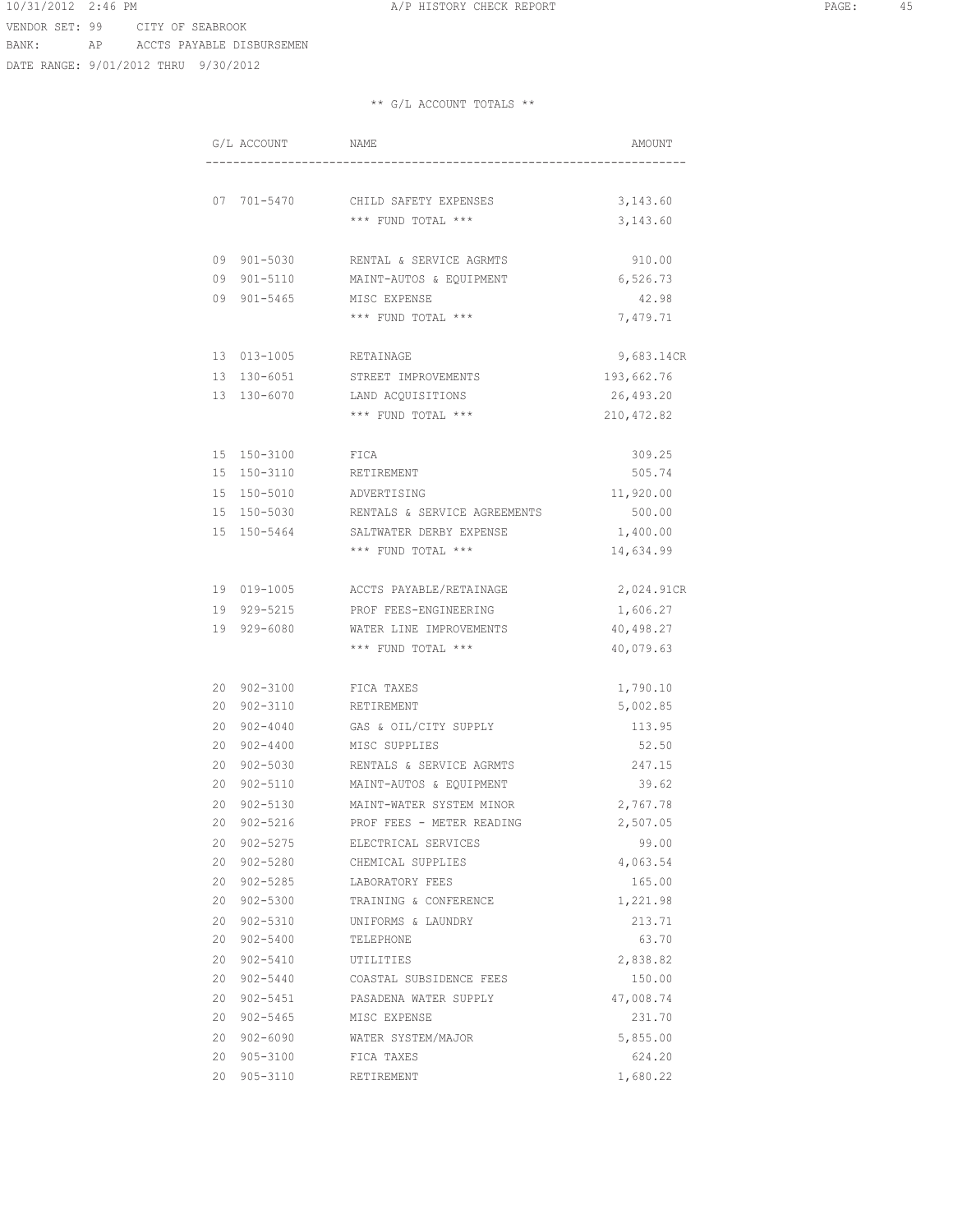DATE RANGE: 9/01/2012 THRU 9/30/2012

|    | G/L ACCOUNT  | NAME                         | AMOUNT      |
|----|--------------|------------------------------|-------------|
|    |              |                              |             |
|    |              |                              |             |
|    | 20 905-4011  | POSTAGE                      | 1,200.00    |
| 20 | 905-5030     | RENTALS & SERVICE AGRMTS     | 190.00      |
| 20 | 912-3100     | FICA TAXES                   | 1,492.09    |
| 20 | 912-3110     | RETIREMENT                   | 4,104.96    |
| 20 | 912-4400     | MISC SUPPLIES                | 52.50       |
| 20 | $912 - 5030$ | RENTALS & SERVICE AGRMTS     | 505.79      |
| 20 | $912 - 5110$ | MAINT-AUTOS & EQUIPMENT      | 803.14      |
| 20 | $912 - 5120$ | MAINT-SEWER SYSTEM MINOR     | 449.36      |
| 20 | $912 - 5180$ | MAINT-BLDGS & GROUNDS        | 135.00      |
| 20 | 912-5275     | ELECTRICAL SERVICES          | 2,000.54    |
| 20 | 912-5280     | CHEMICAL SUPPLIES            | 6,403.24    |
| 20 | $912 - 5285$ | LABORATORY FEES              | 1,101.00    |
| 20 | $912 - 5300$ | TRAINING CONFERENCE          | 915.90      |
| 20 | $912 - 5310$ | UNIFORMS & LAUNDRY           | 213.71      |
| 20 | $912 - 5400$ | TELEPHONE                    | 107.76      |
| 20 | 912-5410     | UTILITIES                    | 11,184.90   |
| 20 | 912-5459     | CLEAN TV/SEWER SYSTEM        | 6,557.50    |
| 20 | 912-6100     | SEWER SYSTEM-REPAIR/MAINT    | 8,986.62    |
| 20 | 922-4080     | PLASTIC BAGS                 | 4,415.00    |
| 20 | 922-5467     | RECYCLING CHARGES            | 5,942.75    |
| 20 | 922-5469     | RESIDENTIAL SANIT SERVICE    | 67,123.01   |
| 20 | $922 - 5479$ | COMMERCIAL SANIT SERVICE     | 48,943.77   |
| 20 | 922-7210     | FRANCHISE FEES               | 17,410.02CR |
| 20 | $922 - 9535$ | SANITATION BILLING FEES      | 9,285.33CR  |
|    |              | *** FUND TOTAL ***           | 222,869.80  |
|    |              |                              |             |
| 38 | $380 - 5465$ | MISC EXPENSE                 | 5,809.42    |
|    |              | *** FUND TOTAL ***           | 5,809.42    |
|    |              |                              |             |
| 41 | $041 - 1525$ | DEPOSITS - CAROTHER'S        | 1,500.00    |
|    | 41 410-4400  | MISC SUPPLIES                | 22.99       |
|    | 41 410-5010  | ADVERTISING                  | 107.00      |
|    | 41 410-5030  | RENTALS & SERVICE AGREEMENTS | 167.40      |
| 41 | 410-5180     | MAINT-BLDG AND GROUNDS       | 175.00      |
| 41 | 410-5240     | CONTRACT SVCS-MOWING         | 1,450.00    |
| 41 | $410 - 5400$ | TELEPHONE                    | 67.41       |
| 41 | $410 - 5410$ | UTILITIES                    | 606.48      |
| 41 | $410 - 5465$ | MISC EXPENDITURES            | 11.57       |
|    |              | *** FUND TOTAL ***           | 4,107.85    |
|    |              |                              |             |
| 50 | $501 - 3100$ | FICA TAXES                   | 2,363.45    |
| 50 | $501 - 3110$ | RETIREMENT                   | 6,410.89    |
| 50 | $501 - 5110$ | MAINT - VEHICLES             | 176.79      |
| 50 | $501 - 5340$ | DETENTION SUPPLIES           | 601.34      |
| 50 | $501 - 5465$ | MISC EXPENDITURES            | 115.00      |
| 50 | $501 - 5497$ | C.I.D.                       | 826.68      |
|    |              | *** FUND TOTAL ***           | 10,494.15   |
|    |              |                              |             |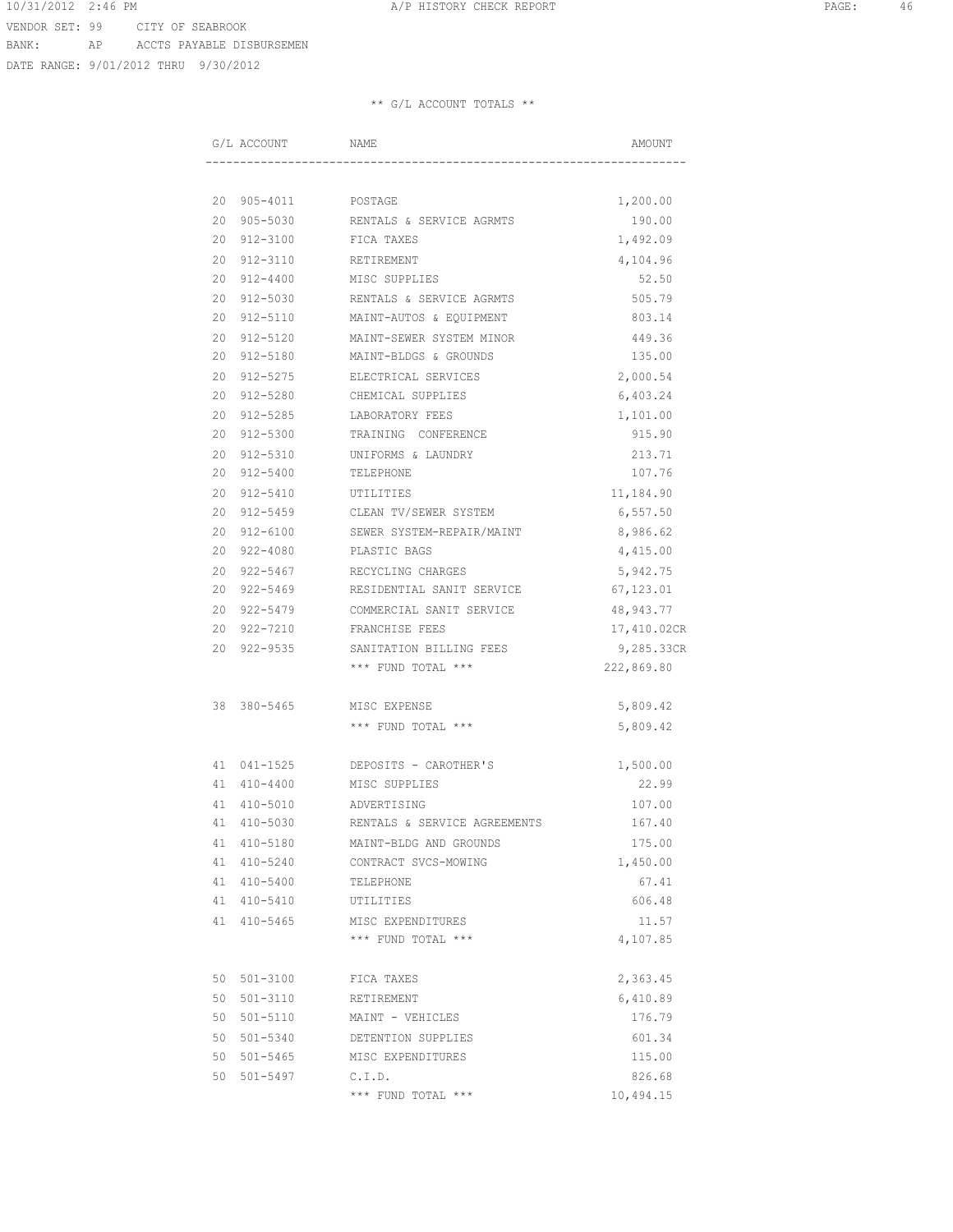DATE RANGE: 9/01/2012 THRU 9/30/2012

|                         | G/L ACCOUNT                | NAME                                          | AMOUNT             |      |                |
|-------------------------|----------------------------|-----------------------------------------------|--------------------|------|----------------|
|                         | 77 770-3100                | FICA<br>*** FUND TOTAL ***                    | 485.56<br>485.56   |      |                |
|                         | 79 790-4150<br>79 790-5115 | SMALL TOOLS & EQUIP<br>MAINT-OFFICE EQUIPMENT | 1,033.43<br>49.99  |      |                |
|                         | 790-6030<br>79             | OFFICE EQUIPMENT<br>*** FUND TOTAL ***        | 256.75<br>1,340.17 |      |                |
| VENDOR SET: 99 BANK: AP | 277<br>TOTALS:             |                                               | 1, 122, 631.61     | 0.00 | 1, 122, 631.61 |
| BANK: AP<br>TOTALS:     | 277                        |                                               | 1,320,900.54CR     | 0.00 | 1, 122, 631.61 |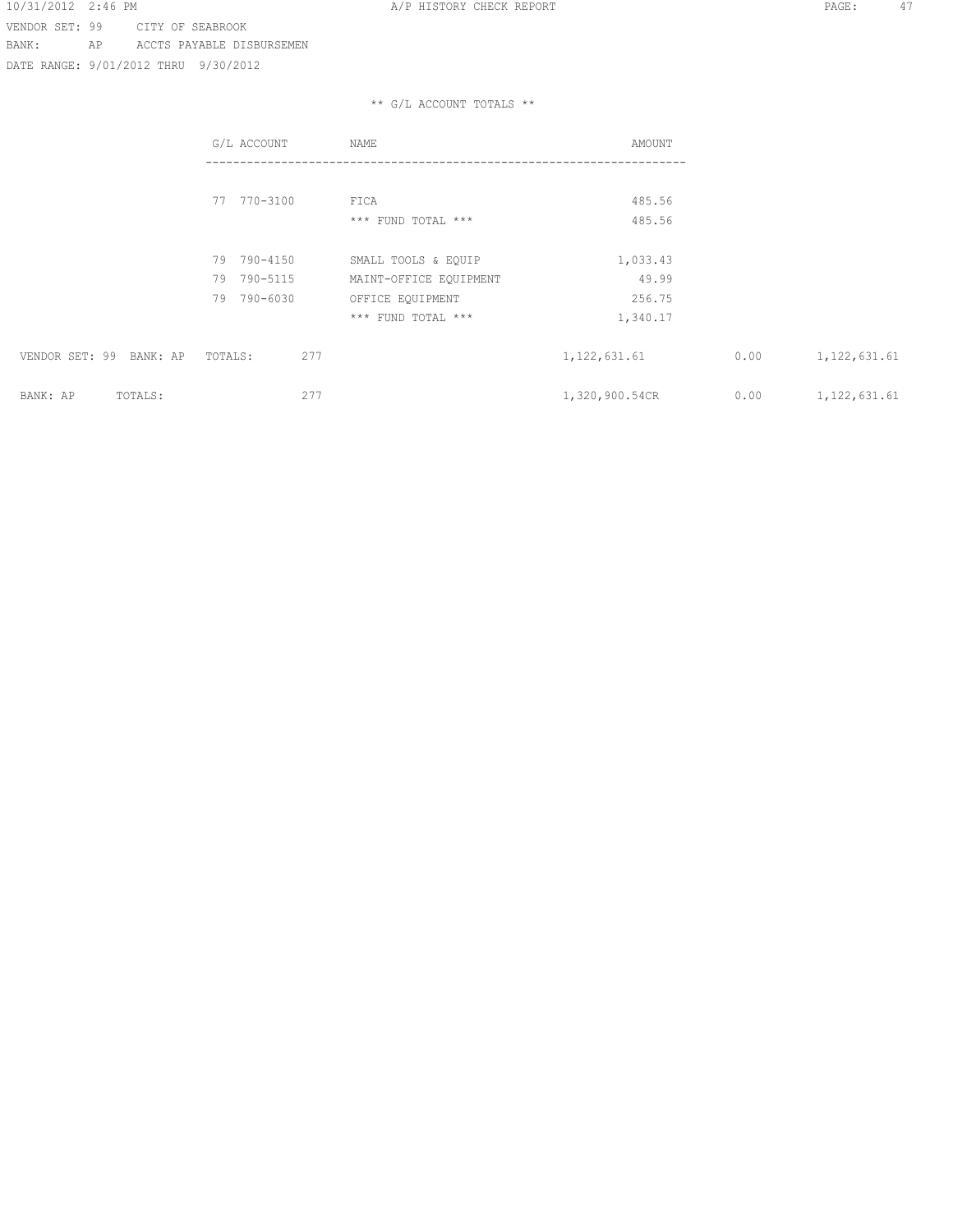# 10/31/2012 2:46 PM A/P HISTORY CHECK REPORT PAGE: 48

VENDOR SET: 01 CITY OF SEABROOK BANK: IP INSURANCE-EMPLOYEE TRUST

DATE RANGE: 9/01/2012 THRU 9/30/2012

|             |    |              |                                         |                | CHECK       |                       |          | CHECK    | CHECK  | CHECK     |
|-------------|----|--------------|-----------------------------------------|----------------|-------------|-----------------------|----------|----------|--------|-----------|
| VENDOR I.D. |    |              | NAME                                    | STATUS         | DATE        | AMOUNT                | DISCOUNT | NO.      | STATUS | AMOUNT    |
| 0000        |    |              | AETNA                                   |                |             |                       |          |          |        |           |
|             |    | I-G0928105   | SEPT12 PREMIUM                          | R              | 9/10/2012   |                       |          | 100095   |        |           |
|             |    | 01 001-1036  | DENTAL INSURANCE PAYABLE                | SEPT12 PREMIUM |             | 2,967.22              |          |          |        |           |
|             |    | 01 100-3120  | HOSPITALIZATION                         | SEPT12 PREMIUM |             | 53.36                 |          |          |        |           |
|             |    | 01 102-3120  | HOSPITALIZATION                         | SEPT12 PREMIUM |             | 190.33                |          |          |        |           |
|             |    | 01 106-3120  | HOSPITALIZATION                         | SEPT12 PREMIUM |             | 32.70                 |          |          |        |           |
|             |    | 01 103-3120  | HOSPITALIZATION                         | SEPT12 PREMIUM |             | 3.78                  |          |          |        |           |
|             | 01 | $200 - 3120$ | HOSPITALIZATION                         | SEPT12 PREMIUM |             | 812.80                |          |          |        |           |
|             |    | 01 001-0501  | DUE FROM CRIME DISTRICT                 | SEPT12 PREMIUM |             | 138.89                |          |          |        |           |
|             |    | 01 220-3120  | HOSPITALIZATION                         | SEPT12 PREMIUM |             | 67.29                 |          |          |        |           |
|             |    | 01 210-3120  | HOSPITALIZATION                         | SEPT12 PREMIUM |             | 32.70                 |          |          |        |           |
|             |    | 01 400-3120  | HOSPITALIZATION                         | SEPT12 PREMIUM |             | 191.72                |          |          |        |           |
|             |    | 01 500-3120  | HOSPITALIZATION                         | SEPT12 PREMIUM |             | 140.09                |          |          |        |           |
|             | 01 | 600-3120     | HOSPITALIZATION                         | SEPT12 PREMIUM |             | 117.69                |          |          |        |           |
|             | 01 | 700-3120     | HOSPITALIZATION                         | SEPT12 PREMIUM |             | 24.79                 |          |          |        |           |
|             |    | 01 001-0500  | DUE FROM ENTERPRISE FUND                | SEPT12 PREMIUM |             | 227.14                |          |          |        | 5,000.50  |
| 0000        |    |              | AETNA                                   |                |             |                       |          |          |        |           |
|             |    | I-G0928106   | SEPT12 PREMIUM                          | R              | 9/10/2012   |                       |          | 100097   |        |           |
|             |    | 01 001-1029  | MEDICAL INSURANCE PAYABLE               | SEPT12 PREMIUM |             | 12,192.00             |          |          |        |           |
|             |    | 01 100-3120  | HOSPITALIZATION                         | SEPT12 PREMIUM |             | 858.00                |          |          |        |           |
|             |    | 01 102-3120  | HOSPITALIZATION                         | SEPT12 PREMIUM |             | 6,099.88              |          |          |        |           |
|             |    | 01 106-3120  | HOSPITALIZATION                         | SEPT12 PREMIUM |             | 429.00                |          |          |        |           |
|             |    | 01 103-3120  | HOSPITALIZATION                         | SEPT12 PREMIUM |             | 1,006.00              |          |          |        |           |
|             |    | 01 200-3120  | HOSPITALIZATION                         | SEPT12 PREMIUM |             | 17,045.75             |          |          |        |           |
|             | 01 | $001 - 0501$ | DUE FROM CRIME DISTRICT                 | SEPT12 PREMIUM |             | 3, 341.75             |          |          |        |           |
|             | 01 | 220-3120     | HOSPITALIZATION                         | SEPT12 PREMIUM |             | 1,310.00              |          |          |        |           |
|             | 01 | 210-3120     | HOSPITALIZATION                         | SEPT12 PREMIUM |             | 429.00                |          |          |        |           |
|             |    | 01 400-3120  | HOSPITALIZATION                         | SEPT12 PREMIUM |             | 4,105.00              |          |          |        |           |
|             | 01 | $500 - 3120$ | HOSPITALIZATION                         | SEPT12 PREMIUM |             | 2,876.84              |          |          |        |           |
|             |    | 01 600-3120  | HOSPITALIZATION                         | SEPT12 PREMIUM |             | 2,718.50              |          |          |        |           |
|             | 01 | $700 - 3120$ | HOSPITALIZATION                         | SEPT12 PREMIUM |             | 1,790.00              |          |          |        |           |
|             |    | 01 001-0500  | DUE FROM ENTERPRISE FUND                | SEPT12 PREMIUM |             | 7,360.28              |          |          |        | 61,562.00 |
|             |    |              |                                         |                |             | *** VENDOR TOTALS *** |          | 2 CHECKS |        | 66,562.50 |
| 0001        |    |              | BLOCK VISION OF TEXAS INC               |                |             |                       |          |          |        |           |
|             |    | I-30638      | SEPT12 PREMIUM                          |                | E 9/10/2012 |                       |          | 999999   |        |           |
|             |    | 01 001-1037  | VISION INSURANCE PAYABLE SEPT12 PREMIUM |                |             | 259.35                |          |          |        |           |
|             |    | 01 100-3120  | HOSPITALIZATION                         | SEPT12 PREMIUM |             | 11.30                 |          |          |        |           |
|             |    | 01 102-3120  | HOSPITALIZATION                         | SEPT12 PREMIUM |             | 49.44                 |          |          |        |           |
|             |    | 01 106-3120  | HOSPITALIZATION                         | SEPT12 PREMIUM |             | 5.65                  |          |          |        |           |
|             |    | 01 103-3120  | HOSPITALIZATION                         | SEPT12 PREMIUM |             | 5.65                  |          |          |        |           |
|             |    | 01 200-3120  | HOSPITALIZATION                         | SEPT12 PREMIUM |             | 166.78                |          |          |        |           |
|             |    | 01 001-0501  | DUE FROM CRIME DISTRICT                 | SEPT12 PREMIUM |             | 31.06                 |          |          |        |           |
|             |    | 01 220-3120  | HOSPITALIZATION                         | SEPT12 PREMIUM |             | 14.13                 |          |          |        |           |
|             |    |              |                                         |                |             |                       |          |          |        |           |

 210-3120 HOSPITALIZATION SEPT12 PREMIUM 5.65 400-3120 HOSPITALIZATION SEPT12 PREMIUM 45.20 500-3120 HOSPITALIZATION SEPT12 PREMIUM 37.67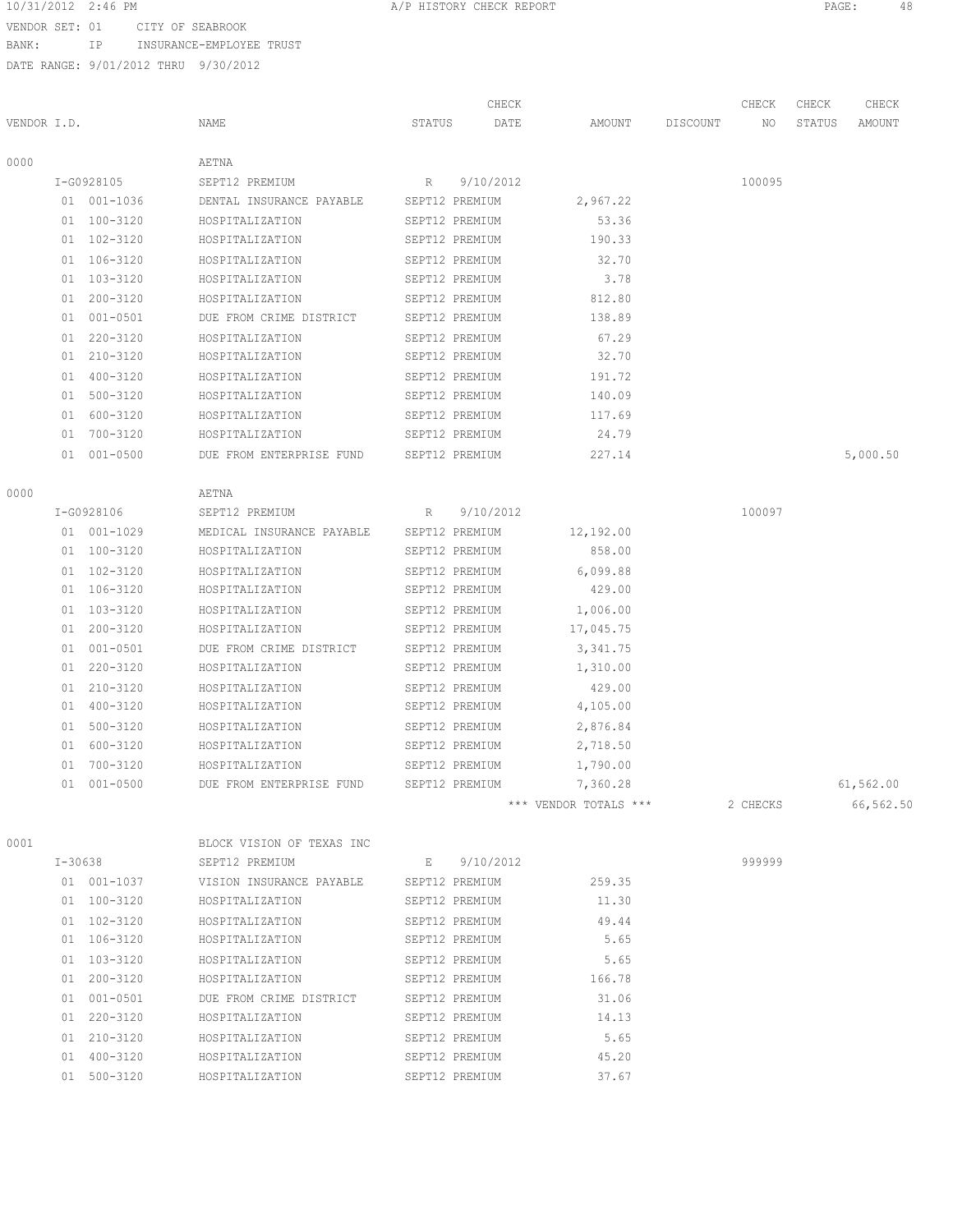| 10/31/2012     |    | $2:46$ PM                            |                                            | A/P HISTORY CHECK REPORT         |           |                       |          |          | PAGE:  |          |
|----------------|----|--------------------------------------|--------------------------------------------|----------------------------------|-----------|-----------------------|----------|----------|--------|----------|
| VENDOR SET: 01 |    |                                      | CITY OF SEABROOK                           |                                  |           |                       |          |          |        |          |
| BANK:          |    | IP                                   | INSURANCE-EMPLOYEE TRUST                   |                                  |           |                       |          |          |        |          |
|                |    | DATE RANGE: 9/01/2012 THRU 9/30/2012 |                                            |                                  |           |                       |          |          |        |          |
|                |    |                                      |                                            |                                  |           |                       |          |          |        |          |
|                |    |                                      |                                            |                                  | CHECK     |                       |          | CHECK    | CHECK  | CHECK    |
| VENDOR I.D.    |    |                                      | NAME                                       | STATUS                           | DATE      | AMOUNT                | DISCOUNT | NO.      | STATUS | AMOUNT   |
| 0001           |    |                                      | BLOCK VISION OF TEXAS CONT                 |                                  |           |                       |          |          |        |          |
|                |    | I-30638                              | SEPT12 PREMIUM                             | E                                | 9/10/2012 |                       |          | 999999   |        |          |
|                |    | 01 600-3120                          | HOSPITALIZATION                            | SEPT12 PREMIUM                   |           | 28.25                 |          |          |        |          |
|                |    | 01 700-3120                          | HOSPITALIZATION                            | SEPT12 PREMIUM                   |           | 19.78                 |          |          |        |          |
|                |    | 01 001-0500                          | DUE FROM ENTERPRISE FUND                   | SEPT12 PREMIUM                   |           | 65.34                 |          |          |        | 745.25   |
|                |    |                                      |                                            |                                  |           | *** VENDOR TOTALS *** |          | 1 CHECKS |        | 745.25   |
|                |    |                                      |                                            |                                  |           |                       |          |          |        |          |
| 0003           |    |                                      | LINA                                       |                                  |           |                       |          |          |        |          |
|                |    | I-080112122141                       | AUG12 PREMIUM                              | R                                | 9/10/2012 |                       |          | 100099   |        |          |
|                |    | 01 001-1038                          | CIGNA INSURANCE PAYABLE                    | AUG12 PREMIUM                    |           | 1,496.68              |          |          |        |          |
|                |    | 01 100-3120                          | HOSPITALIZATION                            | AUG12 PREMIUM                    |           | 46.03                 |          |          |        |          |
|                | 01 | 102-3120                             | HOSPITALIZATION                            | AUG12 PREMIUM                    |           | 223.32                |          |          |        |          |
|                |    | 01 106-3120                          | HOSPITALIZATION                            | AUG12 PREMIUM                    |           | 20.43                 |          |          |        |          |
|                | 01 | 103-3120                             | HOSPITALIZATION                            | AUG12 PREMIUM                    |           | 30.26                 |          |          |        |          |
|                | 01 | 200-3120                             | HOSPITALIZATION                            | AUG12 PREMIUM                    |           | 548.54                |          |          |        |          |
|                | 01 | $220 - 3120$                         | HOSPITALIZATION                            | AUG12 PREMIUM                    |           | 46.74                 |          |          |        |          |
|                |    | 01 001-0501                          | DUE FROM CRIME DISTRICT                    | AUG12 PREMIUM                    |           | 121.70                |          |          |        |          |
|                | 01 | 210-3120                             | HOSPITALIZATION                            | AUG12 PREMIUM                    |           | 14.78                 |          |          |        |          |
|                |    | 01 400-3120                          | HOSPITALIZATION                            | AUG12 PREMIUM                    |           | 92.03                 |          |          |        |          |
|                | 01 | 500-3120                             | HOSPITALIZATION                            | AUG12 PREMIUM                    |           | 106.58                |          |          |        |          |
|                | 01 | 600-3120                             | HOSPITALIZATION                            | AUG12 PREMIUM                    |           | 86.45                 |          |          |        |          |
|                | 01 | 700-3120                             | HOSPITALIZATION                            | AUG12 PREMIUM                    |           | 52.57                 |          |          |        |          |
|                |    | 01 001-0500                          | DUE FROM ENTERPRISE FUND                   | AUG12 PREMIUM                    |           | 213.27                |          |          |        | 3,099.38 |
|                |    |                                      |                                            |                                  |           | *** VENDOR TOTALS *** |          | 1 CHECKS |        | 3,099.38 |
|                |    |                                      |                                            |                                  |           |                       |          |          |        |          |
| 0002           |    | I-201209066273                       | UNUM LIFE INSURANCE CO OF AMER             |                                  | 9/10/2012 |                       |          | 100101   |        |          |
|                |    |                                      | SEPT12 PREMIUM                             | R                                |           |                       |          |          |        |          |
|                |    | 01 001-1033<br>01 100-3120           | UNUM INSURANCE DEDUCTS                     | SEPT12 PREMIUM                   |           | 98.10                 |          |          |        |          |
|                |    |                                      | HOSPITALIZATION                            | SEPT12 PREMIUM                   |           | 27.70                 |          |          |        |          |
|                |    | 01 102-3120                          | HOSPITALIZATION                            | SEPT12 PREMIUM                   |           | 56.43<br>3.50         |          |          |        |          |
|                |    | 01 106-3120<br>01 001-0501           | HOSPITALIZATION<br>DUE FROM CRIME DISTRICT | SEPT12 PREMIUM                   |           |                       |          |          |        |          |
|                |    | 01 220-3120                          | HOSPITALIZATION                            | SEPT12 PREMIUM<br>SEPT12 PREMIUM |           | 37.05<br>8.15         |          |          |        |          |
|                |    | 01 103-3120                          |                                            |                                  |           |                       |          |          |        |          |
|                |    | 01 200-3120                          | HOSPITALIZATION<br>HOSPITALIZATION         | SEPT12 PREMIUM<br>SEPT12 PREMIUM |           | 4.10<br>145.35        |          |          |        |          |
|                |    |                                      |                                            |                                  |           |                       |          |          |        |          |
|                |    | 01 210-3120<br>01 400-3120           | HOSPITALIZATION                            | SEPT12 PREMIUM                   |           | 3.30<br>32.10         |          |          |        |          |
|                |    |                                      | HOSPITALIZATION                            | SEPT12 PREMIUM                   |           |                       |          |          |        |          |
|                |    | 01 500-3120                          | HOSPITALIZATION                            | SEPT12 PREMIUM                   |           | 42.23                 |          |          |        |          |
|                |    | 01 600-3120                          | HOSPITALIZATION                            | SEPT12 PREMIUM                   |           | 27.70                 |          |          |        |          |
|                |    | 01 700-3120                          | HOSPITALIZATION                            | SEPT12 PREMIUM                   |           | 17.95                 |          |          |        |          |
|                |    | 01 001-0500                          | DUE FROM ENTERPRISE FUND                   | SEPT12 PREMIUM                   |           | 68.24                 |          |          |        | 571.90   |
|                |    |                                      |                                            |                                  |           | *** VENDOR TOTALS *** |          | 1 CHECKS |        | 571.90   |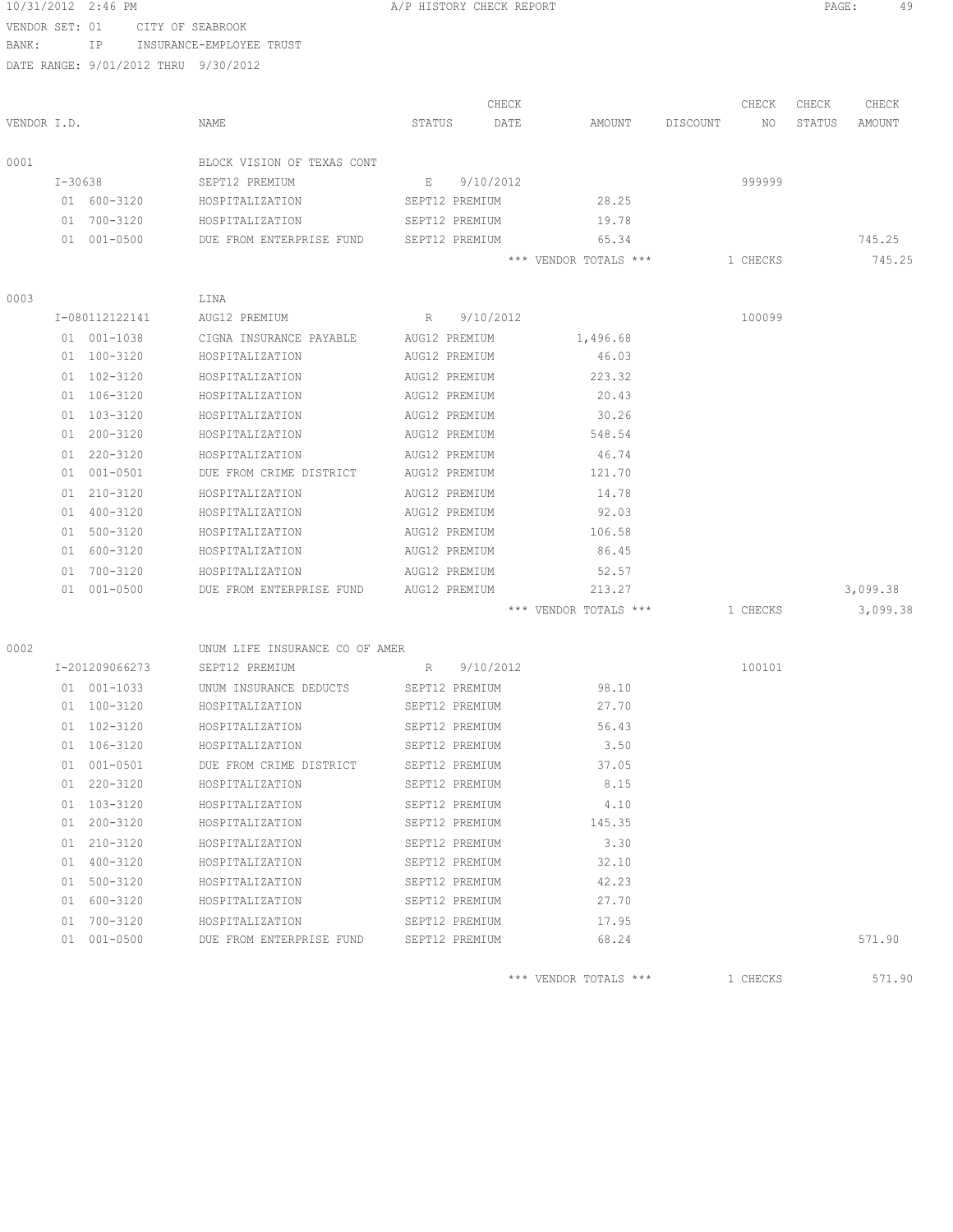# 10/31/2012 2:46 PM A/P HISTORY CHECK REPORT PAGE: 50

VENDOR SET: 01 CITY OF SEABROOK BANK: IP INSURANCE-EMPLOYEE TRUST

DATE RANGE: 9/01/2012 THRU 9/30/2012

| VENDOR I.D.             | NAME           | STATUS                        | CHECK<br>DATE | AMOUNT         | CHECK<br>DISCOUNT<br>NO | CHECK<br>CHECK<br>STATUS<br>AMOUNT |
|-------------------------|----------------|-------------------------------|---------------|----------------|-------------------------|------------------------------------|
| $* * \tT O T A L S * *$ | NO.            |                               |               | INVOICE AMOUNT | DISCOUNTS               | CHECK AMOUNT                       |
| REGULAR CHECKS:         | 4              |                               |               | 0.00           | 0.00                    | 70,233.78                          |
| HAND CHECKS:            | $\circ$        |                               |               | 0.00           | 0.00                    | 0.00                               |
| DRAFTS:                 | $\mathbb O$    |                               |               | 0.00           | 0.00                    | 0.00                               |
| EFT:                    | $\mathbf{1}$   |                               |               | 0.00           | 0.00                    | 745.25                             |
| NON CHECKS:             | $\circledcirc$ |                               |               | 0.00           | 0.00                    | 0.00                               |
| VOID CHECKS:            |                | 0 VOID DEBITS<br>VOID CREDITS | 0.00<br>0.00  | 0.00           | 0.00                    |                                    |

TOTAL ERRORS: 0

|                                 | G/L ACCOUNT | NAME                                          | AMOUNT                           |      |           |
|---------------------------------|-------------|-----------------------------------------------|----------------------------------|------|-----------|
|                                 |             |                                               |                                  |      |           |
|                                 |             | 01 001-0500 DUE FROM ENTERPRISE FUND 7,934.27 |                                  |      |           |
|                                 | 01 001-0501 | DUE FROM CRIME DISTRICT                       | 3,670.45                         |      |           |
|                                 | 01 001-1029 | MEDICAL INSURANCE PAYABLE                     | 12,192.00                        |      |           |
|                                 | 01 001-1033 | UNUM INSURANCE DEDUCTS                        | 98.10                            |      |           |
|                                 | 01 001-1036 | DENTAL INSURANCE PAYABLE                      | 2,967.22                         |      |           |
|                                 | 01 001-1037 | VISION INSURANCE PAYABLE                      | 259.35                           |      |           |
|                                 | 01 001-1038 | CIGNA INSURANCE PAYABLE                       | 1,496.68                         |      |           |
|                                 | 01 100-3120 | HOSPITALIZATION                               | 996.39                           |      |           |
|                                 | 01 102-3120 | HOSPITALIZATION                               | 6,619.40                         |      |           |
|                                 | 01 103-3120 | HOSPITALIZATION                               | 1,049.79                         |      |           |
|                                 | 01 106-3120 | HOSPITALIZATION                               | 491.28                           |      |           |
|                                 | 01 200-3120 | HOSPITALIZATION                               | 18,719.22                        |      |           |
|                                 | 01 210-3120 | HOSPITALIZATION                               | 485.43                           |      |           |
|                                 | 01 220-3120 | HOSPITALIZATION                               | 1,446.31                         |      |           |
|                                 | 01 400-3120 | HOSPITALIZATION                               | 4,466.05                         |      |           |
|                                 | 01 500-3120 | HOSPITALIZATION                               | 3,203.41                         |      |           |
|                                 | 01 600-3120 | HOSPITALIZATION                               | 2,978.59                         |      |           |
|                                 | 01 700-3120 | HOSPITALIZATION                               | 1,905.09                         |      |           |
|                                 |             | *** FUND TOTAL ***                            | 70,979.03                        |      |           |
|                                 |             | *** FUND TOTAL ***                            | 0.00                             |      |           |
| VENDOR SET: 01 BANK: IP TOTALS: | 5           |                                               | 70,979.03CR                      | 0.00 | 70,979.03 |
| BANK: IP TOTALS:                | 5           |                                               | 70,979.03CR 0.00                 |      | 70,979.03 |
| REPORT TOTALS:                  | 303         |                                               | 1,683,536.75CR 0.00 1,485,267.82 |      |           |